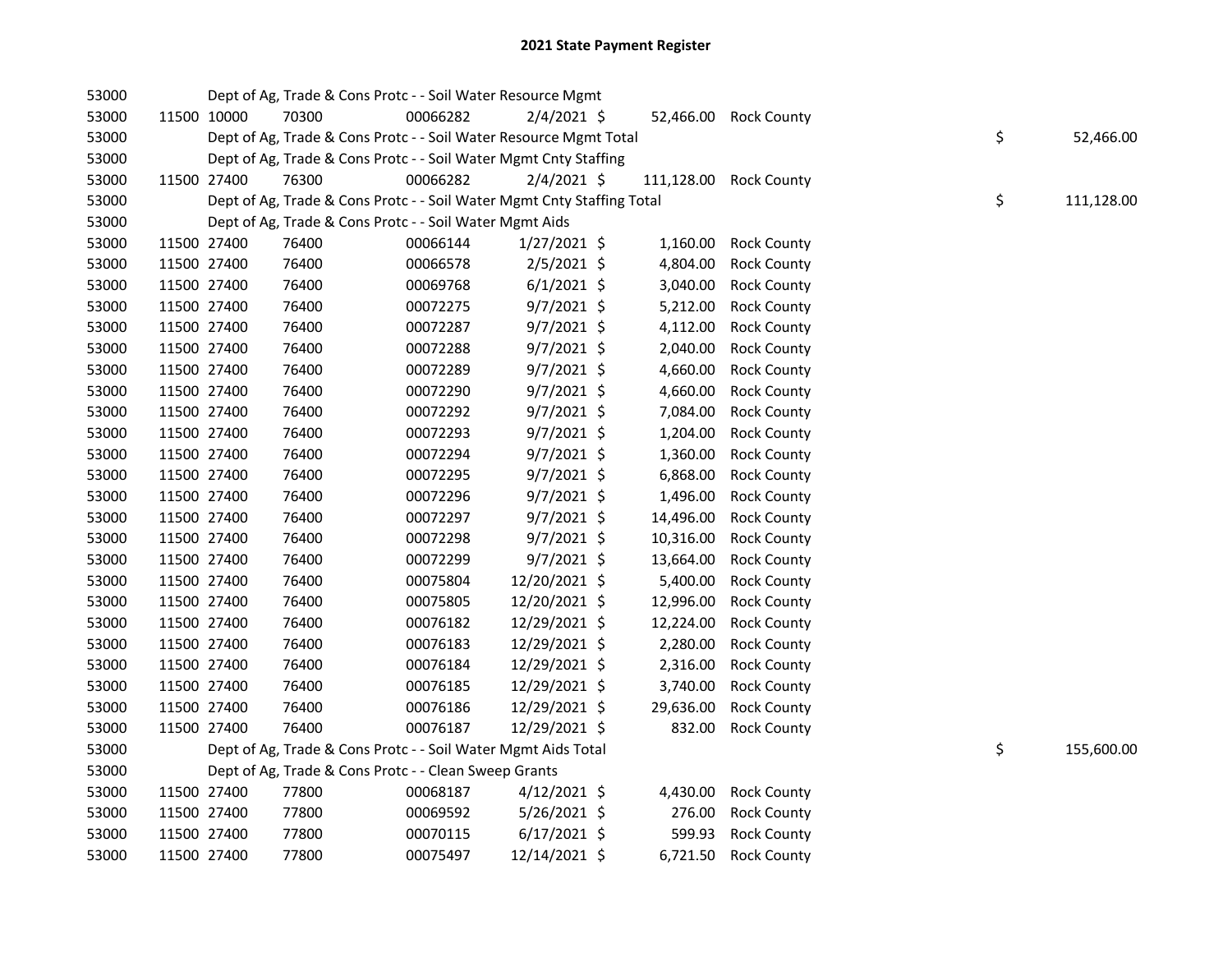| 53000 |             | Dept of Ag, Trade & Cons Protc - - Clean Sweep Grants Total           |          |                |          |                    | \$ | 12,027.43 |
|-------|-------------|-----------------------------------------------------------------------|----------|----------------|----------|--------------------|----|-----------|
| 53000 |             | Dept of Ag, Trade & Cons Protc - - Agriculture-Soil & Water           |          |                |          |                    |    |           |
| 53000 | 11500 36300 | <b>WE100</b>                                                          | 00066142 | $1/27/2021$ \$ | 4,508.00 | <b>Rock County</b> |    |           |
| 53000 | 11500 36300 | <b>WE100</b>                                                          | 00066143 | $1/27/2021$ \$ | 2,800.00 | <b>Rock County</b> |    |           |
| 53000 | 11500 36300 | <b>WE100</b>                                                          | 00066577 | $2/5/2021$ \$  | 500.00   | <b>Rock County</b> |    |           |
| 53000 | 11500 36300 | <b>WE100</b>                                                          | 00066900 | 2/18/2021 \$   | 5,225.50 | <b>Rock County</b> |    |           |
| 53000 | 11500 36300 | <b>WE100</b>                                                          | 00072276 | $9/7/2021$ \$  | 3,150.00 | <b>Rock County</b> |    |           |
| 53000 | 11500 36300 | <b>WE100</b>                                                          | 00072277 | $9/7/2021$ \$  | 840.00   | <b>Rock County</b> |    |           |
| 53000 | 11500 36300 | <b>WE100</b>                                                          | 00072278 | 9/7/2021 \$    | 4,361.00 | <b>Rock County</b> |    |           |
| 53000 | 11500 36300 | <b>WE100</b>                                                          | 00072279 | 9/7/2021 \$    | 3,020.00 | <b>Rock County</b> |    |           |
| 53000 | 11500 36300 | <b>WE100</b>                                                          | 00072280 | 9/7/2021 \$    | 3,881.00 | <b>Rock County</b> |    |           |
| 53000 | 11500 36300 | <b>WE100</b>                                                          | 00072281 | $9/7/2021$ \$  | 7,140.00 | <b>Rock County</b> |    |           |
| 53000 | 11500 36300 | <b>WE100</b>                                                          | 00072282 | $9/7/2021$ \$  | 7,000.00 | <b>Rock County</b> |    |           |
| 53000 | 11500 36300 | <b>WE100</b>                                                          | 00072283 | $9/7/2021$ \$  | 2,100.00 | <b>Rock County</b> |    |           |
| 53000 | 11500 36300 | <b>WE100</b>                                                          | 00072284 | $9/7/2021$ \$  | 1,378.30 | <b>Rock County</b> |    |           |
| 53000 | 11500 36300 | <b>WE100</b>                                                          | 00072285 | $9/7/2021$ \$  | 3,150.00 | <b>Rock County</b> |    |           |
| 53000 | 11500 36300 | <b>WE100</b>                                                          | 00072286 | 9/7/2021 \$    | 1,688.26 | <b>Rock County</b> |    |           |
| 53000 | 11500 36300 | <b>WE100</b>                                                          | 00072291 | $9/7/2021$ \$  | 7,475.00 | <b>Rock County</b> |    |           |
| 53000 | 11500 36300 | <b>WE100</b>                                                          | 00073164 | 9/27/2021 \$   | 1,484.70 | <b>Rock County</b> |    |           |
| 53000 | 11500 36300 | <b>WE100</b>                                                          | 00076179 | 12/29/2021 \$  | 230.30   | <b>Rock County</b> |    |           |
| 53000 | 11500 36300 | <b>WE100</b>                                                          | 00076180 | 12/29/2021 \$  | 2,485.00 | <b>Rock County</b> |    |           |
| 53000 | 11500 36300 | <b>WE100</b>                                                          | 00076181 | 12/29/2021 \$  | 1,750.00 | <b>Rock County</b> |    |           |
| 53000 |             | Dept of Ag, Trade & Cons Protc - - Agriculture-Soil & Water Total     |          |                |          |                    | \$ | 64,167.06 |
| 53000 |             | Dept of Safety & Prof Services - - General Program Operations         |          |                |          |                    |    |           |
| 53000 | 16500 10000 | 12100                                                                 | 00042799 | 10/20/2021 \$  |          | 1.35 Rock County   |    |           |
| 53000 |             | Dept of Safety & Prof Services - - General Program Operations Total   |          |                |          |                    | \$ | 1.35      |
| 53000 |             | Wisconsin Historical Society - - General Program Operations-Prf       |          |                |          |                    |    |           |
| 53000 | 24500 10000 | 14100                                                                 | 00033448 | $9/3/2021$ \$  | 30.00    | <b>Rock County</b> |    |           |
| 53000 |             | Wisconsin Historical Society - - General Program Operations-Prf Total |          |                |          |                    | \$ | 30.00     |
| 53000 |             | Dept of Public Instruction - - General Program Operations, Pr         |          |                |          |                    |    |           |
| 53000 | 25500 10000 | 10200                                                                 | 00271246 | $6/4/2021$ \$  | 530.00   | <b>Rock County</b> |    |           |
| 53000 | 25500 10000 | 10200                                                                 | 00271247 | $6/4/2021$ \$  | 315.00   | <b>Rock County</b> |    |           |
| 53000 |             | Dept of Public Instruction - - General Program Operations, Pr Total   |          |                |          |                    | \$ | 845.00    |
| 53000 |             | Dept of Public Instruction - - Fed Grants, Program Operations         |          |                |          |                    |    |           |
| 53000 | 25500 10000 | 14100                                                                 | 00257474 | 2/12/2021 \$   | 363.75   | <b>Rock County</b> |    |           |
| 53000 |             | Dept of Public Instruction - - Fed Grants, Program Operations Total   |          |                |          |                    | \$ | 363.75    |
| 53000 |             | Dept of Public Instruction - - Federal Aids, Local Aid                |          |                |          |                    |    |           |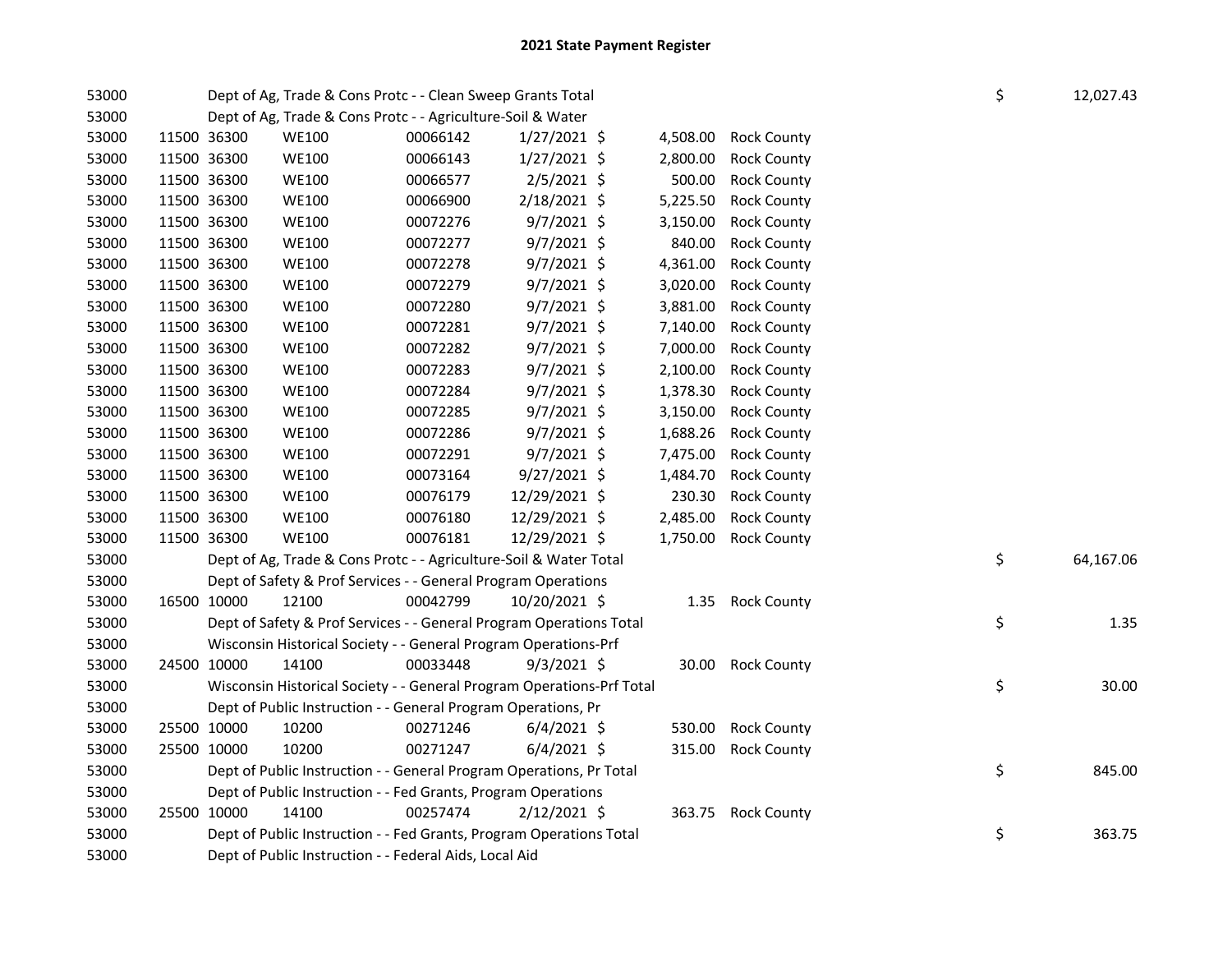| 53000 | 25500 10000 | 24100                                                              | 00253503 | $1/11/2021$ \$ |            | 1,343.24 Rock County   |    |            |
|-------|-------------|--------------------------------------------------------------------|----------|----------------|------------|------------------------|----|------------|
| 53000 | 25500 10000 | 24100                                                              | 00259252 | 2/16/2021 \$   | 1,288.94   | <b>Rock County</b>     |    |            |
| 53000 | 25500 10000 | 24100                                                              | 00262152 | $3/15/2021$ \$ | 1,452.26   | <b>Rock County</b>     |    |            |
| 53000 | 25500 10000 | 24100                                                              | 00267764 | $4/12/2021$ \$ | 1,257.74   | <b>Rock County</b>     |    |            |
| 53000 | 25500 10000 | 24100                                                              | 00272490 | 5/17/2021 \$   | 974.42     | <b>Rock County</b>     |    |            |
| 53000 | 25500 10000 | 24100                                                              | 00276876 | $6/14/2021$ \$ | 875.82     | <b>Rock County</b>     |    |            |
| 53000 | 25500 10000 | 24100                                                              | 00282685 | 7/19/2021 \$   | 720.44     | <b>Rock County</b>     |    |            |
| 53000 | 25500 10000 | 24100                                                              | 00289030 | $9/13/2021$ \$ | 1,668.40   | <b>Rock County</b>     |    |            |
| 53000 | 25500 10000 | 24100                                                              | 00291951 | $9/27/2021$ \$ | 3,041.04   | <b>Rock County</b>     |    |            |
| 53000 | 25500 10000 | 24100                                                              | 00294957 | 10/25/2021 \$  | 1,618.84   | <b>Rock County</b>     |    |            |
| 53000 | 25500 10000 | 24100                                                              | 00298536 | 11/22/2021 \$  | 1,857.67   | <b>Rock County</b>     |    |            |
| 53000 | 25500 10000 | 24100                                                              | 00301798 | 12/13/2021 \$  | 1,887.56   | <b>Rock County</b>     |    |            |
| 53000 |             | Dept of Public Instruction - - Federal Aids, Local Aid Total       |          |                |            |                        | \$ | 17,986.37  |
| 53000 |             | Dept of Public Instruction - - Aid To Public Library Systems       |          |                |            |                        |    |            |
| 53000 | 25500 25500 | 36100                                                              | 00269603 | $4/26/2021$ \$ |            | 116,955.00 Rock County |    |            |
| 53000 | 25500 25500 | 36100                                                              | 00299622 | 11/29/2021 \$  | 405,643.00 | <b>Rock County</b>     |    |            |
| 53000 |             | Dept of Public Instruction - - Aid To Public Library Systems Total |          |                |            |                        | \$ | 522,598.00 |
| 53000 |             | Dept of Natural Resources - - Gen Program Ops-State Funds          |          |                |            |                        |    |            |
| 53000 | 37000 21200 | 16100                                                              | 00460178 | $2/2/2021$ \$  | 12,642.06  | <b>Rock County</b>     |    |            |
| 53000 | 37000 21200 | 16100                                                              | 00466142 | $3/31/2021$ \$ | 1,444.23   | <b>Rock County</b>     |    |            |
| 53000 | 37000 21200 | 16100                                                              | 00480672 | $5/12/2021$ \$ | 1,033.74   | <b>Rock County</b>     |    |            |
| 53000 | 37000 21200 | 16100                                                              | 00493683 | 7/30/2021 \$   | 255.00     | <b>Rock County</b>     |    |            |
| 53000 |             | Dept of Natural Resources - - Gen Program Ops-State Funds Total    |          |                |            |                        | \$ | 15,375.03  |
| 53000 |             | Dept of Natural Resources - - Forestry - Cooperating Foreste       |          |                |            |                        |    |            |
| 53000 | 37000 21200 | 28300                                                              | 00482953 | $6/8/2021$ \$  |            | 4,941.09 Rock County   |    |            |
| 53000 |             | Dept of Natural Resources - - Forestry - Cooperating Foreste Total |          |                |            |                        | \$ | 4,941.09   |
| 53000 |             | Dept of Natural Resources - - GPO -Federal Funds                   |          |                |            |                        |    |            |
| 53000 | 37000 21200 | 38100                                                              | 00466880 | $3/12/2021$ \$ |            | 8,398.76 Rock County   |    |            |
| 53000 |             | Dept of Natural Resources - - GPO -Federal Funds Total             |          |                |            |                        | \$ | 8,398.76   |
| 53000 |             | Dept of Natural Resources - - Enf A - Boating Enforcement          |          |                |            |                        |    |            |
| 53000 | 37000 21200 | 55000                                                              | 00466880 | $3/12/2021$ \$ |            | 17,301.88 Rock County  |    |            |
| 53000 |             | Dept of Natural Resources - - Enf A - Boating Enforcement Total    |          |                |            |                        | \$ | 17,301.88  |
| 53000 |             | Dept of Natural Resources - - Enf A - Snow Enforcement             |          |                |            |                        |    |            |
| 53000 | 37000 21200 | 55200                                                              | 00509631 | $9/20/2021$ \$ |            | 9,600.08 Rock County   |    |            |
| 53000 |             | Dept of Natural Resources - - Enf A - Snow Enforcement Total       |          |                |            |                        | \$ | 9,600.08   |
| 53000 |             | Dept of Natural Resources - - Wildlife Damage Claims & Abat        |          |                |            |                        |    |            |
| 53000 | 37000 21200 | 55300                                                              | 00464600 | 2/22/2021 \$   |            | 7,962.08 Rock County   |    |            |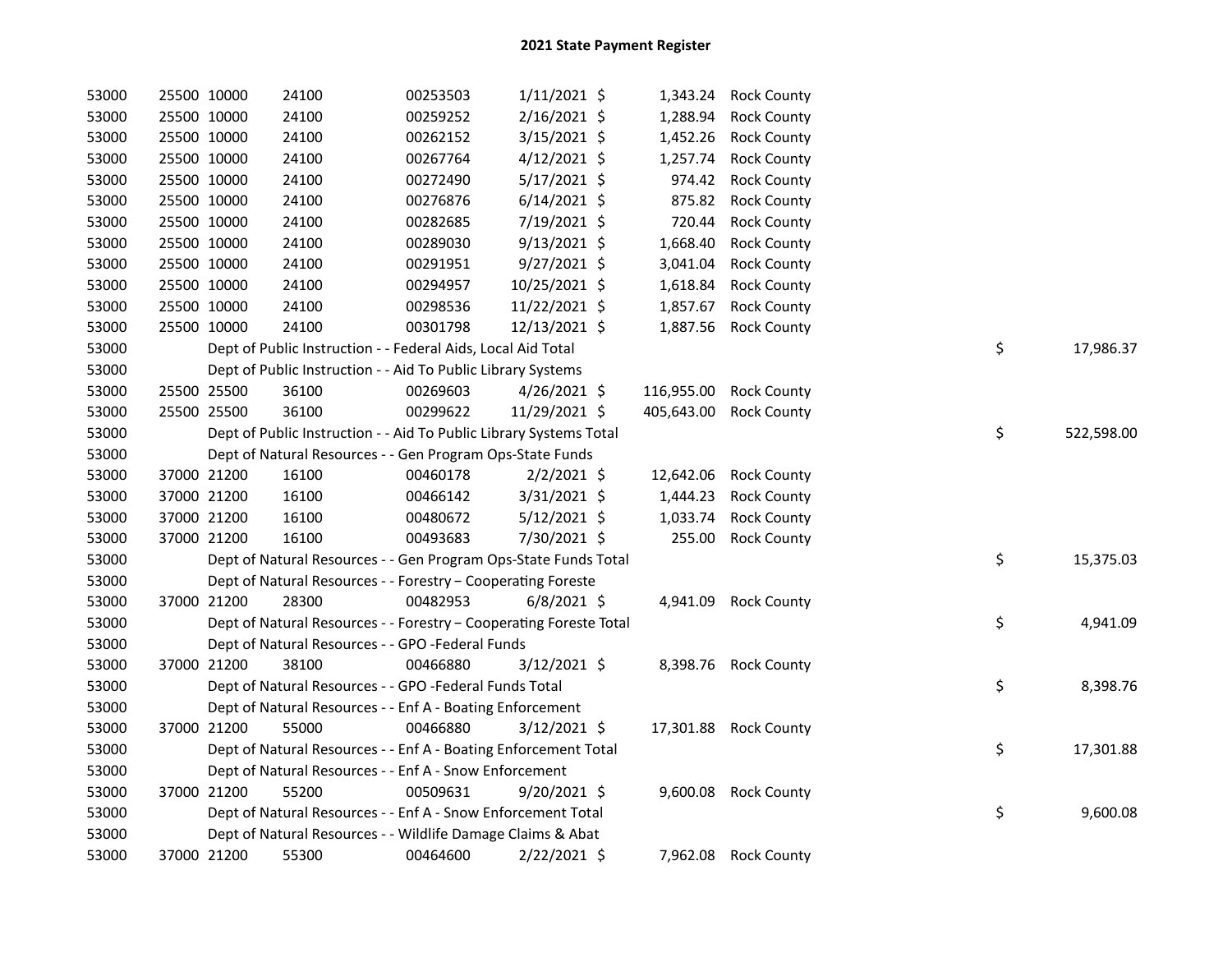| 53000 |             | Dept of Natural Resources - - Wildlife Damage Claims & Abat Total  | \$       | 7,962.08       |            |                       |    |            |
|-------|-------------|--------------------------------------------------------------------|----------|----------------|------------|-----------------------|----|------------|
| 53000 |             | Dept of Natural Resources - - Resaids - County Cons Aids           |          |                |            |                       |    |            |
| 53000 | 37000 21200 | 56300                                                              | 00458302 | $1/25/2021$ \$ | 3,228.00   | <b>Rock County</b>    |    |            |
| 53000 | 37000 21200 | 56300                                                              | 00473626 | $4/16/2021$ \$ | 5,000.00   | <b>Rock County</b>    |    |            |
| 53000 | 37000 21200 | 56300                                                              | 00490690 | $6/18/2021$ \$ | 3,118.47   | <b>Rock County</b>    |    |            |
| 53000 |             | Dept of Natural Resources - - Resaids - County Cons Aids Total     |          |                |            |                       | \$ | 11,346.47  |
| 53000 |             | Dept of Natural Resources - - Ra- Cnty Snow Trail & Area Aid       |          |                |            |                       |    |            |
| 53000 | 37000 21200 | 57400                                                              | 00462068 | 2/10/2021 \$   | 16,212.04  | <b>Rock County</b>    |    |            |
| 53000 | 37000 21200 | 57400                                                              | 00478655 | 5/5/2021 \$    | 18,930.00  | <b>Rock County</b>    |    |            |
| 53000 |             | Dept of Natural Resources - - Ra- Cnty Snow Trail & Area Aid Total |          |                |            |                       | \$ | 35,142.04  |
| 53000 |             | Dept of Natural Resources - - Ra- Snowmobile Trail Areas           |          |                |            |                       |    |            |
| 53000 | 37000 21200 | 57500                                                              | 00516818 | 10/27/2021 \$  |            | 33,270.00 Rock County |    |            |
| 53000 |             | Dept of Natural Resources - - Ra- Snowmobile Trail Areas Total     |          |                |            |                       | \$ | 33,270.00  |
| 53000 |             | Dept of Natural Resources - - Land Acquisition                     |          |                |            |                       |    |            |
| 53000 | 37000 36300 | <b>TA100</b>                                                       | 00469794 | 3/25/2021 \$   | 34,904.29  | <b>Rock County</b>    |    |            |
| 53000 |             | Dept of Natural Resources - - Land Acquisition Total               |          |                |            |                       | \$ | 34,904.29  |
| 53000 |             | Dept of Natural Resources - - GPO - Sd Water Loan Prog, Fed        |          |                |            |                       |    |            |
| 53000 | 37000 57300 | 48200                                                              | 00461293 | $2/4/2021$ \$  | 6,285.50   | <b>Rock County</b>    |    |            |
| 53000 | 37000 57300 | 48200                                                              | 00468704 | 3/31/2021 \$   | 6,087.75   | <b>Rock County</b>    |    |            |
| 53000 | 37000 57300 | 48200                                                              | 00491948 | 7/16/2021 \$   | 6,087.75   | <b>Rock County</b>    |    |            |
| 53000 | 37000 57300 | 48200                                                              | 00515595 | 11/12/2021 \$  | 6,087.75   | <b>Rock County</b>    |    |            |
| 53000 |             | Dept of Natural Resources - - GPO - Sd Water Loan Prog, Fed Total  |          |                |            |                       | \$ | 24,548.75  |
| 53000 |             | WI Dept of Transportation - - Eldly&Disa Co/Aid Sf                 |          |                |            |                       |    |            |
| 53000 | 39500 21100 | 16800                                                              | 00661765 | 3/5/2021 \$    | 463,126.00 | <b>Rock County</b>    |    |            |
| 53000 |             | WI Dept of Transportation - - Eldly&Disa Co/Aid Sf Total           |          |                |            |                       | \$ | 463,126.00 |
| 53000 |             | WI Dept of Transportation - - Eldly&Disa Aid Fd Fd                 |          |                |            |                       |    |            |
| 53000 | 39500 21100 | 18300                                                              | 00655992 | $2/22/2021$ \$ |            | 17,552.88 Rock County |    |            |
| 53000 | 39500 21100 | 18300                                                              | 00742939 | $9/7/2021$ \$  |            | 10,718.32 Rock County |    |            |
| 53000 | 39500 21100 | 18300                                                              | 00744317 | $9/9/2021$ \$  | 30,853.18  | <b>Rock County</b>    |    |            |
| 53000 | 39500 21100 | 18300                                                              | 00778798 | 11/30/2021 \$  |            | 15,076.92 Rock County |    |            |
| 53000 |             | WI Dept of Transportation - - Eldly&Disa Aid Fd Fd Total           |          |                |            |                       | \$ | 74,201.30  |
| 53000 |             | WI Dept of Transportation - - Hwy Sfty Loc Aid Ffd                 |          |                |            |                       |    |            |
| 53000 | 39500 21100 | 18500                                                              | 00636433 | $1/6/2021$ \$  | 7,004.83   | <b>Rock County</b>    |    |            |
| 53000 | 39500 21100 | 18500                                                              | 00644029 | $1/25/2021$ \$ | 8,158.75   | <b>Rock County</b>    |    |            |
| 53000 | 39500 21100 | 18500                                                              | 00654340 | $2/17/2021$ \$ | 9,827.48   | <b>Rock County</b>    |    |            |
| 53000 | 39500 21100 | 18500                                                              | 00681040 | $4/19/2021$ \$ | 5,594.78   | <b>Rock County</b>    |    |            |
| 53000 | 39500 21100 | 18500                                                              | 00681041 | $4/19/2021$ \$ | 4,768.49   | <b>Rock County</b>    |    |            |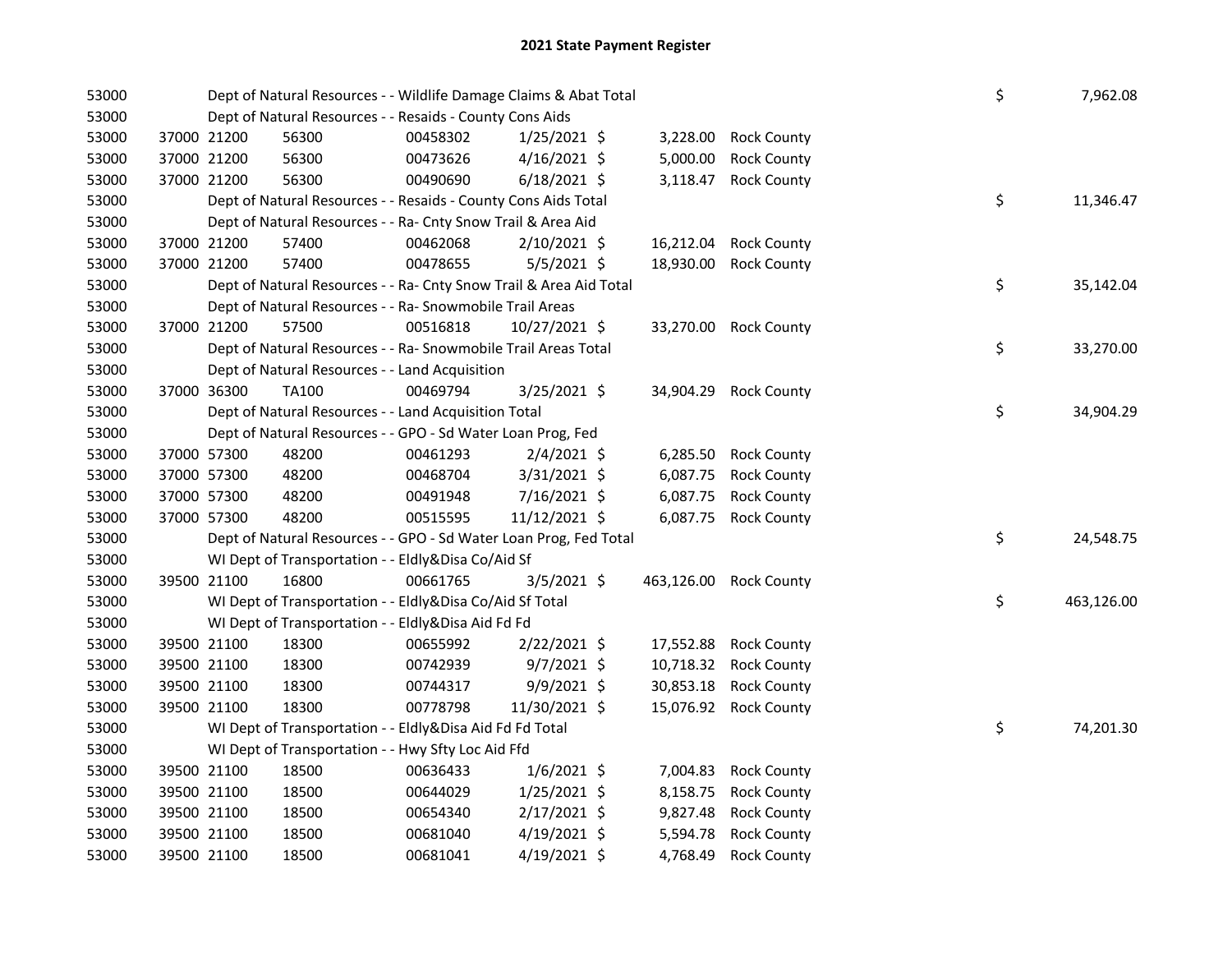| 53000 | 39500 21100 |             | 18500                                                    | 00703465 | $6/8/2021$ \$  |              | 4,977.33 Rock County   |    |              |
|-------|-------------|-------------|----------------------------------------------------------|----------|----------------|--------------|------------------------|----|--------------|
| 53000 |             | 39500 21100 | 18500                                                    | 00715751 | 7/1/2021 \$    | 3,189.07     | <b>Rock County</b>     |    |              |
| 53000 |             | 39500 21100 | 18500                                                    | 00741013 | $9/1/2021$ \$  | 838.31       | <b>Rock County</b>     |    |              |
| 53000 |             | 39500 21100 | 18500                                                    | 00741014 | $9/1/2021$ \$  | 1,414.79     | <b>Rock County</b>     |    |              |
| 53000 | 39500 21100 |             | 18500                                                    | 00765045 | 10/22/2021 \$  | 1,589.94     | <b>Rock County</b>     |    |              |
| 53000 | 39500 21100 |             | 18500                                                    | 00765046 | 10/22/2021 \$  | 1,320.80     | <b>Rock County</b>     |    |              |
| 53000 |             |             | WI Dept of Transportation - - Hwy Sfty Loc Aid Ffd Total |          |                |              |                        | \$ | 48,684.57    |
| 53000 |             |             | WI Dept of Transportation - - Trans Aids To Co.-Sf       |          |                |              |                        |    |              |
| 53000 |             | 39500 21100 | 19000                                                    | 00631652 | $1/4/2021$ \$  | 689,977.92   | <b>Rock County</b>     |    |              |
| 53000 |             | 39500 21100 | 19000                                                    | 00710747 | 7/6/2021 \$    | 1,379,955.84 | <b>Rock County</b>     |    |              |
| 53000 | 39500 21100 |             | 19000                                                    | 00751306 | $10/4/2021$ \$ | 689,977.94   | <b>Rock County</b>     |    |              |
| 53000 |             |             | WI Dept of Transportation - - Trans Aids To Co.-Sf Total |          |                |              |                        | \$ | 2,759,911.70 |
| 53000 |             |             | WI Dept of Transportation - - Aero Assistance Sfd        |          |                |              |                        |    |              |
| 53000 | 39500 21100 |             | 26400                                                    | 00657257 | 2/22/2021 \$   |              | 20,556.80 Rock County  |    |              |
| 53000 |             |             | WI Dept of Transportation - - Aero Assistance Sfd Total  |          |                |              |                        | \$ | 20,556.80    |
| 53000 |             |             | WI Dept of Transportation - - Aero Assistance Lfd        |          |                |              |                        |    |              |
| 53000 | 39500 21100 |             | 27400                                                    | 00657257 | 2/22/2021 \$   |              | 5,139.20 Rock County   |    |              |
| 53000 |             |             | WI Dept of Transportation - - Aero Assistance Lfd Total  |          |                |              |                        | \$ | 5,139.20     |
| 53000 |             |             | WI Dept of Transportation - - Loc Rd Imp Prg St Fd       |          |                |              |                        |    |              |
| 53000 |             | 39500 21100 | 27800                                                    | 00777364 | 12/1/2021 \$   |              | 5,456.42 Rock County   |    |              |
| 53000 |             |             | WI Dept of Transportation - - Loc Rd Imp Prg St Fd Total |          |                |              |                        | \$ | 5,456.42     |
| 53000 |             |             | WI Dept of Transportation - - Aero Assistance Ffd        |          |                |              |                        |    |              |
| 53000 |             | 39500 21100 | 28400                                                    | 00676238 | 4/9/2021 \$    |              | 157,000.00 Rock County |    |              |
| 53000 |             |             | WI Dept of Transportation - - Aero Assistance Ffd Total  |          |                |              |                        | \$ | 157,000.00   |
| 53000 |             |             | WI Dept of Transportation - - Hwy Mgmt & Opers Sf        |          |                |              |                        |    |              |
| 53000 |             | 39500 21100 | 36500                                                    | 00654742 | $2/17/2021$ \$ | 1,188.00     | <b>Rock County</b>     |    |              |
| 53000 |             | 39500 21100 | 36500                                                    | 00674436 | $4/5/2021$ \$  | 594.00       | <b>Rock County</b>     |    |              |
| 53000 |             | 39500 21100 | 36500                                                    | 00685134 | $4/27/2021$ \$ | 594.00       | <b>Rock County</b>     |    |              |
| 53000 | 39500 21100 |             | 36500                                                    | 00685136 | $4/27/2021$ \$ | 594.00       | <b>Rock County</b>     |    |              |
| 53000 |             | 39500 21100 | 36500                                                    | 00708287 | $6/18/2021$ \$ | 594.00       | <b>Rock County</b>     |    |              |
| 53000 | 39500 21100 |             | 36500                                                    | 00720281 | 7/13/2021 \$   | 594.00       | <b>Rock County</b>     |    |              |
| 53000 | 39500 21100 |             | 36500                                                    | 00747691 | $9/20/2021$ \$ | 1,188.00     | <b>Rock County</b>     |    |              |
| 53000 | 39500 21100 |             | 36500                                                    | 00758907 | 10/7/2021 \$   | 594.00       | <b>Rock County</b>     |    |              |
| 53000 | 39500 21100 |             | 36500                                                    | 00773262 | 11/12/2021 \$  | 594.00       | <b>Rock County</b>     |    |              |
| 53000 | 39500 21100 |             | 36500                                                    | 00780284 | 12/17/2021 \$  | 594.00       | <b>Rock County</b>     |    |              |
| 53000 |             |             | WI Dept of Transportation - - Hwy Mgmt & Opers Sf Total  |          |                |              |                        | \$ | 7,128.00     |
| 53000 |             |             | WI Dept of Transportation - - Routine Maint Sf           |          |                |              |                        |    |              |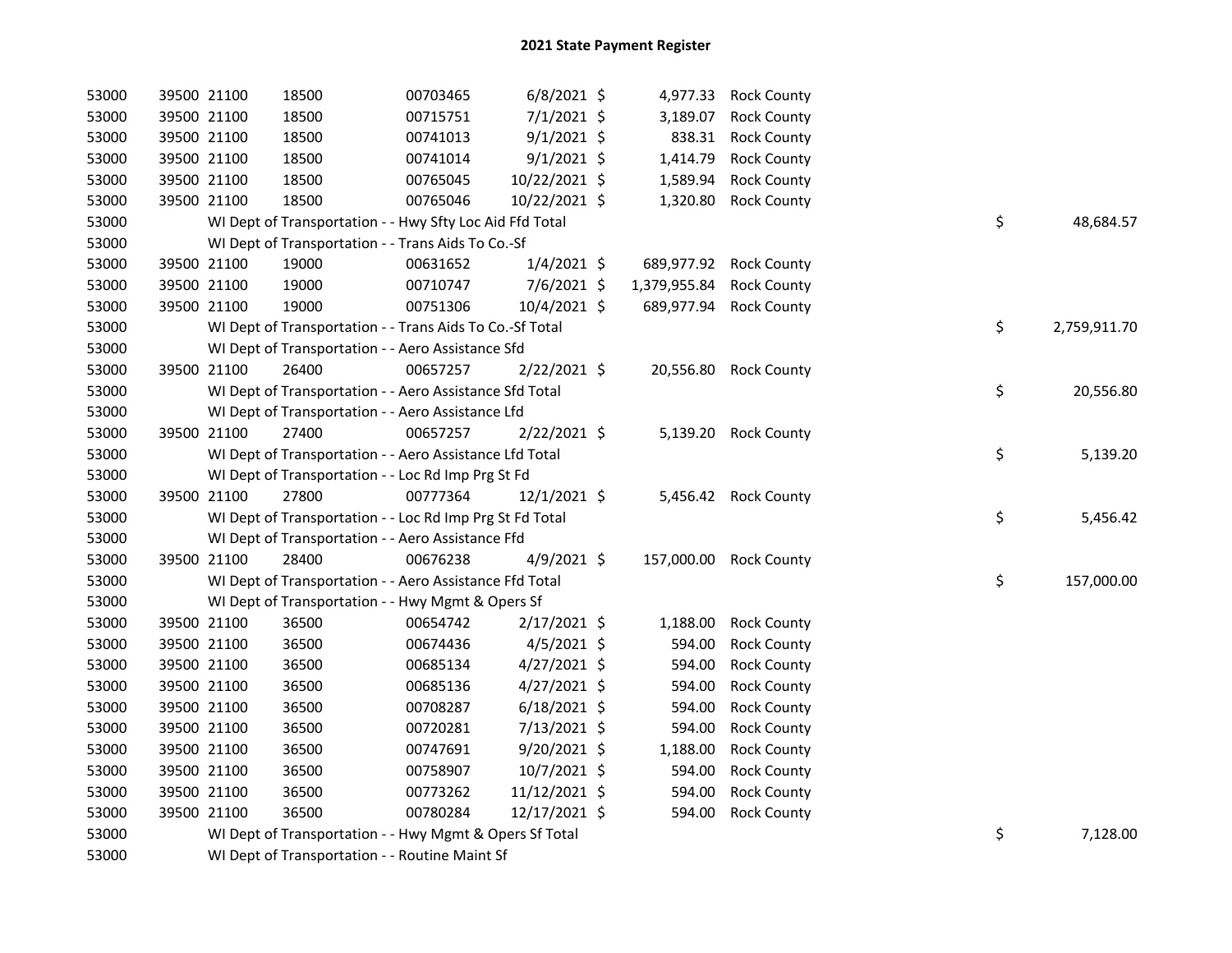| 53000 | 39500 21100 | 36800 | 00640401 | 1/15/2021 \$   | 168,392.78 | <b>Rock County</b> |
|-------|-------------|-------|----------|----------------|------------|--------------------|
| 53000 | 39500 21100 | 36800 | 00641568 | 1/19/2021 \$   | 132,214.47 | <b>Rock County</b> |
| 53000 | 39500 21100 | 36800 | 00641569 | 1/19/2021 \$   | 36,153.61  | <b>Rock County</b> |
| 53000 | 39500 21100 | 36800 | 00641570 | 1/19/2021 \$   | 7,261.22   | <b>Rock County</b> |
| 53000 | 39500 21100 | 36800 | 00641571 | 1/19/2021 \$   | 3,656.59   | <b>Rock County</b> |
| 53000 | 39500 21100 | 36800 | 00641649 | 1/19/2021 \$   | 152,341.86 | <b>Rock County</b> |
| 53000 | 39500 21100 | 36800 | 00647582 | $2/2/2021$ \$  | 69,525.00  | <b>Rock County</b> |
| 53000 | 39500 21100 | 36800 | 00650745 | 2/8/2021 \$    | 333,903.95 | <b>Rock County</b> |
| 53000 | 39500 21100 | 36800 | 00654742 | 2/17/2021 \$   | 8,995.72   | <b>Rock County</b> |
| 53000 | 39500 21100 | 36800 | 00674436 | $4/5/2021$ \$  | 20,448.12  | <b>Rock County</b> |
| 53000 | 39500 21100 | 36800 | 00675122 | 4/6/2021 \$    | 662.56     | <b>Rock County</b> |
| 53000 | 39500 21100 | 36800 | 00675634 | 4/7/2021 \$    | 721,358.53 | Rock County        |
| 53000 | 39500 21100 | 36800 | 00675635 | $4/7/2021$ \$  | 362,013.00 | <b>Rock County</b> |
| 53000 | 39500 21100 | 36800 | 00685134 | 4/27/2021 \$   | 14,806.87  | <b>Rock County</b> |
| 53000 | 39500 21100 | 36800 | 00685136 | 4/27/2021 \$   | 14,685.97  | <b>Rock County</b> |
| 53000 | 39500 21100 | 36800 | 00708261 | 6/21/2021 \$   | 11,283.69  | <b>Rock County</b> |
| 53000 | 39500 21100 | 36800 | 00708287 | $6/18/2021$ \$ | 17,386.08  | <b>Rock County</b> |
| 53000 | 39500 21100 | 36800 | 00715256 | $7/1/2021$ \$  | 243,264.42 | Rock County        |
| 53000 | 39500 21100 | 36800 | 00715257 | 7/1/2021 \$    | 183,139.15 | <b>Rock County</b> |
| 53000 | 39500 21100 | 36800 | 00720281 | 7/13/2021 \$   | 12,226.80  | <b>Rock County</b> |
| 53000 | 39500 21100 | 36800 | 00724690 | 7/26/2021 \$   | 7,385.76   | <b>Rock County</b> |
| 53000 | 39500 21100 | 36800 | 00730164 | 8/4/2021 \$    | 47,541.92  | <b>Rock County</b> |
| 53000 | 39500 21100 | 36800 | 00730166 | 8/4/2021 \$    | 121,678.34 | <b>Rock County</b> |
| 53000 | 39500 21100 | 36800 | 00735255 | 8/16/2021 \$   | 5,296.47   | <b>Rock County</b> |
| 53000 | 39500 21100 | 36800 | 00735431 | 8/18/2021 \$   | 4,078.38   | <b>Rock County</b> |
| 53000 | 39500 21100 | 36800 | 00737087 | 8/20/2021 \$   | 210.98     | <b>Rock County</b> |
| 53000 | 39500 21100 | 36800 | 00740726 | 8/31/2021 \$   | 38,574.36  | <b>Rock County</b> |
| 53000 | 39500 21100 | 36800 | 00740728 | 8/31/2021 \$   | (170.97)   | <b>Rock County</b> |
| 53000 | 39500 21100 | 36800 | 00740729 | 8/31/2021 \$   | (224.49)   | <b>Rock County</b> |
| 53000 | 39500 21100 | 36800 | 00740730 | 8/31/2021 \$   | (201.72)   | <b>Rock County</b> |
| 53000 | 39500 21100 | 36800 | 00745428 | 9/13/2021 \$   | (876.89)   | <b>Rock County</b> |
| 53000 | 39500 21100 | 36800 | 00745429 | 9/13/2021 \$   | (164.12)   | <b>Rock County</b> |
| 53000 | 39500 21100 | 36800 | 00745430 | 9/13/2021 \$   | 117,084.35 | Rock County        |
| 53000 | 39500 21100 | 36800 | 00745431 | 9/13/2021 \$   | 212,786.11 | <b>Rock County</b> |
| 53000 | 39500 21100 | 36800 | 00747691 | 9/20/2021 \$   | 13,428.05  | <b>Rock County</b> |
| 53000 | 39500 21100 | 36800 | 00750075 | 9/23/2021 \$   | 1,517.49   | <b>Rock County</b> |
| 53000 | 39500 21100 | 36800 | 00758907 | 10/7/2021 \$   | 3,568.13   | <b>Rock County</b> |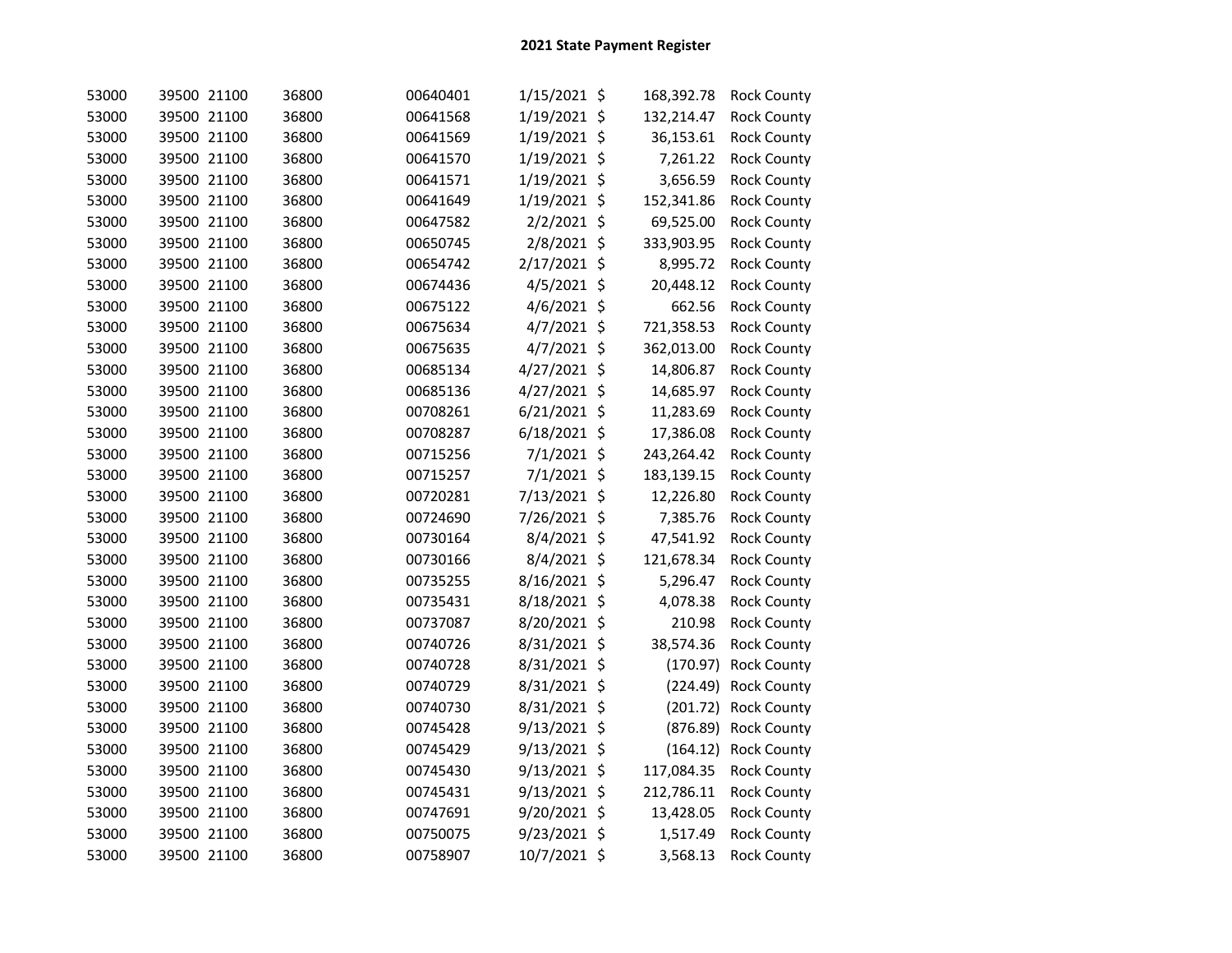| 53000 | 39500 21100 | 36800                                                              | 00762044 | 10/14/2021 \$  |            | 163,568.65 Rock County |    |              |
|-------|-------------|--------------------------------------------------------------------|----------|----------------|------------|------------------------|----|--------------|
| 53000 | 39500 21100 | 36800                                                              | 00770567 | 11/5/2021 \$   | 160,435.68 | <b>Rock County</b>     |    |              |
| 53000 | 39500 21100 | 36800                                                              | 00773262 | 11/12/2021 \$  | 5,566.33   | <b>Rock County</b>     |    |              |
| 53000 | 39500 21100 | 36800                                                              | 00780284 | 12/17/2021 \$  | 8,522.14   | <b>Rock County</b>     |    |              |
| 53000 | 39500 21100 | 36800                                                              | 00781737 | 12/8/2021 \$   |            | 148,970.43 Rock County |    |              |
| 53000 |             | WI Dept of Transportation - - Routine Maint Sf Total               |          |                |            |                        | \$ | 3,572,295.77 |
| 53000 |             | Department of Corrections - - Services For Drunken Driving O       |          |                |            |                        |    |              |
| 53000 | 41000 10000 | 10300                                                              | 00403692 | $1/12/2021$ \$ | 18,302.08  | <b>Rock County</b>     |    |              |
| 53000 | 41000 10000 | 10300                                                              | 00403700 | $1/12/2021$ \$ | 300.00     | <b>Rock County</b>     |    |              |
| 53000 | 41000 10000 | 10300                                                              | 00412204 | 2/25/2021 \$   | 18,302.08  | <b>Rock County</b>     |    |              |
| 53000 | 41000 10000 | 10300                                                              | 00417452 | 3/24/2021 \$   | 600.00     | <b>Rock County</b>     |    |              |
| 53000 | 41000 10000 | 10300                                                              | 00417462 | 3/24/2021 \$   | 18,302.08  | <b>Rock County</b>     |    |              |
| 53000 | 41000 10000 | 10300                                                              | 00421737 | 4/19/2021 \$   | 18,302.08  | <b>Rock County</b>     |    |              |
| 53000 | 41000 10000 | 10300                                                              | 00428730 | $5/24/2021$ \$ | 18,302.08  | <b>Rock County</b>     |    |              |
| 53000 | 41000 10000 | 10300                                                              | 00428731 | 5/24/2021 \$   | 300.00     | <b>Rock County</b>     |    |              |
| 53000 | 41000 10000 | 10300                                                              | 00432410 | $6/14/2021$ \$ | 18,302.08  | <b>Rock County</b>     |    |              |
| 53000 | 41000 10000 | 10300                                                              | 00432413 | $6/14/2021$ \$ | 1,200.00   | <b>Rock County</b>     |    |              |
| 53000 | 41000 10000 | 10300                                                              | 00438351 | 7/13/2021 \$   | 18,302.08  | <b>Rock County</b>     |    |              |
| 53000 | 41000 10000 | 10300                                                              | 00438352 | 7/13/2021 \$   | 300.00     | <b>Rock County</b>     |    |              |
| 53000 | 41000 10000 | 10300                                                              | 00447031 | 8/27/2021 \$   | 18,302.08  | <b>Rock County</b>     |    |              |
| 53000 | 41000 10000 | 10300                                                              | 00447754 | 8/31/2021 \$   | 300.00     | <b>Rock County</b>     |    |              |
| 53000 | 41000 10000 | 10300                                                              | 00450104 | $9/13/2021$ \$ | 18,302.00  | <b>Rock County</b>     |    |              |
| 53000 | 41000 10000 | 10300                                                              | 00455959 | 10/12/2021 \$  | 18,302.00  | <b>Rock County</b>     |    |              |
| 53000 | 41000 10000 | 10300                                                              | 00461883 | 11/12/2021 \$  | 18,302.00  | <b>Rock County</b>     |    |              |
| 53000 | 41000 10000 | 10300                                                              | 00469009 | 12/20/2021 \$  | 18,302.00  | <b>Rock County</b>     |    |              |
| 53000 |             | Department of Corrections - - Services For Drunken Driving O Total |          |                |            |                        | \$ | 222,624.64   |
| 53000 |             | Department of Corrections - - Purchased Services For Offende       |          |                |            |                        |    |              |
| 53000 | 41000 10000 | 11100                                                              | 00403690 | $1/12/2021$ \$ | 1,320.00   | <b>Rock County</b>     |    |              |
| 53000 | 41000 10000 | 11100                                                              | 00406903 | $1/27/2021$ \$ | 23,340.00  | <b>Rock County</b>     |    |              |
| 53000 | 41000 10000 | 11100                                                              | 00406905 | $1/27/2021$ \$ | 23,400.00  | <b>Rock County</b>     |    |              |
| 53000 | 41000 10000 | 11100                                                              | 00406906 | $1/27/2021$ \$ | 19,920.00  | <b>Rock County</b>     |    |              |
| 53000 | 41000 10000 | 11100                                                              | 00406907 | $1/27/2021$ \$ | 1,575.00   | <b>Rock County</b>     |    |              |
| 53000 | 41000 10000 | 11100                                                              | 00412197 | 2/25/2021 \$   | 1,065.00   | <b>Rock County</b>     |    |              |
| 53000 | 41000 10000 | 11100                                                              | 00415224 | $3/12/2021$ \$ | 14,460.00  | <b>Rock County</b>     |    |              |
| 53000 | 41000 10000 | 11100                                                              | 00417435 | $3/24/2021$ \$ | 930.00     | <b>Rock County</b>     |    |              |
| 53000 | 41000 10000 | 11100                                                              | 00417459 | $3/24/2021$ \$ | 13,920.00  | <b>Rock County</b>     |    |              |
| 53000 | 41000 10000 | 11100                                                              | 00421717 | $4/19/2021$ \$ | 1,680.00   | <b>Rock County</b>     |    |              |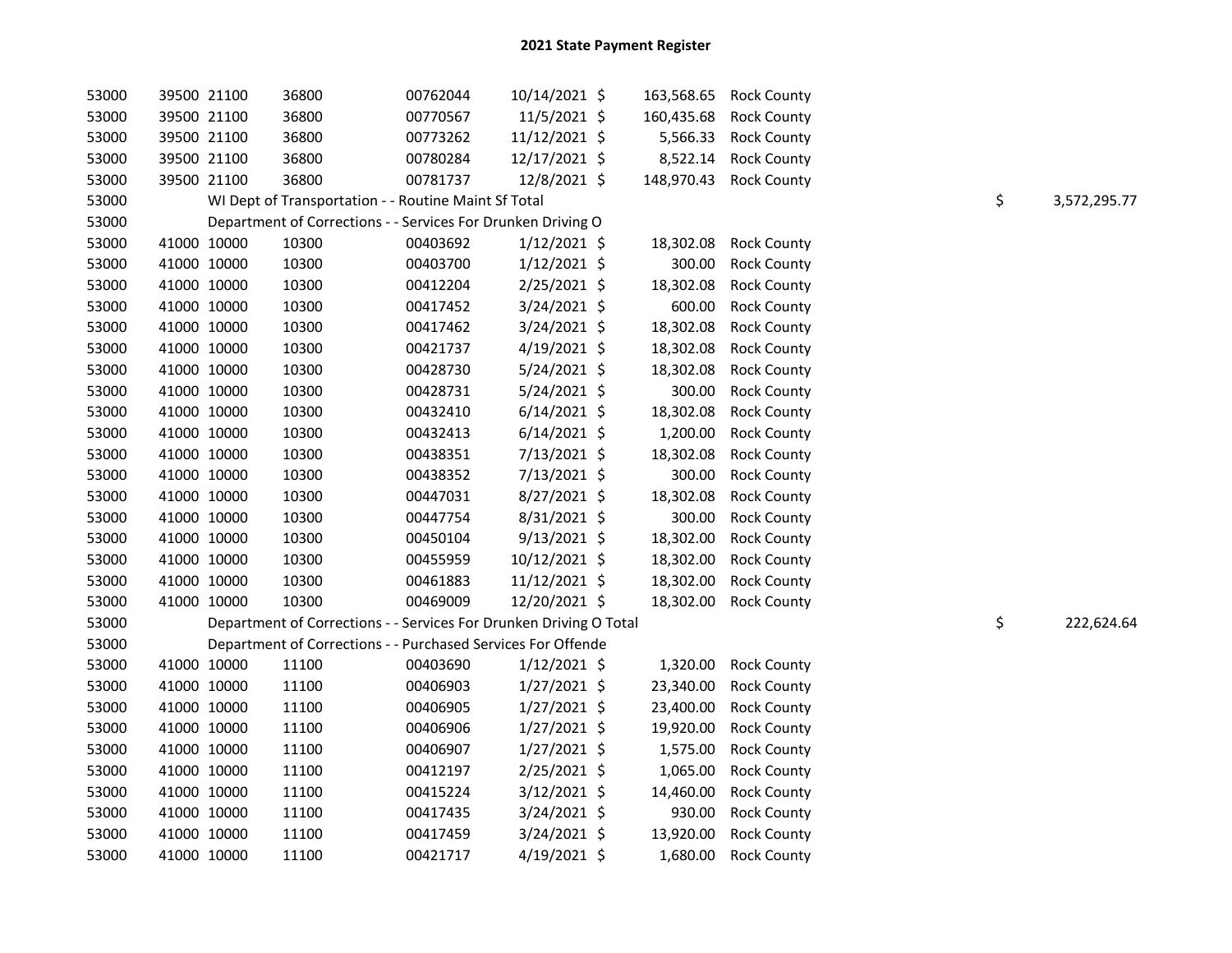| 53000 | 41000 10000 | 11100                                                              | 00424641 | 5/5/2021 \$    | 17,880.00 | <b>Rock County</b> |    |            |
|-------|-------------|--------------------------------------------------------------------|----------|----------------|-----------|--------------------|----|------------|
| 53000 | 41000 10000 | 11100                                                              | 00427030 | 5/17/2021 \$   | 1,155.00  | <b>Rock County</b> |    |            |
| 53000 | 41000 10000 | 11100                                                              | 00432269 | $6/14/2021$ \$ | 18,000.00 | <b>Rock County</b> |    |            |
| 53000 | 41000 10000 | 11100                                                              | 00435364 | $6/29/2021$ \$ | 1,170.00  | <b>Rock County</b> |    |            |
| 53000 | 41000 10000 | 11100                                                              | 00436776 | 7/6/2021 \$    | 18,120.00 | <b>Rock County</b> |    |            |
| 53000 | 41000 10000 | 11100                                                              | 00438921 | 7/14/2021 \$   | 1,755.00  | <b>Rock County</b> |    |            |
| 53000 | 41000 10000 | 11100                                                              | 00438922 | 7/14/2021 \$   | 18,900.00 | <b>Rock County</b> |    |            |
| 53000 | 41000 10000 | 11100                                                              | 00446277 | 8/24/2021 \$   | 825.00    | <b>Rock County</b> |    |            |
| 53000 | 41000 10000 | 11100                                                              | 00447758 | 8/31/2021 \$   | 19,740.00 | <b>Rock County</b> |    |            |
| 53000 | 41000 10000 | 11100                                                              | 00450107 | $9/13/2021$ \$ | 780.00    | <b>Rock County</b> |    |            |
| 53000 | 41000 10000 | 11100                                                              | 00452715 | 9/24/2021 \$   | 16,680.00 | <b>Rock County</b> |    |            |
| 53000 | 41000 10000 | 11100                                                              | 00461869 | 11/12/2021 \$  | 17,460.00 | <b>Rock County</b> |    |            |
| 53000 | 41000 10000 | 11100                                                              | 00461870 | 11/12/2021 \$  | 555.00    | <b>Rock County</b> |    |            |
| 53000 | 41000 10000 | 11100                                                              | 00465851 | 12/3/2021 \$   | 1,155.00  | <b>Rock County</b> |    |            |
| 53000 | 41000 10000 | 11100                                                              | 00465881 | 12/3/2021 \$   | 18,840.00 | <b>Rock County</b> |    |            |
| 53000 | 41000 10000 | 11100                                                              | 00469011 | 12/20/2021 \$  | 1,110.00  | <b>Rock County</b> |    |            |
| 53000 |             | Department of Corrections - - Purchased Services For Offende Total |          |                |           |                    | \$ | 255,735.00 |
| 53000 |             | Department of Corrections - - Corrections Contracts And Agre       |          |                |           |                    |    |            |
| 53000 | 41000 10000 | 11400                                                              | 00402088 | $1/4/2021$ \$  | 33,346.08 | <b>Rock County</b> |    |            |
| 53000 | 41000 10000 | 11400                                                              | 00405917 | 1/25/2021 \$   | 22,796.78 | <b>Rock County</b> |    |            |
| 53000 | 41000 10000 | 11400                                                              | 00412077 | 2/25/2021 \$   | 38,440.62 | <b>Rock County</b> |    |            |
| 53000 | 41000 10000 | 11400                                                              | 00412085 | 2/25/2021 \$   | 24,700.80 | <b>Rock County</b> |    |            |
| 53000 | 41000 10000 | 11400                                                              | 00412968 | $3/1/2021$ \$  | 27,942.78 | <b>Rock County</b> |    |            |
| 53000 | 41000 10000 | 11400                                                              | 00415206 | 3/15/2021 \$   | 21,870.50 | <b>Rock County</b> |    |            |
| 53000 | 41000 10000 | 11400                                                              | 00416758 | 3/19/2021 \$   | 60,414.04 | <b>Rock County</b> |    |            |
| 53000 | 41000 10000 | 11400                                                              | 00418362 | 3/31/2021 \$   | 34,272.36 | <b>Rock County</b> |    |            |
| 53000 | 41000 10000 | 11400                                                              | 00421643 | $4/16/2021$ \$ | 65,611.50 | <b>Rock County</b> |    |            |
| 53000 | 41000 10000 | 11400                                                              | 00424940 | 5/7/2021 \$    | 35,867.62 | <b>Rock County</b> |    |            |
| 53000 | 41000 10000 | 11400                                                              | 00426281 | $5/13/2021$ \$ | 72,352.76 | <b>Rock County</b> |    |            |
| 53000 | 41000 10000 | 11400                                                              | 00430276 | $6/7/2021$ \$  | 29,795.34 | <b>Rock County</b> |    |            |
| 53000 | 41000 10000 | 11400                                                              | 00432529 | $6/15/2021$ \$ | 75,800.58 | <b>Rock County</b> |    |            |
| 53000 | 41000 10000 | 11400                                                              | 00435798 | $6/30/2021$ \$ | 71,580.86 | <b>Rock County</b> |    |            |
| 53000 | 41000 10000 | 11400                                                              | 00436799 | 7/7/2021 \$    | 22,333.64 | <b>Rock County</b> |    |            |
| 53000 | 41000 10000 | 11400                                                              | 00437566 | 7/9/2021 \$    | 70,088.52 | <b>Rock County</b> |    |            |
| 53000 | 41000 10000 | 11400                                                              | 00438410 | 7/15/2021 \$   | 27,325.26 | <b>Rock County</b> |    |            |
| 53000 | 41000 10000 | 11400                                                              | 00446244 | 8/25/2021 \$   | 43,432.24 | <b>Rock County</b> |    |            |
| 53000 | 41000 10000 | 11400                                                              | 00448185 | $9/1/2021$ \$  | 67,206.76 | <b>Rock County</b> |    |            |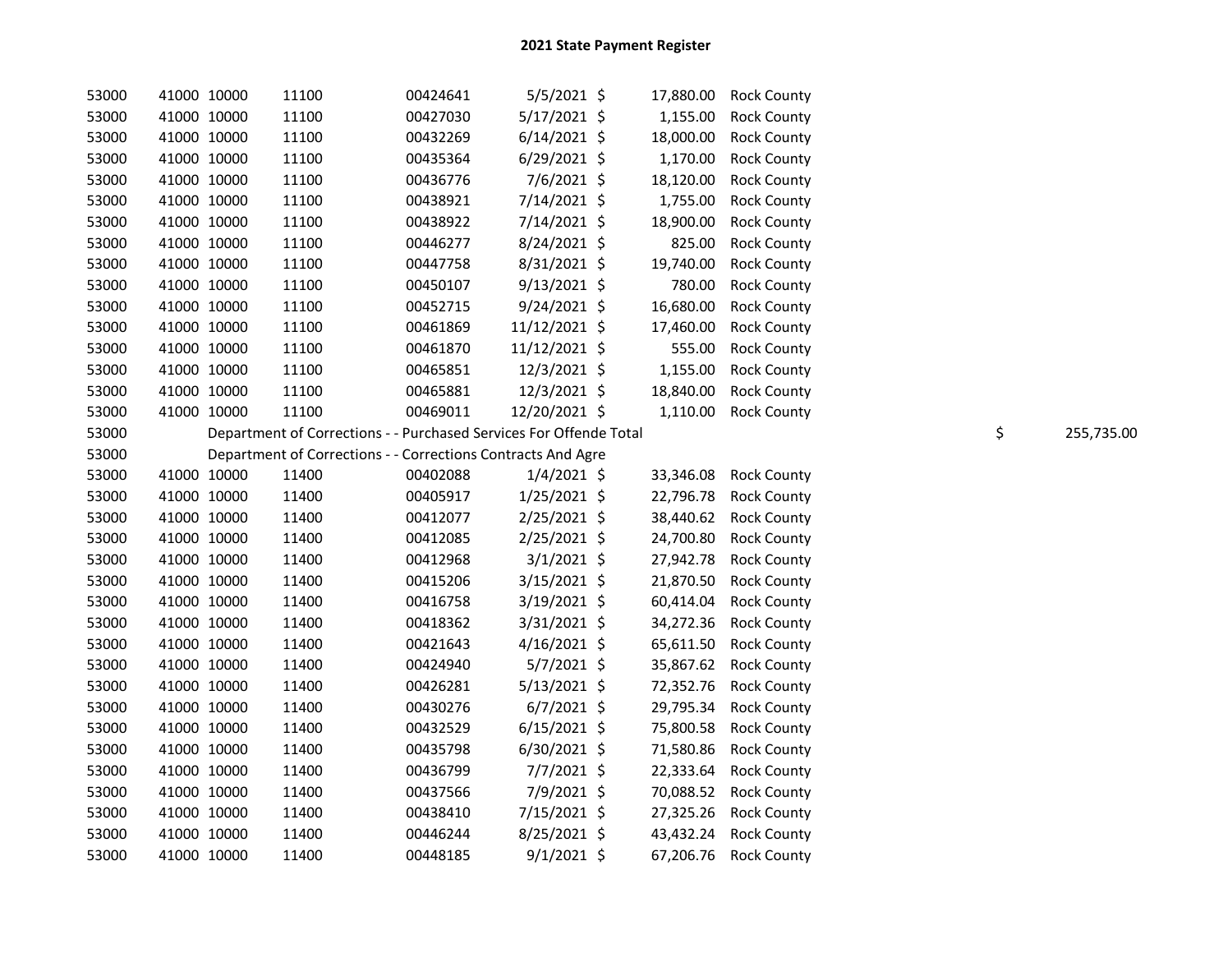| 53000 | 41000 10000 |             | 11400                                                                  | 00451128 | 9/17/2021 \$   |              | 52,489.20 Rock County                                                                                         |                     |
|-------|-------------|-------------|------------------------------------------------------------------------|----------|----------------|--------------|---------------------------------------------------------------------------------------------------------------|---------------------|
| 53000 |             | 41000 10000 | 11400                                                                  | 00459053 | 10/28/2021 \$  |              | 44,924.58 Rock County                                                                                         |                     |
| 53000 | 41000 10000 |             | 11400                                                                  | 00464683 | 11/24/2021 \$  |              | 39,366.90 Rock County                                                                                         |                     |
| 53000 | 41000 10000 |             | 11400                                                                  | 00468237 | 12/17/2021 \$  |              | 33,500.46 Rock County                                                                                         |                     |
| 53000 |             |             | Department of Corrections - - Corrections Contracts And Agre Total     |          |                |              |                                                                                                               | \$<br>1,015,460.18  |
| 53000 |             |             |                                                                        |          |                |              | Department of Corrections - - Reimbursing Counties For Probation, Extended Supervision And Parole Holds       |                     |
| 53000 | 41000 10000 |             | 11600                                                                  | 00459514 | 10/29/2021 \$  |              | 39,760.00 Rock County                                                                                         |                     |
| 53000 |             |             |                                                                        |          |                |              | Department of Corrections - - Reimbursing Counties For Probation, Extended Supervision And Parole Holds Total | \$<br>39,760.00     |
| 53000 |             |             | Department of Health Services - - State/Federal Aids                   |          |                |              |                                                                                                               |                     |
| 53000 | 43500 10000 |             | 00000                                                                  | 92106    | $1/4/2021$ \$  |              | 614,987.00 Rock County                                                                                        |                     |
| 53000 | 43500 10000 |             | 00000                                                                  | 92107    | $2/1/2021$ \$  | 1,098,108.00 | <b>Rock County</b>                                                                                            |                     |
| 53000 | 43500 10000 |             | 00000                                                                  | 92108    | $3/1/2021$ \$  | 775,825.00   | <b>Rock County</b>                                                                                            |                     |
| 53000 | 43500 10000 |             | 00000                                                                  | 92109    | $4/1/2021$ \$  | 851,138.00   | <b>Rock County</b>                                                                                            |                     |
| 53000 | 43500 10000 |             | 00000                                                                  | 92110    | $5/3/2021$ \$  | 899,037.00   | <b>Rock County</b>                                                                                            |                     |
| 53000 | 43500 10000 |             | 00000                                                                  | 92111    | $6/1/2021$ \$  | 1,347,480.00 | <b>Rock County</b>                                                                                            |                     |
| 53000 | 43500 10000 |             | 00000                                                                  | 92200    | $7/1/2021$ \$  | 2,018,142.00 | <b>Rock County</b>                                                                                            |                     |
| 53000 | 43500 10000 |             | 00000                                                                  | 92201    | $8/2/2021$ \$  | 1,842,851.00 | <b>Rock County</b>                                                                                            |                     |
| 53000 | 43500 10000 |             | 00000                                                                  | 92202    | $9/1/2021$ \$  | 2,437,863.00 | <b>Rock County</b>                                                                                            |                     |
| 53000 | 43500 10000 |             | 00000                                                                  | 92204    | 10/1/2021 \$   | 2,180,824.00 | <b>Rock County</b>                                                                                            |                     |
| 53000 | 43500 10000 |             | 00000                                                                  | 92206    | $11/1/2021$ \$ | 1,553,001.00 | <b>Rock County</b>                                                                                            |                     |
| 53000 | 43500 10000 |             | 00000                                                                  | 92207    | 12/1/2021 \$   | 1,544,455.00 | <b>Rock County</b>                                                                                            |                     |
| 53000 |             |             | Department of Health Services - - State/Federal Aids Total             |          |                |              |                                                                                                               | \$<br>17,163,711.00 |
| 53000 |             |             | Department of Health Services - - Public Health Dispensaries And       |          |                |              |                                                                                                               |                     |
| 53000 | 43500 10000 |             | 10700                                                                  | 00423313 | $5/14/2021$ \$ |              | 19.82 Rock County                                                                                             |                     |
| 53000 | 43500 10000 |             | 10700                                                                  | 00425572 | 5/27/2021 \$   |              | 122.71 Rock County                                                                                            |                     |
| 53000 |             |             | Department of Health Services - - Public Health Dispensaries And Total |          |                |              |                                                                                                               | \$<br>142.53        |
| 53000 |             |             | Department of Health Services - - Lead Abatement Certification         |          |                |              |                                                                                                               |                     |
| 53000 | 43500 10000 |             | 12100                                                                  | 00466468 | 12/30/2021 \$  |              | 3,500.00 Rock County                                                                                          |                     |
| 53000 |             |             | Department of Health Services - - Lead Abatement Certification Total   |          |                |              |                                                                                                               | \$<br>3,500.00      |
| 53000 |             |             | Department of Health Services - - Medical Assistance State Admin       |          |                |              |                                                                                                               |                     |
| 53000 | 43500 10000 |             | 14000                                                                  | 00431792 | $6/18/2021$ \$ |              | 16,168.98 Rock County                                                                                         |                     |
| 53000 |             |             | Department of Health Services - - Medical Assistance State Admin Total |          |                |              |                                                                                                               | \$<br>16,168.98     |
| 53000 |             |             | Department of Health Services - - Federal Projects Operations          |          |                |              |                                                                                                               |                     |
| 53000 | 43500 10000 |             | 14900                                                                  | 00448671 | 9/24/2021 \$   |              | 1,882.13 Rock County                                                                                          |                     |
| 53000 |             |             | Department of Health Services - - Federal Projects Operations Total    |          |                |              |                                                                                                               | \$<br>1,882.13      |
| 53000 |             |             | Department of Health Services - - General Program Operations           |          |                |              |                                                                                                               |                     |
| 53000 | 43500 10000 |             | 40100                                                                  | 00404957 | 1/20/2021 \$   |              | 1.50 Rock County                                                                                              |                     |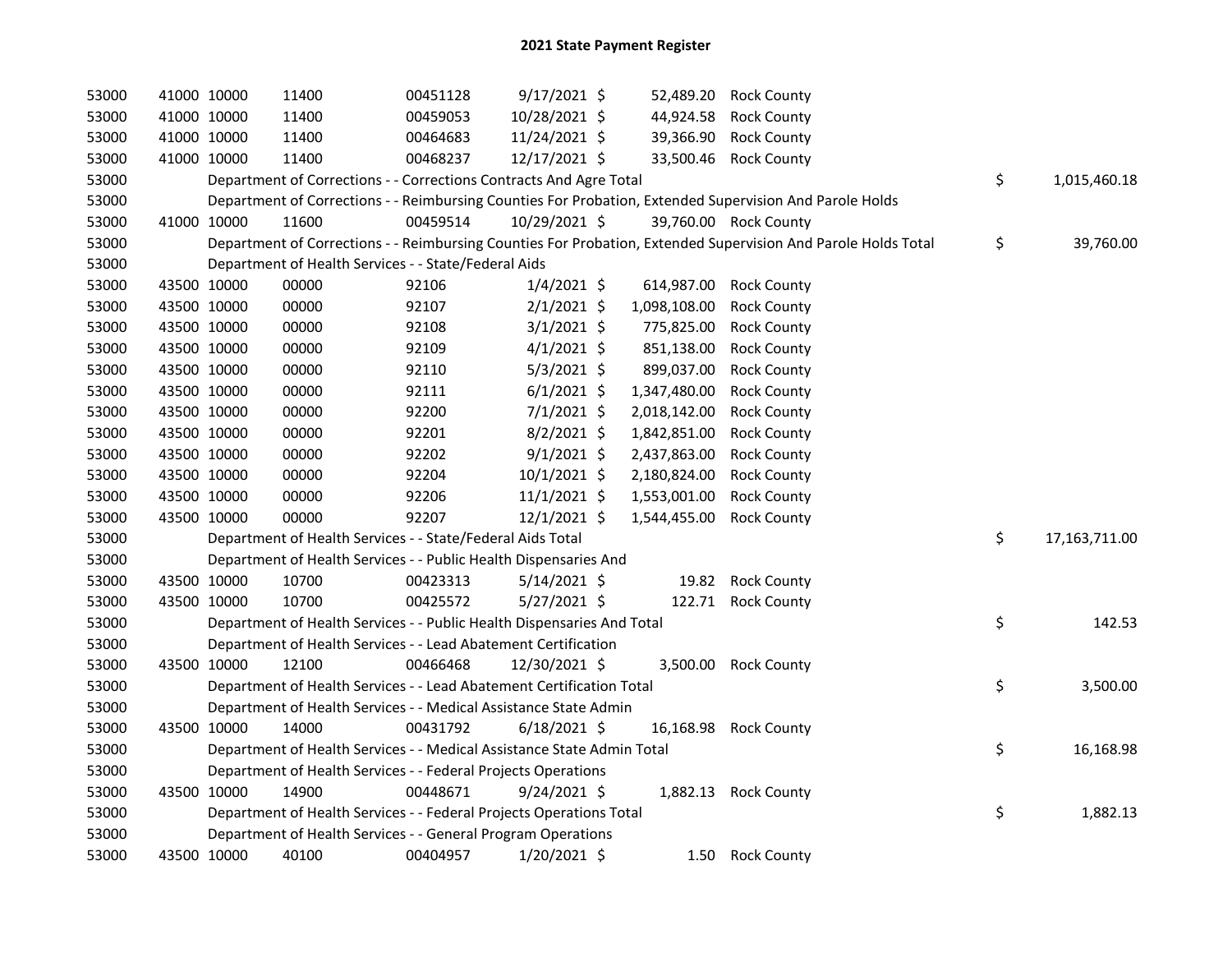| 53000 | 43500 10000 | 40100                                                                  | 00426304 | $5/11/2021$ \$ | 1.50  | <b>Rock County</b>   |    |          |
|-------|-------------|------------------------------------------------------------------------|----------|----------------|-------|----------------------|----|----------|
| 53000 | 43500 10000 | 40100                                                                  | 00432758 | $6/15/2021$ \$ | 1.00  | <b>Rock County</b>   |    |          |
| 53000 | 43500 10000 | 40100                                                                  | 00432775 | $6/15/2021$ \$ | 15.00 | <b>Rock County</b>   |    |          |
| 53000 | 43500 10000 | 40100                                                                  | 00434654 | $6/23/2021$ \$ | 1.50  | <b>Rock County</b>   |    |          |
| 53000 | 43500 10000 | 40100                                                                  | 00437380 | 7/7/2021 \$    | 1.50  | <b>Rock County</b>   |    |          |
| 53000 | 43500 10000 | 40100                                                                  | 00438750 | 7/13/2021 \$   | 1.50  | <b>Rock County</b>   |    |          |
| 53000 | 43500 10000 | 40100                                                                  | 00439488 | 7/20/2021 \$   | 1.00  | <b>Rock County</b>   |    |          |
| 53000 | 43500 10000 | 40100                                                                  | 00439498 | 7/20/2021 \$   | 1.50  | <b>Rock County</b>   |    |          |
| 53000 | 43500 10000 | 40100                                                                  | 00441668 | $8/2/2021$ \$  | 1.50  | <b>Rock County</b>   |    |          |
| 53000 | 43500 10000 | 40100                                                                  | 00446101 | 8/24/2021 \$   | 1.50  | <b>Rock County</b>   |    |          |
| 53000 | 43500 10000 | 40100                                                                  | 00448510 | $9/8/2021$ \$  | 1.50  | <b>Rock County</b>   |    |          |
| 53000 | 43500 10000 | 40100                                                                  | 00449629 | $9/14/2021$ \$ | 1.00  | <b>Rock County</b>   |    |          |
| 53000 | 43500 10000 | 40100                                                                  | 00449630 | 9/14/2021 \$   | 15.00 | <b>Rock County</b>   |    |          |
| 53000 | 43500 10000 | 40100                                                                  | 00452800 | 9/28/2021 \$   | 1.50  | <b>Rock County</b>   |    |          |
| 53000 | 43500 10000 | 40100                                                                  | 00453664 | 10/5/2021 \$   | 1.50  | <b>Rock County</b>   |    |          |
| 53000 | 43500 10000 | 40100                                                                  | 00455401 | 10/13/2021 \$  | 1.50  | <b>Rock County</b>   |    |          |
| 53000 | 43500 10000 | 40100                                                                  | 00457154 | 10/19/2021 \$  | 1.50  | <b>Rock County</b>   |    |          |
| 53000 | 43500 10000 | 40100                                                                  | 00462768 | 11/16/2021 \$  | 1.50  | <b>Rock County</b>   |    |          |
| 53000 | 43500 10000 | 40100                                                                  | 00466524 | 12/7/2021 \$   | 1.50  | <b>Rock County</b>   |    |          |
| 53000 |             | Department of Health Services - - General Program Operations Total     |          |                |       |                      | \$ | 55.50    |
| 53000 |             | Department of Health Services - - Medical Assistance Program Ben       |          |                |       |                      |    |          |
| 53000 | 43500 10000 | 40400                                                                  | 00431792 | $6/18/2021$ \$ |       | 6,426.02 Rock County |    |          |
| 53000 |             | Department of Health Services - - Medical Assistance Program Ben Total |          |                |       |                      | \$ | 6,426.02 |
| 53000 |             | Department of Health Services - - Medical Assistance State Admin       |          |                |       |                      |    |          |
| 53000 | 43500 10000 | 44000                                                                  | 00404957 | 1/20/2021 \$   | 1.50  | <b>Rock County</b>   |    |          |
| 53000 | 43500 10000 | 44000                                                                  | 00426304 | $5/11/2021$ \$ | 1.50  | <b>Rock County</b>   |    |          |
| 53000 | 43500 10000 | 44000                                                                  | 00432758 | $6/15/2021$ \$ | 1.00  | <b>Rock County</b>   |    |          |
| 53000 | 43500 10000 | 44000                                                                  | 00432775 | $6/15/2021$ \$ | 15.00 | <b>Rock County</b>   |    |          |
| 53000 | 43500 10000 | 44000                                                                  | 00434654 | 6/23/2021 \$   | 1.50  | <b>Rock County</b>   |    |          |
| 53000 | 43500 10000 | 44000                                                                  | 00437380 | 7/7/2021 \$    | 1.50  | <b>Rock County</b>   |    |          |
| 53000 | 43500 10000 | 44000                                                                  | 00438750 | 7/13/2021 \$   | 1.50  | <b>Rock County</b>   |    |          |
| 53000 | 43500 10000 | 44000                                                                  | 00439488 | 7/20/2021 \$   | 1.00  | <b>Rock County</b>   |    |          |
| 53000 | 43500 10000 | 44000                                                                  | 00439498 | 7/20/2021 \$   | 1.50  | <b>Rock County</b>   |    |          |
| 53000 | 43500 10000 | 44000                                                                  | 00441668 | 8/2/2021 \$    | 1.50  | <b>Rock County</b>   |    |          |
| 53000 | 43500 10000 | 44000                                                                  | 00446101 | 8/24/2021 \$   | 1.50  | <b>Rock County</b>   |    |          |
| 53000 | 43500 10000 | 44000                                                                  | 00448510 | $9/8/2021$ \$  | 1.50  | <b>Rock County</b>   |    |          |
| 53000 | 43500 10000 | 44000                                                                  | 00449629 | 9/14/2021 \$   | 1.00  | <b>Rock County</b>   |    |          |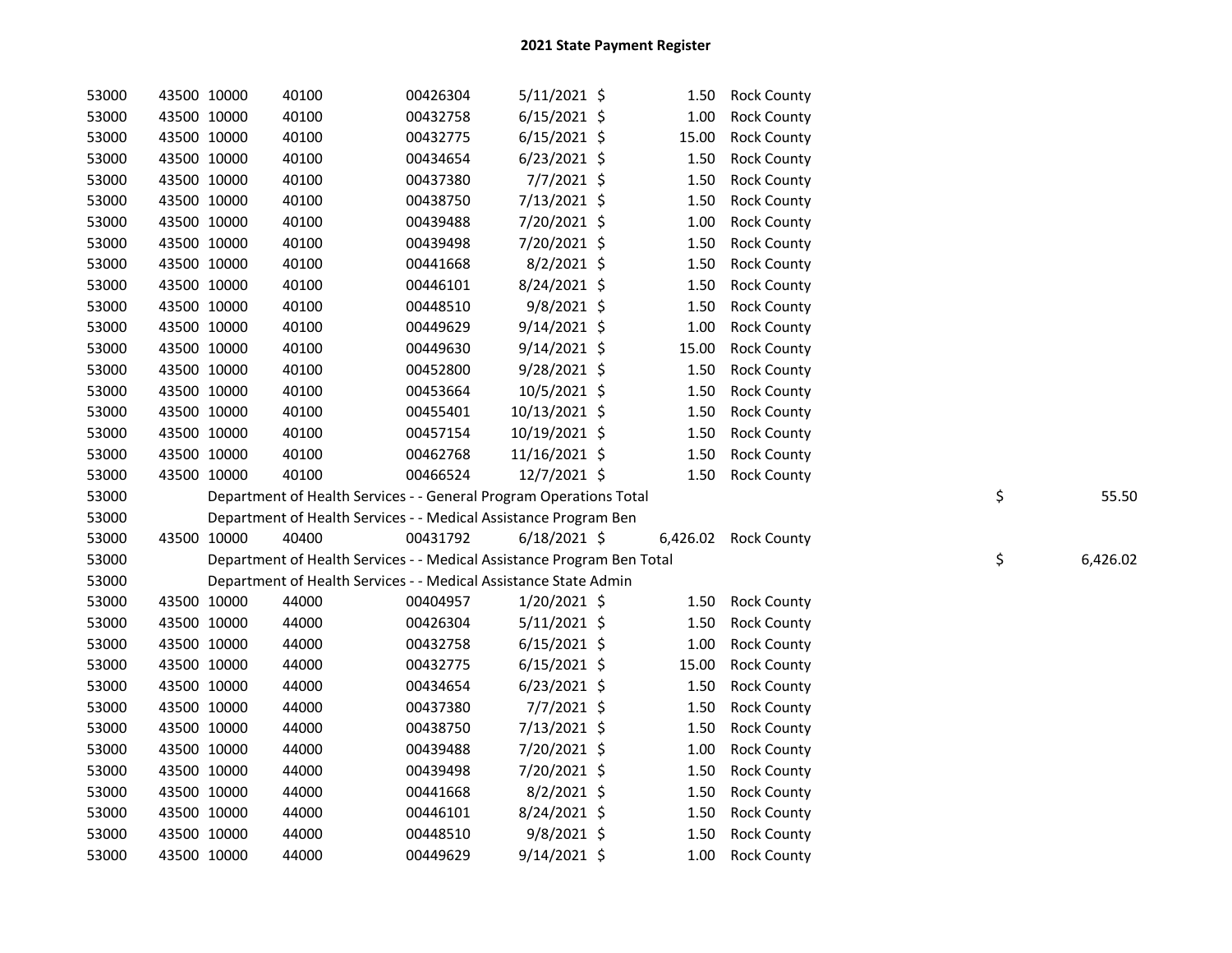| 53000 | 43500 10000 | 44000                                                                  | 00449630 | $9/14/2021$ \$ | 15.00      | <b>Rock County</b>     |    |            |
|-------|-------------|------------------------------------------------------------------------|----------|----------------|------------|------------------------|----|------------|
| 53000 | 43500 10000 | 44000                                                                  | 00452800 | 9/28/2021 \$   | 1.50       | <b>Rock County</b>     |    |            |
| 53000 | 43500 10000 | 44000                                                                  | 00453664 | 10/5/2021 \$   | 1.50       | <b>Rock County</b>     |    |            |
| 53000 | 43500 10000 | 44000                                                                  | 00455401 | 10/13/2021 \$  | 1.50       | <b>Rock County</b>     |    |            |
| 53000 | 43500 10000 | 44000                                                                  | 00457154 | 10/19/2021 \$  | 1.50       | <b>Rock County</b>     |    |            |
| 53000 | 43500 10000 | 44000                                                                  | 00462768 | 11/16/2021 \$  | 1.50       | <b>Rock County</b>     |    |            |
| 53000 | 43500 10000 | 44000                                                                  | 00466524 | 12/7/2021 \$   | 1.50       | <b>Rock County</b>     |    |            |
| 53000 |             | Department of Health Services - - Medical Assistance State Admin Total |          |                |            |                        | \$ | 55.50      |
| 53000 |             | Department of Health Services - - Interagency And Intra-Agency A       |          |                |            |                        |    |            |
| 53000 | 43500 10000 | 46800                                                                  | 00402744 | $1/12/2021$ \$ | 216,420.54 | <b>Rock County</b>     |    |            |
| 53000 | 43500 10000 | 46800                                                                  | 00458957 | 10/28/2021 \$  | 603,062.00 | <b>Rock County</b>     |    |            |
| 53000 |             | Department of Health Services - - Interagency And Intra-Agency A Total |          |                |            |                        | \$ | 819,482.54 |
| 53000 |             | Department of Health Services - - Nursing Facility Resident Prot       |          |                |            |                        |    |            |
| 53000 | 43500 10000 | 62100                                                                  | 00410424 | 2/18/2021 \$   |            | 2,991.91 Rock County   |    |            |
| 53000 |             | Department of Health Services - - Nursing Facility Resident Prot Total |          |                |            |                        | \$ | 2,991.91   |
| 53000 |             | Department of Health Services - - General Aids                         |          |                |            |                        |    |            |
| 53000 | 43500 10000 | 97500                                                                  | H0189501 | $1/14/2021$ \$ | 11.54      | <b>Rock County</b>     |    |            |
| 53000 | 43500 10000 | 97500                                                                  | H0190656 | 1/28/2021 \$   | 11.54      | <b>Rock County</b>     |    |            |
| 53000 | 43500 10000 | 97500                                                                  | H0191903 | $2/11/2021$ \$ | 11.54      | <b>Rock County</b>     |    |            |
| 53000 | 43500 10000 | 97500                                                                  | H0193033 | 2/25/2021 \$   | 11.54      | <b>Rock County</b>     |    |            |
| 53000 | 43500 10000 | 97500                                                                  | H0194277 | 3/11/2021 \$   | 11.54      | <b>Rock County</b>     |    |            |
| 53000 | 43500 10000 | 97500                                                                  | H0195445 | 3/25/2021 \$   | 11.54      | <b>Rock County</b>     |    |            |
| 53000 | 43500 10000 | 97500                                                                  | H0196673 | 4/8/2021 \$    | 11.54      | <b>Rock County</b>     |    |            |
| 53000 | 43500 10000 | 97500                                                                  | H0197812 | $4/22/2021$ \$ | 11.54      | <b>Rock County</b>     |    |            |
| 53000 | 43500 10000 | 97500                                                                  | H0199015 | $5/6/2021$ \$  | 11.54      | <b>Rock County</b>     |    |            |
| 53000 | 43500 10000 | 97500                                                                  | H0200169 | 5/20/2021 \$   | 11.54      | <b>Rock County</b>     |    |            |
| 53000 | 43500 10000 | 97500                                                                  | H0201367 | $6/3/2021$ \$  | 11.54      | <b>Rock County</b>     |    |            |
| 53000 |             | Department of Health Services - - General Aids Total                   |          |                |            |                        | \$ | 126.94     |
| 53000 |             | Dept of Children and Families - - Fees For Administrative Servic       |          |                |            |                        |    |            |
| 53000 | 43700 10000 | 23100                                                                  | 00080591 | $2/16/2021$ \$ | 495.00     | <b>Rock County</b>     |    |            |
| 53000 | 43700 10000 | 23100                                                                  | 00083448 | $4/20/2021$ \$ | 705.00     | <b>Rock County</b>     |    |            |
| 53000 | 43700 10000 | 23100                                                                  | 00087331 | 7/23/2021 \$   | 605.00     | <b>Rock County</b>     |    |            |
| 53000 | 43700 10000 | 23100                                                                  | 00090946 | 11/2/2021 \$   | 520.00     | <b>Rock County</b>     |    |            |
| 53000 |             | Dept of Children and Families - - Fees For Administrative Servic Total |          |                |            |                        | \$ | 2,325.00   |
| 53000 |             | Dept of Children and Families - - General Aids                         |          |                |            |                        |    |            |
| 53000 | 43700 10000 | 99000                                                                  | 00079026 | $1/5/2021$ \$  | 171,729.59 | <b>Rock County</b>     |    |            |
| 53000 | 43700 10000 | 99000                                                                  | 00079789 | 1/29/2021 \$   |            | 625,187.56 Rock County |    |            |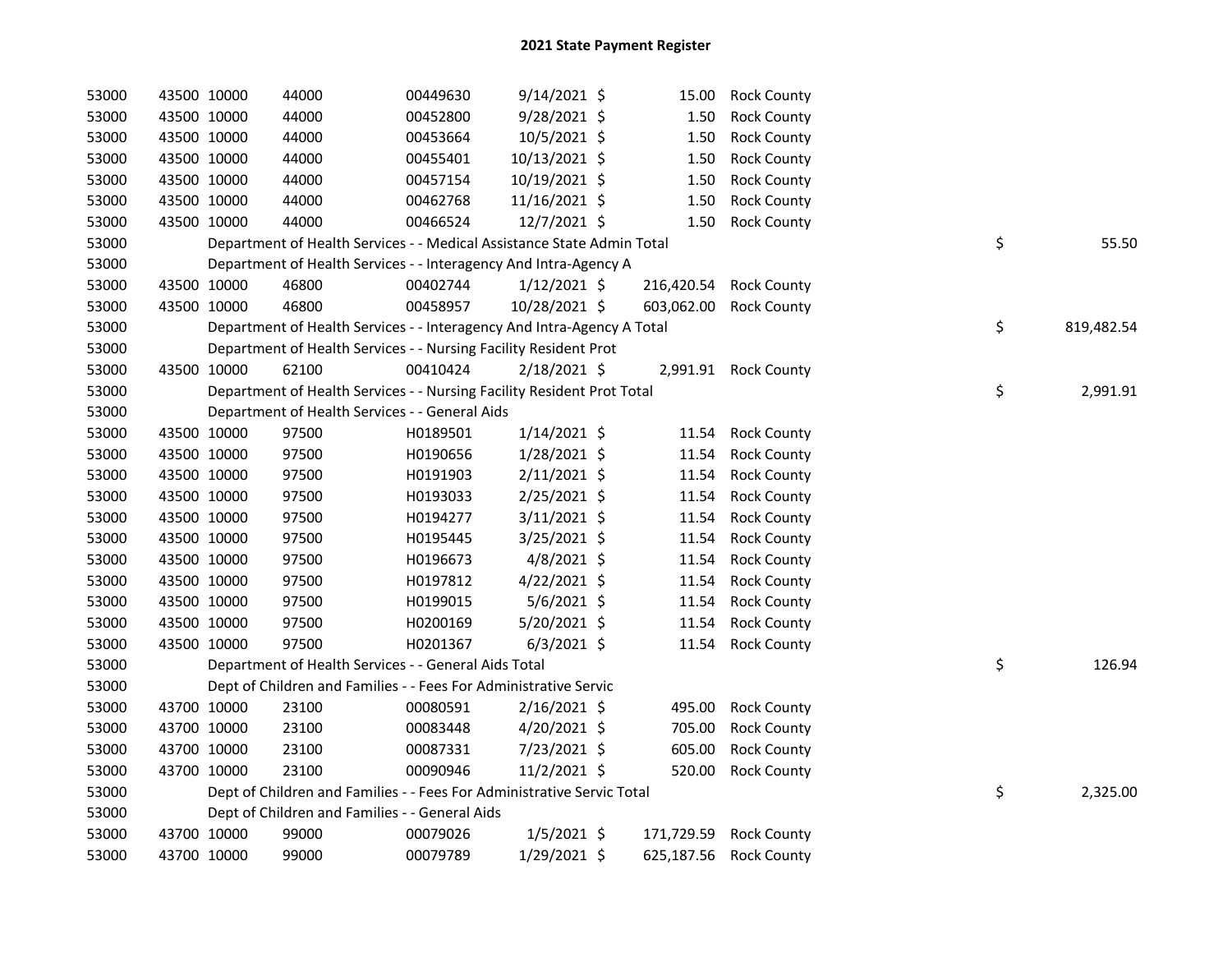| 53000 |             | 43700 10000 | 99000                                                | 00079963 | $2/1/2021$ \$  |              | 653.71 Rock County     |    |               |
|-------|-------------|-------------|------------------------------------------------------|----------|----------------|--------------|------------------------|----|---------------|
| 53000 | 43700 10000 |             | 99000                                                | 00080182 | $2/5/2021$ \$  |              | 74,524.61 Rock County  |    |               |
| 53000 | 43700 10000 |             | 99000                                                | 00080296 | $2/5/2021$ \$  | 465.74       | <b>Rock County</b>     |    |               |
| 53000 | 43700 10000 |             | 99000                                                | 00081255 | $3/5/2021$ \$  | 642,245.00   | <b>Rock County</b>     |    |               |
| 53000 | 43700 10000 |             | 99000                                                | 00081336 | $3/5/2021$ \$  | 6,216.55     | <b>Rock County</b>     |    |               |
| 53000 | 43700 10000 |             | 99000                                                | 00081418 | $3/8/2021$ \$  | 19,435.00    | <b>Rock County</b>     |    |               |
| 53000 | 43700 10000 |             | 99000                                                | 00082670 | $4/5/2021$ \$  | 1,007,184.94 | <b>Rock County</b>     |    |               |
| 53000 |             | 43700 10000 | 99000                                                | 00082671 | $4/5/2021$ \$  | 55,074.78    | <b>Rock County</b>     |    |               |
| 53000 |             | 43700 10000 | 99000                                                | 00082984 | $4/13/2021$ \$ | 181,483.57   | <b>Rock County</b>     |    |               |
| 53000 |             | 43700 10000 | 99000                                                | 00083914 | 4/30/2021 \$   | 577,124.49   | <b>Rock County</b>     |    |               |
| 53000 |             | 43700 10000 | 99000                                                | 00084130 | $5/5/2021$ \$  | 533,457.59   | <b>Rock County</b>     |    |               |
| 53000 |             | 43700 10000 | 99000                                                | 00085448 | $6/1/2021$ \$  | 12,725.39    | <b>Rock County</b>     |    |               |
| 53000 |             | 43700 10000 | 99000                                                | 00085643 | $6/7/2021$ \$  | 359,129.22   | <b>Rock County</b>     |    |               |
| 53000 | 43700 10000 |             | 99000                                                | 00086574 | $7/1/2021$ \$  | 14,243.00    | <b>Rock County</b>     |    |               |
| 53000 | 43700 10000 |             | 99000                                                | 00086702 | 7/8/2021 \$    | 419,409.34   | <b>Rock County</b>     |    |               |
| 53000 | 43700 10000 |             | 99000                                                | 00087578 | 7/30/2021 \$   | 481,522.94   | <b>Rock County</b>     |    |               |
| 53000 | 43700 10000 |             | 99000                                                | 00087714 | 7/30/2021 \$   | 139,976.00   | <b>Rock County</b>     |    |               |
| 53000 | 43700 10000 |             | 99000                                                | 00087947 | $8/5/2021$ \$  | 580,458.05   | <b>Rock County</b>     |    |               |
| 53000 | 43700 10000 |             | 99000                                                | 00087988 | $8/6/2021$ \$  | 454,443.88   | <b>Rock County</b>     |    |               |
| 53000 |             | 43700 10000 | 99000                                                | 00088181 | 8/13/2021 \$   | 117,754.00   | <b>Rock County</b>     |    |               |
| 53000 | 43700 10000 |             | 99000                                                | 00088951 | $9/7/2021$ \$  | 3,825,868.07 | <b>Rock County</b>     |    |               |
| 53000 | 43700 10000 |             | 99000                                                | 00089131 | 9/10/2021 \$   | 147,485.88   | <b>Rock County</b>     |    |               |
| 53000 | 43700 10000 |             | 99000                                                | 00089923 | 10/5/2021 \$   |              | 308,855.62 Rock County |    |               |
| 53000 | 43700 10000 |             | 99000                                                | 00090771 | 10/29/2021 \$  | 316,708.15   | <b>Rock County</b>     |    |               |
| 53000 | 43700 10000 |             | 99000                                                | 00090888 | 11/3/2021 \$   | 37,587.68    | <b>Rock County</b>     |    |               |
| 53000 | 43700 10000 |             | 99000                                                | 00091040 | 11/5/2021 \$   | 323,391.04   | <b>Rock County</b>     |    |               |
| 53000 | 43700 10000 |             | 99000                                                | 00091964 | 12/2/2021 \$   | 164,846.36   | <b>Rock County</b>     |    |               |
| 53000 | 43700 10000 |             | 99000                                                | 00092128 | 12/3/2021 \$   | 8,849.00     | <b>Rock County</b>     |    |               |
| 53000 | 43700 10000 |             | 99000                                                | 00092233 | 12/6/2021 \$   |              | 587,465.40 Rock County |    |               |
| 53000 |             |             | Dept of Children and Families - - General Aids Total |          |                |              |                        | \$ | 12,195,502.15 |
| 53000 |             |             | Dept of Workforce Development - - Auxiliary Services |          |                |              |                        |    |               |
| 53000 | 44500 10000 |             | 13000                                                | 00310329 | $1/4/2021$ \$  | 255.00       | <b>Rock County</b>     |    |               |
| 53000 |             | 44500 10000 | 13000                                                | 00313418 | $2/2/2021$ \$  | 255.00       | <b>Rock County</b>     |    |               |
| 53000 |             | 44500 10000 | 13000                                                | 00317048 | $3/2/2021$ \$  | 215.00       | <b>Rock County</b>     |    |               |
| 53000 |             | 44500 10000 | 13000                                                | 00320856 | $4/2/2021$ \$  | 260.00       | <b>Rock County</b>     |    |               |
| 53000 |             | 44500 10000 | 13000                                                | 00324401 | 5/4/2021 \$    | 285.00       | <b>Rock County</b>     |    |               |
| 53000 | 44500 10000 |             | 13000                                                | 00327594 | $6/2/2021$ \$  | 265.00       | <b>Rock County</b>     |    |               |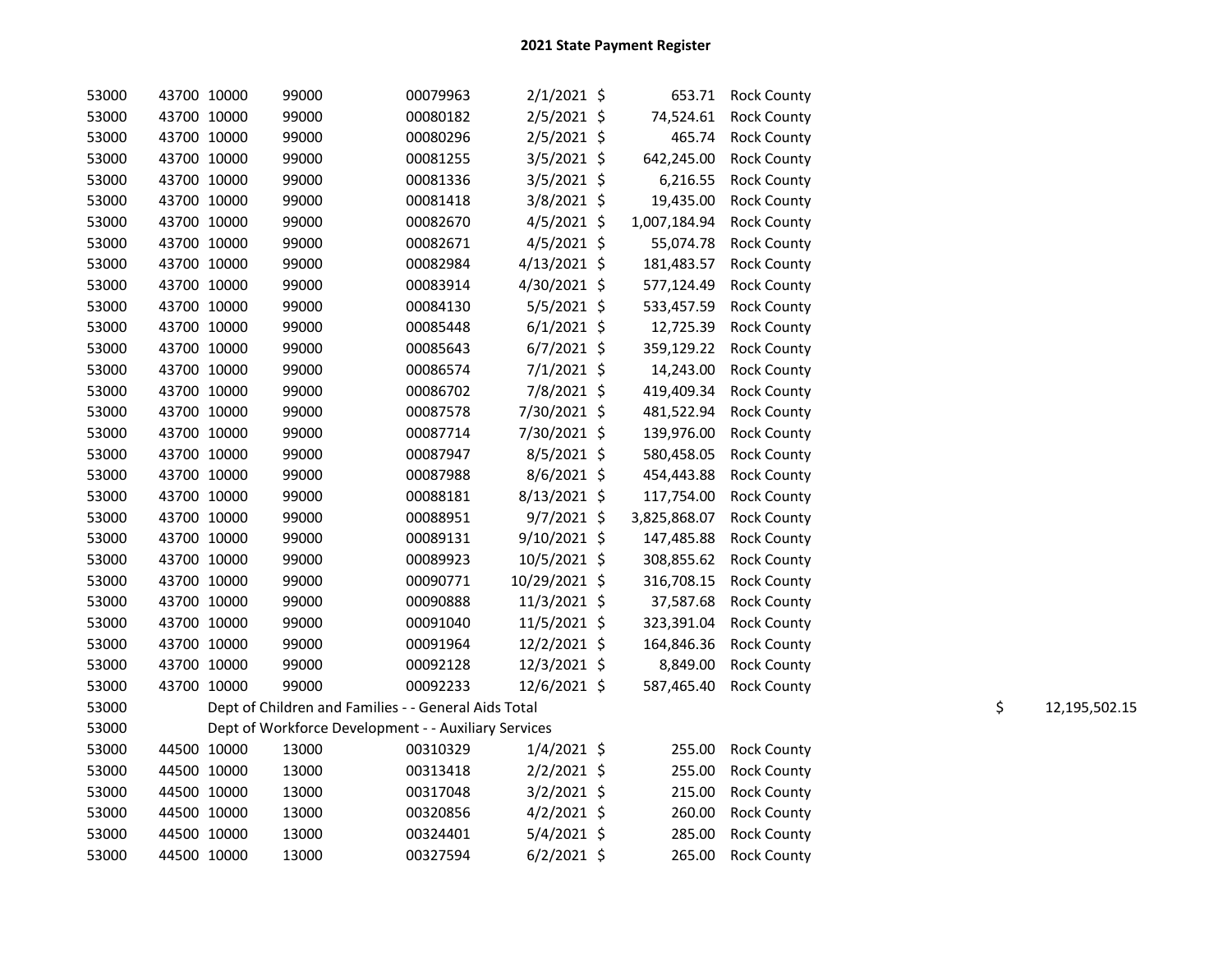| 53000 | 44500 10000 | 13000 | 00331378                                                      | 7/2/2021 \$    | 205.00   | <b>Rock County</b> |    |          |
|-------|-------------|-------|---------------------------------------------------------------|----------------|----------|--------------------|----|----------|
| 53000 | 44500 10000 | 13000 | 00335278                                                      | $8/3/2021$ \$  | 155.00   | <b>Rock County</b> |    |          |
| 53000 | 44500 10000 | 13000 | 00339071                                                      | $9/2/2021$ \$  | 195.00   | Rock County        |    |          |
| 53000 | 44500 10000 | 13000 | 00343060                                                      | 10/4/2021 \$   | 205.00   | <b>Rock County</b> |    |          |
| 53000 | 44500 10000 | 13000 | 00347099                                                      | 11/2/2021 \$   | 195.00   | <b>Rock County</b> |    |          |
| 53000 | 44500 10000 | 13000 | 00350747                                                      | 12/2/2021 \$   | 150.00   | <b>Rock County</b> |    |          |
| 53000 |             |       | Dept of Workforce Development - - Auxiliary Services Total    |                |          |                    | \$ | 2,640.00 |
| 53000 |             |       | Dept of Workforce Development - - Workforce Invest And Assist |                |          |                    |    |          |
| 53000 | 44500 10000 | 14100 | 00310926                                                      | $1/8/2021$ \$  | 2.14     | <b>Rock County</b> |    |          |
| 53000 | 44500 10000 | 14100 | 00312264                                                      | $1/22/2021$ \$ | 5,836.62 | <b>Rock County</b> |    |          |
| 53000 | 44500 10000 | 14100 | 00315054                                                      | $2/16/2021$ \$ | 2.20     | <b>Rock County</b> |    |          |
| 53000 | 44500 10000 | 14100 | 00315507                                                      | 2/22/2021 \$   | 5,836.62 | <b>Rock County</b> |    |          |
| 53000 | 44500 10000 | 14100 | 00315519                                                      | $2/19/2021$ \$ | 187.69   | <b>Rock County</b> |    |          |
| 53000 | 44500 10000 | 14100 | 00315522                                                      | 2/19/2021 \$   | 38.49    | <b>Rock County</b> |    |          |
| 53000 | 44500 10000 | 14100 | 00315523                                                      | 2/19/2021 \$   | 13.45    | <b>Rock County</b> |    |          |
| 53000 | 44500 10000 | 14100 | 00315525                                                      | 2/19/2021 \$   | 11.32    | <b>Rock County</b> |    |          |
| 53000 | 44500 10000 | 14100 | 00315527                                                      | 2/19/2021 \$   | 12.09    | <b>Rock County</b> |    |          |
| 53000 | 44500 10000 | 14100 | 00315528                                                      | 2/19/2021 \$   | 22.03    | <b>Rock County</b> |    |          |
| 53000 | 44500 10000 | 14100 | 00317946                                                      | $3/9/2021$ \$  | 5.48     | <b>Rock County</b> |    |          |
| 53000 | 44500 10000 | 14100 | 00319273                                                      | 3/23/2021 \$   | 5,836.62 | <b>Rock County</b> |    |          |
| 53000 | 44500 10000 | 14100 | 00320620                                                      | $3/31/2021$ \$ | 2.52     | <b>Rock County</b> |    |          |
| 53000 | 44500 10000 | 14100 | 00323141                                                      | $4/27/2021$ \$ | 5,836.62 | <b>Rock County</b> |    |          |
| 53000 | 44500 10000 | 14100 | 00323720                                                      | 4/28/2021 \$   | 1.82     | <b>Rock County</b> |    |          |
| 53000 | 44500 10000 | 14100 | 00326143                                                      | 5/20/2021 \$   | 5,836.62 | <b>Rock County</b> |    |          |
| 53000 | 44500 10000 | 14100 | 00327705                                                      | $6/3/2021$ \$  | 56.65    | <b>Rock County</b> |    |          |
| 53000 | 44500 10000 | 14100 | 00327706                                                      | $6/3/2021$ \$  | 25.92    | <b>Rock County</b> |    |          |
| 53000 | 44500 10000 | 14100 | 00327707                                                      | $6/3/2021$ \$  | 18.84    | <b>Rock County</b> |    |          |
| 53000 | 44500 10000 | 14100 | 00327740                                                      | $6/3/2021$ \$  | 2.00     | <b>Rock County</b> |    |          |
| 53000 | 44500 10000 | 14100 | 00332052                                                      | 7/8/2021 \$    | 5,836.62 | <b>Rock County</b> |    |          |
| 53000 | 44500 10000 | 14100 | 00332090                                                      | 7/8/2021 \$    | 31.68    | <b>Rock County</b> |    |          |
| 53000 | 44500 10000 | 14100 | 00332093                                                      | 7/8/2021 \$    | 23.88    | <b>Rock County</b> |    |          |
| 53000 | 44500 10000 | 14100 | 00332491                                                      | 7/13/2021 \$   | 1.54     | <b>Rock County</b> |    |          |
| 53000 | 44500 10000 | 14100 | 00333491                                                      | 7/21/2021 \$   | 5,836.62 | <b>Rock County</b> |    |          |
| 53000 | 44500 10000 | 14100 | 00334369                                                      | 7/27/2021 \$   | 1.64     | <b>Rock County</b> |    |          |
| 53000 | 44500 10000 | 14100 | 00337488                                                      | 8/24/2021 \$   | 5,924.18 | <b>Rock County</b> |    |          |
| 53000 | 44500 10000 | 14100 | 00339822                                                      | $9/8/2021$ \$  | 22.89    | <b>Rock County</b> |    |          |
| 53000 | 44500 10000 | 14100 | 00341131                                                      | $9/21/2021$ \$ | 5,924.18 | <b>Rock County</b> |    |          |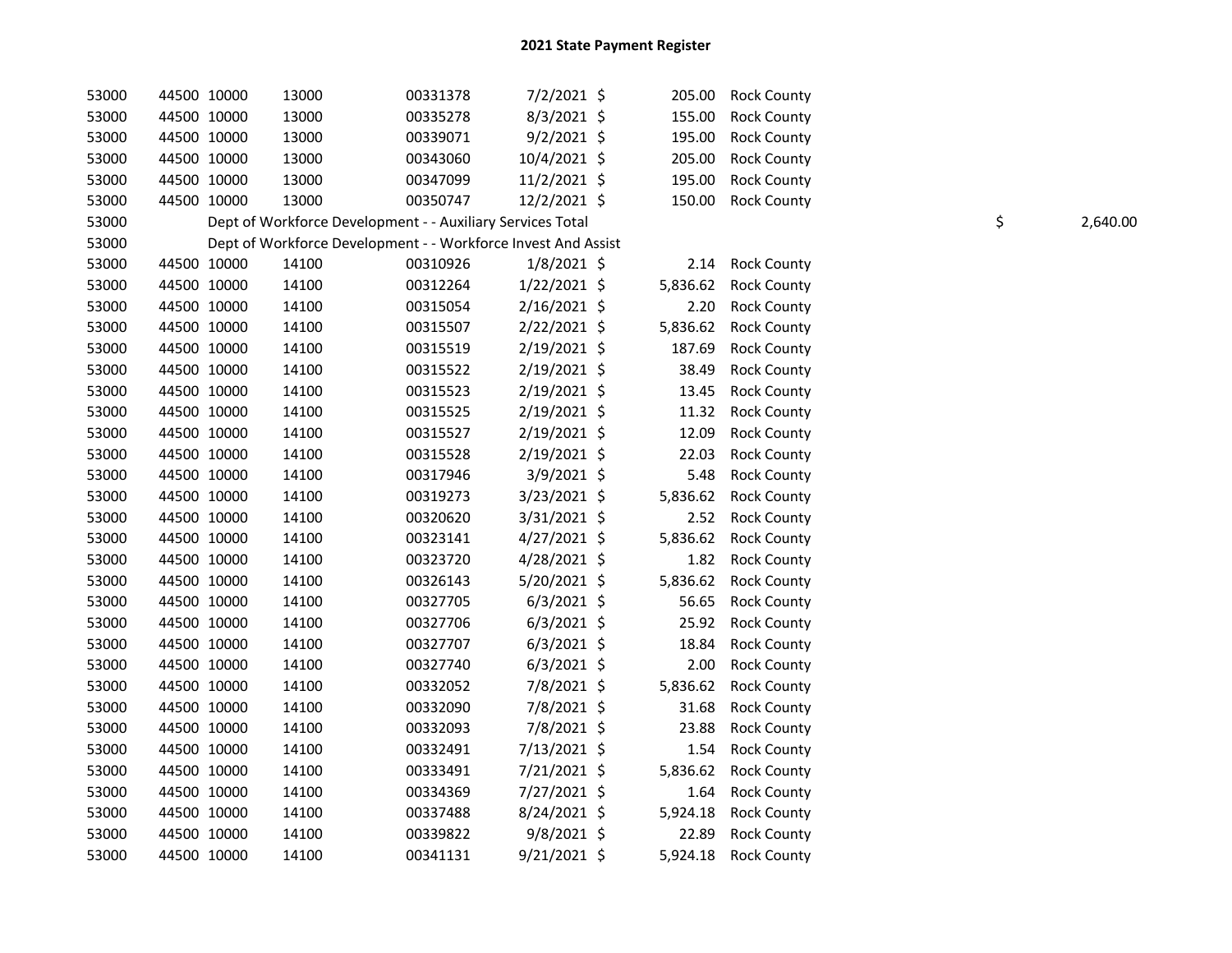| 53000 | 44500 10000 | 14100                                                               | 00345714 | 10/22/2021 \$  | 5,924.18 | <b>Rock County</b> |    |           |
|-------|-------------|---------------------------------------------------------------------|----------|----------------|----------|--------------------|----|-----------|
| 53000 | 44500 10000 | 14100                                                               | 00349755 | 11/26/2021 \$  | 5,924.18 | <b>Rock County</b> |    |           |
| 53000 | 44500 10000 | 14100                                                               | 00353331 | 12/21/2021 \$  | 5,924.18 | <b>Rock County</b> |    |           |
| 53000 |             | Dept of Workforce Development - - Workforce Invest And Assist Total |          |                |          |                    | \$ | 70,961.51 |
| 53000 |             | Dept of Workforce Development - - Ui Admin Fed                      |          |                |          |                    |    |           |
| 53000 | 44500 10000 | 15100                                                               | 00311321 | $1/13/2021$ \$ | 3.00     | <b>Rock County</b> |    |           |
| 53000 |             | Dept of Workforce Development - - Ui Admin Fed Total                |          |                |          |                    | \$ | 3.00      |
| 53000 |             | Dept of Workforce Development - - General Aids                      |          |                |          |                    |    |           |
| 53000 | 44500 10000 | 19800                                                               | 00310926 | $1/8/2021$ \$  | 14.92    | <b>Rock County</b> |    |           |
| 53000 | 44500 10000 | 19800                                                               | 00315054 | 2/16/2021 \$   | 15.35    | <b>Rock County</b> |    |           |
| 53000 | 44500 10000 | 19800                                                               | 00317946 | 3/9/2021 \$    | 38.39    | <b>Rock County</b> |    |           |
| 53000 | 44500 10000 | 19800                                                               | 00320620 | 3/31/2021 \$   | 17.55    | <b>Rock County</b> |    |           |
| 53000 | 44500 10000 | 19800                                                               | 00323720 | 4/28/2021 \$   | 12.77    | <b>Rock County</b> |    |           |
| 53000 | 44500 10000 | 19800                                                               | 00327740 | $6/3/2021$ \$  | 14.14    | <b>Rock County</b> |    |           |
| 53000 | 44500 10000 | 19800                                                               | 00332491 | 7/13/2021 \$   | 10.79    | <b>Rock County</b> |    |           |
| 53000 | 44500 10000 | 19800                                                               | 00334369 | 7/27/2021 \$   | 11.47    | <b>Rock County</b> |    |           |
| 53000 |             | Dept of Workforce Development - - General Aids Total                |          |                |          |                    | \$ | 135.38    |
| 53000 |             | Dept of Workforce Development - - Title Ib Aids State GPR           |          |                |          |                    |    |           |
| 53000 | 44500 10000 | 50900                                                               | 00318780 | $3/16/2021$ \$ | 5.54     | <b>Rock County</b> |    |           |
| 53000 | 44500 10000 | 50900                                                               | 00320702 | 3/31/2021 \$   | 5.54     | <b>Rock County</b> |    |           |
| 53000 | 44500 10000 | 50900                                                               | 00321886 | $4/13/2021$ \$ | 5.54     | <b>Rock County</b> |    |           |
| 53000 | 44500 10000 | 50900                                                               | 00324919 | 5/21/2021 \$   | 2.56     | <b>Rock County</b> |    |           |
| 53000 | 44500 10000 | 50900                                                               | 00325904 | $6/1/2021$ \$  | 2.56     | <b>Rock County</b> |    |           |
| 53000 | 44500 10000 | 50900                                                               | 00327969 | $6/4/2021$ \$  | 5.54     | <b>Rock County</b> |    |           |
| 53000 | 44500 10000 | 50900                                                               | 00327970 | $6/4/2021$ \$  | 5.54     | <b>Rock County</b> |    |           |
| 53000 | 44500 10000 | 50900                                                               | 00334723 | 7/28/2021 \$   | 5.54     | <b>Rock County</b> |    |           |
| 53000 | 44500 10000 | 50900                                                               | 00334724 | 7/28/2021 \$   | 5.54     | <b>Rock County</b> |    |           |
| 53000 | 44500 10000 | 50900                                                               | 00334725 | 7/28/2021 \$   | 5.54     | <b>Rock County</b> |    |           |
| 53000 | 44500 10000 | 50900                                                               | 00344456 | 10/12/2021 \$  | 5.54     | <b>Rock County</b> |    |           |
| 53000 | 44500 10000 | 50900                                                               | 00351452 | 12/6/2021 \$   | 5.54     | <b>Rock County</b> |    |           |
| 53000 | 44500 10000 | 50900                                                               | 00351453 | 12/6/2021 \$   | 5.54     | <b>Rock County</b> |    |           |
| 53000 | 44500 10000 | 50900                                                               | 00351454 | 12/6/2021 \$   | 5.54     | <b>Rock County</b> |    |           |
| 53000 |             | Dept of Workforce Development - - Title Ib Aids State GPR Total     |          |                |          |                    | \$ | 71.60     |
| 53000 |             | Dept of Workforce Development - - Title Ib Operations Federal       |          |                |          |                    |    |           |
| 53000 | 44500 10000 | 54100                                                               | 00310926 | $1/8/2021$ \$  | 15.99    | <b>Rock County</b> |    |           |
| 53000 | 44500 10000 | 54100                                                               | 00312264 | $1/22/2021$ \$ | 4,242.10 | <b>Rock County</b> |    |           |
| 53000 | 44500 10000 | 54100                                                               | 00315054 | 2/16/2021 \$   | 16.44    | <b>Rock County</b> |    |           |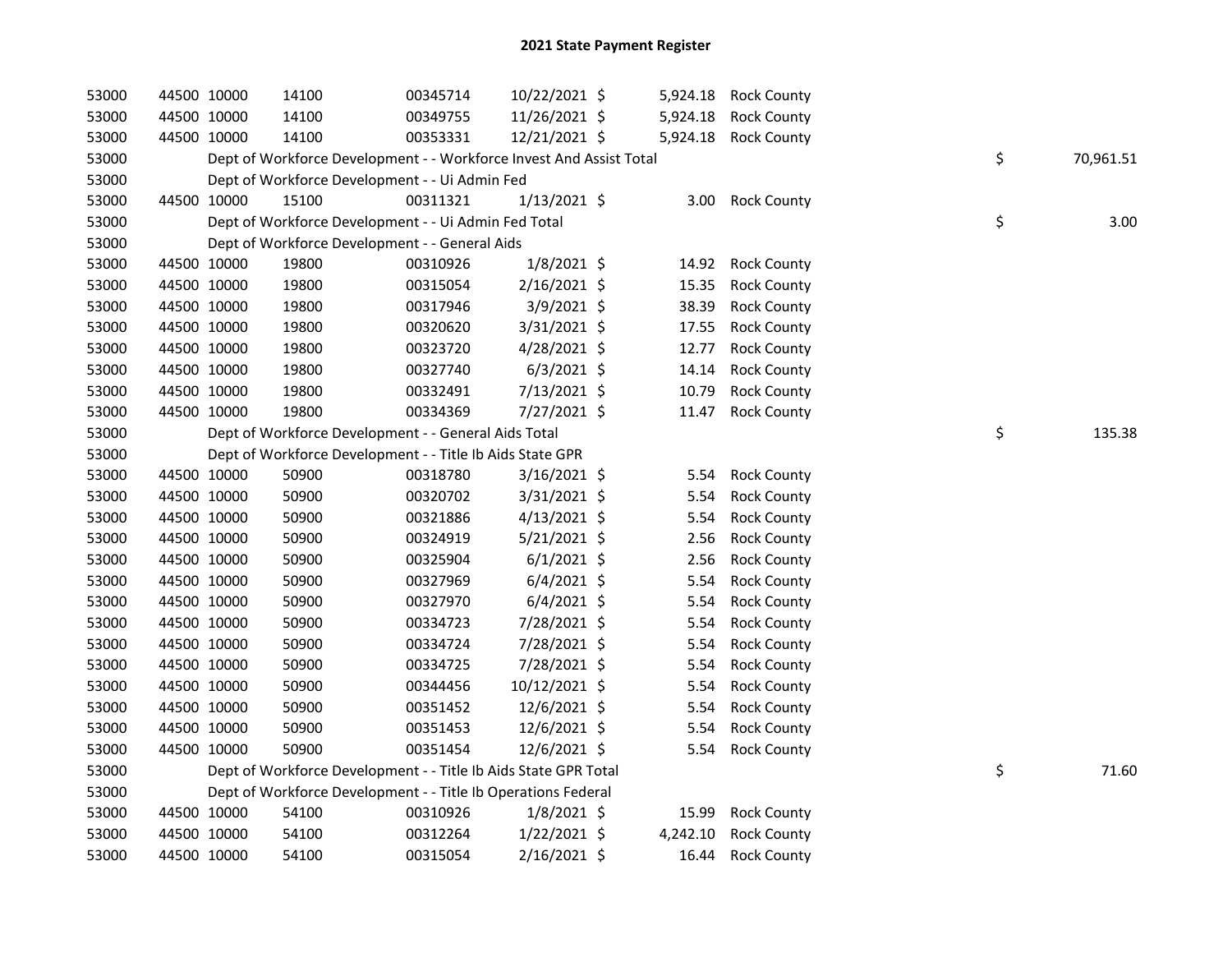| 53000          | 44500 10000 |             | 54100                                                                    | 00315507 | 2/22/2021 \$   |          | 4,242.10 Rock County |                 |
|----------------|-------------|-------------|--------------------------------------------------------------------------|----------|----------------|----------|----------------------|-----------------|
| 53000          | 44500 10000 |             | 54100                                                                    | 00317946 | 3/9/2021 \$    | 41.10    | <b>Rock County</b>   |                 |
| 53000          | 44500 10000 |             | 54100                                                                    | 00319273 | 3/23/2021 \$   | 4,242.10 | <b>Rock County</b>   |                 |
| 53000          | 44500 10000 |             | 54100                                                                    | 00320620 | 3/31/2021 \$   | 18.80    | <b>Rock County</b>   |                 |
| 53000          | 44500 10000 |             | 54100                                                                    | 00323141 | $4/27/2021$ \$ | 4,242.10 | <b>Rock County</b>   |                 |
| 53000          | 44500 10000 |             | 54100                                                                    | 00323720 | 4/28/2021 \$   | 13.67    | <b>Rock County</b>   |                 |
| 53000          | 44500 10000 |             | 54100                                                                    | 00326143 | 5/20/2021 \$   | 4,242.10 | <b>Rock County</b>   |                 |
| 53000          | 44500 10000 |             | 54100                                                                    | 00327740 | $6/3/2021$ \$  | 15.13    | <b>Rock County</b>   |                 |
| 53000          | 44500 10000 |             | 54100                                                                    | 00332052 | 7/8/2021 \$    | 4,242.10 | <b>Rock County</b>   |                 |
| 53000          | 44500 10000 |             | 54100                                                                    | 00332491 | 7/13/2021 \$   | 11.55    | <b>Rock County</b>   |                 |
| 53000          | 44500 10000 |             | 54100                                                                    | 00333491 | 7/21/2021 \$   | 4,242.10 | <b>Rock County</b>   |                 |
| 53000          | 44500 10000 |             | 54100                                                                    | 00334369 | 7/27/2021 \$   | 12.29    | <b>Rock County</b>   |                 |
| 53000          | 44500 10000 |             | 54100                                                                    | 00337488 | 8/24/2021 \$   | 4,305.72 | <b>Rock County</b>   |                 |
| 53000          |             | 44500 10000 | 54100                                                                    | 00341131 | $9/21/2021$ \$ | 4,305.72 | <b>Rock County</b>   |                 |
| 53000          |             | 44500 10000 | 54100                                                                    | 00345714 | 10/22/2021 \$  |          | 4,305.72 Rock County |                 |
| 53000          | 44500 10000 |             | 54100                                                                    | 00349755 | 11/26/2021 \$  |          | 4,305.72 Rock County |                 |
| 53000          | 44500 10000 |             | 54100                                                                    | 00353331 | 12/21/2021 \$  |          | 4,305.72 Rock County |                 |
| 53000          |             |             | Dept of Workforce Development - - Title Ib Operations Federal Total      |          |                |          |                      | \$<br>51,368.27 |
| 53000          |             |             | Dept of Workforce Development - - Title Ib Aids Federal Prf              |          |                |          |                      |                 |
| 53000          |             | 44500 10000 | 54400                                                                    | 00309558 | $1/4/2021$ \$  | 72.00    | <b>Rock County</b>   |                 |
| 53000          |             | 44500 10000 | 54400                                                                    | 00318780 | 3/16/2021 \$   | 20.46    | <b>Rock County</b>   |                 |
| 53000          |             | 44500 10000 | 54400                                                                    | 00320702 | $3/31/2021$ \$ | 20.46    | <b>Rock County</b>   |                 |
| 53000          |             | 44500 10000 | 54400                                                                    | 00321886 | $4/13/2021$ \$ | 20.46    | <b>Rock County</b>   |                 |
| 53000          |             | 44500 10000 | 54400                                                                    | 00324919 | 5/21/2021 \$   | 9.44     | <b>Rock County</b>   |                 |
| 53000          |             | 44500 10000 | 54400                                                                    | 00325904 | $6/1/2021$ \$  | 9.44     | <b>Rock County</b>   |                 |
| 53000          |             | 44500 10000 | 54400                                                                    | 00327969 | $6/4/2021$ \$  |          |                      |                 |
| 53000          |             |             |                                                                          |          |                | 20.46    | <b>Rock County</b>   |                 |
|                |             | 44500 10000 | 54400                                                                    | 00327970 | $6/4/2021$ \$  | 20.46    | <b>Rock County</b>   |                 |
| 53000          |             | 44500 10000 | 54400                                                                    | 00334723 | 7/28/2021 \$   | 20.46    | <b>Rock County</b>   |                 |
| 53000          |             | 44500 10000 | 54400                                                                    | 00334724 | 7/28/2021 \$   | 20.46    | <b>Rock County</b>   |                 |
| 53000          |             | 44500 10000 | 54400                                                                    | 00334725 | 7/28/2021 \$   | 20.46    | <b>Rock County</b>   |                 |
| 53000          |             | 44500 10000 | 54400                                                                    | 00344456 | 10/12/2021 \$  | 20.46    | <b>Rock County</b>   |                 |
| 53000          |             | 44500 10000 | 54400                                                                    | 00351452 | 12/6/2021 \$   | 20.46    | <b>Rock County</b>   |                 |
| 53000          | 44500 10000 |             | 54400                                                                    | 00351453 | 12/6/2021 \$   | 20.46    | <b>Rock County</b>   |                 |
| 53000          | 44500 10000 |             | 54400                                                                    | 00351454 | 12/6/2021 \$   |          | 20.46 Rock County    |                 |
| 53000          |             |             | Dept of Workforce Development - - Title Ib Aids Federal Prf Total        |          |                |          |                      | \$<br>336.40    |
| 53000<br>53000 |             | 44500 22700 | Dept of Workforce Development - - Wc Ops Uninsured Emplyr Admin<br>17700 | 00315933 | 2/23/2021 \$   |          |                      |                 |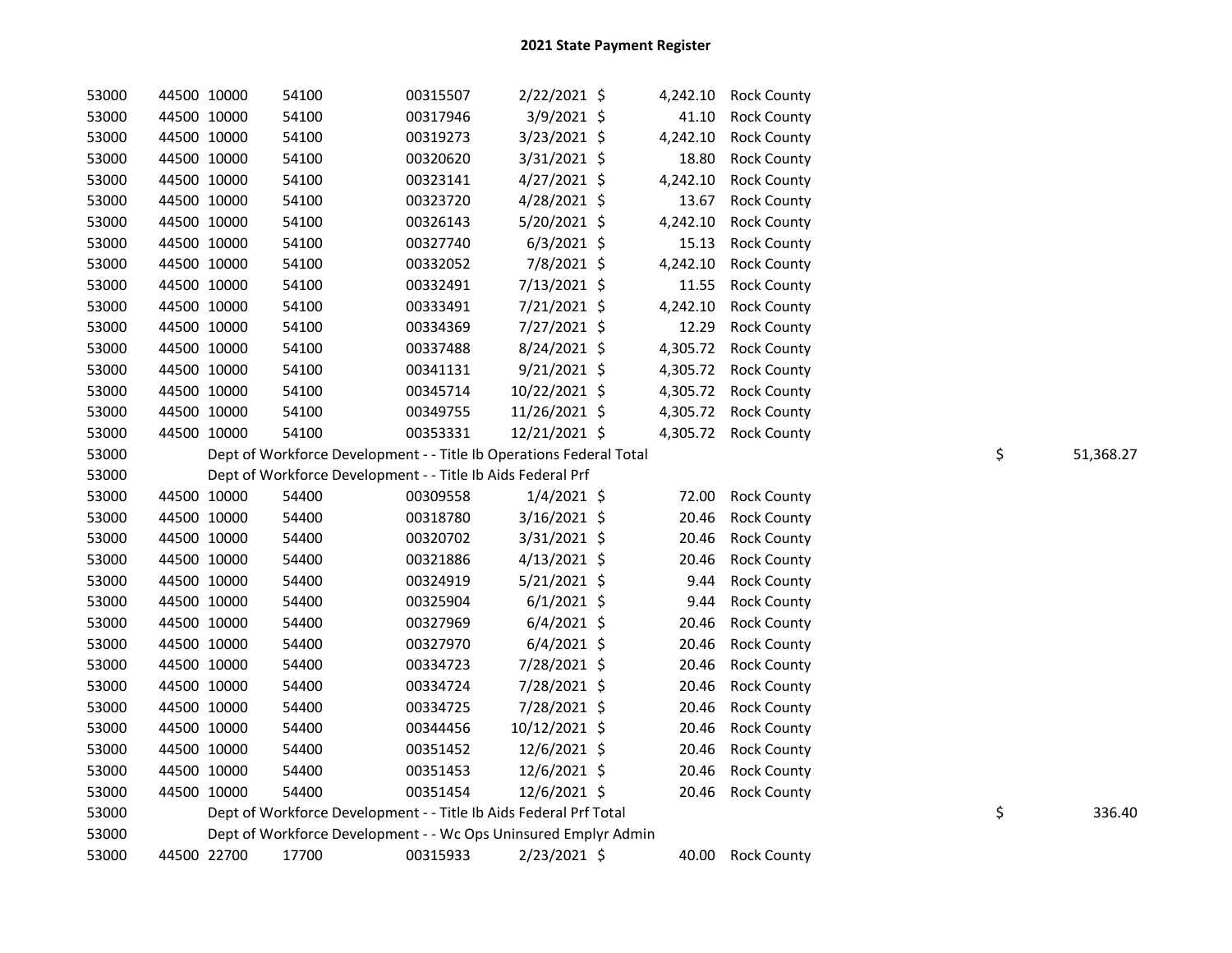| 53000 | 44500 22700 | 17700                                                                 | 00315934 | 2/23/2021 \$   | 25.00     | <b>Rock County</b>    |    |           |
|-------|-------------|-----------------------------------------------------------------------|----------|----------------|-----------|-----------------------|----|-----------|
| 53000 | 44500 22700 | 17700                                                                 | 00336261 | $8/13/2021$ \$ | 15.00     | <b>Rock County</b>    |    |           |
| 53000 | 44500 22700 | 17700                                                                 | 00336262 | $8/11/2021$ \$ | 35.00     | <b>Rock County</b>    |    |           |
| 53000 |             | Dept of Workforce Development - - Wc Ops Uninsured Emplyr Admin Total |          |                |           |                       | \$ | 115.00    |
| 53000 |             | Department of Justice - - Inter And Intra-Agency Assist               |          |                |           |                       |    |           |
| 53000 | 45500 10000 | 13300                                                                 | 00106415 | 12/9/2021 \$   |           | 5.00 Rock County      |    |           |
| 53000 |             | Department of Justice - - Inter And Intra-Agency Assist Total         |          |                |           |                       | \$ | 5.00      |
| 53000 |             | Department of Justice - - Officer Training Reimbursement              |          |                |           |                       |    |           |
| 53000 | 45500 10000 | 20200                                                                 | 00105056 | 12/1/2021 \$   |           | 3,055.11 Rock County  |    |           |
| 53000 |             | Department of Justice - - Officer Training Reimbursement Total        |          |                |           |                       | \$ | 3,055.11  |
| 53000 |             | Department of Justice - - Officer training reimbursement              |          |                |           |                       |    |           |
| 53000 | 45500 10000 | 21400                                                                 | 00105878 | 11/24/2021 \$  | 3,840.00  | <b>Rock County</b>    |    |           |
| 53000 | 45500 10000 | 21400                                                                 | 00105879 | 11/24/2021 \$  | 160.00    | <b>Rock County</b>    |    |           |
| 53000 | 45500 10000 | 21400                                                                 | 00105880 | 11/24/2021 \$  | 26,720.00 | <b>Rock County</b>    |    |           |
| 53000 |             | Department of Justice - - Officer training reimbursement Total        |          |                |           |                       | \$ | 30,720.00 |
| 53000 |             | Department of Justice - - Crime Laboratories, Dna                     |          |                |           |                       |    |           |
| 53000 | 45500 10000 | 22100                                                                 | 00100372 | 7/14/2021 \$   |           | 5,240.00 Rock County  |    |           |
| 53000 |             | Department of Justice - - Crime Laboratories, Dna Total               |          |                |           |                       | \$ | 5,240.00  |
| 53000 |             | Department of Justice - - Law Enforcement Train, Local                |          |                |           |                       |    |           |
| 53000 | 45500 10000 | 23100                                                                 | 00099950 | 7/12/2021 \$   | 983.28    | <b>Rock County</b>    |    |           |
| 53000 | 45500 10000 | 23100                                                                 | 00100807 | 8/3/2021 \$    | 5,295.00  | <b>Rock County</b>    |    |           |
| 53000 |             | Department of Justice - - Law Enforcement Train, Local Total          |          |                |           |                       | \$ | 6,278.28  |
| 53000 |             | Department of Justice - - Federal Aid, Local Assistance               |          |                |           |                       |    |           |
| 53000 | 45500 10000 | 25100                                                                 | 00096067 | 3/18/2021 \$   | 4,355.00  | <b>Rock County</b>    |    |           |
| 53000 | 45500 10000 | 25100                                                                 | 00096105 | $3/18/2021$ \$ | 18,051.00 | <b>Rock County</b>    |    |           |
| 53000 | 45500 10000 | 25100                                                                 | 00098345 | $5/27/2021$ \$ | 15,554.25 | <b>Rock County</b>    |    |           |
| 53000 | 45500 10000 | 25100                                                                 | 00101196 | 8/11/2021 \$   | 1,597.58  | <b>Rock County</b>    |    |           |
| 53000 | 45500 10000 | 25100                                                                 | 00101223 | 8/24/2021 \$   | 5,000.00  | <b>Rock County</b>    |    |           |
| 53000 | 45500 10000 | 25100                                                                 | 00101433 | $8/26/2021$ \$ | 17,754.00 | <b>Rock County</b>    |    |           |
| 53000 | 45500 10000 | 25100                                                                 | 00106188 | 12/2/2021 \$   | 11,941.25 | <b>Rock County</b>    |    |           |
| 53000 | 45500 10000 | 25100                                                                 | 00106192 | 12/8/2021 \$   |           | 4,197.11 Rock County  |    |           |
| 53000 |             | Department of Justice - - Federal Aid, Local Assistance Total         |          |                |           |                       | \$ | 78,450.19 |
| 53000 |             | Department of Justice - - Alt Prosecution Alcohol Drugs               |          |                |           |                       |    |           |
| 53000 | 45500 10000 | 27100                                                                 | 00101079 | $8/11/2021$ \$ |           | 63,810.81 Rock County |    |           |
| 53000 |             | Department of Justice - - Alt Prosecution Alcohol Drugs Total         |          |                |           |                       | \$ | 63,810.81 |
| 53000 |             | Department of Justice - - Alt Prosecut Justice Info Fees              |          |                |           |                       |    |           |
| 53000 | 45500 10000 | 27900                                                                 | 00097593 | 4/30/2021 \$   |           | 34,406.30 Rock County |    |           |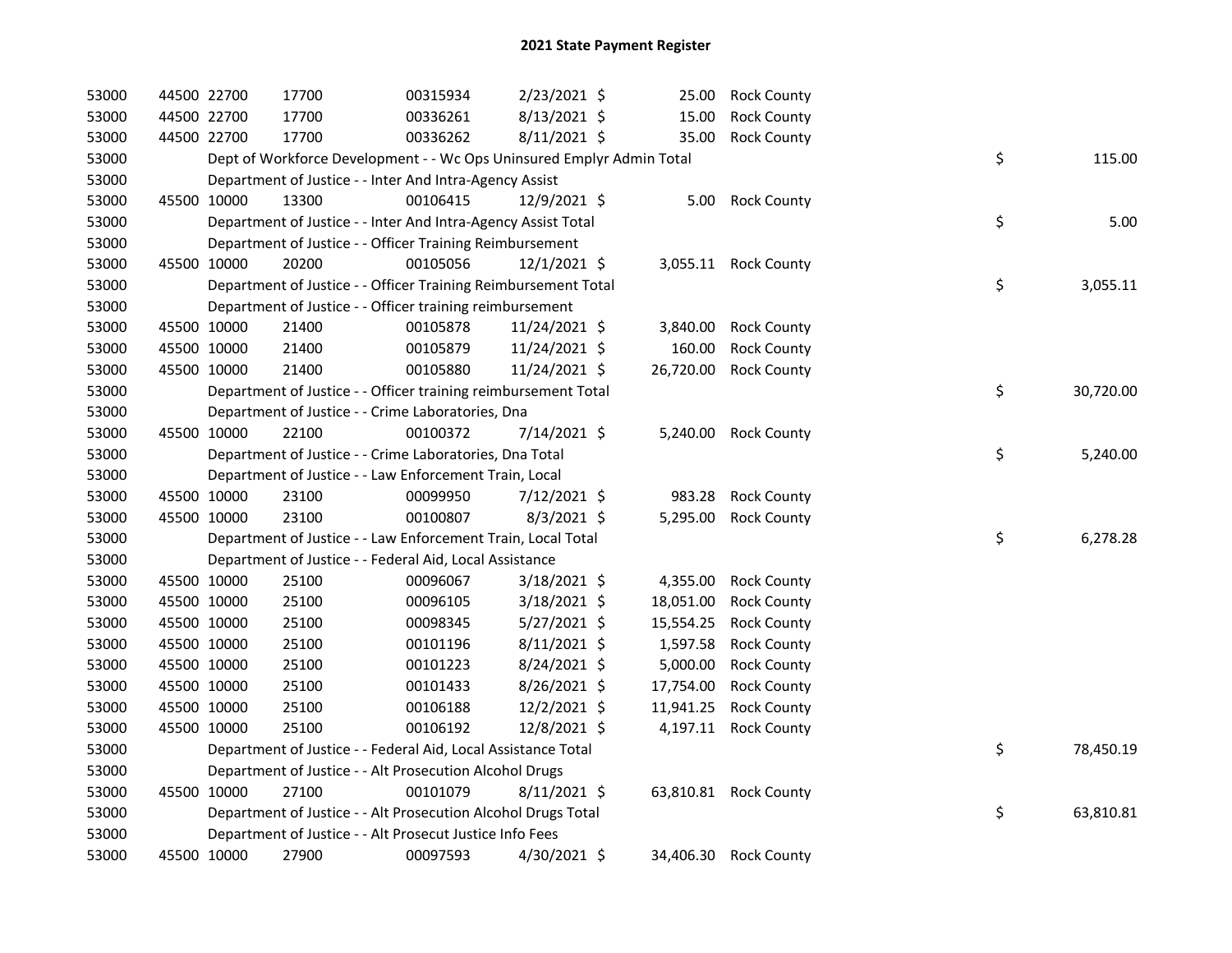| 53000 | 45500 10000 | 27900                                                                   | 00103545 | 10/25/2021 \$  | 26,782.89 | <b>Rock County</b>    |    |            |
|-------|-------------|-------------------------------------------------------------------------|----------|----------------|-----------|-----------------------|----|------------|
| 53000 |             | Department of Justice - - Alt Prosecut Justice Info Fees Total          |          |                |           |                       | \$ | 61,189.19  |
| 53000 |             | Department of Justice - - Internet Crimes Against Childr                |          |                |           |                       |    |            |
| 53000 | 45500 10000 | 28400                                                                   | 00098669 | $6/2/2021$ \$  | 1,853.81  | <b>Rock County</b>    |    |            |
| 53000 | 45500 10000 | 28400                                                                   | 00098676 | $6/3/2021$ \$  | 571.00    | <b>Rock County</b>    |    |            |
| 53000 | 45500 10000 | 28400                                                                   | 00104794 | 11/10/2021 \$  | 877.50    | <b>Rock County</b>    |    |            |
| 53000 |             | Department of Justice - - Internet Crimes Against Childr Total          |          |                |           |                       | \$ | 3,302.31   |
| 53000 |             | Department of Justice - - Crime Victim Witness Assist                   |          |                |           |                       |    |            |
| 53000 | 45500 10000 | 53200                                                                   | 00095467 | $3/5/2021$ \$  | 83,275.42 | <b>Rock County</b>    |    |            |
| 53000 | 45500 10000 | 53200                                                                   | 00100561 | 7/15/2021 \$   | 79,889.38 | <b>Rock County</b>    |    |            |
| 53000 |             | Department of Justice - - Crime Victim Witness Assist Total             |          |                |           |                       | \$ | 163,164.80 |
| 53000 |             | Department of Justice - - Federal Aid, Victim Assistance                |          |                |           |                       |    |            |
| 53000 | 45500 10000 | 54200                                                                   | 00093060 | $1/11/2021$ \$ | 3,636.00  | <b>Rock County</b>    |    |            |
| 53000 |             | Department of Justice - - Federal Aid, Victim Assistance Total          |          |                |           |                       | \$ | 3,636.00   |
| 53000 |             | Department of Military Affairs - - Regional Emergency Response Tm       |          |                |           |                       |    |            |
| 53000 | 46500 10000 | 30600                                                                   | 00085355 | 3/12/2021 \$   | 3,953.23  | <b>Rock County</b>    |    |            |
| 53000 | 46500 10000 | 30600                                                                   | 00088876 | $1/28/2021$ \$ | 3,953.23  | <b>Rock County</b>    |    |            |
| 53000 | 46500 10000 | 30600                                                                   | 00094054 | $5/14/2021$ \$ | 3,953.23  | <b>Rock County</b>    |    |            |
| 53000 | 46500 10000 | 30600                                                                   | 00097560 | 7/15/2021 \$   | 3,953.23  | <b>Rock County</b>    |    |            |
| 53000 | 46500 10000 | 30600                                                                   | 00101878 | 10/25/2021 \$  | 3,953.23  | <b>Rock County</b>    |    |            |
| 53000 |             | Department of Military Affairs - - Regional Emergency Response Tm Total |          |                |           |                       | \$ | 19,766.15  |
| 53000 |             | Department of Military Affairs - - Emergency Response Equipment         |          |                |           |                       |    |            |
| 53000 | 46500 10000 | 30800                                                                   | 00088935 | $2/1/2021$ \$  | 7,335.79  | <b>Rock County</b>    |    |            |
| 53000 |             | Department of Military Affairs - - Emergency Response Equipment Total   |          |                |           |                       | \$ | 7,335.79   |
| 53000 |             | Department of Military Affairs - - Federal Aid, Local Assistance        |          |                |           |                       |    |            |
| 53000 | 46500 10000 | 34200                                                                   | 00093634 | $5/12/2021$ \$ | 6,338.37  | <b>Rock County</b>    |    |            |
| 53000 | 46500 10000 | 34200                                                                   | 00102625 | 11/10/2021 \$  | 48,900.00 | <b>Rock County</b>    |    |            |
| 53000 |             | Department of Military Affairs - - Federal Aid, Local Assistance Total  |          |                |           |                       | \$ | 55,238.37  |
| 53000 |             | Department of Veterans Affairs - - County Grants                        |          |                |           |                       |    |            |
| 53000 | 48500 58200 | 26700                                                                   | 00091457 | $3/12/2021$ \$ |           | 13,000.00 Rock County |    |            |
| 53000 |             | Department of Veterans Affairs - - County Grants Total                  |          |                |           |                       | \$ | 13,000.00  |
| 53000 |             | Department of Administration - - Federal Aid                            |          |                |           |                       |    |            |
| 53000 | 50500 10000 | 14200                                                                   | 00135471 | $1/7/2021$ \$  | 26,850.07 | <b>Rock County</b>    |    |            |
| 53000 |             | Department of Administration - - Federal Aid Total                      |          |                |           |                       | \$ | 26,850.07  |
| 53000 |             | Department of Administration - - Federal Aid, Local Assistance          |          |                |           |                       |    |            |
| 53000 | 50500 10000 | 15500                                                                   | 00138404 | $1/15/2021$ \$ | 25,515.45 | <b>Rock County</b>    |    |            |
| 53000 | 50500 10000 | 15500                                                                   | 00139970 | 1/29/2021 \$   | 25,264.70 | <b>Rock County</b>    |    |            |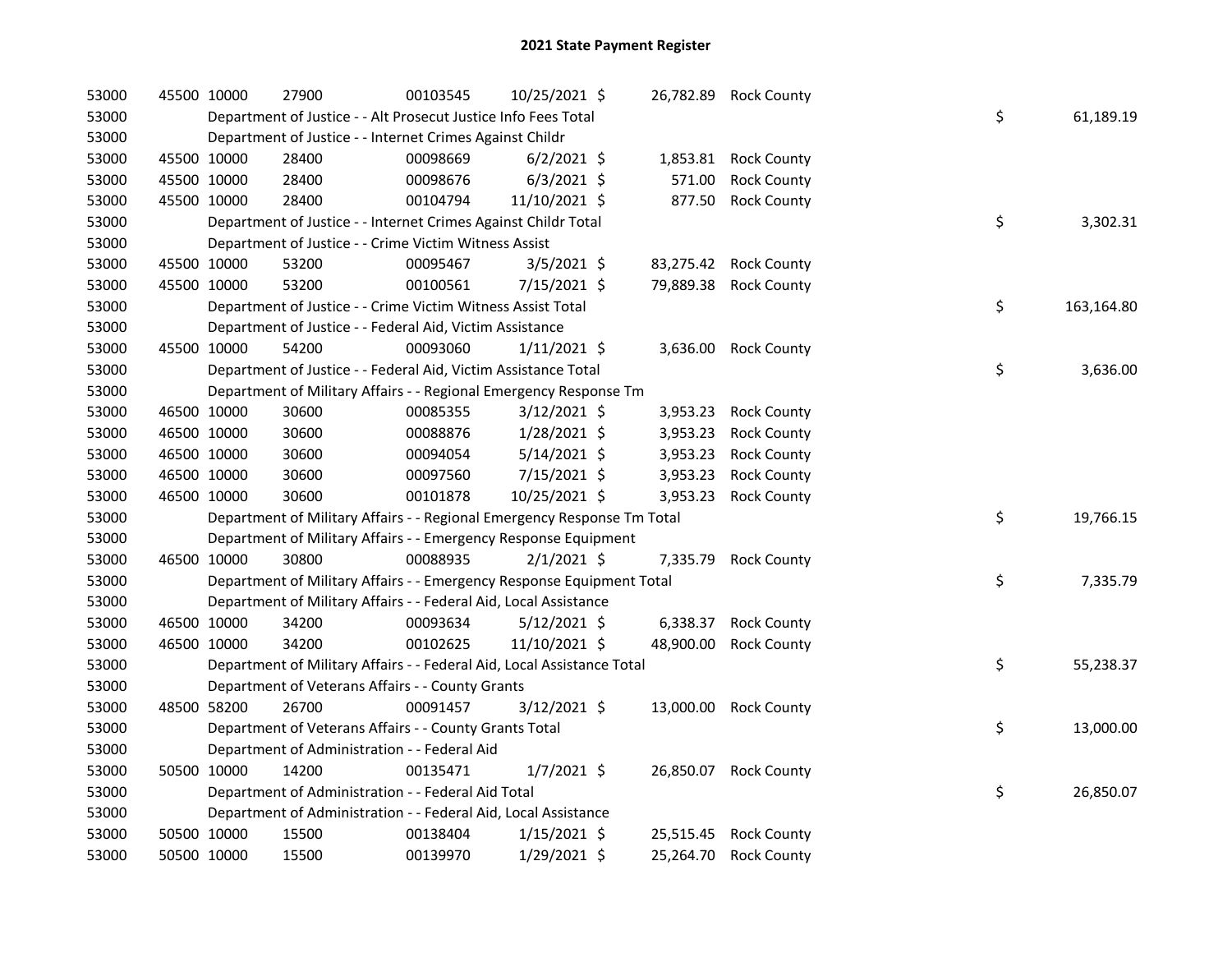| 53000 | 50500 10000 |             | 15500                                                                                             | 00141632 | $3/2/2021$ \$  |           | 23,673.67 Rock County                                                                                   |                  |
|-------|-------------|-------------|---------------------------------------------------------------------------------------------------|----------|----------------|-----------|---------------------------------------------------------------------------------------------------------|------------------|
| 53000 | 50500 10000 |             | 15500                                                                                             | 00143154 | 3/30/2021 \$   | 20,996.61 | <b>Rock County</b>                                                                                      |                  |
| 53000 | 50500 10000 |             | 15500                                                                                             | 00145209 | 5/7/2021 \$    | 23,112.22 | <b>Rock County</b>                                                                                      |                  |
| 53000 | 50500 10000 |             | 15500                                                                                             | 00146437 | $6/1/2021$ \$  | 12,611.81 | <b>Rock County</b>                                                                                      |                  |
| 53000 | 50500 10000 |             | 15500                                                                                             | 00147818 | $6/29/2021$ \$ | 44,717.29 | <b>Rock County</b>                                                                                      |                  |
| 53000 | 50500 10000 |             | 15500                                                                                             | 00149857 | $8/5/2021$ \$  | 26,142.23 | <b>Rock County</b>                                                                                      |                  |
| 53000 |             |             | Department of Administration - - Federal Aid, Local Assistance Total                              |          |                |           |                                                                                                         | \$<br>202,033.98 |
| 53000 |             |             | Department of Administration - - Low-Income Assistance Grants                                     |          |                |           |                                                                                                         |                  |
| 53000 |             | 50500 23500 | 37100                                                                                             | 00138404 | 1/15/2021 \$   | 15,508.76 | <b>Rock County</b>                                                                                      |                  |
| 53000 |             | 50500 23500 | 37100                                                                                             | 00139970 | 1/29/2021 \$   | 4,157.21  | <b>Rock County</b>                                                                                      |                  |
| 53000 |             | 50500 23500 | 37100                                                                                             | 00141632 | $3/2/2021$ \$  | 13,090.78 | <b>Rock County</b>                                                                                      |                  |
| 53000 | 50500 23500 |             | 37100                                                                                             | 00143154 | 3/30/2021 \$   | 3,529.11  | <b>Rock County</b>                                                                                      |                  |
| 53000 | 50500 23500 |             | 37100                                                                                             | 00145209 | $5/7/2021$ \$  | 8,116.54  | <b>Rock County</b>                                                                                      |                  |
| 53000 | 50500 23500 |             | 37100                                                                                             | 00146437 | $6/1/2021$ \$  | 4,541.22  | <b>Rock County</b>                                                                                      |                  |
| 53000 | 50500 23500 |             | 37100                                                                                             | 00147818 | $6/29/2021$ \$ | 15,426.27 | <b>Rock County</b>                                                                                      |                  |
| 53000 | 50500 23500 |             | 37100                                                                                             | 00149857 | 8/5/2021 \$    | 10,283.99 | <b>Rock County</b>                                                                                      |                  |
| 53000 |             |             | Department of Administration - - Low-Income Assistance Grants Total                               |          |                |           |                                                                                                         | \$<br>74,653.88  |
| 53000 |             |             | Department of Administration - - Land Information Program; Loca                                   |          |                |           |                                                                                                         |                  |
| 53000 |             | 50500 26900 | 17300                                                                                             | 00138504 | 1/29/2021 \$   | 1,000.00  | <b>Rock County</b>                                                                                      |                  |
| 53000 | 50500 26900 |             | 17300                                                                                             | 00141738 | $3/16/2021$ \$ | 20,000.00 | <b>Rock County</b>                                                                                      |                  |
| 53000 | 50500 26900 |             | 17300                                                                                             | 00141740 | 3/16/2021 \$   | 25,000.00 | <b>Rock County</b>                                                                                      |                  |
| 53000 | 50500 26900 |             | 17300                                                                                             | 00146534 | $6/15/2021$ \$ | 25,000.00 | <b>Rock County</b>                                                                                      |                  |
| 53000 |             |             | Department of Administration - - Land Information Program; Loca Total                             |          |                |           |                                                                                                         | \$<br>71,000.00  |
| 53000 |             |             | Public Defender Board - - Transcript, Discovery and Records Provided to the Public Defender Board |          |                |           |                                                                                                         |                  |
| 53000 | 55000 10000 |             | 10600                                                                                             | 00278919 | $2/22/2021$ \$ |           | 99.40 Rock County                                                                                       |                  |
| 53000 | 55000 10000 |             | 10600                                                                                             | 00278920 | $2/22/2021$ \$ | 1,994.00  | <b>Rock County</b>                                                                                      |                  |
| 53000 | 55000 10000 |             | 10600                                                                                             | 00291313 | $5/21/2021$ \$ | 2,210.00  | <b>Rock County</b>                                                                                      |                  |
| 53000 | 55000 10000 |             | 10600                                                                                             | 00292292 | 5/28/2021 \$   | 15.00     | <b>Rock County</b>                                                                                      |                  |
| 53000 | 55000 10000 |             | 10600                                                                                             | 00299215 | $7/1/2021$ \$  | 136.20    | <b>Rock County</b>                                                                                      |                  |
| 53000 | 55000 10000 |             | 10600                                                                                             | 00300885 | 7/30/2021 \$   | 2,105.00  | <b>Rock County</b>                                                                                      |                  |
| 53000 | 55000 10000 |             | 10600                                                                                             | 00302429 | 7/27/2021 \$   | 225.80    | <b>Rock County</b>                                                                                      |                  |
| 53000 | 55000 10000 |             | 10600                                                                                             | 00307582 | 9/28/2021 \$   | 5.00      | <b>Rock County</b>                                                                                      |                  |
| 53000 | 55000 10000 |             | 10600                                                                                             | 00308214 | 10/22/2021 \$  | 40.00     | <b>Rock County</b>                                                                                      |                  |
| 53000 | 55000 10000 |             | 10600                                                                                             | 00309637 | 11/3/2021 \$   | 2,015.00  | <b>Rock County</b>                                                                                      |                  |
| 53000 | 55000 10000 |             | 10600                                                                                             | 00313542 | 12/17/2021 \$  | 5.00      | <b>Rock County</b>                                                                                      |                  |
| 53000 | 55000 10000 |             | 10600                                                                                             | 00315931 | 12/17/2021 \$  | 107.20    | <b>Rock County</b>                                                                                      |                  |
| 53000 |             |             |                                                                                                   |          |                |           | Public Defender Board - - Transcript, Discovery and Records Provided to the Public Defender Board Total | \$<br>8,957.60   |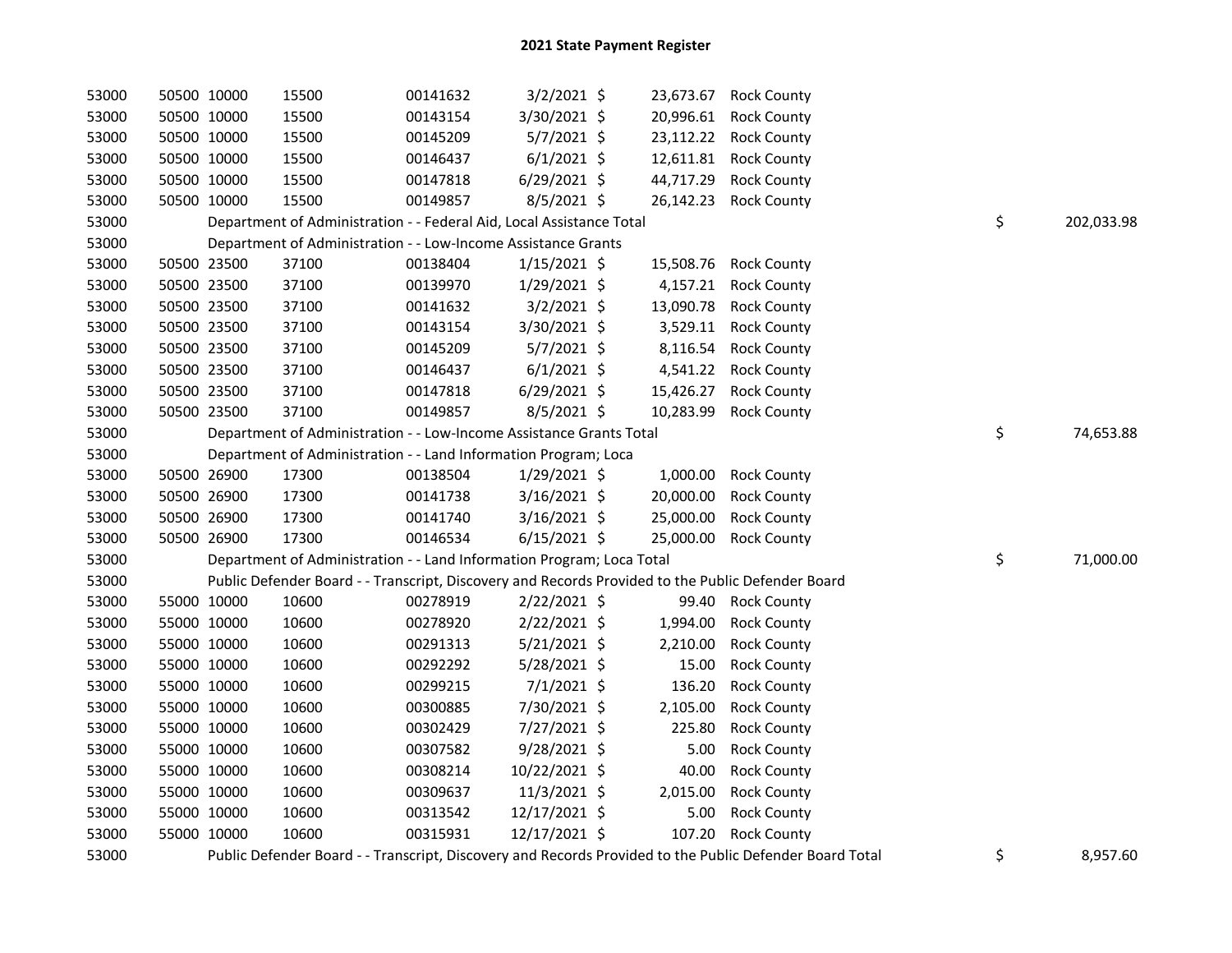| 53000 |             |             | Department of Revenue - - GPR Earned                       |                |            |                    |    |          |
|-------|-------------|-------------|------------------------------------------------------------|----------------|------------|--------------------|----|----------|
| 53000 | 56600 10000 | 100GE       | 00205981                                                   | $6/17/2021$ \$ | 3.00       | <b>Rock County</b> |    |          |
| 53000 | 56600 10000 | $100\times$ | 00213278                                                   | 8/20/2021 \$   | 3.00       | <b>Rock County</b> |    |          |
| 53000 | 56600 10000 | 100GE       | 00214056                                                   | $9/2/2021$ \$  | 3.00       | <b>Rock County</b> |    |          |
| 53000 | 56600 10000 | 100GE       | 00215244                                                   | 9/15/2021 \$   | 3.00       | <b>Rock County</b> |    |          |
| 53000 | 56600 10000 | 100GE       | 00215812                                                   | $9/27/2021$ \$ | 3.00       | <b>Rock County</b> |    |          |
| 53000 | 56600 10000 | 100GE       | 00216236                                                   | $10/1/2021$ \$ | 3.00       | <b>Rock County</b> |    |          |
| 53000 | 56600 10000 | 100GE       | 00217627                                                   | 10/15/2021 \$  | 3.00       | <b>Rock County</b> |    |          |
| 53000 | 56600 10000 | 100GE       | 00222093                                                   | 12/14/2021 \$  | 3.00       | <b>Rock County</b> |    |          |
| 53000 |             |             | Department of Revenue - - GPR Earned Total                 |                |            |                    | \$ | 24.00    |
| 53000 |             |             | Department of Revenue - - Warrants and Satisfactions       |                |            |                    |    |          |
| 53000 | 56600 10000 | 10100       | 00188152                                                   | $1/13/2021$ \$ | 210.50     | <b>Rock County</b> |    |          |
| 53000 | 56600 10000 | 10100       | 00199559                                                   | 5/6/2021 \$    | 1,170.00   | <b>Rock County</b> |    |          |
| 53000 | 56600 10000 | 10100       | 00211231                                                   | $8/11/2021$ \$ | 65.00      | <b>Rock County</b> |    |          |
| 53000 | 56600 10000 | 10100       | 00211431                                                   | 8/5/2021 \$    | 1,175.00   | <b>Rock County</b> |    |          |
| 53000 | 56600 10000 | 10100       | 00216332                                                   | 10/22/2021 \$  | 65.00      | <b>Rock County</b> |    |          |
| 53000 | 56600 10000 | 10100       | 00217555                                                   | 11/5/2021 \$   | 1,515.00   | <b>Rock County</b> |    |          |
| 53000 | 56600 10000 | 10100       | 00220689                                                   | 12/17/2021 \$  | 65.00      | <b>Rock County</b> |    |          |
| 53000 |             |             | Department of Revenue - - Warrants and Satisfactions Total |                |            |                    | \$ | 4,265.50 |
| 53000 |             |             | Department of Revenue - - Misc Revenue Holding Clearing    |                |            |                    |    |          |
| 53000 | 56600 10000 | 99500       | 00189185                                                   | $1/11/2021$ \$ | 326.50     | <b>Rock County</b> |    |          |
| 53000 | 56600 10000 | 99500       | 00189683                                                   | $1/19/2021$ \$ | 200.00     | <b>Rock County</b> |    |          |
| 53000 | 56600 10000 | 99500       | 00189684                                                   | 1/19/2021 \$   | 91.46      | <b>Rock County</b> |    |          |
| 53000 | 56600 10000 | 99500       | 00190071                                                   | 1/25/2021 \$   | 92.00      | <b>Rock County</b> |    |          |
| 53000 | 56600 10000 | 99500       | 00190484                                                   | $2/1/2021$ \$  | 1,367.46   | <b>Rock County</b> |    |          |
| 53000 | 56600 10000 | 99500       | 00191254                                                   | 2/8/2021 \$    | 571.98     | <b>Rock County</b> |    |          |
| 53000 | 56600 10000 | 99500       | 00191653                                                   | 2/16/2021 \$   | 695.53     | <b>Rock County</b> |    |          |
| 53000 | 56600 10000 | 99500       | 00192044                                                   | 2/22/2021 \$   | 850.00     | <b>Rock County</b> |    |          |
| 53000 | 56600 10000 | 99500       | 00192045                                                   | 2/22/2021 \$   | 1,981.35   | <b>Rock County</b> |    |          |
| 53000 | 56600 10000 | 99500       | 00192896                                                   | $3/1/2021$ \$  | 6,030.47   | <b>Rock County</b> |    |          |
| 53000 | 56600 10000 | 99500       | 00192897                                                   | $3/1/2021$ \$  | 261,725.00 | <b>Rock County</b> |    |          |
| 53000 | 56600 10000 | 99500       | 00193679                                                   | 3/5/2021 \$    | 254.00     | <b>Rock County</b> |    |          |
| 53000 | 56600 10000 | 99500       | 00194281                                                   | $3/8/2021$ \$  | 2,354.00   | <b>Rock County</b> |    |          |
| 53000 | 56600 10000 | 99500       | 00194282                                                   | 3/8/2021 \$    | 73,950.71  | <b>Rock County</b> |    |          |
| 53000 | 56600 10000 | 99500       | 00195139                                                   | 3/15/2021 \$   | 1,426.87   | <b>Rock County</b> |    |          |
| 53000 | 56600 10000 | 99500       | 00195140                                                   | 3/15/2021 \$   | 78,129.05  | <b>Rock County</b> |    |          |
| 53000 | 56600 10000 | 99500       | 00195948                                                   | 3/22/2021 \$   | 836.58     | <b>Rock County</b> |    |          |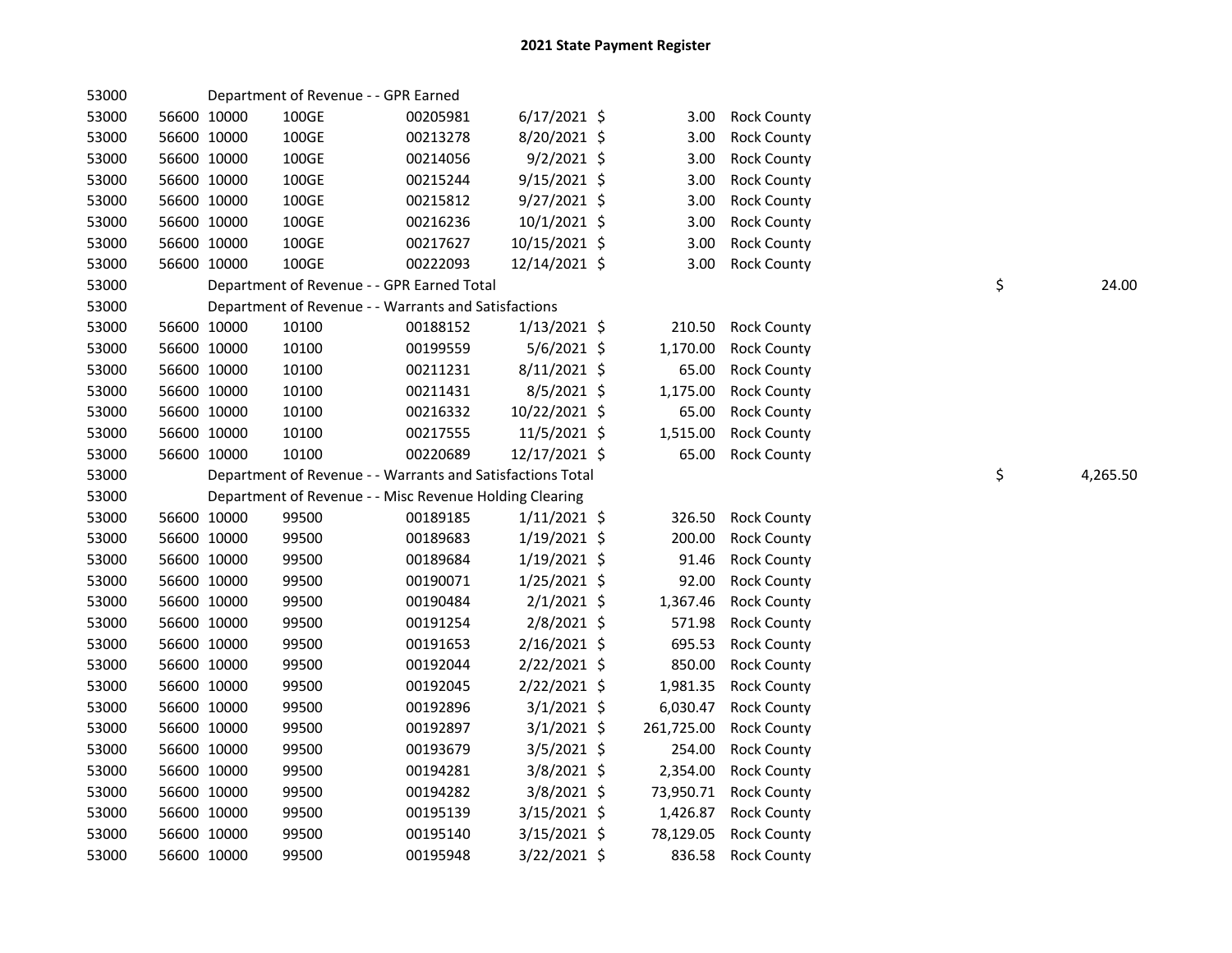| 53000 | 56600 10000 |       | 99500 | 00195949 | 3/22/2021 \$  | 47,199.68 | <b>Rock County</b> |
|-------|-------------|-------|-------|----------|---------------|-----------|--------------------|
| 53000 | 56600 10000 |       | 99500 | 00196622 | 3/29/2021 \$  | 1,799.54  | <b>Rock County</b> |
| 53000 | 56600 10000 |       | 99500 | 00196623 | 3/29/2021 \$  | 32,698.36 | <b>Rock County</b> |
| 53000 | 56600 10000 |       | 99500 | 00197366 | 4/5/2021 \$   | 442.00    | <b>Rock County</b> |
| 53000 | 56600 10000 |       | 99500 | 00197367 | 4/5/2021 \$   | 40,095.36 | <b>Rock County</b> |
| 53000 | 56600 10000 |       | 99500 | 00198560 | 4/12/2021 \$  | 1,049.00  | <b>Rock County</b> |
| 53000 | 56600 10000 |       | 99500 | 00198561 | 4/12/2021 \$  | 26,237.14 | <b>Rock County</b> |
| 53000 | 56600 10000 |       | 99500 | 00199298 | 4/20/2021 \$  | 118.72    | Rock County        |
| 53000 | 56600 10000 |       | 99500 | 00199299 | 4/20/2021 \$  | 27,444.88 | <b>Rock County</b> |
| 53000 | 56600 10000 |       | 99500 | 00199946 | 4/26/2021 \$  | 71.00     | <b>Rock County</b> |
| 53000 | 56600 10000 |       | 99500 | 00199947 | 4/26/2021 \$  | 28,085.92 | <b>Rock County</b> |
| 53000 | 56600 10000 |       | 99500 | 00200529 | 5/3/2021 \$   | 2,704.65  | <b>Rock County</b> |
| 53000 | 56600 10000 |       | 99500 | 00200530 | 5/3/2021 \$   | 13,498.24 | <b>Rock County</b> |
| 53000 | 56600 10000 |       | 99500 | 00201720 | 5/10/2021 \$  | 383.00    | <b>Rock County</b> |
| 53000 | 56600 10000 |       | 99500 | 00201721 | 5/10/2021 \$  | 14,837.48 | <b>Rock County</b> |
| 53000 | 56600 10000 |       | 99500 | 00202368 | 5/17/2021 \$  | 100.00    | <b>Rock County</b> |
| 53000 | 56600 10000 |       | 99500 | 00202369 | 5/17/2021 \$  | 22,536.29 | <b>Rock County</b> |
| 53000 | 56600 10000 |       | 99500 | 00203101 | 5/24/2021 \$  | 796.20    | <b>Rock County</b> |
| 53000 | 56600 10000 |       | 99500 | 00203102 | 5/24/2021 \$  | 38,613.34 | <b>Rock County</b> |
| 53000 | 56600 10000 |       | 99500 | 00203794 | $6/1/2021$ \$ | 726.91    | <b>Rock County</b> |
| 53000 | 56600 10000 |       | 99500 | 00203795 | $6/1/2021$ \$ | 14,329.50 | <b>Rock County</b> |
| 53000 | 56600 10000 |       | 99500 | 00204831 | 6/7/2021 \$   | 5,740.58  | <b>Rock County</b> |
| 53000 | 56600 10000 |       | 99500 | 00205434 | 6/14/2021 \$  | 410.90    | <b>Rock County</b> |
| 53000 | 56600 10000 |       | 99500 | 00205435 | 6/14/2021 \$  | 8,607.08  | <b>Rock County</b> |
| 53000 | 56600 10000 |       | 99500 | 00205926 | 6/21/2021 \$  | 5,912.92  | Rock County        |
| 53000 | 56600       | 10000 | 99500 | 00208142 | 6/28/2021 \$  | 175.00    | <b>Rock County</b> |
| 53000 | 56600 10000 |       | 99500 | 00208143 | 6/28/2021 \$  | 6,012.16  | <b>Rock County</b> |
| 53000 | 56600       | 10000 | 99500 | 00208575 | 7/6/2021 \$   | 3,663.76  | <b>Rock County</b> |
| 53000 | 56600       | 10000 | 99500 | 00209447 | 7/12/2021 \$  | 138.00    | <b>Rock County</b> |
| 53000 | 56600       | 10000 | 99500 | 00209448 | 7/12/2021 \$  | 5,647.35  | <b>Rock County</b> |
| 53000 | 56600       | 10000 | 99500 | 00210239 | 7/19/2021 \$  | 275.00    | <b>Rock County</b> |
| 53000 | 56600       | 10000 | 99500 | 00210240 | 7/19/2021 \$  | 6,994.54  | <b>Rock County</b> |
| 53000 | 56600       | 10000 | 99500 | 00210858 | 7/26/2021 \$  | 7,366.36  | Rock County        |
| 53000 | 56600 10000 |       | 99500 | 00212207 | 8/9/2021 \$   | 36.07     | <b>Rock County</b> |
| 53000 | 56600 10000 |       | 99500 | 00212208 | 8/9/2021 \$   | 9,791.27  | <b>Rock County</b> |
| 53000 | 56600 10000 |       | 99500 | 00212698 | 8/16/2021 \$  | 47.00     | <b>Rock County</b> |
| 53000 | 56600 10000 |       | 99500 | 00212699 | 8/16/2021 \$  | 4,048.03  | <b>Rock County</b> |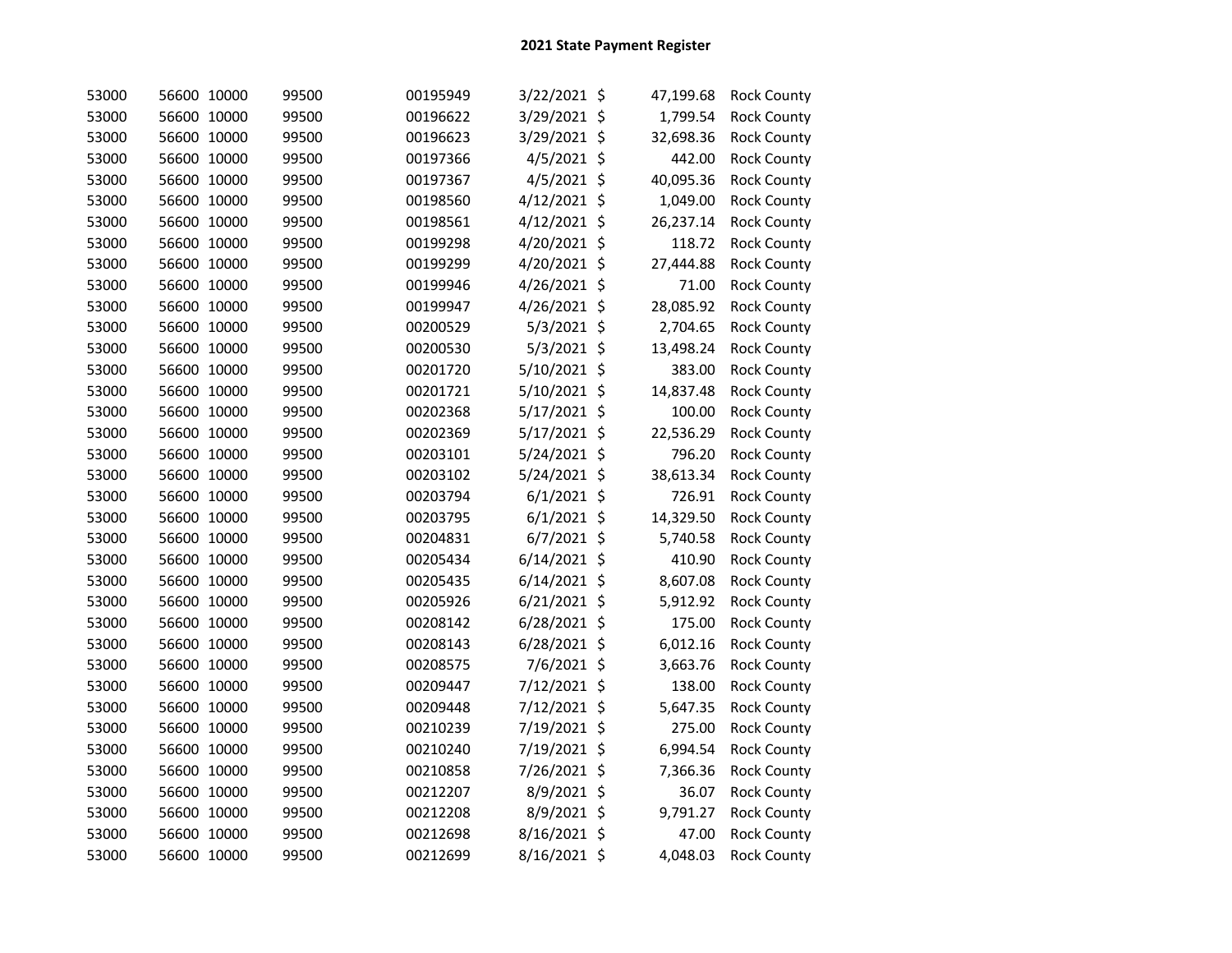| 53000 | 56600 10000 | 99500                                                            | 00213162 | 8/23/2021 \$   |                          | 150.00 Rock County     |    |              |
|-------|-------------|------------------------------------------------------------------|----------|----------------|--------------------------|------------------------|----|--------------|
| 53000 | 56600 10000 | 99500                                                            | 00213163 | 8/23/2021 \$   | 2,076.14                 | <b>Rock County</b>     |    |              |
| 53000 | 56600 10000 | 99500                                                            | 00213588 | 8/30/2021 \$   | 2,386.47                 | <b>Rock County</b>     |    |              |
| 53000 | 56600 10000 | 99500                                                            | 00214028 | $9/7/2021$ \$  | 294.77                   | <b>Rock County</b>     |    |              |
| 53000 | 56600 10000 | 99500                                                            | 00214029 | 9/7/2021 \$    | 1,161.22                 | <b>Rock County</b>     |    |              |
| 53000 | 56600 10000 | 99500                                                            | 00214474 | 9/8/2021 \$    | 22,050.70                | <b>Rock County</b>     |    |              |
| 53000 | 56600 10000 | 99500                                                            | 00214475 | 9/8/2021 \$    | 1,105.03                 | <b>Rock County</b>     |    |              |
| 53000 | 56600 10000 | 99500                                                            | 00214816 | $9/13/2021$ \$ | 289.79                   | <b>Rock County</b>     |    |              |
| 53000 | 56600 10000 | 99500                                                            | 00214817 | $9/13/2021$ \$ | 99.46                    | <b>Rock County</b>     |    |              |
| 53000 | 56600 10000 | 99500                                                            | 00215349 | 9/20/2021 \$   | 1,984.15                 | <b>Rock County</b>     |    |              |
| 53000 | 56600 10000 | 99500                                                            | 00215708 | 9/27/2021 \$   | 819.30                   | <b>Rock County</b>     |    |              |
| 53000 | 56600 10000 | 99500                                                            | 00216155 | 10/4/2021 \$   | 235.78                   | <b>Rock County</b>     |    |              |
| 53000 | 56600 10000 | 99500                                                            | 00217076 | 10/12/2021 \$  | 241.00                   | <b>Rock County</b>     |    |              |
| 53000 | 56600 10000 | 99500                                                            | 00217519 | 10/18/2021 \$  | 540.11                   | <b>Rock County</b>     |    |              |
| 53000 | 56600 10000 | 99500                                                            | 00218148 | 10/25/2021 \$  | 743.25                   | <b>Rock County</b>     |    |              |
| 53000 | 56600 10000 | 99500                                                            | 00218629 | 11/1/2021 \$   | 200.50                   | <b>Rock County</b>     |    |              |
| 53000 | 56600 10000 | 99500                                                            | 00219314 | 11/5/2021 \$   | 527.95                   | <b>Rock County</b>     |    |              |
| 53000 | 56600 10000 | 99500                                                            | 00219565 | 11/8/2021 \$   | 457.00                   | <b>Rock County</b>     |    |              |
| 53000 | 56600 10000 | 99500                                                            | 00220012 | 11/16/2021 \$  | 237.91                   | <b>Rock County</b>     |    |              |
| 53000 | 56600 10000 | 99500                                                            | 00220385 | 11/22/2021 \$  | 234.60                   | <b>Rock County</b>     |    |              |
| 53000 | 56600 10000 | 99500                                                            | 00220386 | 11/22/2021 \$  | 1,566.90                 | <b>Rock County</b>     |    |              |
| 53000 | 56600 10000 | 99500                                                            | 00220792 | 11/30/2021 \$  | 1,567.09                 | <b>Rock County</b>     |    |              |
| 53000 | 56600 10000 | 99500                                                            | 00221059 | 12/6/2021 \$   | 189.52                   | <b>Rock County</b>     |    |              |
| 53000 | 56600 10000 | 99500                                                            | 00221464 | 12/7/2021 \$   | 695.65                   | <b>Rock County</b>     |    |              |
| 53000 | 56600 10000 | 99500                                                            | 00221465 | 12/7/2021 \$   | 652.89                   | <b>Rock County</b>     |    |              |
| 53000 | 56600 10000 | 99500                                                            | 00221851 | 12/13/2021 \$  | 811.77                   | <b>Rock County</b>     |    |              |
| 53000 | 56600 10000 | 99500                                                            | 00222654 | 12/28/2021 \$  | 463.09                   | <b>Rock County</b>     |    |              |
| 53000 |             | Department of Revenue - - Misc Revenue Holding Clearing Total    |          |                |                          |                        | \$ | 851,298.23   |
| 53000 |             | Circuit Courts - - Circuit Court Costs                           |          |                |                          |                        |    |              |
| 53000 | 62500 10000 | 10500                                                            | 00002130 | $2/1/2021$ \$  | 291,034.00               | <b>Rock County</b>     |    |              |
| 53000 | 62500 10000 | 10500                                                            | 00002263 | 7/26/2021 \$   | 529,109.00               | <b>Rock County</b>     |    |              |
| 53000 |             | Circuit Courts - - Circuit Court Costs Total                     |          |                |                          |                        | \$ | 820,143.00   |
| 53000 |             | Shared Revenue and Tax Relief - - County And Municipal Aid       |          |                |                          |                        |    |              |
| 53000 | 83500 10000 | 10500                                                            | 00082095 | 7/26/2021 \$   |                          | 543,387.84 Rock County |    |              |
| 53000 | 83500 10000 | 10500                                                            | 00089198 | 11/15/2021 \$  | 3,079,197.78 Rock County |                        |    |              |
| 53000 |             | Shared Revenue and Tax Relief - - County And Municipal Aid Total |          |                |                          |                        | \$ | 3,622,585.62 |
| 53000 |             | Shared Revenue and Tax Relief - - Exempt Computer Aid            |          |                |                          |                        |    |              |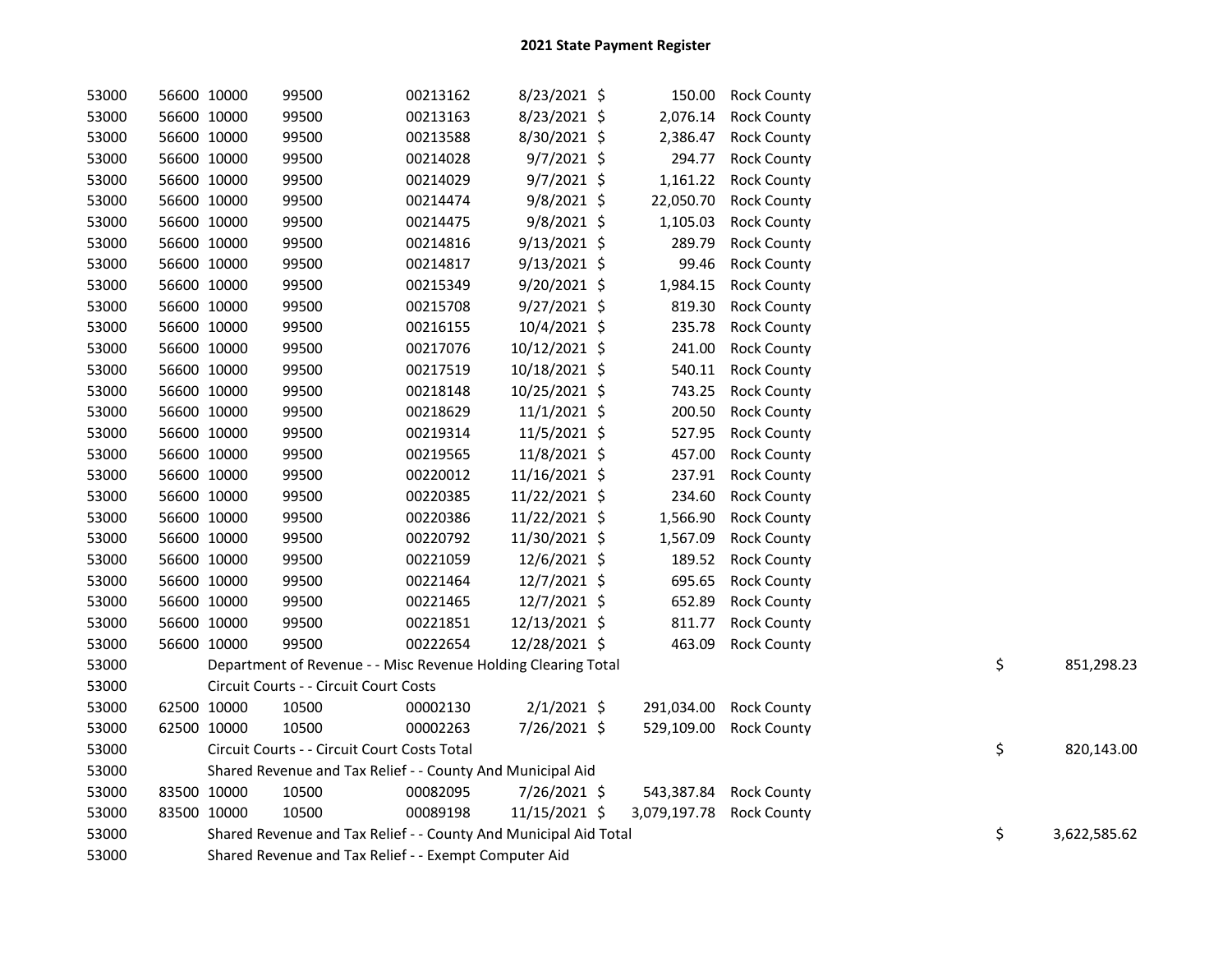| 53000       |             | 83500 10000 | 10900                                                                 | 00083367 | 7/26/2021 \$   |              | 212,103.78 Rock County |    |               |
|-------------|-------------|-------------|-----------------------------------------------------------------------|----------|----------------|--------------|------------------------|----|---------------|
| 53000       |             |             | Shared Revenue and Tax Relief - - Exempt Computer Aid Total           |          |                |              |                        | \$ | 212,103.78    |
| 53000       |             |             | Shared Revenue and Tax Relief - - Utility Aid                         |          |                |              |                        |    |               |
| 53000       |             | 83500 10000 | 11000                                                                 | 00082095 | 7/26/2021 \$   | 317,072.73   | <b>Rock County</b>     |    |               |
| 53000       |             | 83500 10000 | 11000                                                                 | 00089198 | 11/15/2021 \$  | 3,319,993.46 | <b>Rock County</b>     |    |               |
| 53000       |             |             | Shared Revenue and Tax Relief - - Utility Aid Total                   |          |                |              |                        | \$ | 3,637,066.19  |
| 53000       |             |             | Shared Revenue and Tax Relief - - Personal Property Aid               |          |                |              |                        |    |               |
| 53000       |             | 83500 10000 | 11100                                                                 | 00076553 | $5/3/2021$ \$  | 166,270.46   | <b>Rock County</b>     |    |               |
| 53000       |             |             | Shared Revenue and Tax Relief - - Personal Property Aid Total         |          |                |              |                        | \$ | 166,270.46    |
| 53000       |             |             | Shared Revenue and Tax Relief - - School Lvy Tx/First Dollar Cr       |          |                |              |                        |    |               |
| 53000       | 83500 10000 |             | 30200                                                                 | 00082741 | 7/26/2021 \$   | 9,034,129.90 | <b>Rock County</b>     |    |               |
| 53000       |             | 83500 10000 | 30200                                                                 | 00086136 | 7/26/2021 \$   | 1,761,087.76 | <b>Rock County</b>     |    |               |
| 53000       |             |             | Shared Revenue and Tax Relief - - School Lvy Tx/First Dollar Cr Total |          |                |              |                        | \$ | 10,795,217.66 |
| 53000       |             |             | Shared Revenue and Tax Relief - - County Sales Tax Reptd/Distd        |          |                |              |                        |    |               |
| 53000       |             | 83500 10000 | 43100                                                                 | 00073909 | 1/29/2021 \$   | 1,428,775.80 | <b>Rock County</b>     |    |               |
| 53000       |             | 83500 10000 | 43100                                                                 | 00073997 | $2/26/2021$ \$ | 1,326,063.37 | <b>Rock County</b>     |    |               |
| 53000       |             | 83500 10000 | 43100                                                                 | 00074710 | 3/31/2021 \$   | 1,182,044.97 | <b>Rock County</b>     |    |               |
| 53000       |             | 83500 10000 | 43100                                                                 | 00079153 | 4/30/2021 \$   | 1,762,214.13 | <b>Rock County</b>     |    |               |
| 53000       |             | 83500 10000 | 43100                                                                 | 00079957 | $5/28/2021$ \$ | 1,468,772.86 | <b>Rock County</b>     |    |               |
| 53000       |             | 83500 10000 | 43100                                                                 | 00080688 | $6/30/2021$ \$ | 1,661,279.07 | <b>Rock County</b>     |    |               |
| 53000       |             | 83500 10000 | 43100                                                                 | 00086230 | 7/30/2021 \$   | 1,621,413.78 | <b>Rock County</b>     |    |               |
| 53000       |             | 83500 10000 | 43100                                                                 | 00086793 | 8/31/2021 \$   | 1,320,197.68 | <b>Rock County</b>     |    |               |
| 53000       |             | 83500 10000 | 43100                                                                 | 00087095 | $9/30/2021$ \$ | 1,776,450.80 | <b>Rock County</b>     |    |               |
| 53000       | 83500 10000 |             | 43100                                                                 | 00087784 | 10/29/2021 \$  | 1,468,582.09 | <b>Rock County</b>     |    |               |
| 53000       |             | 83500 10000 | 43100                                                                 | 00089794 | 11/30/2021 \$  | 1,419,571.88 | <b>Rock County</b>     |    |               |
| 53000       |             | 83500 10000 | 43100                                                                 | 00089878 | 12/30/2021 \$  | 1,683,981.49 | <b>Rock County</b>     |    |               |
| 53000       |             |             | Shared Revenue and Tax Relief - - County Sales Tax Reptd/Distd Total  |          |                |              |                        | \$ | 18,119,347.92 |
| 53000       |             |             | Shared Revenue and Tax Relief - - Lottery & Gaming Credit             |          |                |              |                        |    |               |
| 53000       |             | 83500 52100 | 36300                                                                 | 00074619 | $3/22/2021$ \$ | 3,137,458.28 | <b>Rock County</b>     |    |               |
| 53000       |             |             | Shared Revenue and Tax Relief - - Lottery & Gaming Credit Total       |          |                |              |                        | \$ | 3,137,458.28  |
| 53000 Total |             |             |                                                                       |          |                |              |                        | \$ | 82,388,552.54 |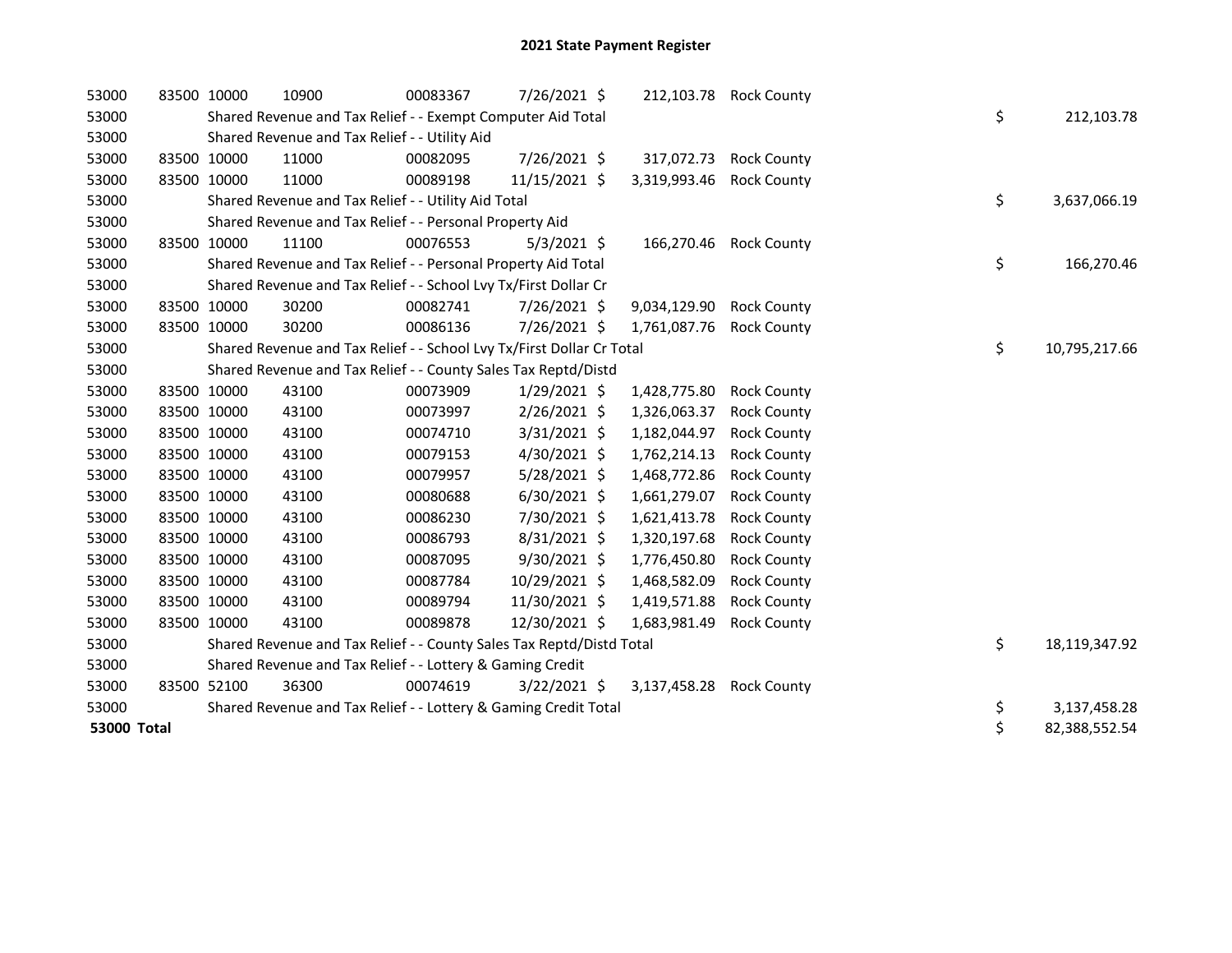| 53002 |             | Dept of Safety & Prof Services - - Fire Dues Distribution          |          |                |  |                        |    |            |
|-------|-------------|--------------------------------------------------------------------|----------|----------------|--|------------------------|----|------------|
| 53002 | 16500 10000 | 22500                                                              | 00041605 | 7/16/2021 \$   |  | 2,114.73 Town Of Avon  |    |            |
| 53002 |             | Dept of Safety & Prof Services - - Fire Dues Distribution Total    |          |                |  |                        | \$ | 2,114.73   |
| 53002 |             | Dept of Natural Resources - - Aids In Lieu Of Taxes - Gener        |          |                |  |                        |    |            |
| 53002 | 37000 10000 | 50300                                                              | 00456964 | $1/15/2021$ \$ |  | 43,222.63 Town Of Avon |    |            |
| 53002 | 37000 10000 | 50300                                                              | 00475823 | $4/21/2021$ \$ |  | 1,284.66 Town Of Avon  |    |            |
| 53002 |             | Dept of Natural Resources - - Aids In Lieu Of Taxes - Gener Total  |          |                |  |                        | \$ | 44,507.29  |
| 53002 |             | Dept of Natural Resources - - Resaids - Cnty Forst, Cl & Mfl       |          |                |  |                        |    |            |
| 53002 | 37000 21200 | 57100                                                              | 00488280 | $6/14/2021$ \$ |  | 13.20 Town Of Avon     |    |            |
| 53002 |             | Dept of Natural Resources - - Resaids - Cnty Forst, CI & Mfl Total |          |                |  |                        | \$ | 13.20      |
| 53002 |             | Dept of Natural Resources - - Aids In Lieu Of Taxes - Sum S        |          |                |  |                        |    |            |
| 53002 | 37000 21200 | 57900                                                              | 00475822 | $4/21/2021$ \$ |  | 465.94 Town Of Avon    |    |            |
| 53002 |             | Dept of Natural Resources - - Aids In Lieu Of Taxes - Sum S Total  |          |                |  |                        | \$ | 465.94     |
| 53002 |             | Dept of Natural Resources - - Fin Asst For Responsible Units       |          |                |  |                        |    |            |
| 53002 | 37000 27400 | 67000                                                              | 00483188 | $5/21/2021$ \$ |  | 1,739.55 Town Of Avon  |    |            |
| 53002 |             | Dept of Natural Resources - - Fin Asst For Responsible Units Total |          |                |  |                        | \$ | 1,739.55   |
| 53002 |             | WI Dept of Transportation - - Trns Aids To Mnc.-Sf                 |          |                |  |                        |    |            |
| 53002 | 39500 21100 | 19100                                                              | 00632979 | $1/4/2021$ \$  |  | 28,927.71 Town Of Avon |    |            |
| 53002 | 39500 21100 | 19100                                                              | 00668586 | $4/5/2021$ \$  |  | 28,927.71 Town Of Avon |    |            |
| 53002 | 39500 21100 | 19100                                                              | 00712074 | $7/6/2021$ \$  |  | 28,927.71 Town Of Avon |    |            |
| 53002 | 39500 21100 | 19100                                                              | 00752633 | 10/4/2021 \$   |  | 28,927.71 Town Of Avon |    |            |
| 53002 |             | WI Dept of Transportation - - Trns Aids To Mnc.-Sf Total           |          |                |  |                        | \$ | 115,710.84 |
| 53002 |             | Department of Revenue - - Gifts And Grants                         |          |                |  |                        |    |            |
| 53002 | 56600 10000 | 12100                                                              | 00207386 | $6/25/2021$ \$ |  | 32,028.58 Town Of Avon |    |            |
| 53002 |             | Department of Revenue - - Gifts And Grants Total                   |          |                |  |                        | \$ | 32,028.58  |
| 53002 |             | Shared Revenue and Tax Relief - - County And Municipal Aid         |          |                |  |                        |    |            |
| 53002 | 83500 10000 | 10500                                                              | 00082067 | 7/26/2021 \$   |  | 2,263.17 Town Of Avon  |    |            |
| 53002 | 83500 10000 | 10500                                                              | 00089170 | 11/15/2021 \$  |  | 12,824.62 Town Of Avon |    |            |
| 53002 |             | Shared Revenue and Tax Relief - - County And Municipal Aid Total   |          |                |  |                        | \$ | 15,087.79  |
| 53002 |             | Shared Revenue and Tax Relief - - Exempt Computer Aid              |          |                |  |                        |    |            |
| 53002 | 83500 10000 | 10900                                                              | 00084621 | 7/26/2021 \$   |  | 596.54 Town Of Avon    |    |            |
| 53002 |             | Shared Revenue and Tax Relief - - Exempt Computer Aid Total        |          |                |  |                        | \$ | 596.54     |
| 53002 |             | Shared Revenue and Tax Relief - - Utility Aid                      |          |                |  |                        |    |            |
| 53002 | 83500 10000 | 11000                                                              | 00082067 | 7/26/2021 \$   |  | 206.33 Town Of Avon    |    |            |
| 53002 | 83500 10000 | 11000                                                              | 00089170 | 11/15/2021 \$  |  | 1,161.42 Town Of Avon  |    |            |
| 53002 |             | Shared Revenue and Tax Relief - - Utility Aid Total                |          |                |  |                        | \$ | 1,367.75   |
| 53002 |             | Shared Revenue and Tax Relief - - Personal Property Aid            |          |                |  |                        |    |            |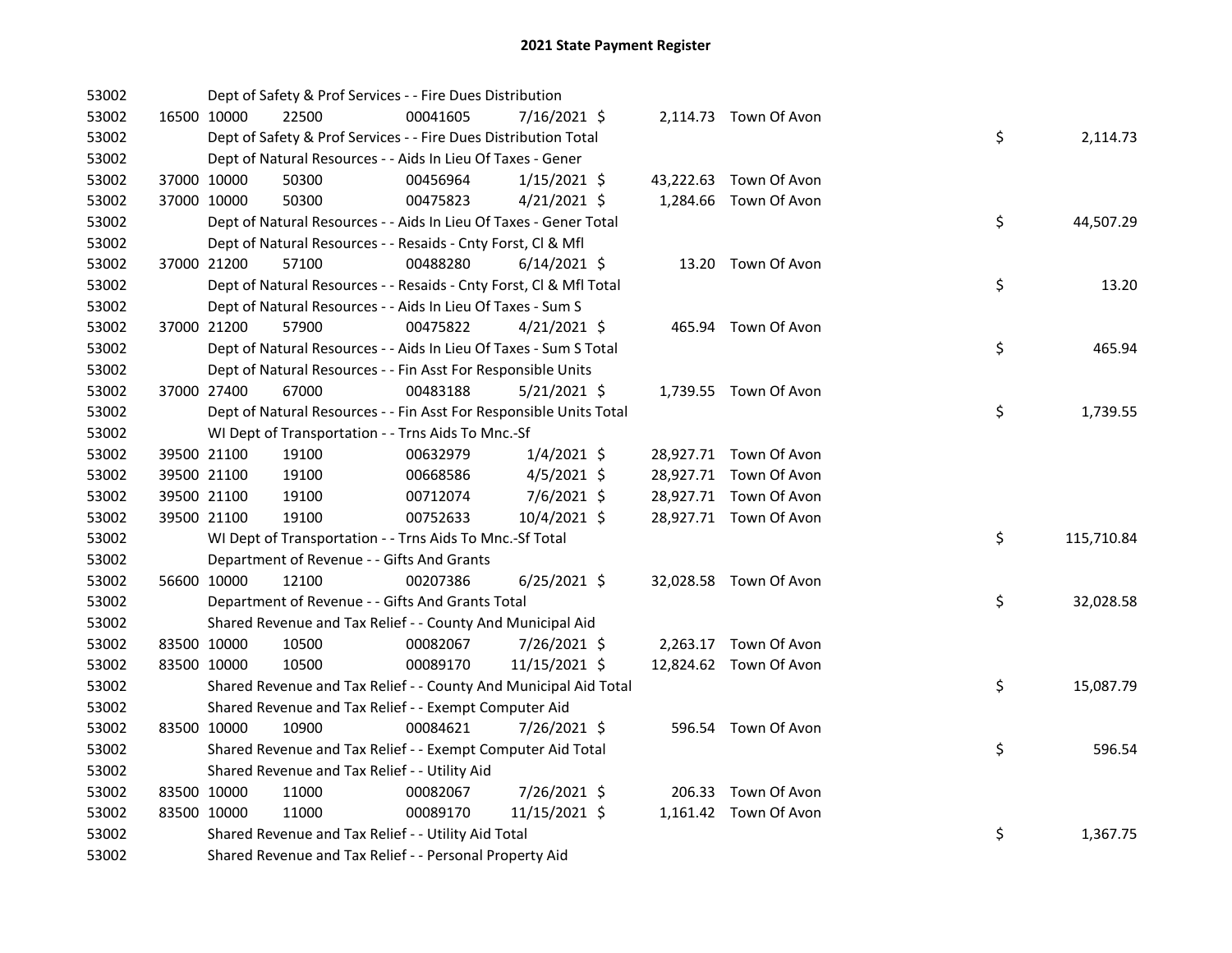## 2021 State Payment Register

| 53002       | 83500 10000 | 11100                                                         | 00077800 | 5/3/2021 \$ | 1.295.99 Town Of Avon |            |
|-------------|-------------|---------------------------------------------------------------|----------|-------------|-----------------------|------------|
| 53002       |             | Shared Revenue and Tax Relief - - Personal Property Aid Total |          |             |                       | 1,295.99   |
| 53002 Total |             |                                                               |          |             |                       | 214,928.20 |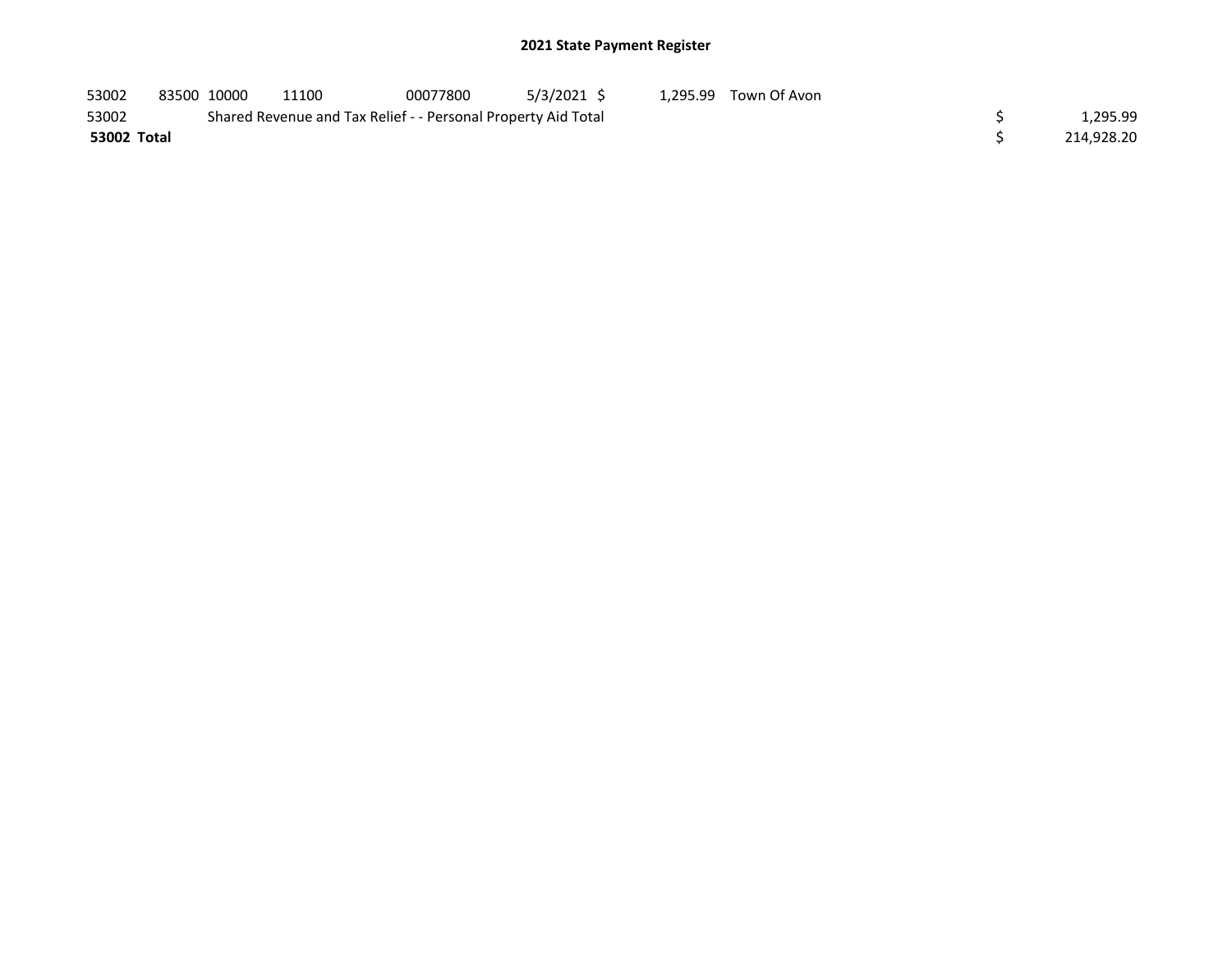| 53004 |             | Dept of Safety & Prof Services - - Fire Dues Distribution                       |           |                |  |                          |    |            |
|-------|-------------|---------------------------------------------------------------------------------|-----------|----------------|--|--------------------------|----|------------|
| 53004 | 16500 10000 | 22500                                                                           | 00041607  | 7/16/2021 \$   |  | 23,548.92 Town Of Beloit |    |            |
| 53004 |             | Dept of Safety & Prof Services - - Fire Dues Distribution Total                 |           |                |  |                          | \$ | 23,548.92  |
| 53004 |             | Dept of Natural Resources - - Aids In Lieu Of Taxes - Gener                     |           |                |  |                          |    |            |
| 53004 | 37000 10000 | 50300                                                                           | 00456995  | $1/15/2021$ \$ |  | 7,541.88 Town Of Beloit  |    |            |
| 53004 |             | Dept of Natural Resources - - Aids In Lieu Of Taxes - Gener Total               |           |                |  |                          | \$ | 7,541.88   |
| 53004 |             | Dept of Natural Resources - - Seg Earned                                        |           |                |  |                          |    |            |
| 53004 | 37000 21200 | 100SE                                                                           | 00497501  | $7/15/2021$ \$ |  | 2,492.35 Town Of Beloit  |    |            |
| 53004 |             | Dept of Natural Resources - - Seg Earned Total                                  |           |                |  |                          | \$ | 2,492.35   |
| 53004 |             | Dept of Natural Resources - - Resaids - Fire Suppress Grant                     |           |                |  |                          |    |            |
| 53004 | 37000 21200 | 54500                                                                           | 00459497  | $1/27/2021$ \$ |  | 4,980.32 Town Of Beloit  |    |            |
| 53004 |             | Dept of Natural Resources - - Resaids - Fire Suppress Grant Total               |           |                |  |                          | \$ | 4,980.32   |
| 53004 |             | Dept of Natural Resources - - Resaids - Cnty Forst, Cl & Mfl                    |           |                |  |                          |    |            |
| 53004 | 37000 21200 | 57100                                                                           | 00488281  | $6/14/2021$ \$ |  | 2.20 Town Of Beloit      |    |            |
| 53004 |             | Dept of Natural Resources - - Resaids - Cnty Forst, Cl & Mfl Total              |           |                |  |                          | \$ | 2.20       |
| 53004 |             | Dept of Natural Resources - - Resaids - Urban Forestry Grant                    |           |                |  |                          |    |            |
| 53004 | 37000 21200 | 58700                                                                           | 00469908  | 3/25/2021 \$   |  | 5,000.00 Town Of Beloit  |    |            |
| 53004 |             | Dept of Natural Resources - - Resaids - Urban Forestry Grant Total              |           |                |  |                          | \$ | 5,000.00   |
| 53004 |             | Dept of Natural Resources - - Fin Asst For Responsible Units                    |           |                |  |                          |    |            |
| 53004 | 37000 27400 | 67000                                                                           | 00483638  | $5/21/2021$ \$ |  | 7,795.09 Town Of Beloit  |    |            |
| 53004 |             | Dept of Natural Resources - - Fin Asst For Responsible Units Total              |           |                |  |                          | \$ | 7,795.09   |
| 53004 |             | Dept of Natural Resources - - Recycling Consolidation Grants                    |           |                |  |                          |    |            |
| 53004 | 37000 27400 | 67300                                                                           | 00483638  | $5/21/2021$ \$ |  | 1,969.17 Town Of Beloit  |    |            |
| 53004 |             | Dept of Natural Resources - - Recycling Consolidation Grants Total              |           |                |  |                          | \$ | 1,969.17   |
| 53004 |             | WI Dept of Transportation - - Trns Aids To Mnc.-Sf                              |           |                |  |                          |    |            |
| 53004 | 39500 21100 | 19100                                                                           | 00632980  | $1/4/2021$ \$  |  | 75,980.64 Town Of Beloit |    |            |
| 53004 | 39500 21100 | 19100                                                                           | 00668587  | $4/5/2021$ \$  |  | 75,980.64 Town Of Beloit |    |            |
| 53004 | 39500 21100 | 19100                                                                           | 00712075  | 7/6/2021 \$    |  | 75,980.64 Town Of Beloit |    |            |
| 53004 | 39500 21100 | 19100                                                                           | 00752634  | 10/4/2021 \$   |  | 75,980.67 Town Of Beloit |    |            |
| 53004 |             | WI Dept of Transportation - - Trns Aids To Mnc.-Sf Total                        |           |                |  |                          | \$ | 303,922.59 |
| 53004 |             | Department of Corrections - - Probation, Parole And Extended                    |           |                |  |                          |    |            |
| 53004 | 41000 10000 | 18700                                                                           | 00408947  | 2/19/2021 \$   |  | 40.00 Town Of Beloit     |    |            |
| 53004 |             | Department of Corrections - - Probation, Parole And Extended Total              |           |                |  |                          | \$ | 40.00      |
| 53004 |             | Department of Health Services - - Prepaid Medical Transport Reimbursement       |           |                |  |                          |    |            |
| 53004 | 43500 10000 | 16300                                                                           | AMBULANCE | 11/15/2021 \$  |  | 14,858.97 Town Of Beloit |    |            |
| 53004 |             | Department of Health Services - - Prepaid Medical Transport Reimbursement Total |           |                |  |                          | \$ | 14,858.97  |
| 53004 |             | Department of Justice - - Officer training reimbursement                        |           |                |  |                          |    |            |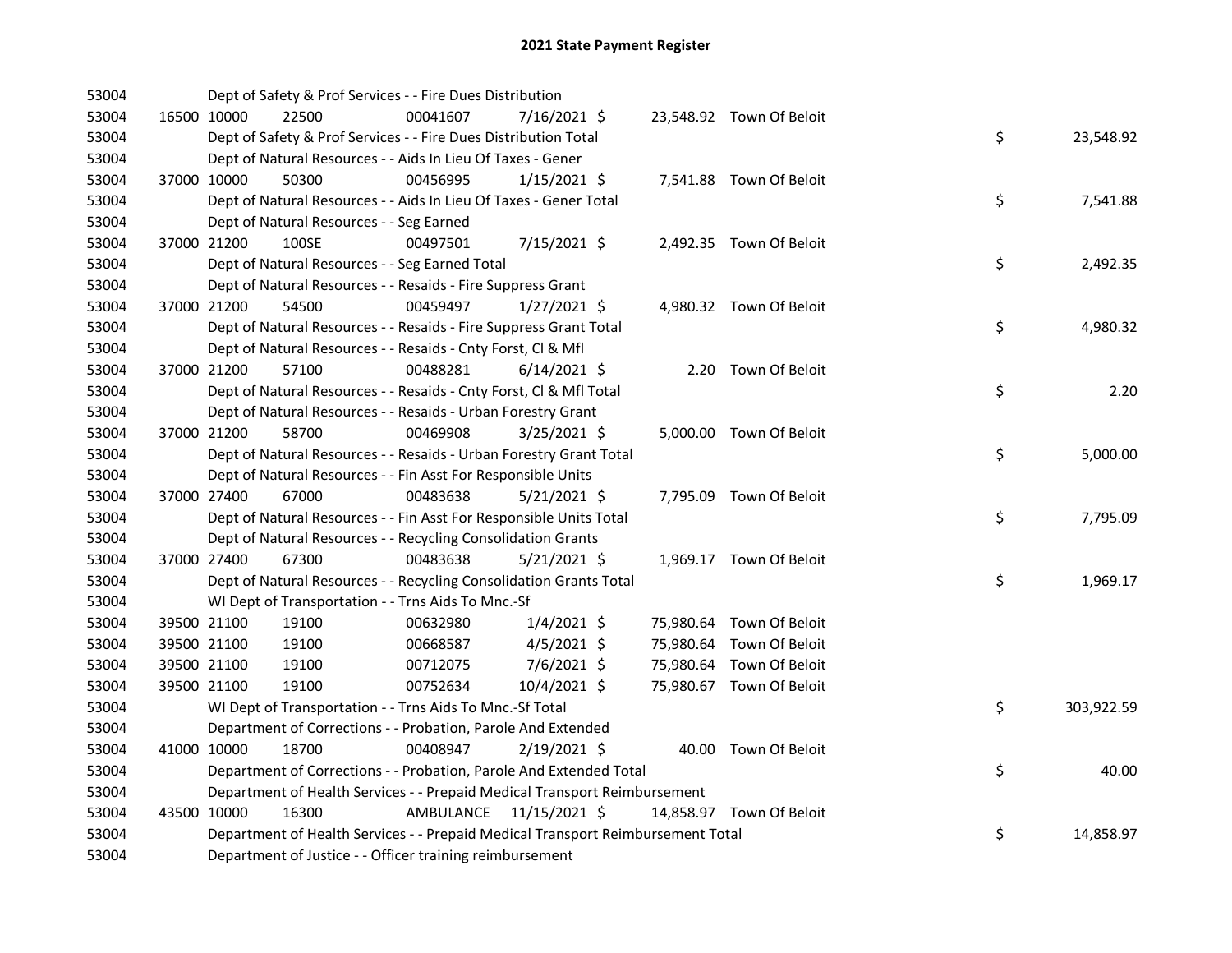| 53004 | 45500 10000 |             | 21400                                                                | 00104879 | 11/10/2021 \$  |        | 2,080.00 Town Of Beloit   |    |            |
|-------|-------------|-------------|----------------------------------------------------------------------|----------|----------------|--------|---------------------------|----|------------|
| 53004 |             |             | Department of Justice - - Officer training reimbursement Total       |          |                |        |                           | \$ | 2,080.00   |
| 53004 |             |             | Department of Justice - - Federal Aid, Local Assistance              |          |                |        |                           |    |            |
| 53004 |             | 45500 10000 | 25100                                                                | 00097437 | $4/27/2021$ \$ |        | 6,136.02 Town Of Beloit   |    |            |
| 53004 |             | 45500 10000 | 25100                                                                | 00100685 | 8/6/2021 \$    | 379.34 | Town Of Beloit            |    |            |
| 53004 |             | 45500 10000 | 25100                                                                | 00103562 | 10/25/2021 \$  | 727.60 | Town Of Beloit            |    |            |
| 53004 |             | 45500 10000 | 25100                                                                | 00106114 | 12/1/2021 \$   |        | 16,803.00 Town Of Beloit  |    |            |
| 53004 |             |             | Department of Justice - - Federal Aid, Local Assistance Total        |          |                |        |                           | \$ | 24,045.96  |
| 53004 |             |             | Department of Administration - - Hv Trans Ln Annual Impact Fee       |          |                |        |                           |    |            |
| 53004 |             | 50500 10000 | 17400                                                                | 00144365 | $5/3/2021$ \$  |        | 31,644.00 Town Of Beloit  |    |            |
| 53004 |             | 50500 10000 | 17400                                                                | 00144371 | $5/3/2021$ \$  |        | 100,128.00 Town Of Beloit |    |            |
| 53004 |             | 50500 10000 | 17400                                                                | 00144381 | $5/3/2021$ \$  |        | 2,912.00 Town Of Beloit   |    |            |
| 53004 |             |             | Department of Administration - - Hv Trans Ln Annual Impact Fee Total |          |                |        |                           | \$ | 134,684.00 |
| 53004 |             |             | Department of Revenue - - Gifts And Grants                           |          |                |        |                           |    |            |
| 53004 |             | 56600 10000 | 12100                                                                | 00207387 | $6/25/2021$ \$ |        | 404,543.96 Town Of Beloit |    |            |
| 53004 |             |             | Department of Revenue - - Gifts And Grants Total                     |          |                |        |                           | \$ | 404,543.96 |
| 53004 |             |             | Department of Revenue - - Misc Revenue Holding Clearing              |          |                |        |                           |    |            |
| 53004 |             | 56600 10000 | 99500                                                                | 00192890 | $3/1/2021$ \$  |        | 2,089.44 Town Of Beloit   |    |            |
| 53004 |             | 56600 10000 | 99500                                                                | 00194276 | 3/8/2021 \$    | 607.73 | Town Of Beloit            |    |            |
| 53004 |             | 56600 10000 | 99500                                                                | 00195132 | 3/15/2021 \$   | 687.00 | Town Of Beloit            |    |            |
| 53004 |             | 56600 10000 | 99500                                                                | 00195944 | $3/22/2021$ \$ | 61.65  | Town Of Beloit            |    |            |
| 53004 |             | 56600 10000 | 99500                                                                | 00196617 | 3/29/2021 \$   | 380.08 | Town Of Beloit            |    |            |
| 53004 |             | 56600 10000 | 99500                                                                | 00197363 | $4/5/2021$ \$  | 956.89 | Town Of Beloit            |    |            |
| 53004 |             | 56600 10000 | 99500                                                                | 00198556 | $4/12/2021$ \$ | 236.00 | Town Of Beloit            |    |            |
| 53004 |             | 56600 10000 | 99500                                                                | 00199294 | 4/20/2021 \$   | 192.80 | Town Of Beloit            |    |            |
| 53004 |             | 56600 10000 | 99500                                                                | 00201718 | $5/10/2021$ \$ | 560.80 | Town Of Beloit            |    |            |
| 53004 |             | 56600 10000 | 99500                                                                | 00203097 | 5/24/2021 \$   | 981.00 | Town Of Beloit            |    |            |
| 53004 |             | 56600 10000 | 99500                                                                | 00203789 | $6/1/2021$ \$  | 134.50 | Town Of Beloit            |    |            |
| 53004 |             | 56600 10000 | 99500                                                                | 00208139 | $6/28/2021$ \$ | 230.60 | Town Of Beloit            |    |            |
| 53004 |             | 56600 10000 | 99500                                                                | 00210855 | 7/26/2021 \$   | 99.30  | Town Of Beloit            |    |            |
| 53004 |             | 56600 10000 | 99500                                                                | 00212697 | $8/16/2021$ \$ |        | 398.12 Town Of Beloit     |    |            |
| 53004 |             | 56600 10000 | 99500                                                                | 00213159 | 8/23/2021 \$   |        | 303.00 Town Of Beloit     |    |            |
| 53004 |             | 56600 10000 | 99500                                                                | 00213587 | 8/30/2021 \$   |        | 372.08 Town Of Beloit     |    |            |
| 53004 |             |             | Department of Revenue - - Misc Revenue Holding Clearing Total        |          |                |        |                           | \$ | 8,290.99   |
| 53004 |             |             | Shared Revenue and Tax Relief - - County And Municipal Aid           |          |                |        |                           |    |            |
| 53004 |             | 83500 10000 | 10500                                                                | 00082068 | 7/26/2021 \$   |        | 28,592.10 Town Of Beloit  |    |            |
| 53004 |             | 83500 10000 | 10500                                                                | 00089171 | 11/15/2021 \$  |        | 147,162.96 Town Of Beloit |    |            |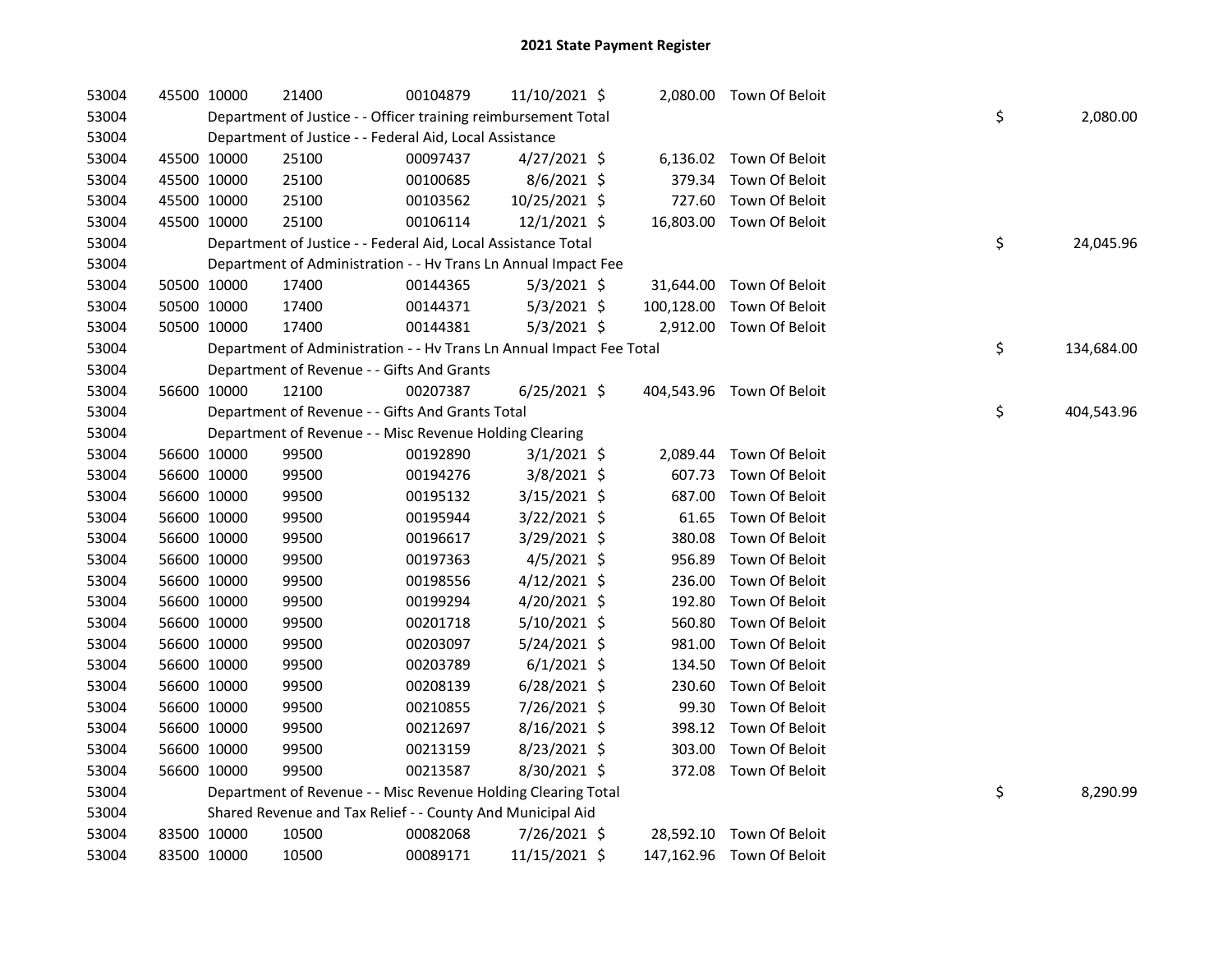| 53004       |             |             | Shared Revenue and Tax Relief - - County And Municipal Aid Total              |          |                |              |                | \$ | 175,755.06   |
|-------------|-------------|-------------|-------------------------------------------------------------------------------|----------|----------------|--------------|----------------|----|--------------|
| 53004       |             |             | Shared Revenue and Tax Relief - - Exempt Computer Aid                         |          |                |              |                |    |              |
| 53004       | 83500 10000 |             | 10900                                                                         | 00084622 | $7/26/2021$ \$ | 4,396.05     | Town Of Beloit |    |              |
| 53004       |             |             | Shared Revenue and Tax Relief - - Exempt Computer Aid Total                   |          |                |              |                | \$ | 4,396.05     |
| 53004       |             |             | Shared Revenue and Tax Relief - - Utility Aid                                 |          |                |              |                |    |              |
| 53004       |             | 83500 10000 | 11000                                                                         | 00082068 | 7/26/2021 \$   | 160,998.83   | Town Of Beloit |    |              |
| 53004       |             | 83500 10000 | 11000                                                                         | 00089171 | 11/15/2021 \$  | 1,887,557.62 | Town Of Beloit |    |              |
| 53004       |             |             | Shared Revenue and Tax Relief - - Utility Aid Total                           |          |                |              |                | \$ | 2,048,556.45 |
| 53004       |             |             | Shared Revenue and Tax Relief - - Personal Property Aid                       |          |                |              |                |    |              |
| 53004       |             | 83500 10000 | 11100                                                                         | 00077801 | $5/3/2021$ \$  | 42.653.27    | Town Of Beloit |    |              |
| 53004       |             |             | Shared Revenue and Tax Relief - - Personal Property Aid Total                 |          |                |              |                | \$ | 42,653.27    |
| 53004       |             |             | Shared Revenue and Tax Relief - - State Aid; Video Service Provider Fee       |          |                |              |                |    |              |
| 53004       | 83500       | 10000       | 11200                                                                         | 00083126 | 7/26/2021 \$   | 21,781.65    | Town Of Beloit |    |              |
| 53004       |             |             | Shared Revenue and Tax Relief - - State Aid; Video Service Provider Fee Total |          |                |              |                | \$ | 21,781.65    |
| 53004       |             |             | Shared Revenue and Tax Relief - - Lottery & Gaming Credit                     |          |                |              |                |    |              |
| 53004       |             | 83500 52100 | 36300                                                                         | 00074367 | $3/22/2021$ \$ | 7,091.08     | Town Of Beloit |    |              |
| 53004       |             |             | Shared Revenue and Tax Relief - - Lottery & Gaming Credit Total               |          |                |              |                | \$ | 7,091.08     |
| 53004 Total |             |             |                                                                               |          |                |              |                | \$ | 3,246,029.96 |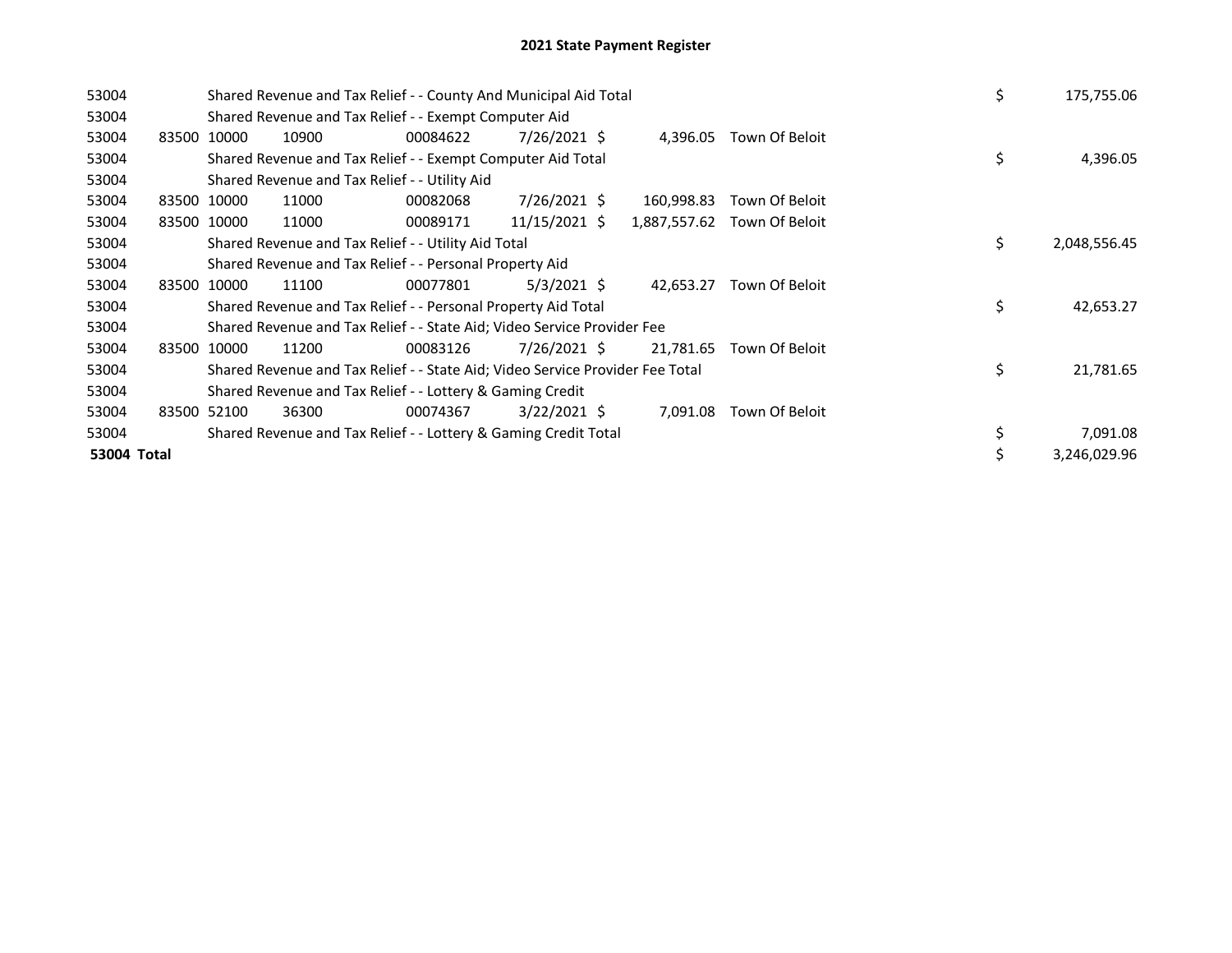| 53006 |             |             | Dept of Safety & Prof Services - - Fire Dues Distribution          |          |                |  |                             |    |            |
|-------|-------------|-------------|--------------------------------------------------------------------|----------|----------------|--|-----------------------------|----|------------|
| 53006 |             | 16500 10000 | 22500                                                              | 00041608 | 7/16/2021 \$   |  | 4,021.57 Town Of Bradford   |    |            |
| 53006 |             |             | Dept of Safety & Prof Services - - Fire Dues Distribution Total    |          |                |  |                             | \$ | 4,021.57   |
| 53006 |             |             | Dept of Natural Resources - - Aids In Lieu Of Taxes - Gener        |          |                |  |                             |    |            |
| 53006 |             | 37000 10000 | 50300                                                              | 00456941 | $1/15/2021$ \$ |  | 782.44 Town Of Bradford     |    |            |
| 53006 | 37000 10000 |             | 50300                                                              | 00475533 | $4/21/2021$ \$ |  | 67.69 Town Of Bradford      |    |            |
| 53006 |             |             | Dept of Natural Resources - - Aids In Lieu Of Taxes - Gener Total  |          |                |  |                             | \$ | 850.13     |
| 53006 |             |             | Dept of Natural Resources - - Resaids - Cnty Forst, Cl & Mfl       |          |                |  |                             |    |            |
| 53006 |             | 37000 21200 | 57100                                                              | 00488282 | $6/14/2021$ \$ |  | 26.80 Town Of Bradford      |    |            |
| 53006 |             |             | Dept of Natural Resources - - Resaids - Cnty Forst, CI & Mfl Total |          |                |  |                             | \$ | 26.80      |
| 53006 |             |             | Dept of Natural Resources - - Aids In Lieu Of Taxes - Sum S        |          |                |  |                             |    |            |
| 53006 |             | 37000 21200 | 57900                                                              | 00475534 | $4/21/2021$ \$ |  | 204.78 Town Of Bradford     |    |            |
| 53006 |             |             | Dept of Natural Resources - - Aids In Lieu Of Taxes - Sum S Total  |          |                |  |                             | \$ | 204.78     |
| 53006 |             |             | Dept of Natural Resources - - Fin Asst For Responsible Units       |          |                |  |                             |    |            |
| 53006 | 37000 27400 |             | 67000                                                              | 00483317 | $5/21/2021$ \$ |  | 844.02 Town Of Bradford     |    |            |
| 53006 |             |             | Dept of Natural Resources - - Fin Asst For Responsible Units Total |          |                |  |                             | \$ | 844.02     |
| 53006 |             |             | WI Dept of Transportation - - Trns Aids To Mnc.-Sf                 |          |                |  |                             |    |            |
| 53006 |             | 39500 21100 | 19100                                                              | 00632981 | $1/4/2021$ \$  |  | 34,899.84 Town Of Bradford  |    |            |
| 53006 |             | 39500 21100 | 19100                                                              | 00668588 | $4/5/2021$ \$  |  | 34,899.84 Town Of Bradford  |    |            |
| 53006 | 39500 21100 |             | 19100                                                              | 00712076 | 7/6/2021 \$    |  | 34,899.84 Town Of Bradford  |    |            |
| 53006 |             | 39500 21100 | 19100                                                              | 00752635 | 10/4/2021 \$   |  | 34,899.84 Town Of Bradford  |    |            |
| 53006 |             |             | WI Dept of Transportation - - Trns Aids To Mnc.-Sf Total           |          |                |  |                             | \$ | 139,599.36 |
| 53006 |             |             | WI Dept of Transportation - - Loc Trns Facl Implfd                 |          |                |  |                             |    |            |
| 53006 |             | 39500 21100 | 27600                                                              | 00768711 | 11/2/2021 \$   |  | 509,671.59 Town Of Bradford |    |            |
| 53006 |             |             | WI Dept of Transportation - - Loc Trns Facl Implfd Total           |          |                |  |                             | \$ | 509,671.59 |
| 53006 |             |             | Department of Revenue - - Gifts And Grants                         |          |                |  |                             |    |            |
| 53006 |             | 56600 10000 | 12100                                                              | 00207388 | $6/25/2021$ \$ |  | 59,504.07 Town Of Bradford  |    |            |
| 53006 |             |             | Department of Revenue - - Gifts And Grants Total                   |          |                |  |                             | \$ | 59,504.07  |
| 53006 |             |             | Shared Revenue and Tax Relief - - County And Municipal Aid         |          |                |  |                             |    |            |
| 53006 | 83500 10000 |             | 10500                                                              | 00082069 | 7/26/2021 \$   |  | 1,970.05 Town Of Bradford   |    |            |
| 53006 | 83500 10000 |             | 10500                                                              | 00089172 | 11/15/2021 \$  |  | 11,163.64 Town Of Bradford  |    |            |
| 53006 |             |             | Shared Revenue and Tax Relief - - County And Municipal Aid Total   |          |                |  |                             | \$ | 13,133.69  |
| 53006 |             |             | Shared Revenue and Tax Relief - - Exempt Computer Aid              |          |                |  |                             |    |            |
| 53006 | 83500 10000 |             | 10900                                                              | 00084623 | 7/26/2021 \$   |  | 104.96 Town Of Bradford     |    |            |
| 53006 |             |             | Shared Revenue and Tax Relief - - Exempt Computer Aid Total        |          |                |  |                             | \$ | 104.96     |
| 53006 |             |             | Shared Revenue and Tax Relief - - Utility Aid                      |          |                |  |                             |    |            |
| 53006 |             | 83500 10000 | 11000                                                              | 00082069 | 7/26/2021 \$   |  | 292.63 Town Of Bradford     |    |            |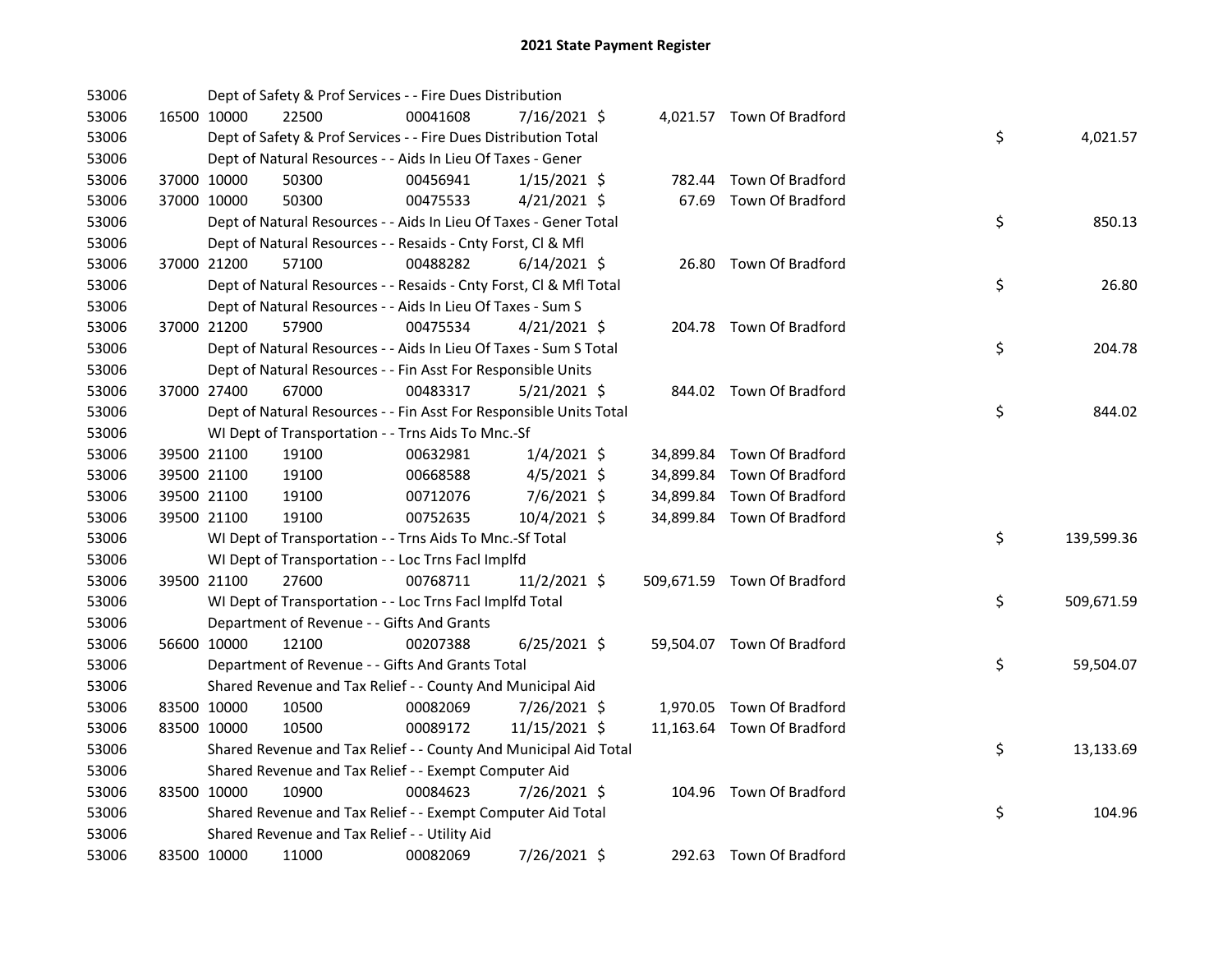| 53006       | 83500 10000 | 11000                                                                         | 00089172 | 11/15/2021 \$  | 1.672.09  | Town Of Bradford        |            |
|-------------|-------------|-------------------------------------------------------------------------------|----------|----------------|-----------|-------------------------|------------|
| 53006       |             | Shared Revenue and Tax Relief - - Utility Aid Total                           |          |                |           |                         | 1,964.72   |
| 53006       |             | Shared Revenue and Tax Relief - - Personal Property Aid                       |          |                |           |                         |            |
| 53006       | 83500 10000 | 11100                                                                         | 00077802 | $5/3/2021$ \$  | 17.392.60 | Town Of Bradford        |            |
| 53006       |             | Shared Revenue and Tax Relief - - Personal Property Aid Total                 |          |                |           |                         | 17,392.60  |
| 53006       |             | Shared Revenue and Tax Relief - - State Aid; Video Service Provider Fee       |          |                |           |                         |            |
| 53006       | 83500 10000 | 11200                                                                         | 00083127 | 7/26/2021 \$   |           | 476.88 Town Of Bradford |            |
| 53006       |             | Shared Revenue and Tax Relief - - State Aid; Video Service Provider Fee Total |          |                |           |                         | 476.88     |
| 53006       |             | Shared Revenue and Tax Relief - - Lottery & Gaming Credit                     |          |                |           |                         |            |
| 53006       | 83500 52100 | 36300                                                                         | 00074368 | $3/22/2021$ \$ | 1.849.20  | Town Of Bradford        |            |
| 53006       |             | Shared Revenue and Tax Relief - - Lottery & Gaming Credit Total               |          |                |           |                         | 1,849.20   |
| 53006 Total |             |                                                                               |          |                |           |                         | 749.644.37 |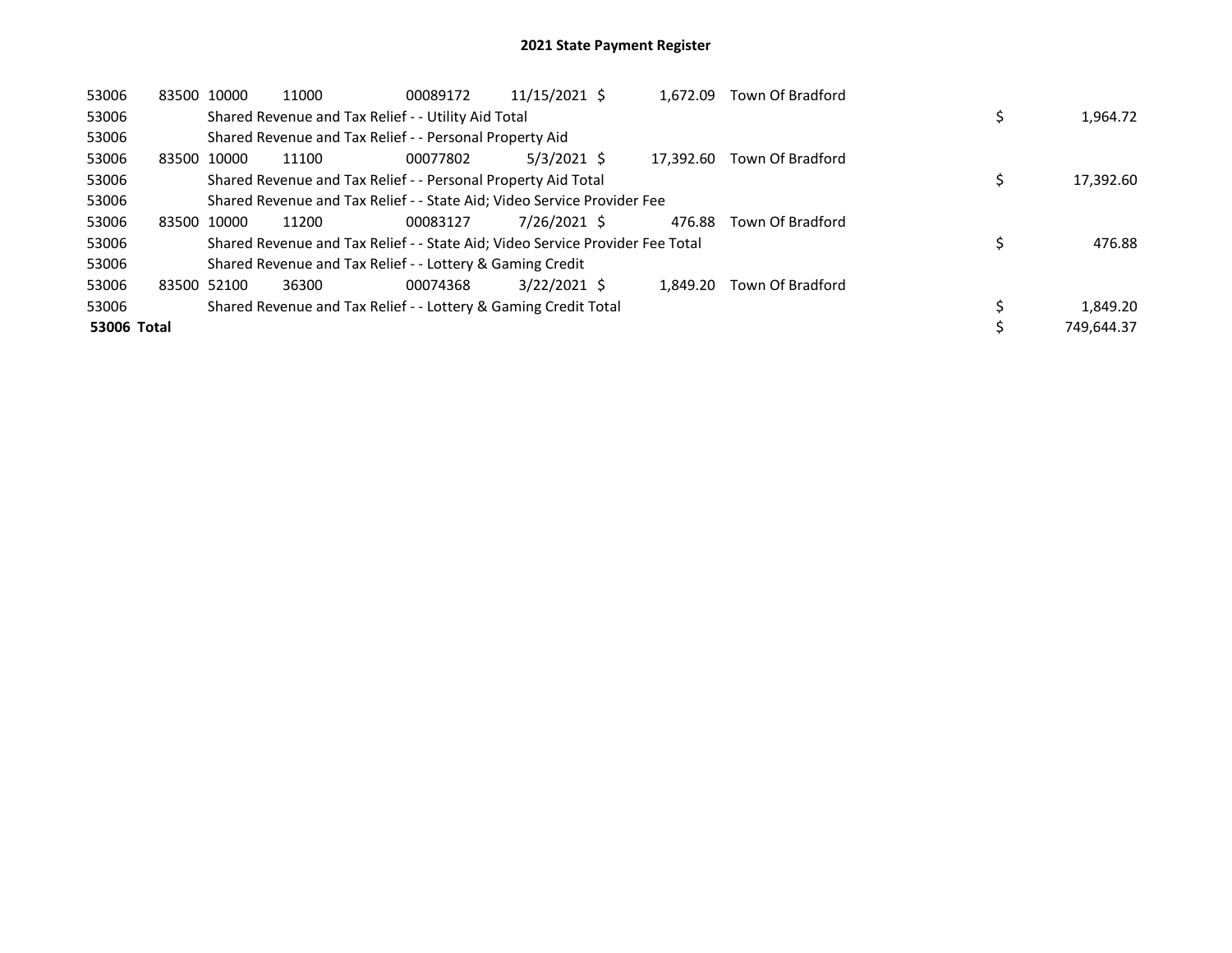| 53008 |             |             | Dept of Safety & Prof Services - - Fire Dues Distribution          |          |                |  |                          |    |            |
|-------|-------------|-------------|--------------------------------------------------------------------|----------|----------------|--|--------------------------|----|------------|
| 53008 |             | 16500 10000 | 22500                                                              | 00041609 | 7/16/2021 \$   |  | 4,661.64 Town Of Center  |    |            |
| 53008 |             |             | Dept of Safety & Prof Services - - Fire Dues Distribution Total    |          |                |  |                          | \$ | 4,661.64   |
| 53008 |             |             | Dept of Natural Resources - - Aids In Lieu Of Taxes - Gener        |          |                |  |                          |    |            |
| 53008 |             | 37000 10000 | 50300                                                              | 00456970 | $1/15/2021$ \$ |  | 1,437.66 Town Of Center  |    |            |
| 53008 |             |             | Dept of Natural Resources - - Aids In Lieu Of Taxes - Gener Total  |          |                |  |                          | \$ | 1,437.66   |
| 53008 |             |             | Dept of Natural Resources - - Resaids - Cnty Forst, Cl & Mfl       |          |                |  |                          |    |            |
| 53008 |             | 37000 21200 | 57100                                                              | 00488283 | $6/14/2021$ \$ |  | 29.00 Town Of Center     |    |            |
| 53008 |             |             | Dept of Natural Resources - - Resaids - Cnty Forst, Cl & Mfl Total |          |                |  |                          | \$ | 29.00      |
| 53008 |             |             | Dept of Natural Resources - - Fin Asst For Responsible Units       |          |                |  |                          |    |            |
| 53008 |             | 37000 27400 | 67000                                                              | 00483382 | $5/21/2021$ \$ |  | 6,243.93 Town Of Center  |    |            |
| 53008 |             |             | Dept of Natural Resources - - Fin Asst For Responsible Units Total |          |                |  |                          | \$ | 6,243.93   |
| 53008 |             |             | WI Dept of Transportation - - Trns Aids To Mnc.-Sf                 |          |                |  |                          |    |            |
| 53008 |             | 39500 21100 | 19100                                                              | 00632982 | $1/4/2021$ \$  |  | 31,693.68 Town Of Center |    |            |
| 53008 |             | 39500 21100 | 19100                                                              | 00668589 | $4/5/2021$ \$  |  | 31,693.68 Town Of Center |    |            |
| 53008 |             | 39500 21100 | 19100                                                              | 00712077 | 7/6/2021 \$    |  | 31,693.68 Town Of Center |    |            |
| 53008 | 39500 21100 |             | 19100                                                              | 00752636 | 10/4/2021 \$   |  | 31,693.68 Town Of Center |    |            |
| 53008 |             |             | WI Dept of Transportation - - Trns Aids To Mnc.-Sf Total           |          |                |  |                          | \$ | 126,774.72 |
| 53008 |             |             | Elections Commission - - General Program Ops, GPR                  |          |                |  |                          |    |            |
| 53008 |             | 51000 10000 | 10100                                                              | 00005092 | $1/8/2021$ \$  |  | 296.40 Town Of Center    |    |            |
| 53008 |             |             | Elections Commission - - General Program Ops, GPR Total            |          |                |  |                          | \$ | 296.40     |
| 53008 |             |             | Department of Revenue - - Gifts And Grants                         |          |                |  |                          |    |            |
| 53008 | 56600 10000 |             | 12100                                                              | 00207389 | $6/25/2021$ \$ |  | 58,457.39 Town Of Center |    |            |
| 53008 |             |             | Department of Revenue - - Gifts And Grants Total                   |          |                |  |                          | \$ | 58,457.39  |
| 53008 |             |             | Shared Revenue and Tax Relief - - County And Municipal Aid         |          |                |  |                          |    |            |
| 53008 | 83500 10000 |             | 10500                                                              | 00082070 | 7/26/2021 \$   |  | 1,737.66 Town Of Center  |    |            |
| 53008 | 83500 10000 |             | 10500                                                              | 00089173 | 11/15/2021 \$  |  | 9,846.75 Town Of Center  |    |            |
| 53008 |             |             | Shared Revenue and Tax Relief - - County And Municipal Aid Total   |          |                |  |                          | \$ | 11,584.41  |
| 53008 |             |             | Shared Revenue and Tax Relief - - Exempt Computer Aid              |          |                |  |                          |    |            |
| 53008 | 83500 10000 |             | 10900                                                              | 00084624 | 7/26/2021 \$   |  | 31.18 Town Of Center     |    |            |
| 53008 |             |             | Shared Revenue and Tax Relief - - Exempt Computer Aid Total        |          |                |  |                          | \$ | 31.18      |
| 53008 |             |             | Shared Revenue and Tax Relief - - Utility Aid                      |          |                |  |                          |    |            |
| 53008 | 83500 10000 |             | 11000                                                              | 00082070 | 7/26/2021 \$   |  | 74.91 Town Of Center     |    |            |
| 53008 | 83500 10000 |             | 11000                                                              | 00089173 | 11/15/2021 \$  |  | 395.57 Town Of Center    |    |            |
| 53008 |             |             | Shared Revenue and Tax Relief - - Utility Aid Total                |          |                |  |                          | \$ | 470.48     |
| 53008 |             |             | Shared Revenue and Tax Relief - - Personal Property Aid            |          |                |  |                          |    |            |
| 53008 |             | 83500 10000 | 11100                                                              | 00077803 | $5/3/2021$ \$  |  | 57.88 Town Of Center     |    |            |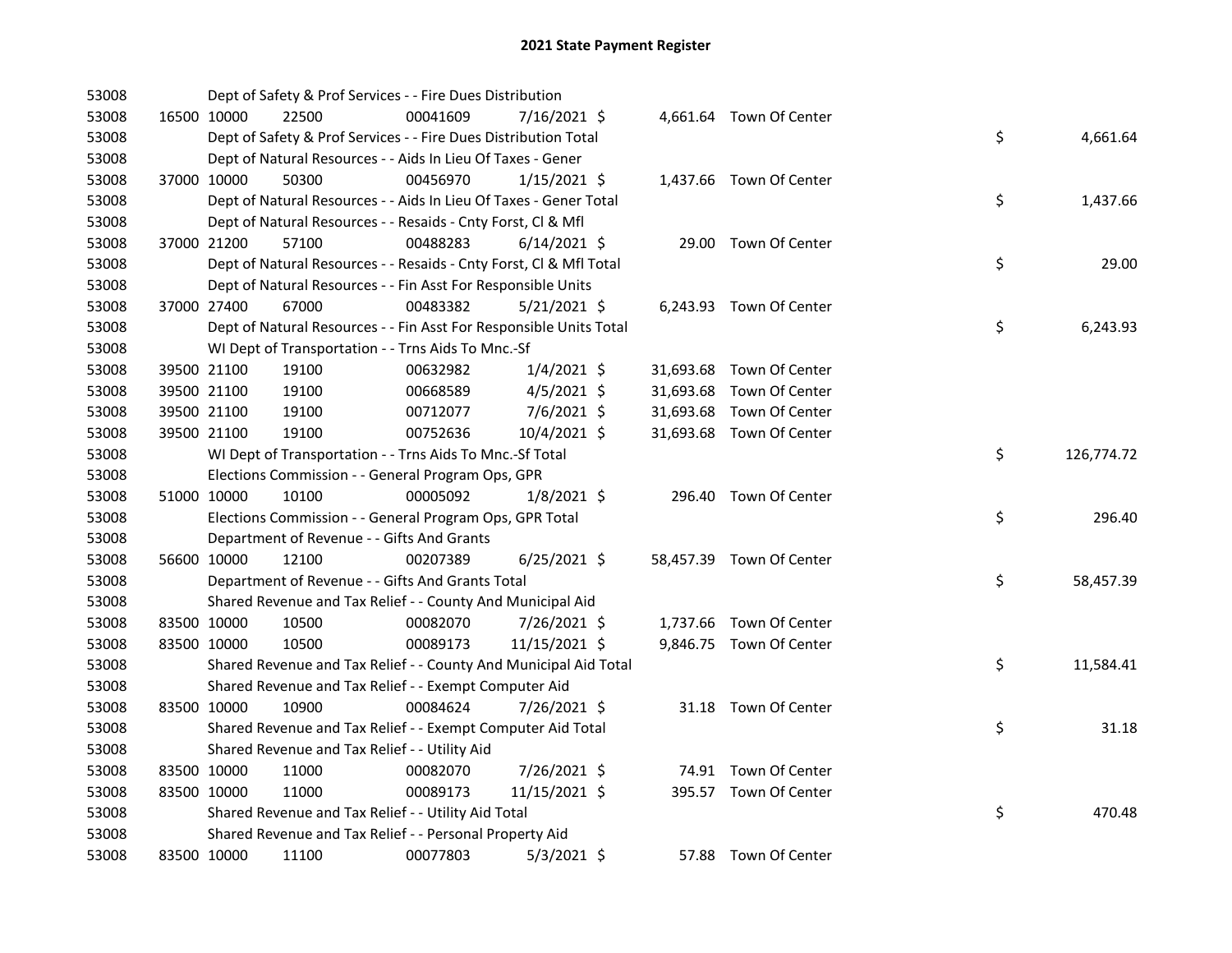## 2021 State Payment Register

| 53008       | Shared Revenue and Tax Relief - - Personal Property Aid Total | 57.88      |
|-------------|---------------------------------------------------------------|------------|
| 53008 Total |                                                               | 210,044.69 |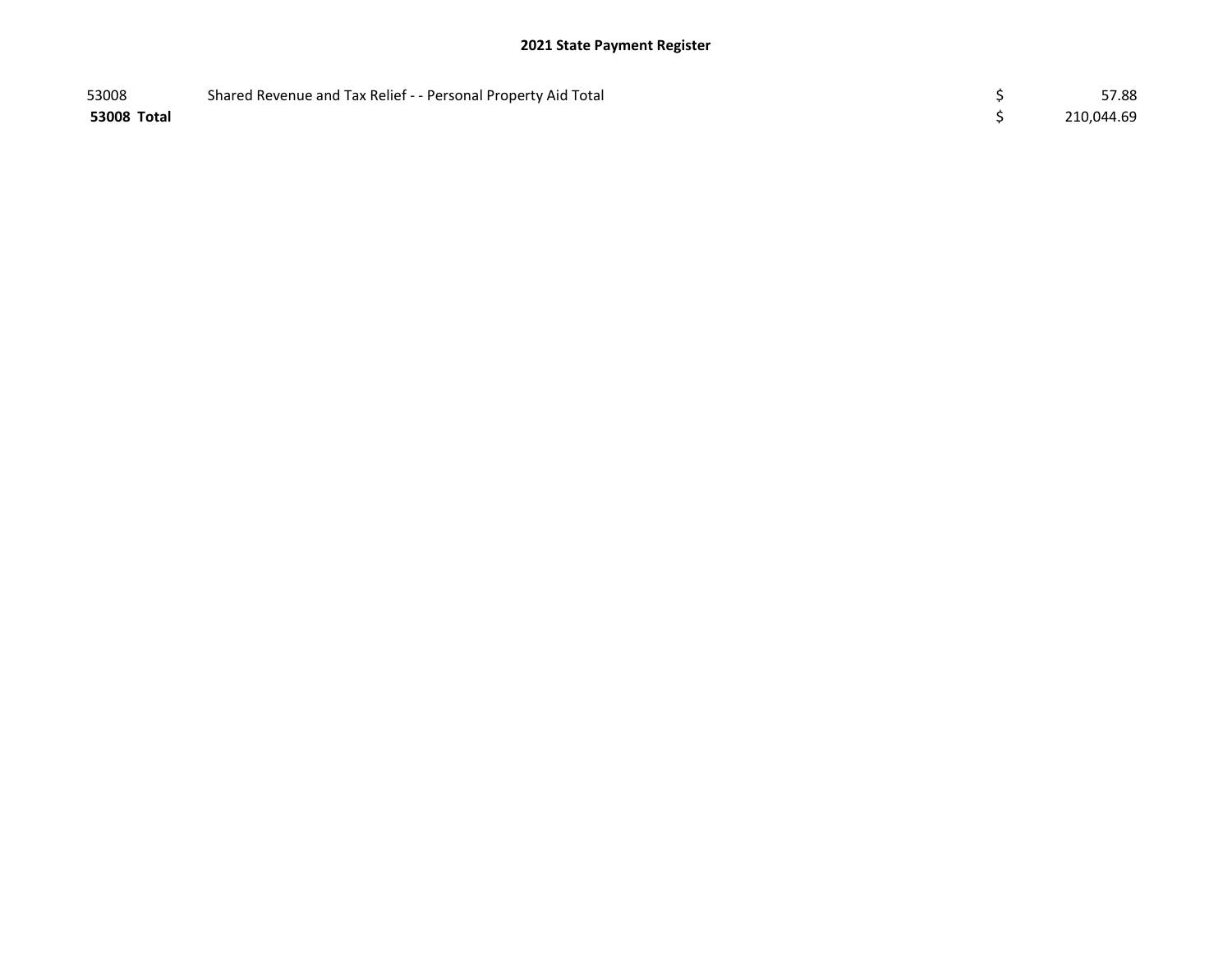| 53010       |             | Dept of Safety & Prof Services - - Fire Dues Distribution          |          |                |  |                           |    |            |
|-------------|-------------|--------------------------------------------------------------------|----------|----------------|--|---------------------------|----|------------|
| 53010       | 16500 10000 | 22500                                                              | 00041610 | 7/19/2021 \$   |  | 2,980.01 Town Of Clinton  |    |            |
| 53010       |             | Dept of Safety & Prof Services - - Fire Dues Distribution Total    |          |                |  |                           | \$ | 2,980.01   |
| 53010       |             | Dept of Natural Resources - - Seg Earned                           |          |                |  |                           |    |            |
| 53010       | 37000 21200 | 100SE                                                              | 00514588 | 10/12/2021 \$  |  | 2,981.21 Town Of Clinton  |    |            |
| 53010       |             | Dept of Natural Resources - - Seg Earned Total                     |          |                |  |                           | \$ | 2,981.21   |
| 53010       |             | Dept of Natural Resources - - Resaids - Cnty Forst, Cl & Mfl       |          |                |  |                           |    |            |
| 53010       | 37000 21200 | 57100                                                              | 00488284 | $6/15/2021$ \$ |  | 13.12 Town Of Clinton     |    |            |
| 53010       |             | Dept of Natural Resources - - Resaids - Cnty Forst, Cl & Mfl Total |          |                |  |                           | \$ | 13.12      |
| 53010       |             | Dept of Natural Resources - - Fin Asst For Responsible Units       |          |                |  |                           |    |            |
| 53010       | 37000 27400 | 67000                                                              | 00483776 | $5/21/2021$ \$ |  | 774.28 Town Of Clinton    |    |            |
| 53010       |             | Dept of Natural Resources - - Fin Asst For Responsible Units Total |          |                |  |                           | \$ | 774.28     |
| 53010       |             | WI Dept of Transportation - - Trns Aids To Mnc.-Sf                 |          |                |  |                           |    |            |
| 53010       | 39500 21100 | 19100                                                              | 00632983 | $1/4/2021$ \$  |  | 25,419.33 Town Of Clinton |    |            |
| 53010       | 39500 21100 | 19100                                                              | 00668590 | $4/5/2021$ \$  |  | 25,419.33 Town Of Clinton |    |            |
| 53010       | 39500 21100 | 19100                                                              | 00712078 | 7/6/2021 \$    |  | 25,419.33 Town Of Clinton |    |            |
| 53010       | 39500 21100 | 19100                                                              | 00752637 | 10/4/2021 \$   |  | 25,419.33 Town Of Clinton |    |            |
| 53010       |             | WI Dept of Transportation - - Trns Aids To Mnc.-Sf Total           |          |                |  |                           | \$ | 101,677.32 |
| 53010       |             | Department of Revenue - - Gifts And Grants                         |          |                |  |                           |    |            |
| 53010       | 56600 10000 | 12100                                                              | 00207390 | $6/25/2021$ \$ |  | 50,607.25 Town Of Clinton |    |            |
| 53010       |             | Department of Revenue - - Gifts And Grants Total                   |          |                |  |                           | \$ | 50,607.25  |
| 53010       |             | Shared Revenue and Tax Relief - - County And Municipal Aid         |          |                |  |                           |    |            |
| 53010       | 83500 10000 | 10500                                                              | 00082071 | 7/26/2021 \$   |  | 1,733.16 Town Of Clinton  |    |            |
| 53010       | 83500 10000 | 10500                                                              | 00089174 | 11/15/2021 \$  |  | 9,821.22 Town Of Clinton  |    |            |
| 53010       |             | Shared Revenue and Tax Relief - - County And Municipal Aid Total   |          |                |  |                           | \$ | 11,554.38  |
| 53010       |             | Shared Revenue and Tax Relief - - Exempt Computer Aid              |          |                |  |                           |    |            |
| 53010       | 83500 10000 | 10900                                                              | 00084625 | 7/26/2021 \$   |  | 87.29 Town Of Clinton     |    |            |
| 53010       |             | Shared Revenue and Tax Relief - - Exempt Computer Aid Total        |          |                |  |                           | \$ | 87.29      |
| 53010       |             | Shared Revenue and Tax Relief - - Utility Aid                      |          |                |  |                           |    |            |
| 53010       | 83500 10000 | 11000                                                              | 00082071 | 7/26/2021 \$   |  | 1,525.87 Town Of Clinton  |    |            |
| 53010       | 83500 10000 | 11000                                                              | 00089174 | 11/15/2021 \$  |  | 8,939.10 Town Of Clinton  |    |            |
| 53010       |             | Shared Revenue and Tax Relief - - Utility Aid Total                |          |                |  |                           | \$ | 10,464.97  |
| 53010       |             | Shared Revenue and Tax Relief - - Personal Property Aid            |          |                |  |                           |    |            |
| 53010       | 83500 10000 | 11100                                                              | 00077804 | $5/3/2021$ \$  |  | 2,620.80 Town Of Clinton  |    |            |
| 53010       |             | Shared Revenue and Tax Relief - - Personal Property Aid Total      |          |                |  |                           | \$ | 2,620.80   |
| 53010 Total |             |                                                                    |          |                |  |                           | \$ | 183,760.63 |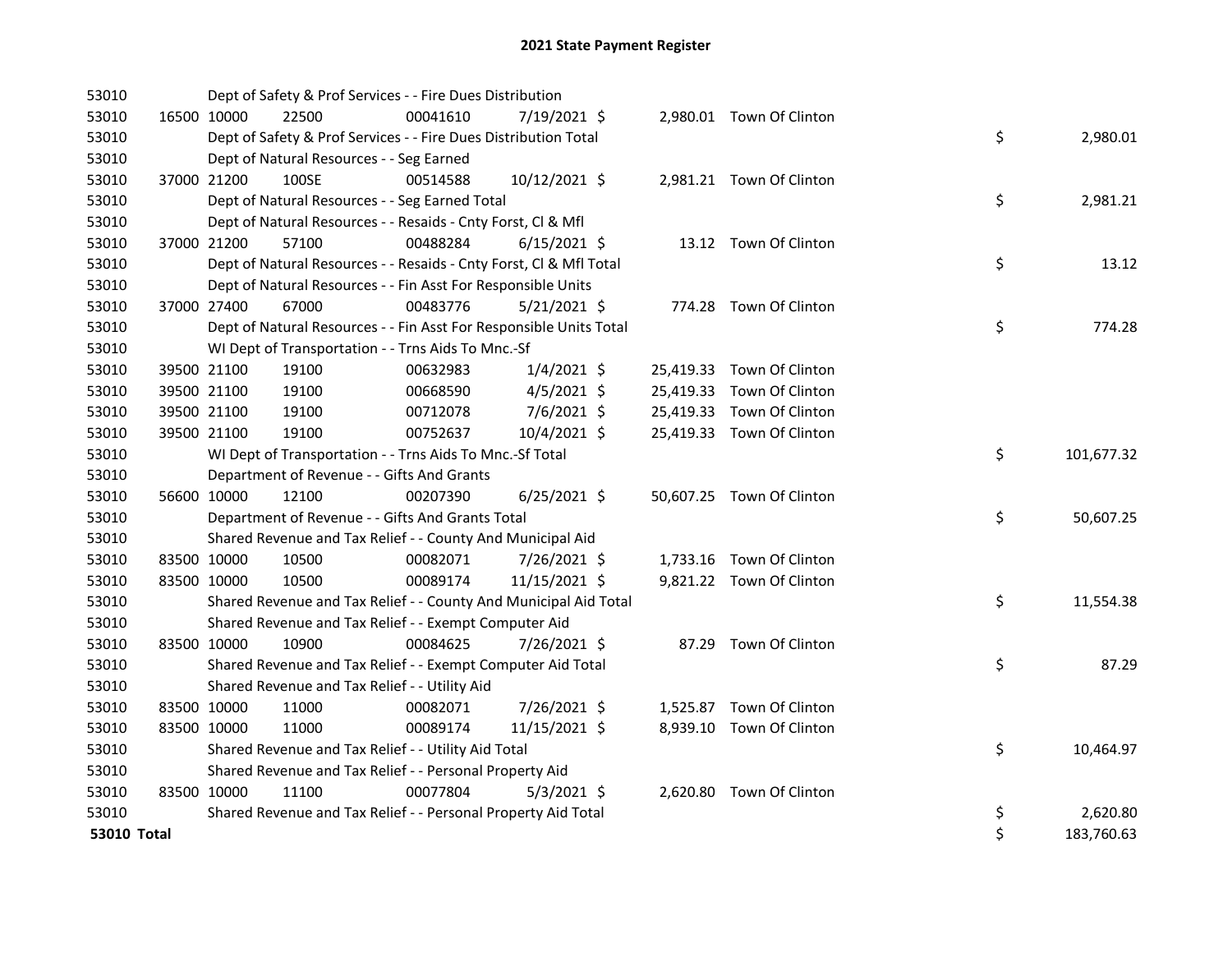| 53012 |             | Dept of Safety & Prof Services - - Fire Dues Distribution            |          |                |  |                           |    |            |
|-------|-------------|----------------------------------------------------------------------|----------|----------------|--|---------------------------|----|------------|
| 53012 | 16500 10000 | 22500                                                                | 00041425 | 7/16/2021 \$   |  | 17,265.11 Town Of Fulton  |    |            |
| 53012 |             | Dept of Safety & Prof Services - - Fire Dues Distribution Total      |          |                |  |                           | \$ | 17,265.11  |
| 53012 |             | Dept of Natural Resources - - Aids In Lieu Of Taxes - Gener          |          |                |  |                           |    |            |
| 53012 | 37000 10000 | 50300                                                                | 00475752 | $4/21/2021$ \$ |  | 12.50 Town Of Fulton      |    |            |
| 53012 |             | Dept of Natural Resources - - Aids In Lieu Of Taxes - Gener Total    |          |                |  |                           | \$ | 12.50      |
| 53012 |             | Dept of Natural Resources - - Resaids - Cnty Forst, Cl & Mfl         |          |                |  |                           |    |            |
| 53012 | 37000 21200 | 57100                                                                | 00488285 | $6/14/2021$ \$ |  | 47.36 Town Of Fulton      |    |            |
| 53012 |             | Dept of Natural Resources - - Resaids - Cnty Forst, Cl & Mfl Total   |          |                |  |                           | \$ | 47.36      |
| 53012 |             | Dept of Natural Resources - - Aids In Lieu Of Taxes - Sum S          |          |                |  |                           |    |            |
| 53012 | 37000 21200 | 57900                                                                | 00475751 | $4/21/2021$ \$ |  | 5.87 Town Of Fulton       |    |            |
| 53012 |             | Dept of Natural Resources - - Aids In Lieu Of Taxes - Sum S Total    |          |                |  |                           | \$ | 5.87       |
| 53012 |             | Dept of Natural Resources - - Fin Asst For Responsible Units         |          |                |  |                           |    |            |
| 53012 | 37000 27400 | 67000                                                                | 00483051 | $5/21/2021$ \$ |  | 10,879.52 Town Of Fulton  |    |            |
| 53012 |             | Dept of Natural Resources - - Fin Asst For Responsible Units Total   |          |                |  |                           | \$ | 10,879.52  |
| 53012 |             | WI Dept of Transportation - - Trns Aids To Mnc.-Sf                   |          |                |  |                           |    |            |
| 53012 | 39500 21100 | 19100                                                                | 00632984 | $1/4/2021$ \$  |  | 42,678.72 Town Of Fulton  |    |            |
| 53012 | 39500 21100 | 19100                                                                | 00668591 | $4/5/2021$ \$  |  | 42,678.72 Town Of Fulton  |    |            |
| 53012 | 39500 21100 | 19100                                                                | 00712079 | 7/6/2021 \$    |  | 42,678.72 Town Of Fulton  |    |            |
| 53012 | 39500 21100 | 19100                                                                | 00752638 | 10/4/2021 \$   |  | 42,678.72 Town Of Fulton  |    |            |
| 53012 |             | WI Dept of Transportation - - Trns Aids To Mnc.-Sf Total             |          |                |  |                           | \$ | 170,714.88 |
| 53012 |             | WI Dept of Transportation - - Loc Rd Imp Prg St Fd                   |          |                |  |                           |    |            |
| 53012 | 39500 21100 | 27800                                                                | 00656376 | 2/22/2021 \$   |  | 30,000.00 Town Of Fulton  |    |            |
| 53012 |             | WI Dept of Transportation - - Loc Rd Imp Prg St Fd Total             |          |                |  |                           | \$ | 30,000.00  |
| 53012 |             | Department of Justice - - Officer training reimbursement             |          |                |  |                           |    |            |
| 53012 | 45500 10000 | 21400                                                                | 00105275 | 11/16/2021 \$  |  | 160.00 Town Of Fulton     |    |            |
| 53012 |             | Department of Justice - - Officer training reimbursement Total       |          |                |  |                           | \$ | 160.00     |
| 53012 |             | Department of Administration - - Hv Trans Ln Annual Impact Fee       |          |                |  |                           |    |            |
| 53012 | 50500 10000 | 17400                                                                | 00144367 | $5/3/2021$ \$  |  | 51,080.00 Town Of Fulton  |    |            |
| 53012 |             | Department of Administration - - Hv Trans Ln Annual Impact Fee Total |          |                |  |                           | \$ | 51,080.00  |
| 53012 |             | Department of Revenue - - Gifts And Grants                           |          |                |  |                           |    |            |
| 53012 | 56600 10000 | 12100                                                                | 00207391 | $6/25/2021$ \$ |  | 179,872.91 Town Of Fulton |    |            |
| 53012 |             | Department of Revenue - - Gifts And Grants Total                     |          |                |  |                           | \$ | 179,872.91 |
| 53012 |             | Shared Revenue and Tax Relief - - County And Municipal Aid           |          |                |  |                           |    |            |
| 53012 | 83500 10000 | 10500                                                                | 00082072 | 7/26/2021 \$   |  | 5,990.72 Town Of Fulton   |    |            |
| 53012 | 83500 10000 | 10500                                                                | 00089175 | 11/15/2021 \$  |  | 33,947.40 Town Of Fulton  |    |            |
| 53012 |             | Shared Revenue and Tax Relief - - County And Municipal Aid Total     |          |                |  |                           | \$ | 39,938.12  |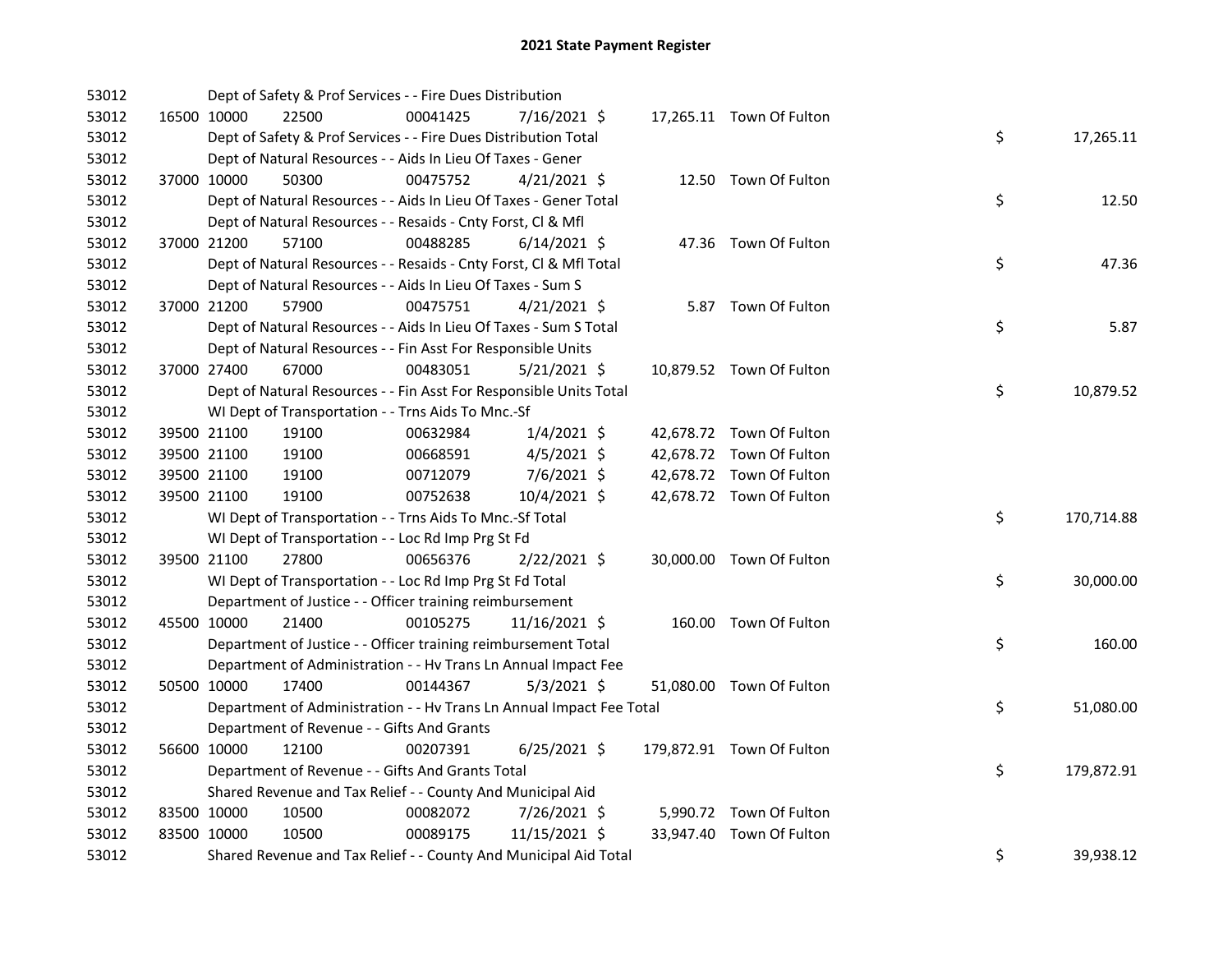| 53012       |       |             |       | Shared Revenue and Tax Relief - - Exempt Computer Aid                         |                |           |                         |    |            |
|-------------|-------|-------------|-------|-------------------------------------------------------------------------------|----------------|-----------|-------------------------|----|------------|
| 53012       |       | 83500 10000 | 10900 | 00084626                                                                      | 7/26/2021 \$   | 266.05    | Town Of Fulton          |    |            |
| 53012       |       |             |       | Shared Revenue and Tax Relief - - Exempt Computer Aid Total                   |                |           |                         | \$ | 266.05     |
| 53012       |       |             |       | Shared Revenue and Tax Relief - - Utility Aid                                 |                |           |                         |    |            |
| 53012       |       | 83500 10000 | 11000 | 00082072                                                                      | $7/26/2021$ \$ | 5,631.10  | Town Of Fulton          |    |            |
| 53012       |       | 83500 10000 | 11000 | 00089175                                                                      | 11/15/2021 \$  | 31,168.57 | Town Of Fulton          |    |            |
| 53012       |       |             |       | Shared Revenue and Tax Relief - - Utility Aid Total                           |                |           |                         | \$ | 36,799.67  |
| 53012       |       |             |       | Shared Revenue and Tax Relief - - Personal Property Aid                       |                |           |                         |    |            |
| 53012       |       | 83500 10000 | 11100 | 00077805                                                                      | $5/3/2021$ \$  | 1,989.29  | Town Of Fulton          |    |            |
| 53012       |       |             |       | Shared Revenue and Tax Relief - - Personal Property Aid Total                 |                |           |                         | \$ | 1,989.29   |
| 53012       |       |             |       | Shared Revenue and Tax Relief - - State Aid; Video Service Provider Fee       |                |           |                         |    |            |
| 53012       | 83500 | 10000       | 11200 | 00083128                                                                      | $7/26/2021$ \$ | 6,938.52  | Town Of Fulton          |    |            |
| 53012       |       |             |       | Shared Revenue and Tax Relief - - State Aid; Video Service Provider Fee Total |                |           |                         | \$ | 6,938.52   |
| 53012       |       |             |       | Shared Revenue and Tax Relief - - Payments For Municipal Svcs                 |                |           |                         |    |            |
| 53012       | 83500 | 10000       | 50100 | 00073753                                                                      | $2/1/2021$ \$  | 91.68     | Town Of Fulton          |    |            |
| 53012       |       |             |       | Shared Revenue and Tax Relief - - Payments For Municipal Svcs Total           |                |           |                         | \$ | 91.68      |
| 53012       |       |             |       | Shared Revenue and Tax Relief - - Lottery & Gaming Credit                     |                |           |                         |    |            |
| 53012       |       | 83500 52100 | 36300 | 00074369                                                                      | $3/22/2021$ \$ |           | 1,107.02 Town Of Fulton |    |            |
| 53012       |       |             |       | Shared Revenue and Tax Relief - - Lottery & Gaming Credit Total               |                |           |                         | \$ | 1,107.02   |
| 53012 Total |       |             |       |                                                                               |                |           |                         | \$ | 547,168.50 |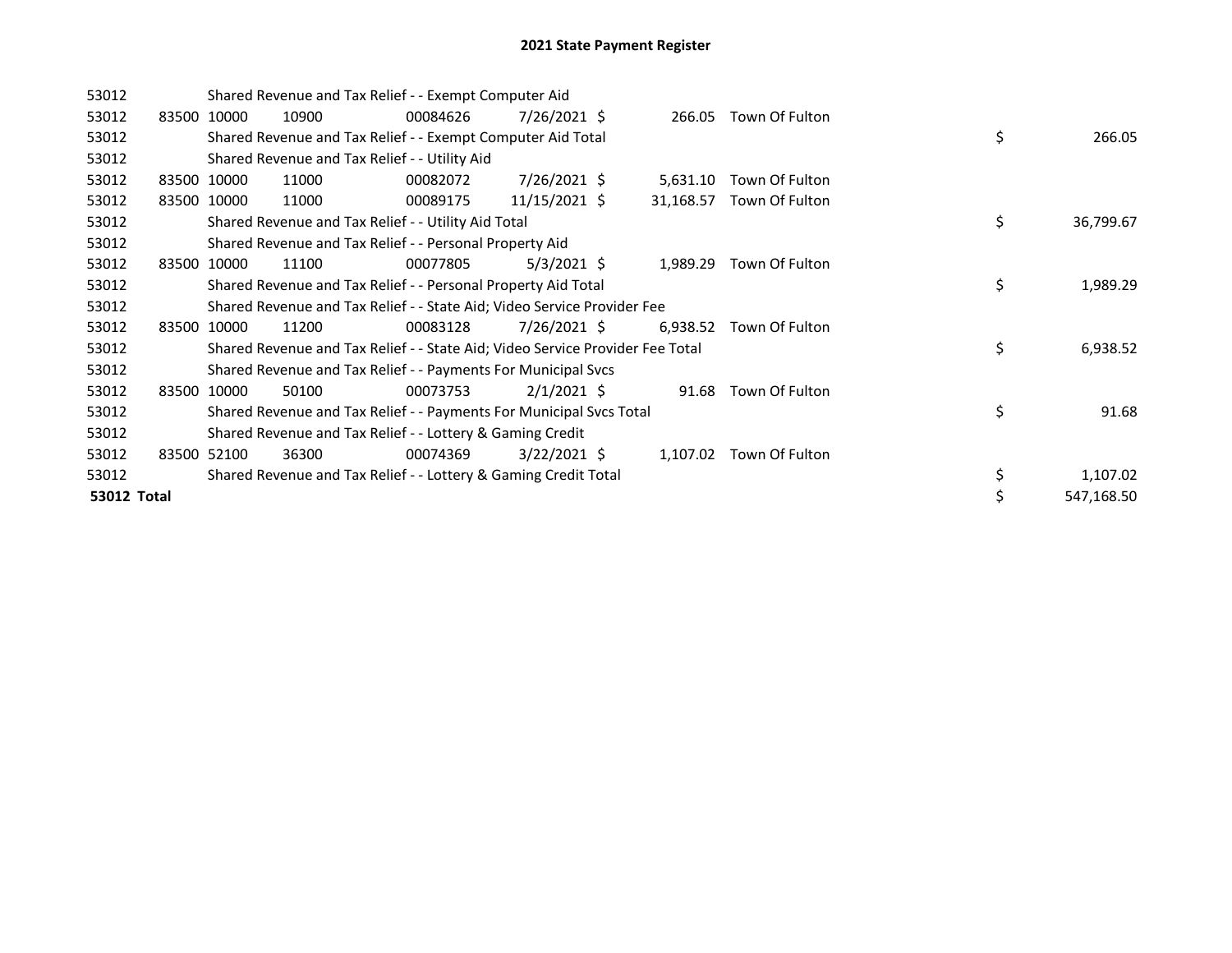| 53014 |             | Dept of Safety & Prof Services - - Fire Dues Distribution          |          |                |  |                            |    |            |
|-------|-------------|--------------------------------------------------------------------|----------|----------------|--|----------------------------|----|------------|
| 53014 | 16500 10000 | 22500                                                              | 00041426 | 7/16/2021 \$   |  | 13,310.75 Town Of Harmony  |    |            |
| 53014 |             | Dept of Safety & Prof Services - - Fire Dues Distribution Total    |          |                |  |                            | \$ | 13,310.75  |
| 53014 |             | Dept of Natural Resources - - Resaids - Cnty Forst, Cl & Mfl       |          |                |  |                            |    |            |
| 53014 | 37000 21200 | 57100                                                              | 00488286 | $6/14/2021$ \$ |  | 7.60 Town Of Harmony       |    |            |
| 53014 |             | Dept of Natural Resources - - Resaids - Cnty Forst, Cl & Mfl Total |          |                |  |                            | \$ | 7.60       |
| 53014 |             | Dept of Natural Resources - - Fin Asst For Responsible Units       |          |                |  |                            |    |            |
| 53014 | 37000 27400 | 67000                                                              | 00483769 | $5/21/2021$ \$ |  | 8,096.24 Town Of Harmony   |    |            |
| 53014 |             | Dept of Natural Resources - - Fin Asst For Responsible Units Total |          |                |  |                            | \$ | 8,096.24   |
| 53014 |             | Dept of Natural Resources - - Recycling Consolidation Grants       |          |                |  |                            |    |            |
| 53014 | 37000 27400 | 67300                                                              | 00483769 | $5/21/2021$ \$ |  | 663.93 Town Of Harmony     |    |            |
| 53014 |             | Dept of Natural Resources - - Recycling Consolidation Grants Total |          |                |  |                            | \$ | 663.93     |
| 53014 |             | WI Dept of Transportation - - Trns Aids To Mnc.-Sf                 |          |                |  |                            |    |            |
| 53014 | 39500 21100 | 19100                                                              | 00632985 | $1/4/2021$ \$  |  | 32,061.60 Town Of Harmony  |    |            |
| 53014 | 39500 21100 | 19100                                                              | 00668592 | $4/5/2021$ \$  |  | 32,061.60 Town Of Harmony  |    |            |
| 53014 | 39500 21100 | 19100                                                              | 00712080 | 7/6/2021 \$    |  | 32,061.60 Town Of Harmony  |    |            |
| 53014 | 39500 21100 | 19100                                                              | 00752639 | 10/4/2021 \$   |  | 32,061.60 Town Of Harmony  |    |            |
| 53014 |             | WI Dept of Transportation - - Trns Aids To Mnc.-Sf Total           |          |                |  |                            | \$ | 128,246.40 |
| 53014 |             | Elections Commission - - General Program Ops, GPR                  |          |                |  |                            |    |            |
| 53014 | 51000 10000 | 10100                                                              | 00005111 | 1/8/2021 \$    |  | 106.00 Town Of Harmony     |    |            |
| 53014 |             | Elections Commission - - General Program Ops, GPR Total            |          |                |  |                            | \$ | 106.00     |
| 53014 |             | Department of Revenue - - Gifts And Grants                         |          |                |  |                            |    |            |
| 53014 | 56600 10000 | 12100                                                              | 00207392 | $6/25/2021$ \$ |  | 137,220.48 Town Of Harmony |    |            |
| 53014 |             | Department of Revenue - - Gifts And Grants Total                   |          |                |  |                            | \$ | 137,220.48 |
| 53014 |             | Shared Revenue and Tax Relief - - County And Municipal Aid         |          |                |  |                            |    |            |
| 53014 | 83500 10000 | 10500                                                              | 00082073 | 7/26/2021 \$   |  | 4,163.20 Town Of Harmony   |    |            |
| 53014 | 83500 10000 | 10500                                                              | 00089176 | 11/15/2021 \$  |  | 23,591.45 Town Of Harmony  |    |            |
| 53014 |             | Shared Revenue and Tax Relief - - County And Municipal Aid Total   |          |                |  |                            | \$ | 27,754.65  |
| 53014 |             | Shared Revenue and Tax Relief - - Exempt Computer Aid              |          |                |  |                            |    |            |
| 53014 | 83500 10000 | 10900                                                              | 00084627 | 7/26/2021 \$   |  | 282.68 Town Of Harmony     |    |            |
| 53014 |             | Shared Revenue and Tax Relief - - Exempt Computer Aid Total        |          |                |  |                            | \$ | 282.68     |
| 53014 |             | Shared Revenue and Tax Relief - - Utility Aid                      |          |                |  |                            |    |            |
| 53014 | 83500 10000 | 11000                                                              | 00082073 | 7/26/2021 \$   |  | 1,085.17 Town Of Harmony   |    |            |
| 53014 | 83500 10000 | 11000                                                              | 00089176 | 11/15/2021 \$  |  | 6,471.76 Town Of Harmony   |    |            |
| 53014 |             | Shared Revenue and Tax Relief - - Utility Aid Total                |          |                |  |                            | \$ | 7,556.93   |
| 53014 |             | Shared Revenue and Tax Relief - - Personal Property Aid            |          |                |  |                            |    |            |
| 53014 | 83500 10000 | 11100                                                              | 00077806 | $5/3/2021$ \$  |  | 5,377.71 Town Of Harmony   |    |            |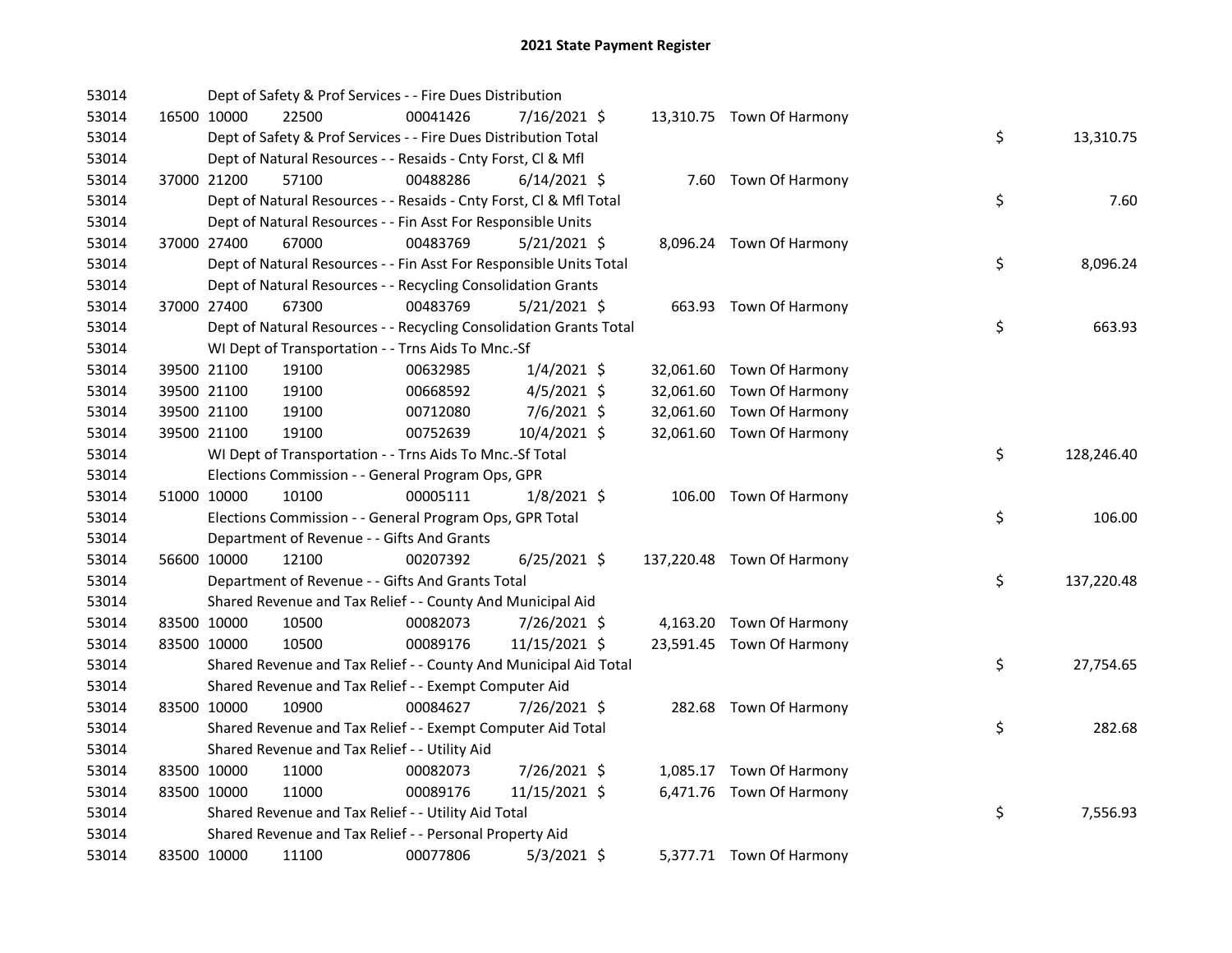## 2021 State Payment Register

| 53014       |             | Shared Revenue and Tax Relief - - Personal Property Aid Total                 |          |              |  |                          |  | 5,377.71   |
|-------------|-------------|-------------------------------------------------------------------------------|----------|--------------|--|--------------------------|--|------------|
| 53014       |             | Shared Revenue and Tax Relief - - State Aid; Video Service Provider Fee       |          |              |  |                          |  |            |
| 53014       | 83500 10000 | 11200                                                                         | 00083129 | 7/26/2021 \$ |  | 5,229.63 Town Of Harmony |  |            |
| 53014       |             | Shared Revenue and Tax Relief - - State Aid; Video Service Provider Fee Total |          |              |  |                          |  | 5.229.63   |
| 53014 Total |             |                                                                               |          |              |  |                          |  | 333,853.00 |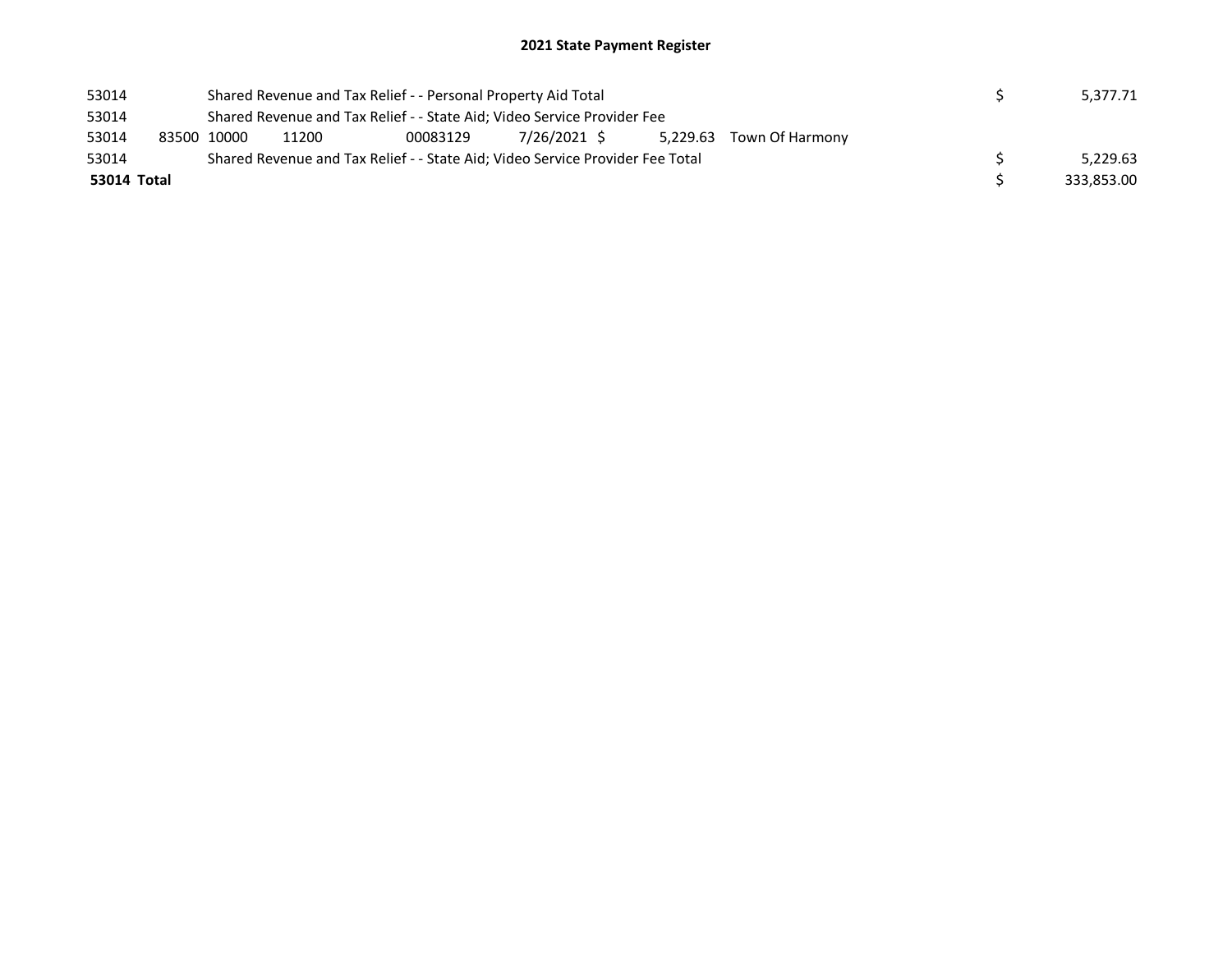| 53016 |             | Dept of Safety & Prof Services - - Fire Dues Distribution            |          |                |  |                               |    |            |
|-------|-------------|----------------------------------------------------------------------|----------|----------------|--|-------------------------------|----|------------|
| 53016 | 16500 10000 | 22500                                                                | 00041428 | 7/16/2021 \$   |  | 19,247.61 Town Of Janesville  |    |            |
| 53016 |             | Dept of Safety & Prof Services - - Fire Dues Distribution Total      |          |                |  |                               | \$ | 19,247.61  |
| 53016 |             | Dept of Natural Resources - - Resaids - Cnty Forst, Cl & Mfl         |          |                |  |                               |    |            |
| 53016 | 37000 21200 | 57100                                                                | 00488287 | $6/14/2021$ \$ |  | 54.54 Town Of Janesville      |    |            |
| 53016 |             | Dept of Natural Resources - - Resaids - Cnty Forst, Cl & Mfl Total   |          |                |  |                               | \$ | 54.54      |
| 53016 |             | Dept of Natural Resources - - Fin Asst For Responsible Units         |          |                |  |                               |    |            |
| 53016 | 37000 27400 | 67000                                                                | 00483469 | $5/21/2021$ \$ |  | 6,741.05 Town Of Janesville   |    |            |
| 53016 |             | Dept of Natural Resources - - Fin Asst For Responsible Units Total   |          |                |  |                               | \$ | 6,741.05   |
| 53016 |             | Dept of Natural Resources - - Recycling Consolidation Grants         |          |                |  |                               |    |            |
| 53016 | 37000 27400 | 67300                                                                | 00483469 | $5/21/2021$ \$ |  | 909.50 Town Of Janesville     |    |            |
| 53016 |             | Dept of Natural Resources - - Recycling Consolidation Grants Total   |          |                |  |                               | \$ | 909.50     |
| 53016 |             | WI Dept of Transportation - - Trns Aids To Mnc.-Sf                   |          |                |  |                               |    |            |
| 53016 | 39500 21100 | 19100                                                                | 00632986 | $1/4/2021$ \$  |  | 33,658.11 Town Of Janesville  |    |            |
| 53016 | 39500 21100 | 19100                                                                | 00668593 | $4/5/2021$ \$  |  | 33,658.11 Town Of Janesville  |    |            |
| 53016 | 39500 21100 | 19100                                                                | 00712081 | 7/6/2021 \$    |  | 33,658.11 Town Of Janesville  |    |            |
| 53016 | 39500 21100 | 19100                                                                | 00752640 | 10/4/2021 \$   |  | 33,658.11 Town Of Janesville  |    |            |
| 53016 |             | WI Dept of Transportation - - Trns Aids To Mnc.-Sf Total             |          |                |  |                               | \$ | 134,632.44 |
| 53016 |             | Department of Administration - - Hv Trans Ln Annual Impact Fee       |          |                |  |                               |    |            |
| 53016 | 50500 10000 | 17400                                                                | 00144368 | $5/3/2021$ \$  |  | 53,249.00 Town Of Janesville  |    |            |
| 53016 |             | Department of Administration - - Hv Trans Ln Annual Impact Fee Total |          |                |  |                               | \$ | 53,249.00  |
| 53016 |             | Elections Commission - - General Program Ops, GPR                    |          |                |  |                               |    |            |
| 53016 | 51000 10000 | 10100                                                                | 00005115 | $1/8/2021$ \$  |  | 69.60 Town Of Janesville      |    |            |
| 53016 |             | Elections Commission - - General Program Ops, GPR Total              |          |                |  |                               | \$ | 69.60      |
| 53016 |             | Department of Revenue - - Gifts And Grants                           |          |                |  |                               |    |            |
| 53016 | 56600 10000 | 12100                                                                | 00207393 | $6/25/2021$ \$ |  | 189,031.41 Town Of Janesville |    |            |
| 53016 |             | Department of Revenue - - Gifts And Grants Total                     |          |                |  |                               | \$ | 189,031.41 |
| 53016 |             | Shared Revenue and Tax Relief - - County And Municipal Aid           |          |                |  |                               |    |            |
| 53016 | 83500 10000 | 10500                                                                | 00082074 | $7/26/2021$ \$ |  | 6,055.26 Town Of Janesville   |    |            |
| 53016 | 83500 10000 | 10500                                                                | 00089177 | 11/15/2021 \$  |  | 34,313.12 Town Of Janesville  |    |            |
| 53016 |             | Shared Revenue and Tax Relief - - County And Municipal Aid Total     |          |                |  |                               | \$ | 40,368.38  |
| 53016 |             | Shared Revenue and Tax Relief - - Exempt Computer Aid                |          |                |  |                               |    |            |
| 53016 | 83500 10000 | 10900                                                                | 00084628 | 7/26/2021 \$   |  | 352.30 Town Of Janesville     |    |            |
| 53016 |             | Shared Revenue and Tax Relief - - Exempt Computer Aid Total          |          |                |  |                               | \$ | 352.30     |
| 53016 |             | Shared Revenue and Tax Relief - - Utility Aid                        |          |                |  |                               |    |            |
| 53016 | 83500 10000 | 11000                                                                | 00082074 | 7/26/2021 \$   |  | 3,526.48 Town Of Janesville   |    |            |
| 53016 | 83500 10000 | 11000                                                                | 00089177 | 11/15/2021 \$  |  | 20,431.22 Town Of Janesville  |    |            |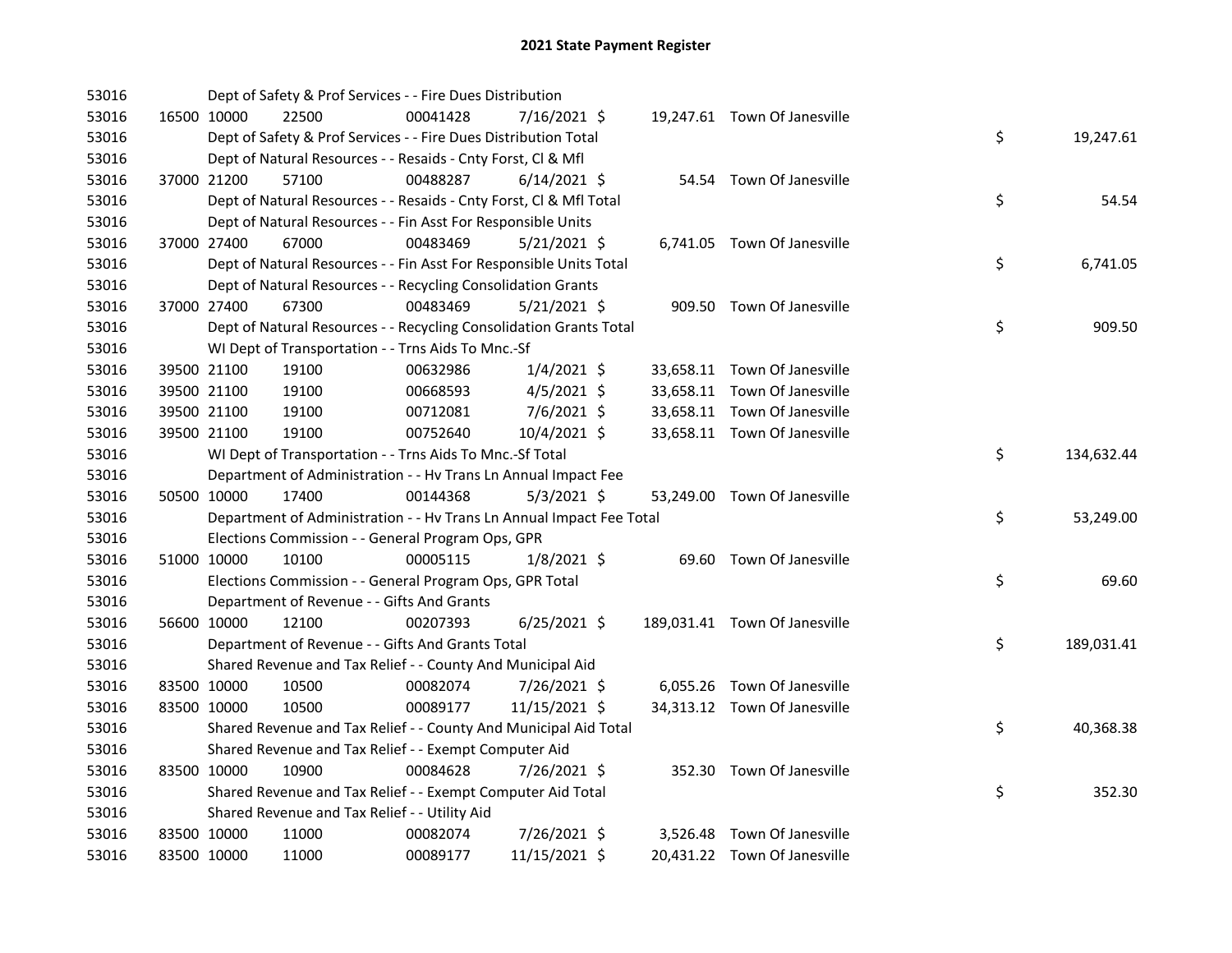| 53016       |  |             | Shared Revenue and Tax Relief - - Utility Aid Total             |                                                               | 23.957.70 |  |  |  |            |  |  |
|-------------|--|-------------|-----------------------------------------------------------------|---------------------------------------------------------------|-----------|--|--|--|------------|--|--|
| 53016       |  |             | Shared Revenue and Tax Relief - - Personal Property Aid         |                                                               |           |  |  |  |            |  |  |
| 53016       |  | 83500 10000 | 5/3/2021 \$<br>3.554.23 Town Of Janesville<br>11100<br>00077807 |                                                               |           |  |  |  |            |  |  |
| 53016       |  |             |                                                                 | Shared Revenue and Tax Relief - - Personal Property Aid Total |           |  |  |  | 3.554.23   |  |  |
| 53016 Total |  |             |                                                                 |                                                               |           |  |  |  | 472,167.76 |  |  |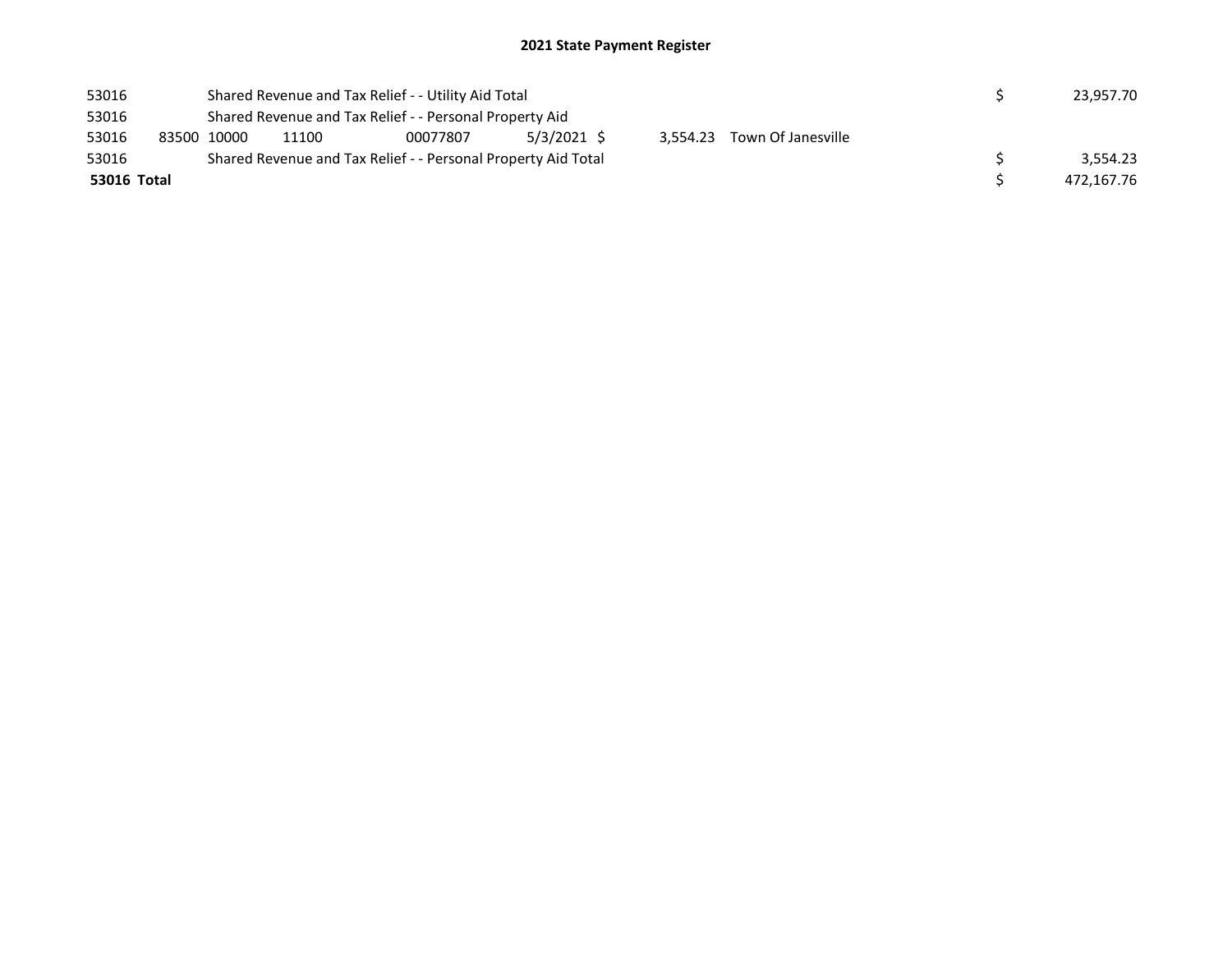| 53018              |             |             | Dept of Safety & Prof Services - - Fire Dues Distribution          |          |                |           |                             |    |            |
|--------------------|-------------|-------------|--------------------------------------------------------------------|----------|----------------|-----------|-----------------------------|----|------------|
| 53018              |             | 16500 10000 | 22500                                                              | 00041429 | 7/16/2021 \$   |           | 3,184.18 Town Of Johnstown  |    |            |
| 53018              |             |             | Dept of Safety & Prof Services - - Fire Dues Distribution Total    |          |                |           |                             | \$ | 3,184.18   |
| 53018              |             |             | Dept of Natural Resources - - Resaids - Cnty Forst, Cl & Mfl       |          |                |           |                             |    |            |
| 53018              |             | 37000 21200 | 57100                                                              | 00488288 | $6/14/2021$ \$ |           | 53.51 Town Of Johnstown     |    |            |
| 53018              |             |             | Dept of Natural Resources - - Resaids - Cnty Forst, Cl & Mfl Total |          |                |           |                             | \$ | 53.51      |
| 53018              |             |             | Dept of Natural Resources - - Fin Asst For Responsible Units       |          |                |           |                             |    |            |
| 53018              | 37000 27400 |             | 67000                                                              | 00483585 | $5/21/2021$ \$ |           | 2,764.26 Town Of Johnstown  |    |            |
| 53018              |             |             | Dept of Natural Resources - - Fin Asst For Responsible Units Total |          |                |           |                             | \$ | 2,764.26   |
| 53018              |             |             | WI Dept of Transportation - - Trns Aids To Mnc.-Sf                 |          |                |           |                             |    |            |
| 53018              |             | 39500 21100 | 19100                                                              | 00632987 | $1/4/2021$ \$  | 25,478.46 | Town Of Johnstown           |    |            |
| 53018              |             | 39500 21100 | 19100                                                              | 00668594 | $4/5/2021$ \$  | 25,478.46 | Town Of Johnstown           |    |            |
| 53018              |             | 39500 21100 | 19100                                                              | 00712082 | 7/6/2021 \$    | 25,478.46 | Town Of Johnstown           |    |            |
| 53018              |             | 39500 21100 | 19100                                                              | 00752641 | 10/4/2021 \$   |           | 25,478.46 Town Of Johnstown |    |            |
| 53018              |             |             | WI Dept of Transportation - - Trns Aids To Mnc.-Sf Total           |          |                |           |                             | \$ | 101,913.84 |
| 53018              |             |             | Department of Revenue - - Gifts And Grants                         |          |                |           |                             |    |            |
| 53018              |             | 56600 10000 | 12100                                                              | 00207394 | $6/25/2021$ \$ |           | 41,762.75 Town Of Johnstown |    |            |
| 53018              |             |             | Department of Revenue - - Gifts And Grants Total                   |          |                |           |                             | \$ | 41,762.75  |
| 53018              |             |             | Shared Revenue and Tax Relief - - County And Municipal Aid         |          |                |           |                             |    |            |
| 53018              | 83500 10000 |             | 10500                                                              | 00082075 | 7/26/2021 \$   |           | 1,783.34 Town Of Johnstown  |    |            |
| 53018              | 83500 10000 |             | 10500                                                              | 00089178 | 11/15/2021 \$  |           | 10,105.59 Town Of Johnstown |    |            |
| 53018              |             |             | Shared Revenue and Tax Relief - - County And Municipal Aid Total   |          |                |           |                             | \$ | 11,888.93  |
| 53018              |             |             | Shared Revenue and Tax Relief - - Exempt Computer Aid              |          |                |           |                             |    |            |
| 53018              | 83500 10000 |             | 10900                                                              | 00084629 | 7/26/2021 \$   | 75.86     | Town Of Johnstown           |    |            |
| 53018              |             |             | Shared Revenue and Tax Relief - - Exempt Computer Aid Total        |          |                |           |                             | \$ | 75.86      |
| 53018              |             |             | Shared Revenue and Tax Relief - - Personal Property Aid            |          |                |           |                             |    |            |
| 53018              | 83500 10000 |             | 11100                                                              | 00077808 | $5/3/2021$ \$  |           | 1,047.12 Town Of Johnstown  |    |            |
| 53018              |             |             | Shared Revenue and Tax Relief - - Personal Property Aid Total      |          |                |           |                             | \$ | 1,047.12   |
| <b>53018 Total</b> |             |             |                                                                    |          |                |           |                             | \$ | 162,690.45 |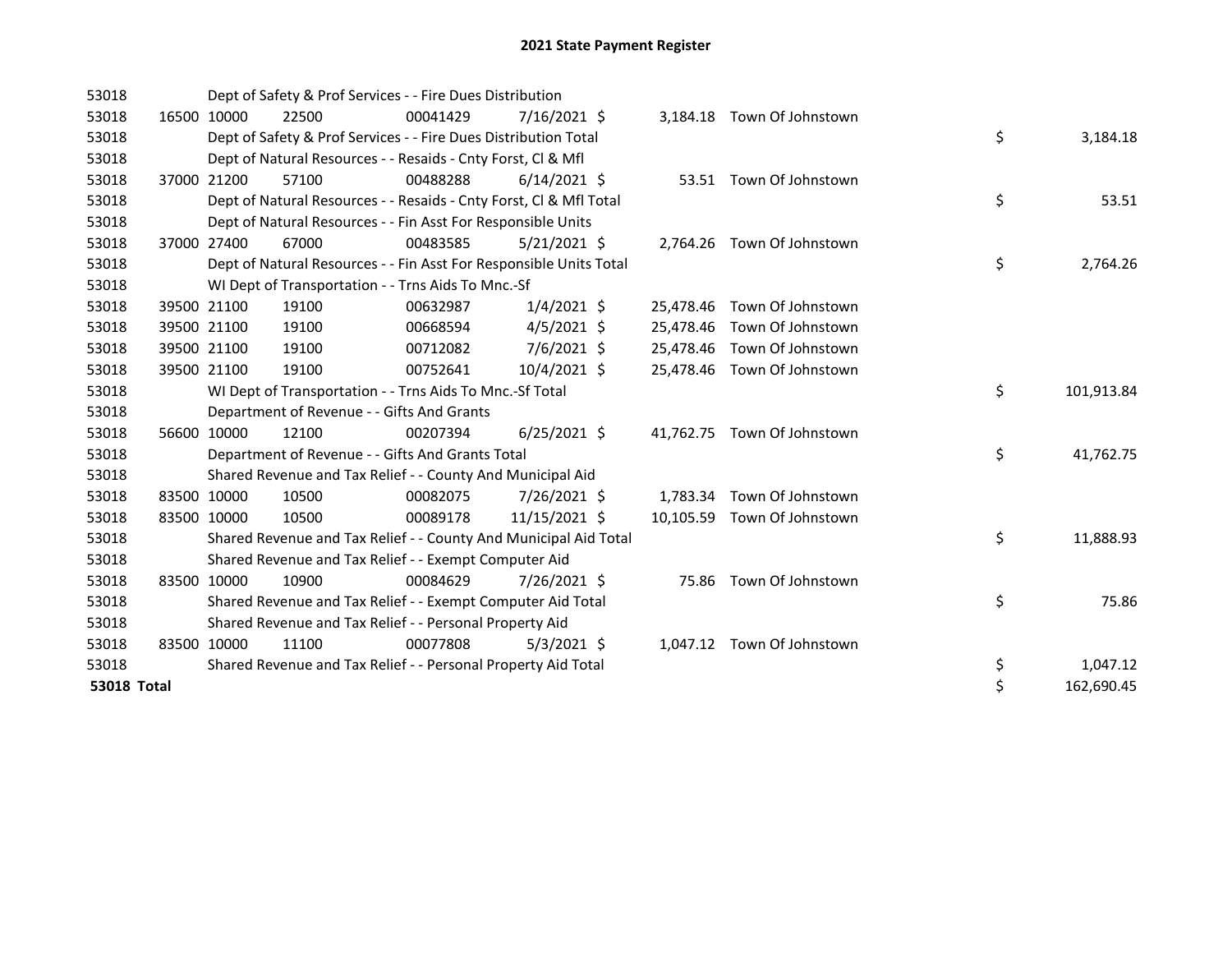| 53020       |             | Dept of Safety & Prof Services - - Fire Dues Distribution           |          |                |  |                              |    |            |
|-------------|-------------|---------------------------------------------------------------------|----------|----------------|--|------------------------------|----|------------|
| 53020       | 16500 10000 | 22500                                                               | 00041614 | 7/16/2021 \$   |  | 3,201.32 Town of La Prairie  |    |            |
| 53020       |             | Dept of Safety & Prof Services - - Fire Dues Distribution Total     |          |                |  |                              | \$ | 3,201.32   |
| 53020       |             | Dept of Natural Resources - - Resaids - Cnty Forst, CI & Mfl        |          |                |  |                              |    |            |
| 53020       | 37000 21200 | 57100                                                               | 00488289 | $6/14/2021$ \$ |  | 6.40 Town of La Prairie      |    |            |
| 53020       |             | Dept of Natural Resources - - Resaids - Cnty Forst, CI & Mfl Total  |          |                |  |                              | \$ | 6.40       |
| 53020       |             | Dept of Natural Resources - - Fin Asst For Responsible Units        |          |                |  |                              |    |            |
| 53020       | 37000 27400 | 67000                                                               | 00483066 | 5/21/2021 \$   |  | 2,394.16 Town of La Prairie  |    |            |
| 53020       |             | Dept of Natural Resources - - Fin Asst For Responsible Units Total  |          |                |  |                              | \$ | 2,394.16   |
| 53020       |             | WI Dept of Transportation - - Trns Aids To Mnc.-Sf                  |          |                |  |                              |    |            |
| 53020       | 39500 21100 | 19100                                                               | 00632988 | $1/4/2021$ \$  |  | 28,500.66 Town of La Prairie |    |            |
| 53020       | 39500 21100 | 19100                                                               | 00668595 | $4/5/2021$ \$  |  | 28,500.66 Town of La Prairie |    |            |
| 53020       | 39500 21100 | 19100                                                               | 00712083 | 7/6/2021 \$    |  | 28,500.66 Town of La Prairie |    |            |
| 53020       | 39500 21100 | 19100                                                               | 00752642 | 10/4/2021 \$   |  | 28,500.66 Town of La Prairie |    |            |
| 53020       |             | WI Dept of Transportation - - Trns Aids To Mnc.-Sf Total            |          |                |  |                              | \$ | 114,002.64 |
| 53020       |             | Department of Revenue - - Gifts And Grants                          |          |                |  |                              |    |            |
| 53020       | 56600 10000 | 12100                                                               | 00207395 | $6/25/2021$ \$ |  | 45,583.16 Town of La Prairie |    |            |
| 53020       |             | Department of Revenue - - Gifts And Grants Total                    |          |                |  |                              | \$ | 45,583.16  |
| 53020       |             | Shared Revenue and Tax Relief - - County And Municipal Aid          |          |                |  |                              |    |            |
| 53020       | 83500 10000 | 10500                                                               | 00082076 | 7/26/2021 \$   |  | 1,868.20 Town of La Prairie  |    |            |
| 53020       | 83500 10000 | 10500                                                               | 00089179 | 11/15/2021 \$  |  | 10,586.49 Town of La Prairie |    |            |
| 53020       |             | Shared Revenue and Tax Relief - - County And Municipal Aid Total    |          |                |  |                              | \$ | 12,454.69  |
| 53020       |             | Shared Revenue and Tax Relief - - Exempt Computer Aid               |          |                |  |                              |    |            |
| 53020       | 83500 10000 | 10900                                                               | 00084630 | 7/26/2021 \$   |  | 610.04 Town of La Prairie    |    |            |
| 53020       |             | Shared Revenue and Tax Relief - - Exempt Computer Aid Total         |          |                |  |                              | \$ | 610.04     |
| 53020       |             | Shared Revenue and Tax Relief - - Utility Aid                       |          |                |  |                              |    |            |
| 53020       | 83500 10000 | 11000                                                               | 00082076 | 7/26/2021 \$   |  | 1,309.12 Town of La Prairie  |    |            |
| 53020       | 83500 10000 | 11000                                                               | 00089179 | 11/15/2021 \$  |  | 8,211.42 Town of La Prairie  |    |            |
| 53020       |             | Shared Revenue and Tax Relief - - Utility Aid Total                 |          |                |  |                              | \$ | 9,520.54   |
| 53020       |             | Shared Revenue and Tax Relief - - Personal Property Aid             |          |                |  |                              |    |            |
| 53020       | 83500 10000 | 11100                                                               | 00077809 | $5/3/2021$ \$  |  | 9,910.06 Town of La Prairie  |    |            |
| 53020       |             | Shared Revenue and Tax Relief - - Personal Property Aid Total       |          |                |  |                              | \$ | 9,910.06   |
| 53020       |             | Shared Revenue and Tax Relief - - Payments For Municipal Svcs       |          |                |  |                              |    |            |
| 53020       | 83500 10000 | 50100                                                               | 00073754 | $2/1/2021$ \$  |  | 1,701.00 Town of La Prairie  |    |            |
| 53020       |             | Shared Revenue and Tax Relief - - Payments For Municipal Svcs Total |          |                |  |                              | \$ | 1,701.00   |
| 53020 Total |             |                                                                     |          |                |  |                              | \$ | 199,384.01 |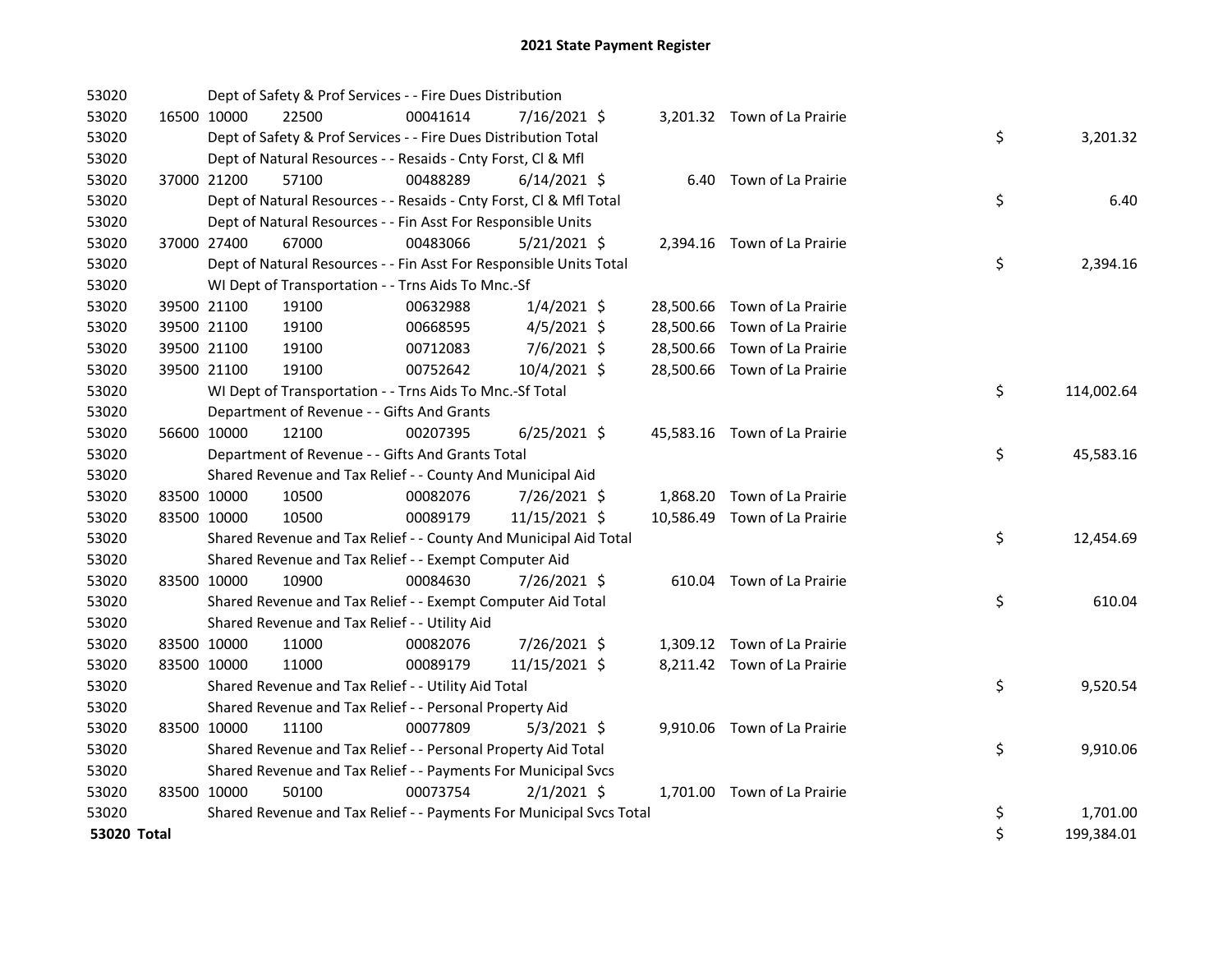| 53022 |             |             | Dept of Safety & Prof Services - - Fire Dues Distribution          |          |                |           |                         |    |            |
|-------|-------------|-------------|--------------------------------------------------------------------|----------|----------------|-----------|-------------------------|----|------------|
| 53022 |             | 16500 10000 | 22500                                                              | 00041430 | 7/16/2021 \$   |           | 3,920.98 Lima, Town of  |    |            |
| 53022 |             |             | Dept of Safety & Prof Services - - Fire Dues Distribution Total    |          |                |           |                         | \$ | 3,920.98   |
| 53022 |             |             | Dept of Natural Resources - - Aids In Lieu Of Taxes - Gener        |          |                |           |                         |    |            |
| 53022 |             | 37000 10000 | 50300                                                              | 00456962 | $1/15/2021$ \$ | 116.77    | Lima, Town of           |    |            |
| 53022 |             | 37000 10000 | 50300                                                              | 00456963 | $1/15/2021$ \$ | 7,401.22  | Lima, Town of           |    |            |
| 53022 | 37000 10000 |             | 50300                                                              | 00475782 | $4/21/2021$ \$ | 1,332.82  | Lima, Town of           |    |            |
| 53022 |             |             | Dept of Natural Resources - - Aids In Lieu Of Taxes - Gener Total  |          |                |           |                         | \$ | 8,850.81   |
| 53022 |             |             | Dept of Natural Resources - - Resaids - Cnty Forst, Cl & Mfl       |          |                |           |                         |    |            |
| 53022 |             | 37000 21200 | 57100                                                              | 00488290 | $6/14/2021$ \$ |           | 29.00 Lima, Town of     |    |            |
| 53022 |             |             | Dept of Natural Resources - - Resaids - Cnty Forst, Cl & Mfl Total |          |                |           |                         | \$ | 29.00      |
| 53022 |             |             | Dept of Natural Resources - - Aids In Lieu Of Taxes - Sum S        |          |                |           |                         |    |            |
| 53022 |             | 37000 21200 | 57900                                                              | 00475783 | $4/21/2021$ \$ | 16.76     | Lima, Town of           |    |            |
| 53022 |             | 37000 21200 | 57900                                                              | 00475784 | $4/21/2021$ \$ | 430.75    | Lima, Town of           |    |            |
| 53022 |             |             | Dept of Natural Resources - - Aids In Lieu Of Taxes - Sum S Total  |          |                |           |                         | \$ | 447.51     |
| 53022 |             |             | Dept of Natural Resources - - Fin Asst For Responsible Units       |          |                |           |                         |    |            |
| 53022 |             | 37000 27400 | 67000                                                              | 00483914 | $5/21/2021$ \$ |           | 4,621.10 Lima, Town of  |    |            |
| 53022 |             |             | Dept of Natural Resources - - Fin Asst For Responsible Units Total |          |                |           |                         | \$ | 4,621.10   |
| 53022 |             |             | WI Dept of Transportation - - Trns Aids To Mnc.-Sf                 |          |                |           |                         |    |            |
| 53022 |             | 39500 21100 | 19100                                                              | 00632989 | $1/4/2021$ \$  | 29,992.05 | Lima, Town of           |    |            |
| 53022 |             | 39500 21100 | 19100                                                              | 00668596 | $4/5/2021$ \$  | 29,992.05 | Lima, Town of           |    |            |
| 53022 |             | 39500 21100 | 19100                                                              | 00712084 | 7/6/2021 \$    | 29,992.05 | Lima, Town of           |    |            |
| 53022 |             | 39500 21100 | 19100                                                              | 00752643 | 10/4/2021 \$   | 29,992.05 | Lima, Town of           |    |            |
| 53022 |             |             | WI Dept of Transportation - - Trns Aids To Mnc.-Sf Total           |          |                |           |                         | \$ | 119,968.20 |
| 53022 |             |             | Department of Revenue - - Gifts And Grants                         |          |                |           |                         |    |            |
| 53022 |             | 56600 10000 | 12100                                                              | 00207396 | $6/25/2021$ \$ |           | 70,860.61 Lima, Town of |    |            |
| 53022 |             |             | Department of Revenue - - Gifts And Grants Total                   |          |                |           |                         | \$ | 70,860.61  |
| 53022 |             |             | Shared Revenue and Tax Relief - - County And Municipal Aid         |          |                |           |                         |    |            |
| 53022 |             | 83500 10000 | 10500                                                              | 00082077 | 7/26/2021 \$   |           | 2,760.54 Lima, Town of  |    |            |
| 53022 |             | 83500 10000 | 10500                                                              | 00089180 | 11/15/2021 \$  |           | 18,975.05 Lima, Town of |    |            |
| 53022 |             |             | Shared Revenue and Tax Relief - - County And Municipal Aid Total   |          |                |           |                         | \$ | 21,735.59  |
| 53022 |             |             | Shared Revenue and Tax Relief - - Exempt Computer Aid              |          |                |           |                         |    |            |
| 53022 |             | 83500 10000 | 10900                                                              | 00084631 | 7/26/2021 \$   |           | 37.41 Lima, Town of     |    |            |
| 53022 |             |             | Shared Revenue and Tax Relief - - Exempt Computer Aid Total        |          |                |           |                         | \$ | 37.41      |
| 53022 |             |             | Shared Revenue and Tax Relief - - Utility Aid                      |          |                |           |                         |    |            |
| 53022 |             | 83500 10000 | 11000                                                              | 00082077 | 7/26/2021 \$   |           | 21.92 Lima, Town of     |    |            |
| 53022 | 83500 10000 |             | 11000                                                              | 00089180 | 11/15/2021 \$  |           | 119.44 Lima, Town of    |    |            |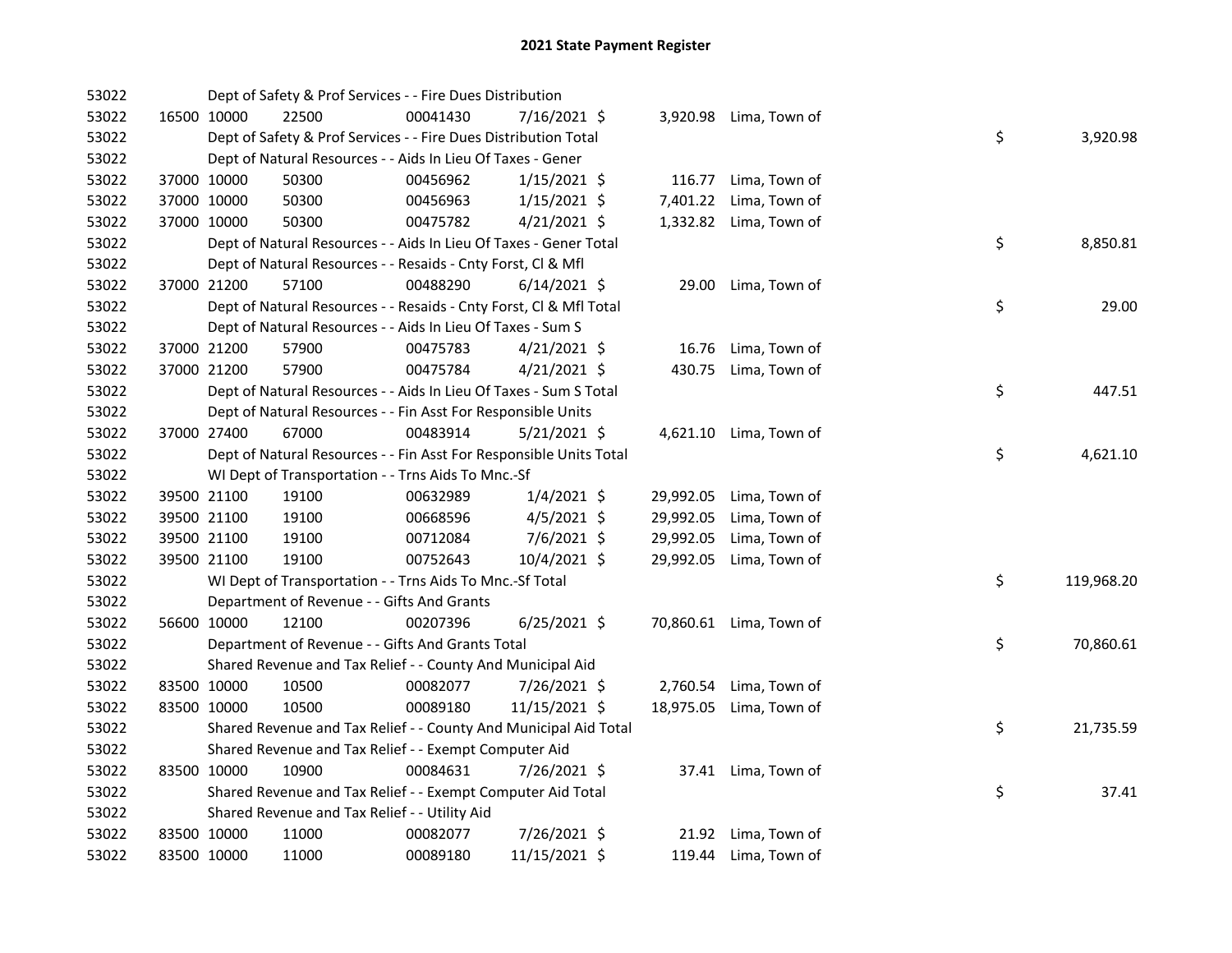## 2021 State Payment Register

| 53022       |       | Shared Revenue and Tax Relief - - Utility Aid Total           |       |                                                                 |              |  |  |                         |  | 141.36     |
|-------------|-------|---------------------------------------------------------------|-------|-----------------------------------------------------------------|--------------|--|--|-------------------------|--|------------|
| 53022       |       |                                                               |       | Shared Revenue and Tax Relief - - Personal Property Aid         |              |  |  |                         |  |            |
| 53022       | 83500 | 10000                                                         | 11100 | 00077810                                                        | 5/3/2021 \$  |  |  | 982.58 Lima. Town of    |  |            |
| 53022       |       | Shared Revenue and Tax Relief - - Personal Property Aid Total |       | 982.58                                                          |              |  |  |                         |  |            |
| 53022       |       |                                                               |       | Shared Revenue and Tax Relief - - Lottery & Gaming Credit       |              |  |  |                         |  |            |
| 53022       |       | 83500 52100                                                   | 36300 | 00074370                                                        | 3/22/2021 \$ |  |  | 13.981.55 Lima. Town of |  |            |
| 53022       |       |                                                               |       | Shared Revenue and Tax Relief - - Lottery & Gaming Credit Total |              |  |  |                         |  | 13,981.55  |
| 53022 Total |       |                                                               |       |                                                                 |              |  |  |                         |  | 245.576.70 |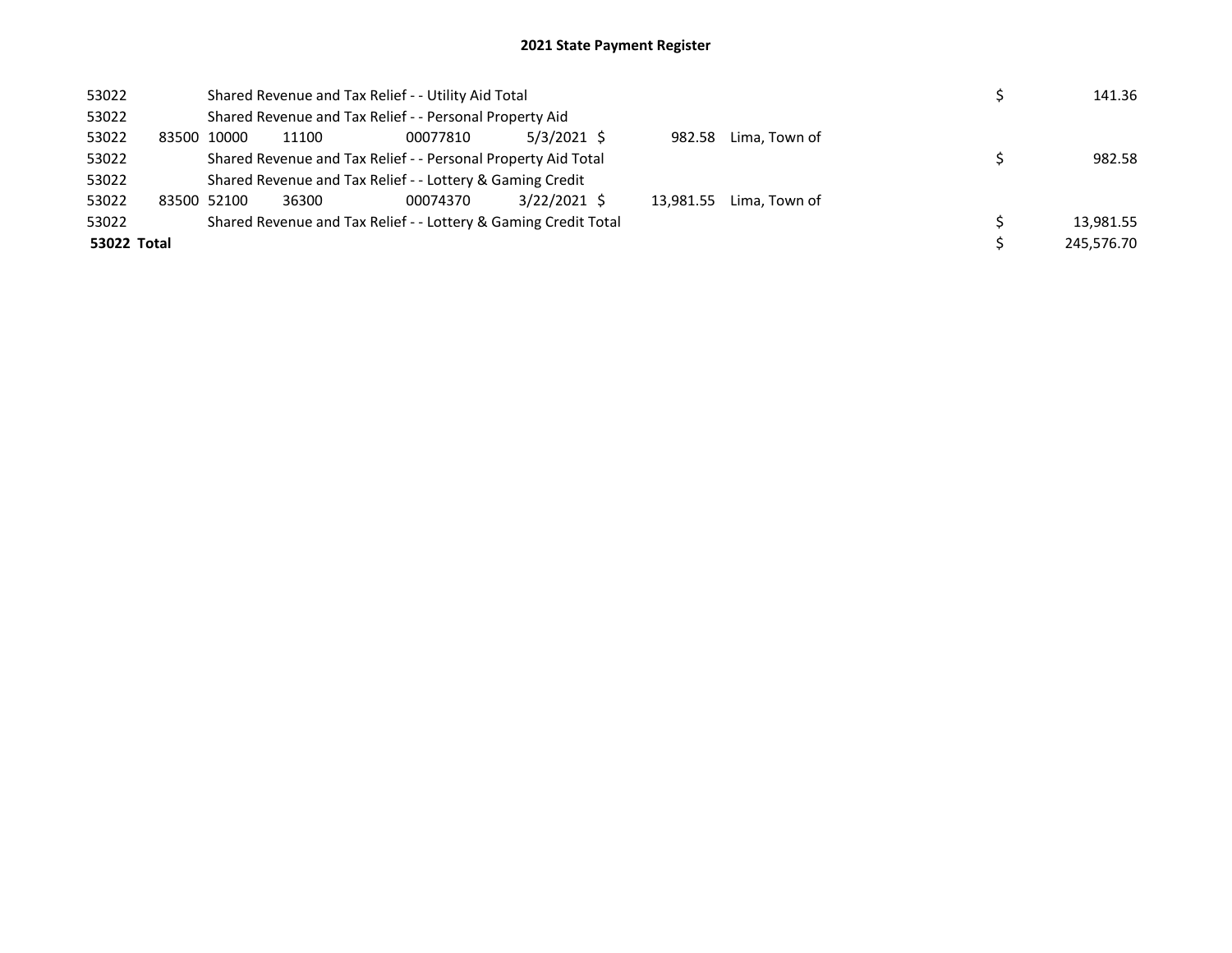| 53024 |             | Dept of Safety & Prof Services - - Fire Dues Distribution            |          |                |  |                            |    |            |
|-------|-------------|----------------------------------------------------------------------|----------|----------------|--|----------------------------|----|------------|
| 53024 | 16500 10000 | 22500                                                                | 00041431 | 7/16/2021 \$   |  | 2,989.92 Town Of Magnolia  |    |            |
| 53024 |             | Dept of Safety & Prof Services - - Fire Dues Distribution Total      |          |                |  |                            | \$ | 2,989.92   |
| 53024 |             | Dept of Natural Resources - - Aids In Lieu Of Taxes - Gener          |          |                |  |                            |    |            |
| 53024 | 37000 10000 | 50300                                                                | 00456968 | $1/15/2021$ \$ |  | 4,362.64 Town Of Magnolia  |    |            |
| 53024 | 37000 10000 | 50300                                                                | 00475884 | $4/21/2021$ \$ |  | 240.65 Town Of Magnolia    |    |            |
| 53024 |             | Dept of Natural Resources - - Aids In Lieu Of Taxes - Gener Total    |          |                |  |                            | \$ | 4,603.29   |
| 53024 |             | Dept of Natural Resources - - Resaids - Cnty Forst, Cl & Mfl         |          |                |  |                            |    |            |
| 53024 | 37000 21200 | 57100                                                                | 00488291 | $6/14/2021$ \$ |  | 83.60 Town Of Magnolia     |    |            |
| 53024 |             | Dept of Natural Resources - - Resaids - Cnty Forst, Cl & Mfl Total   |          |                |  |                            | \$ | 83.60      |
| 53024 |             | Dept of Natural Resources - - Aids In Lieu Of Taxes - Sum S          |          |                |  |                            |    |            |
| 53024 | 37000 21200 | 57900                                                                | 00475885 | $4/21/2021$ \$ |  | 19.89 Town Of Magnolia     |    |            |
| 53024 |             | Dept of Natural Resources - - Aids In Lieu Of Taxes - Sum S Total    |          |                |  |                            | \$ | 19.89      |
| 53024 |             | Dept of Natural Resources - - Fin Asst For Responsible Units         |          |                |  |                            |    |            |
| 53024 | 37000 27400 | 67000                                                                | 00483543 | $5/21/2021$ \$ |  | 996.18 Town Of Magnolia    |    |            |
| 53024 |             | Dept of Natural Resources - - Fin Asst For Responsible Units Total   |          |                |  |                            | \$ | 996.18     |
| 53024 |             | WI Dept of Transportation - - Trns Aids To Mnc.-Sf                   |          |                |  |                            |    |            |
| 53024 | 39500 21100 | 19100                                                                | 00632990 | $1/4/2021$ \$  |  | 25,799.98 Town Of Magnolia |    |            |
| 53024 | 39500 21100 | 19100                                                                | 00668597 | $4/5/2021$ \$  |  | 25,799.98 Town Of Magnolia |    |            |
| 53024 | 39500 21100 | 19100                                                                | 00712085 | $7/6/2021$ \$  |  | 25,799.98 Town Of Magnolia |    |            |
| 53024 | 39500 21100 | 19100                                                                | 00752644 | 10/4/2021 \$   |  | 25,799.98 Town Of Magnolia |    |            |
| 53024 |             | WI Dept of Transportation - - Trns Aids To Mnc.-Sf Total             |          |                |  |                            | \$ | 103,199.92 |
| 53024 |             | WI Dept of Transportation - - Supplemental Transportation Aids       |          |                |  |                            |    |            |
| 53024 | 39500 21100 | 19600                                                                | 00633705 | $1/4/2021$ \$  |  | 18,211.75 Town Of Magnolia |    |            |
| 53024 |             | WI Dept of Transportation - - Supplemental Transportation Aids Total |          |                |  |                            | \$ | 18,211.75  |
| 53024 |             | WI Dept of Transportation - - Hwy Mgmt & Opers Sf                    |          |                |  |                            |    |            |
| 53024 | 39500 21100 | 36500                                                                | 00698753 | $6/23/2021$ \$ |  | 269.23 Town Of Magnolia    |    |            |
| 53024 | 39500 21100 | 36500                                                                | 00783738 | 12/15/2021 \$  |  | 500.00 Town Of Magnolia    |    |            |
| 53024 |             | WI Dept of Transportation - - Hwy Mgmt & Opers Sf Total              |          |                |  |                            | \$ | 769.23     |
| 53024 |             | Department of Revenue - - Gifts And Grants                           |          |                |  |                            |    |            |
| 53024 | 56600 10000 | 12100                                                                | 00207397 | $6/25/2021$ \$ |  | 42,233.76 Town Of Magnolia |    |            |
| 53024 |             | Department of Revenue - - Gifts And Grants Total                     |          |                |  |                            | \$ | 42,233.76  |
| 53024 |             | Shared Revenue and Tax Relief - - County And Municipal Aid           |          |                |  |                            |    |            |
| 53024 | 83500 10000 | 10500                                                                | 00082078 | 7/26/2021 \$   |  | 1,422.46 Town Of Magnolia  |    |            |
| 53024 | 83500 10000 | 10500                                                                | 00089181 | 11/15/2021 \$  |  | 8,060.59 Town Of Magnolia  |    |            |
| 53024 |             | Shared Revenue and Tax Relief - - County And Municipal Aid Total     |          |                |  |                            | \$ | 9,483.05   |
| 53024 |             | Shared Revenue and Tax Relief - - Exempt Computer Aid                |          |                |  |                            |    |            |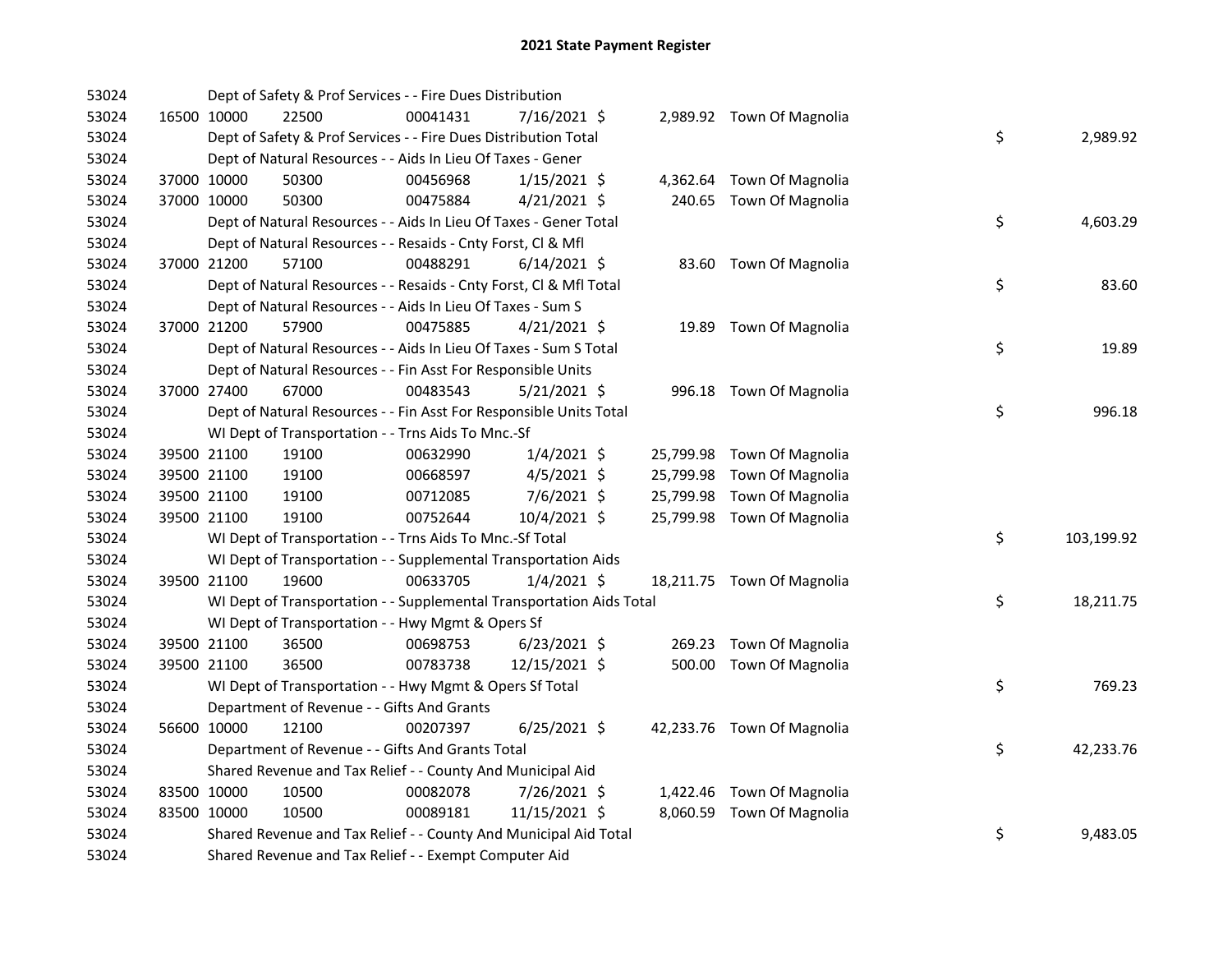| 53024       |             | 83500 10000 | 10900                                                           | 00084632 | 7/26/2021 \$  | 106.00   | Town Of Magnolia |            |
|-------------|-------------|-------------|-----------------------------------------------------------------|----------|---------------|----------|------------------|------------|
| 53024       |             |             | Shared Revenue and Tax Relief - - Exempt Computer Aid Total     |          |               |          |                  | 106.00     |
| 53024       |             |             | Shared Revenue and Tax Relief - - Personal Property Aid         |          |               |          |                  |            |
| 53024       | 83500       | 10000       | 11100                                                           | 00077811 | $5/3/2021$ \$ | 766.61   | Town Of Magnolia |            |
| 53024       |             |             | Shared Revenue and Tax Relief - - Personal Property Aid Total   |          |               |          |                  | 766.61     |
| 53024       |             |             | Shared Revenue and Tax Relief - - Lottery & Gaming Credit       |          |               |          |                  |            |
| 53024       | 83500 52100 |             | 36300                                                           | 00074371 | 3/22/2021 \$  | 4.164.72 | Town Of Magnolia |            |
| 53024       |             |             | Shared Revenue and Tax Relief - - Lottery & Gaming Credit Total |          |               |          |                  | 4,164.72   |
| 53024 Total |             |             |                                                                 |          |               |          |                  | 187.627.92 |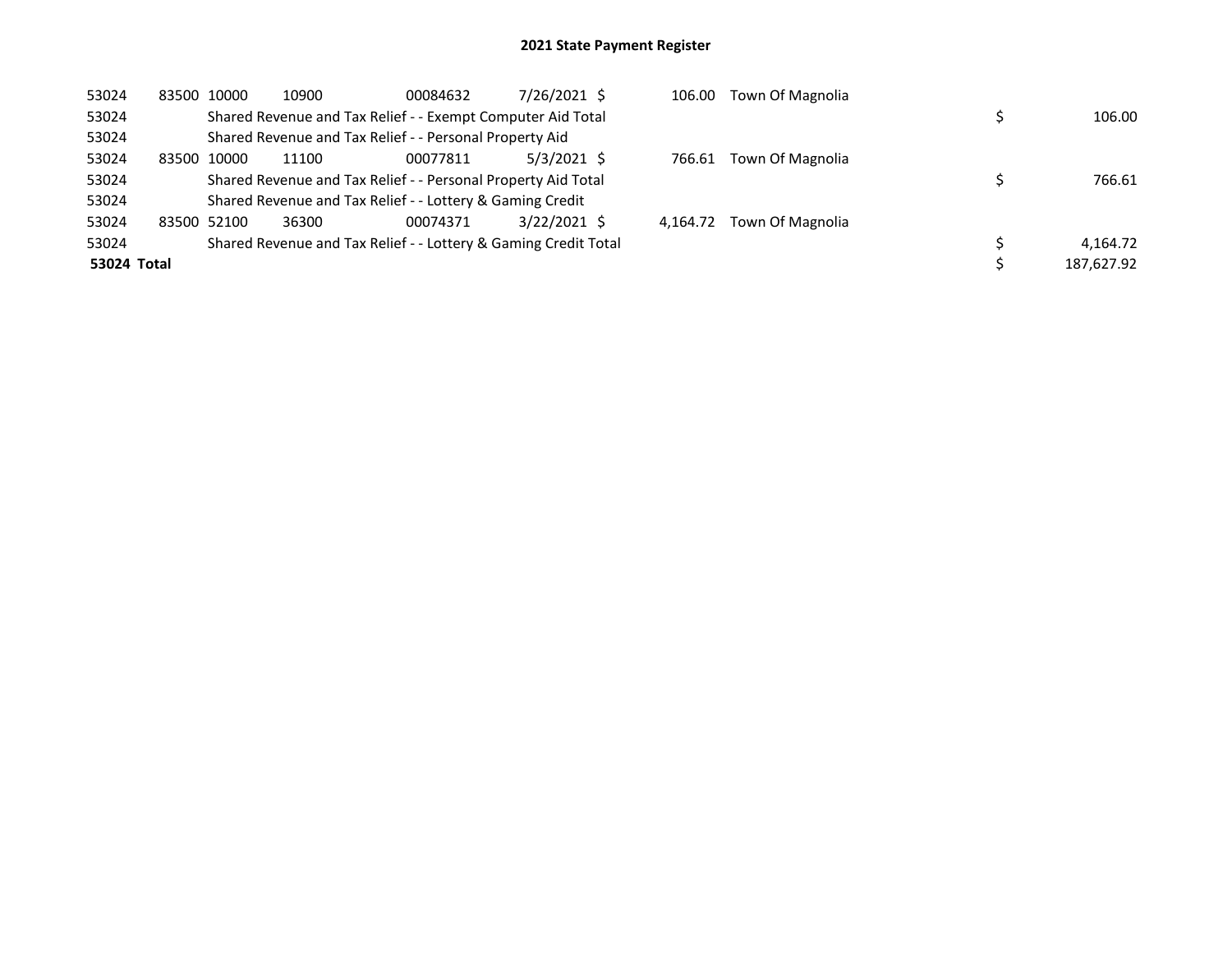| 53026 |             | Dept of Safety & Prof Services - - Fire Dues Distribution          |          |                |       |                           |    |            |
|-------|-------------|--------------------------------------------------------------------|----------|----------------|-------|---------------------------|----|------------|
| 53026 | 16500 10000 | 22500                                                              | 00041433 | 7/16/2021 \$   |       | 15,487.73 Town Of Milton  |    |            |
| 53026 |             | Dept of Safety & Prof Services - - Fire Dues Distribution Total    |          |                |       |                           | \$ | 15,487.73  |
| 53026 |             | Dept of Natural Resources - - Aids In Lieu Of Taxes - Gener        |          |                |       |                           |    |            |
| 53026 | 37000 10000 | 50300                                                              | 00476827 | $4/21/2021$ \$ |       | 338.41 Town Of Milton     |    |            |
| 53026 | 37000 10000 | 50300                                                              | 00476829 | $4/21/2021$ \$ | 96.88 | Town Of Milton            |    |            |
| 53026 |             | Dept of Natural Resources - - Aids In Lieu Of Taxes - Gener Total  |          |                |       |                           | \$ | 435.29     |
| 53026 |             | Dept of Natural Resources - - Resaids - Cnty Forst, Cl & Mfl       |          |                |       |                           |    |            |
| 53026 | 37000 21200 | 57100                                                              | 00488292 | $6/14/2021$ \$ |       | 77.63 Town Of Milton      |    |            |
| 53026 |             | Dept of Natural Resources - - Resaids - Cnty Forst, Cl & Mfl Total |          |                |       |                           | \$ | 77.63      |
| 53026 |             | Dept of Natural Resources - - Aids In Lieu Of Taxes - Sum S        |          |                |       |                           |    |            |
| 53026 | 37000 21200 | 57900                                                              | 00476828 | $4/21/2021$ \$ |       | 321.26 Town Of Milton     |    |            |
| 53026 |             | Dept of Natural Resources - - Aids In Lieu Of Taxes - Sum S Total  |          |                |       |                           | \$ | 321.26     |
| 53026 |             | Dept of Natural Resources - - Fin Asst For Responsible Units       |          |                |       |                           |    |            |
| 53026 | 37000 27400 | 67000                                                              | 00482999 | 5/21/2021 \$   |       | 9,647.17 Town Of Milton   |    |            |
| 53026 |             | Dept of Natural Resources - - Fin Asst For Responsible Units Total |          |                |       |                           | \$ | 9,647.17   |
| 53026 |             | WI Dept of Transportation - - Trns Aids To Mnc.-Sf                 |          |                |       |                           |    |            |
| 53026 | 39500 21100 | 19100                                                              | 00632991 | $1/4/2021$ \$  |       | 34,236.27 Town Of Milton  |    |            |
| 53026 | 39500 21100 | 19100                                                              | 00668598 | $4/5/2021$ \$  |       | 34,236.27 Town Of Milton  |    |            |
| 53026 | 39500 21100 | 19100                                                              | 00712086 | 7/6/2021 \$    |       | 34,236.27 Town Of Milton  |    |            |
| 53026 | 39500 21100 | 19100                                                              | 00752645 | 10/4/2021 \$   |       | 34,236.27 Town Of Milton  |    |            |
| 53026 |             | WI Dept of Transportation - - Trns Aids To Mnc.-Sf Total           |          |                |       |                           | \$ | 136,945.08 |
| 53026 |             | WI Dept of Transportation - - Loc Rd Imp Prg St Fd                 |          |                |       |                           |    |            |
| 53026 | 39500 21100 | 27800                                                              | 00656358 | $2/22/2021$ \$ |       | 80,000.00 Town Of Milton  |    |            |
| 53026 |             | WI Dept of Transportation - - Loc Rd Imp Prg St Fd Total           |          |                |       |                           | \$ | 80,000.00  |
| 53026 |             | Department of Justice - - Officer training reimbursement           |          |                |       |                           |    |            |
| 53026 | 45500 10000 | 21400                                                              | 00105442 | 11/18/2021 \$  |       | 160.00 Town Of Milton     |    |            |
| 53026 |             | Department of Justice - - Officer training reimbursement Total     |          |                |       |                           | \$ | 160.00     |
| 53026 |             | Department of Revenue - - Gifts And Grants                         |          |                |       |                           |    |            |
| 53026 | 56600 10000 | 12100                                                              | 00207398 | $6/25/2021$ \$ |       | 164,434.30 Town Of Milton |    |            |
| 53026 |             | Department of Revenue - - Gifts And Grants Total                   |          |                |       |                           | \$ | 164,434.30 |
| 53026 |             | Department of Revenue - - Misc Revenue Holding Clearing            |          |                |       |                           |    |            |
| 53026 | 56600 10000 | 99500                                                              | 00188987 | $1/8/2021$ \$  |       | 255.15 Town Of Milton     |    |            |
| 53026 | 56600 10000 | 99500                                                              | 00191057 | $2/5/2021$ \$  |       | 789.27 Town Of Milton     |    |            |
| 53026 | 56600 10000 | 99500                                                              | 00192879 | $3/1/2021$ \$  |       | 250.20 Town Of Milton     |    |            |
| 53026 | 56600 10000 | 99500                                                              | 00193678 | $3/5/2021$ \$  |       | 2,908.72 Town Of Milton   |    |            |
| 53026 | 56600 10000 | 99500                                                              | 00197962 | $4/7/2021$ \$  |       | 1,337.98 Town Of Milton   |    |            |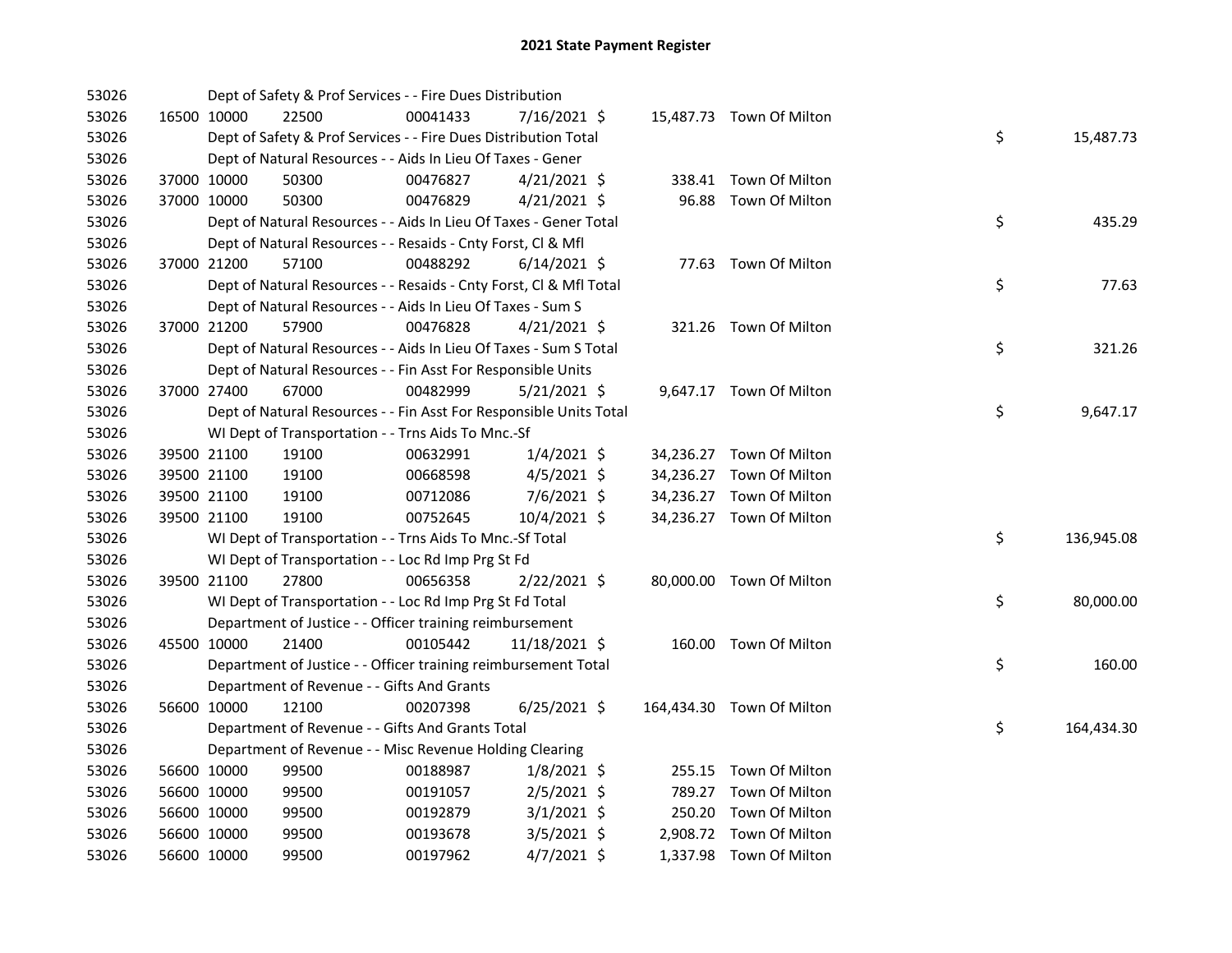| 53026       | 56600 10000 | 99500                                                                         | 00199289 | $4/20/2021$ \$ | 49.00    | Town Of Milton           |    |            |
|-------------|-------------|-------------------------------------------------------------------------------|----------|----------------|----------|--------------------------|----|------------|
| 53026       | 56600 10000 | 99500                                                                         | 00201315 | $5/7/2021$ \$  | 303.75   | Town Of Milton           |    |            |
| 53026       | 56600 10000 | 99500                                                                         | 00204542 | $6/7/2021$ \$  | 634.38   | Town Of Milton           |    |            |
| 53026       | 56600 10000 | 99500                                                                         | 00209112 | 7/8/2021 \$    |          | 901.51 Town Of Milton    |    |            |
| 53026       | 56600 10000 | 99500                                                                         | 00214472 | $9/8/2021$ \$  | 383.97   | Town Of Milton           |    |            |
| 53026       | 56600 10000 | 99500                                                                         | 00216722 | 10/7/2021 \$   | 273.20   | Town Of Milton           |    |            |
| 53026       | 56600 10000 | 99500                                                                         | 00219312 | 11/5/2021 \$   | 323.60   | Town Of Milton           |    |            |
| 53026       | 56600 10000 | 99500                                                                         | 00221463 | 12/7/2021 \$   |          | 546.84 Town Of Milton    |    |            |
| 53026       |             | Department of Revenue - - Misc Revenue Holding Clearing Total                 |          |                |          |                          | \$ | 8,957.57   |
| 53026       |             | Shared Revenue and Tax Relief - - County And Municipal Aid                    |          |                |          |                          |    |            |
| 53026       | 83500 10000 | 10500                                                                         | 00082079 | 7/26/2021 \$   |          | 5,317.01 Town Of Milton  |    |            |
| 53026       | 83500 10000 | 10500                                                                         | 00089182 | 11/15/2021 \$  |          | 30,129.70 Town Of Milton |    |            |
| 53026       |             | Shared Revenue and Tax Relief - - County And Municipal Aid Total              |          |                |          |                          | \$ | 35,446.71  |
| 53026       |             | Shared Revenue and Tax Relief - - Exempt Computer Aid                         |          |                |          |                          |    |            |
| 53026       | 83500 10000 | 10900                                                                         | 00084633 | 7/26/2021 \$   | 70.67    | Town Of Milton           |    |            |
| 53026       |             | Shared Revenue and Tax Relief - - Exempt Computer Aid Total                   |          |                |          |                          | \$ | 70.67      |
| 53026       |             | Shared Revenue and Tax Relief - - Utility Aid                                 |          |                |          |                          |    |            |
| 53026       | 83500 10000 | 11000                                                                         | 00082079 | 7/26/2021 \$   |          | 460.02 Town Of Milton    |    |            |
| 53026       | 83500 10000 | 11000                                                                         | 00089182 | 11/15/2021 \$  |          | 2,588.52 Town Of Milton  |    |            |
| 53026       |             | Shared Revenue and Tax Relief - - Utility Aid Total                           |          |                |          |                          | \$ | 3,048.54   |
| 53026       |             | Shared Revenue and Tax Relief - - Personal Property Aid                       |          |                |          |                          |    |            |
| 53026       | 83500 10000 | 11100                                                                         | 00077812 | $5/3/2021$ \$  |          | 681.93 Town Of Milton    |    |            |
| 53026       |             | Shared Revenue and Tax Relief - - Personal Property Aid Total                 |          |                |          |                          | \$ | 681.93     |
| 53026       |             | Shared Revenue and Tax Relief - - State Aid; Video Service Provider Fee       |          |                |          |                          |    |            |
| 53026       | 83500 10000 | 11200                                                                         | 00083130 | 7/26/2021 \$   | 6,361.98 | Town Of Milton           |    |            |
| 53026       |             | Shared Revenue and Tax Relief - - State Aid; Video Service Provider Fee Total |          |                |          |                          | \$ | 6,361.98   |
| 53026       |             | Shared Revenue and Tax Relief - - Payments For Municipal Svcs                 |          |                |          |                          |    |            |
| 53026       | 83500 10000 | 50100                                                                         | 00073755 | $2/1/2021$ \$  |          | 424.77 Town Of Milton    |    |            |
| 53026       |             | Shared Revenue and Tax Relief - - Payments For Municipal Svcs Total           |          |                |          |                          | \$ | 424.77     |
| 53026 Total |             |                                                                               |          |                |          |                          | \$ | 462,500.63 |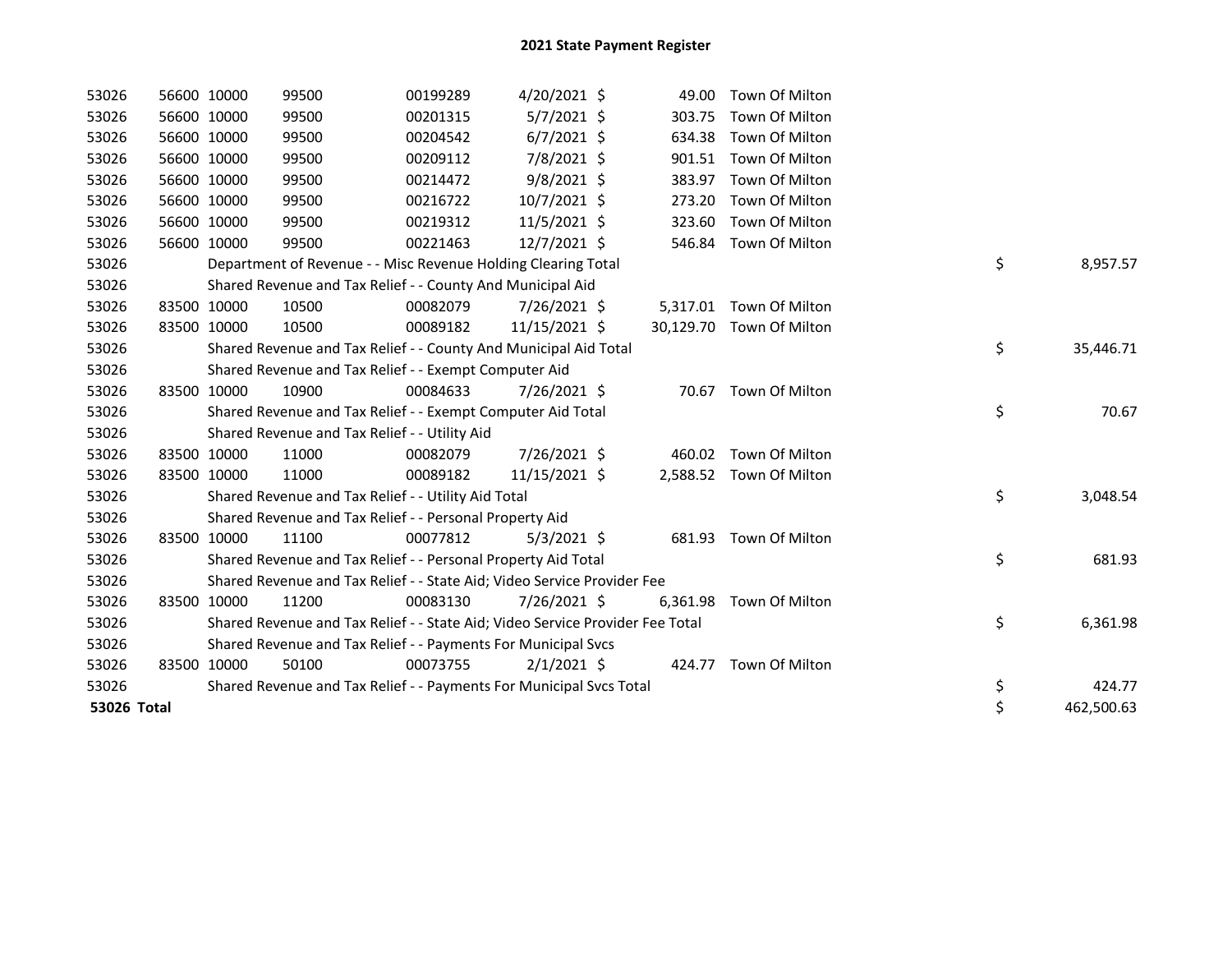| 53028 |             |             | Dept of Safety & Prof Services - - Fire Dues Distribution            |          |                |  |                           |    |            |
|-------|-------------|-------------|----------------------------------------------------------------------|----------|----------------|--|---------------------------|----|------------|
| 53028 |             | 16500 10000 | 22500                                                                | 00041434 | 7/16/2021 \$   |  | 5,749.74 Town Of Newark   |    |            |
| 53028 |             |             | Dept of Safety & Prof Services - - Fire Dues Distribution Total      |          |                |  |                           | \$ | 5,749.74   |
| 53028 |             |             | Dept of Natural Resources - - Aids In Lieu Of Taxes - Gener          |          |                |  |                           |    |            |
| 53028 |             | 37000 10000 | 50300                                                                | 00475481 | $4/21/2021$ \$ |  | 140.72 Town Of Newark     |    |            |
| 53028 |             |             | Dept of Natural Resources - - Aids In Lieu Of Taxes - Gener Total    |          |                |  |                           | \$ | 140.72     |
| 53028 |             |             | Dept of Natural Resources - - Resaids - Cnty Forst, Cl & Mfl         |          |                |  |                           |    |            |
| 53028 | 37000 21200 |             | 57100                                                                | 00488293 | $6/14/2021$ \$ |  | 63.20 Town Of Newark      |    |            |
| 53028 |             |             | Dept of Natural Resources - - Resaids - Cnty Forst, Cl & Mfl Total   |          |                |  |                           | \$ | 63.20      |
| 53028 |             |             | Dept of Natural Resources - - Aids In Lieu Of Taxes - Sum S          |          |                |  |                           |    |            |
| 53028 |             | 37000 21200 | 57900                                                                | 00475480 | $4/21/2021$ \$ |  | 33.77 Town Of Newark      |    |            |
| 53028 |             |             | Dept of Natural Resources - - Aids In Lieu Of Taxes - Sum S Total    |          |                |  |                           | \$ | 33.77      |
| 53028 |             |             | Dept of Natural Resources - - Fin Asst For Responsible Units         |          |                |  |                           |    |            |
| 53028 |             | 37000 27400 | 67000                                                                | 00483468 | 5/21/2021 \$   |  | 5,551.50 Town Of Newark   |    |            |
| 53028 |             |             | Dept of Natural Resources - - Fin Asst For Responsible Units Total   |          |                |  |                           | \$ | 5,551.50   |
| 53028 |             |             | WI Dept of Transportation - - Trns Aids To Mnc.-Sf                   |          |                |  |                           |    |            |
| 53028 |             | 39500 21100 | 19100                                                                | 00632992 | $1/4/2021$ \$  |  | 33,474.15 Town Of Newark  |    |            |
| 53028 |             | 39500 21100 | 19100                                                                | 00668599 | $4/5/2021$ \$  |  | 33,474.15 Town Of Newark  |    |            |
| 53028 |             | 39500 21100 | 19100                                                                | 00712087 | 7/6/2021 \$    |  | 33,474.15 Town Of Newark  |    |            |
| 53028 |             | 39500 21100 | 19100                                                                | 00752646 | 10/4/2021 \$   |  | 33,474.15 Town Of Newark  |    |            |
| 53028 |             |             | WI Dept of Transportation - - Trns Aids To Mnc.-Sf Total             |          |                |  |                           | \$ | 133,896.60 |
| 53028 |             |             | Department of Administration - - Hv Trans Ln Annual Impact Fee       |          |                |  |                           |    |            |
| 53028 |             | 50500 10000 | 17400                                                                | 00144382 | $5/3/2021$ \$  |  | 755.00 Town Of Newark     |    |            |
| 53028 |             |             | Department of Administration - - Hv Trans Ln Annual Impact Fee Total |          |                |  |                           | \$ | 755.00     |
| 53028 |             |             | Commissioners of Public Lands - - Balsht Common School Fund          |          |                |  |                           |    |            |
| 53028 |             | 50700 37400 | 57700                                                                | 00003815 | $9/15/2021$ \$ |  | 200,000.00 Town Of Newark |    |            |
| 53028 |             |             | Commissioners of Public Lands - - Balsht Common School Fund Total    |          |                |  |                           | \$ | 200,000.00 |
| 53028 |             |             | Department of Revenue - - Gifts And Grants                           |          |                |  |                           |    |            |
| 53028 |             | 56600 10000 | 12100                                                                | 00207399 | $6/25/2021$ \$ |  | 84,781.53 Town Of Newark  |    |            |
| 53028 |             |             | Department of Revenue - - Gifts And Grants Total                     |          |                |  |                           | \$ | 84,781.53  |
| 53028 |             |             | Shared Revenue and Tax Relief - - County And Municipal Aid           |          |                |  |                           |    |            |
| 53028 |             | 83500 10000 | 10500                                                                | 00082080 | 7/26/2021 \$   |  | 3,578.07 Town Of Newark   |    |            |
| 53028 |             | 83500 10000 | 10500                                                                | 00089183 | 11/15/2021 \$  |  | 20,275.73 Town Of Newark  |    |            |
| 53028 |             |             | Shared Revenue and Tax Relief - - County And Municipal Aid Total     |          |                |  |                           | \$ | 23,853.80  |
| 53028 |             |             | Shared Revenue and Tax Relief - - Exempt Computer Aid                |          |                |  |                           |    |            |
| 53028 |             | 83500 10000 | 10900                                                                | 00084634 | 7/26/2021 \$   |  | 46.76 Town Of Newark      |    |            |
| 53028 |             |             | Shared Revenue and Tax Relief - - Exempt Computer Aid Total          |          |                |  |                           | \$ | 46.76      |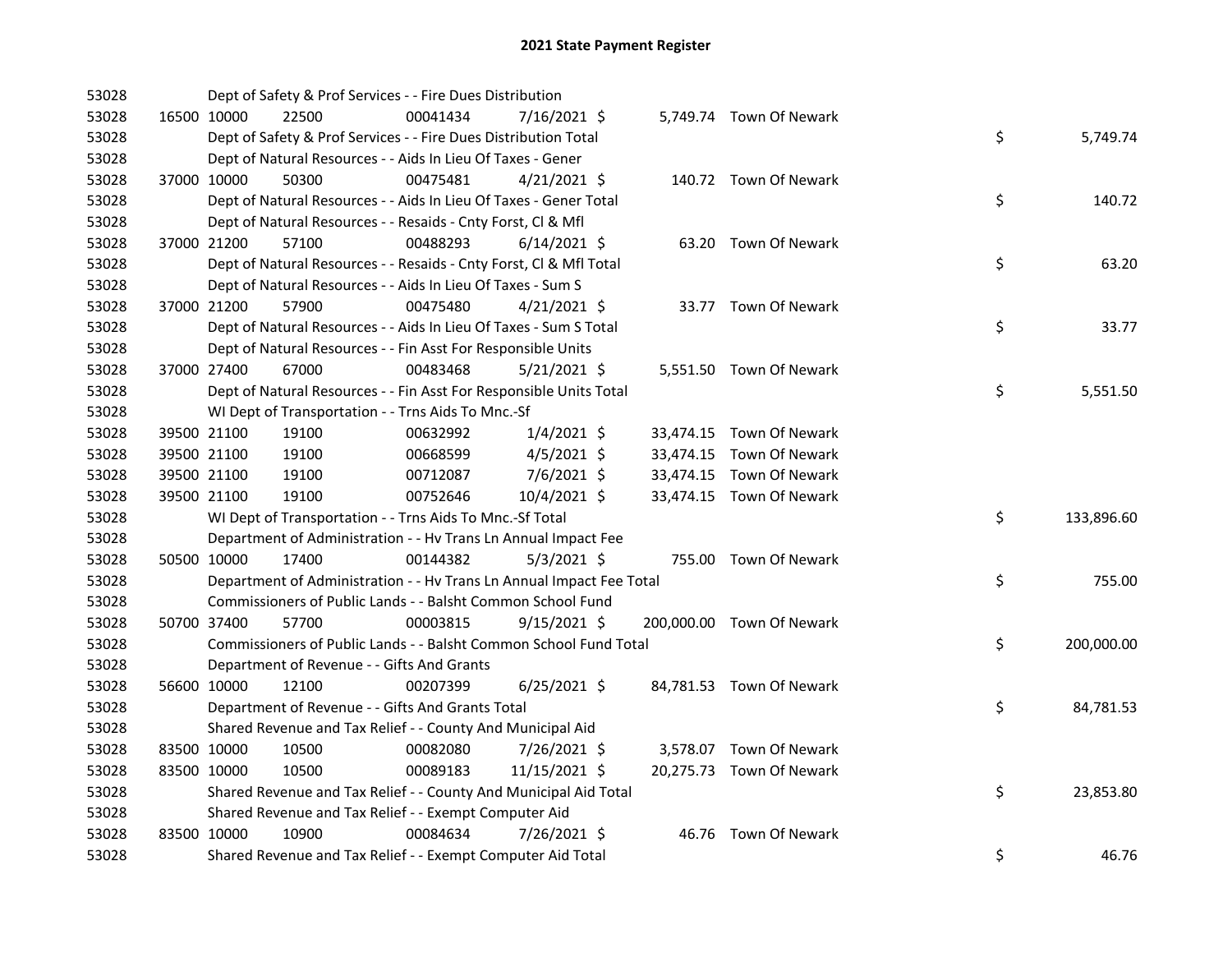| 53028       |             |       | Shared Revenue and Tax Relief - - Utility Aid                 |               |        |                |            |
|-------------|-------------|-------|---------------------------------------------------------------|---------------|--------|----------------|------------|
| 53028       | 83500 10000 | 11000 | 00082080                                                      | 7/26/2021 \$  | 48.68  | Town Of Newark |            |
| 53028       | 83500 10000 | 11000 | 00089183                                                      | 11/15/2021 \$ | 262.48 | Town Of Newark |            |
| 53028       |             |       | Shared Revenue and Tax Relief - - Utility Aid Total           |               |        |                | 311.16     |
| 53028       |             |       | Shared Revenue and Tax Relief - - Personal Property Aid       |               |        |                |            |
| 53028       | 83500 10000 | 11100 | 00077813                                                      | $5/3/2021$ \$ | 236.48 | Town Of Newark |            |
| 53028       |             |       | Shared Revenue and Tax Relief - - Personal Property Aid Total |               |        |                | 236.48     |
| 53028 Total |             |       |                                                               |               |        |                | 455.420.26 |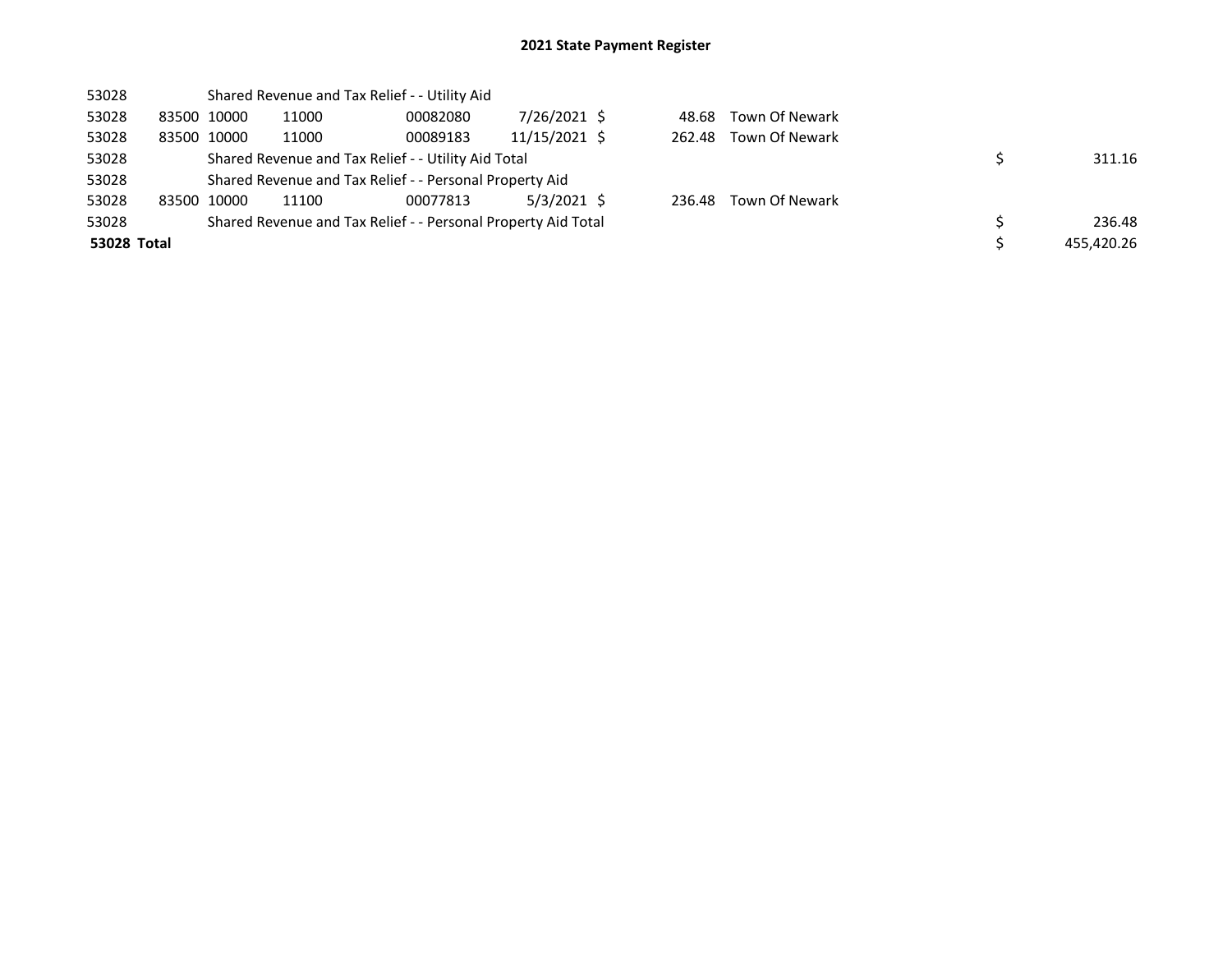| 53030 |             |             | Dept of Safety & Prof Services - - Fire Dues Distribution          |          |                |       |                            |    |            |
|-------|-------------|-------------|--------------------------------------------------------------------|----------|----------------|-------|----------------------------|----|------------|
| 53030 |             | 16500 10000 | 22500                                                              | 00041436 | 7/16/2021 \$   |       | 4,512.95 Town Of Plymouth  |    |            |
| 53030 |             |             | Dept of Safety & Prof Services - - Fire Dues Distribution Total    |          |                |       |                            | \$ | 4,512.95   |
| 53030 |             |             | Dept of Natural Resources - - Aids In Lieu Of Taxes - Gener        |          |                |       |                            |    |            |
| 53030 |             | 37000 10000 | 50300                                                              | 00456931 | $1/15/2021$ \$ |       | 1,422.51 Town Of Plymouth  |    |            |
| 53030 |             | 37000 10000 | 50300                                                              | 00475140 | $4/21/2021$ \$ | 15.73 | Town Of Plymouth           |    |            |
| 53030 | 37000 10000 |             | 50300                                                              | 00475141 | $4/21/2021$ \$ |       | 136.29 Town Of Plymouth    |    |            |
| 53030 |             |             | Dept of Natural Resources - - Aids In Lieu Of Taxes - Gener Total  |          |                |       |                            | \$ | 1,574.53   |
| 53030 |             |             | Dept of Natural Resources - - Resaids - Cnty Forst, Cl & Mfl       |          |                |       |                            |    |            |
| 53030 |             | 37000 21200 | 57100                                                              | 00488294 | $6/14/2021$ \$ |       | 78.60 Town Of Plymouth     |    |            |
| 53030 |             |             | Dept of Natural Resources - - Resaids - Cnty Forst, Cl & Mfl Total |          |                |       |                            | \$ | 78.60      |
| 53030 |             |             | Dept of Natural Resources - - Fin Asst For Responsible Units       |          |                |       |                            |    |            |
| 53030 |             | 37000 27400 | 67000                                                              | 00483065 | $5/21/2021$ \$ |       | 3,834.94 Town Of Plymouth  |    |            |
| 53030 |             |             | Dept of Natural Resources - - Fin Asst For Responsible Units Total |          |                |       |                            | \$ | 3,834.94   |
| 53030 |             |             | WI Dept of Transportation - - Trns Aids To Mnc.-Sf                 |          |                |       |                            |    |            |
| 53030 |             | 39500 21100 | 19100                                                              | 00632993 | $1/4/2021$ \$  |       | 32,436.09 Town Of Plymouth |    |            |
| 53030 |             | 39500 21100 | 19100                                                              | 00668600 | $4/5/2021$ \$  |       | 32,436.09 Town Of Plymouth |    |            |
| 53030 |             | 39500 21100 | 19100                                                              | 00712088 | 7/6/2021 \$    |       | 32,436.09 Town Of Plymouth |    |            |
| 53030 |             | 39500 21100 | 19100                                                              | 00752647 | 10/4/2021 \$   |       | 32,436.09 Town Of Plymouth |    |            |
| 53030 |             |             | WI Dept of Transportation - - Trns Aids To Mnc.-Sf Total           |          |                |       |                            | \$ | 129,744.36 |
| 53030 |             |             | Department of Revenue - - Gifts And Grants                         |          |                |       |                            |    |            |
| 53030 |             | 56600 10000 | 12100                                                              | 00207400 | $6/25/2021$ \$ |       | 68,348.57 Town Of Plymouth |    |            |
| 53030 |             |             | Department of Revenue - - Gifts And Grants Total                   |          |                |       |                            | \$ | 68,348.57  |
| 53030 |             |             | Shared Revenue and Tax Relief - - County And Municipal Aid         |          |                |       |                            |    |            |
| 53030 |             | 83500 10000 | 10500                                                              | 00082081 | 7/26/2021 \$   |       | 3,237.93 Town Of Plymouth  |    |            |
| 53030 |             | 83500 10000 | 10500                                                              | 00089184 | 11/15/2021 \$  |       | 18,348.24 Town Of Plymouth |    |            |
| 53030 |             |             | Shared Revenue and Tax Relief - - County And Municipal Aid Total   |          |                |       |                            | \$ | 21,586.17  |
| 53030 |             |             | Shared Revenue and Tax Relief - - Exempt Computer Aid              |          |                |       |                            |    |            |
| 53030 |             | 83500 10000 | 10900                                                              | 00084635 | 7/26/2021 \$   |       | 6.24 Town Of Plymouth      |    |            |
| 53030 |             |             | Shared Revenue and Tax Relief - - Exempt Computer Aid Total        |          |                |       |                            | \$ | 6.24       |
| 53030 |             |             | Shared Revenue and Tax Relief - - Utility Aid                      |          |                |       |                            |    |            |
| 53030 |             | 83500 10000 | 11000                                                              | 00082081 | 7/26/2021 \$   |       | 9.83 Town Of Plymouth      |    |            |
| 53030 |             | 83500 10000 | 11000                                                              | 00089184 | 11/15/2021 \$  |       | 57.30 Town Of Plymouth     |    |            |
| 53030 |             |             | Shared Revenue and Tax Relief - - Utility Aid Total                |          |                |       |                            | \$ | 67.13      |
| 53030 |             |             | Shared Revenue and Tax Relief - - Personal Property Aid            |          |                |       |                            |    |            |
| 53030 |             | 83500 10000 | 11100                                                              | 00077814 | $5/3/2021$ \$  |       | 654.41 Town Of Plymouth    |    |            |
| 53030 |             |             | Shared Revenue and Tax Relief - - Personal Property Aid Total      |          |                |       |                            | \$ | 654.41     |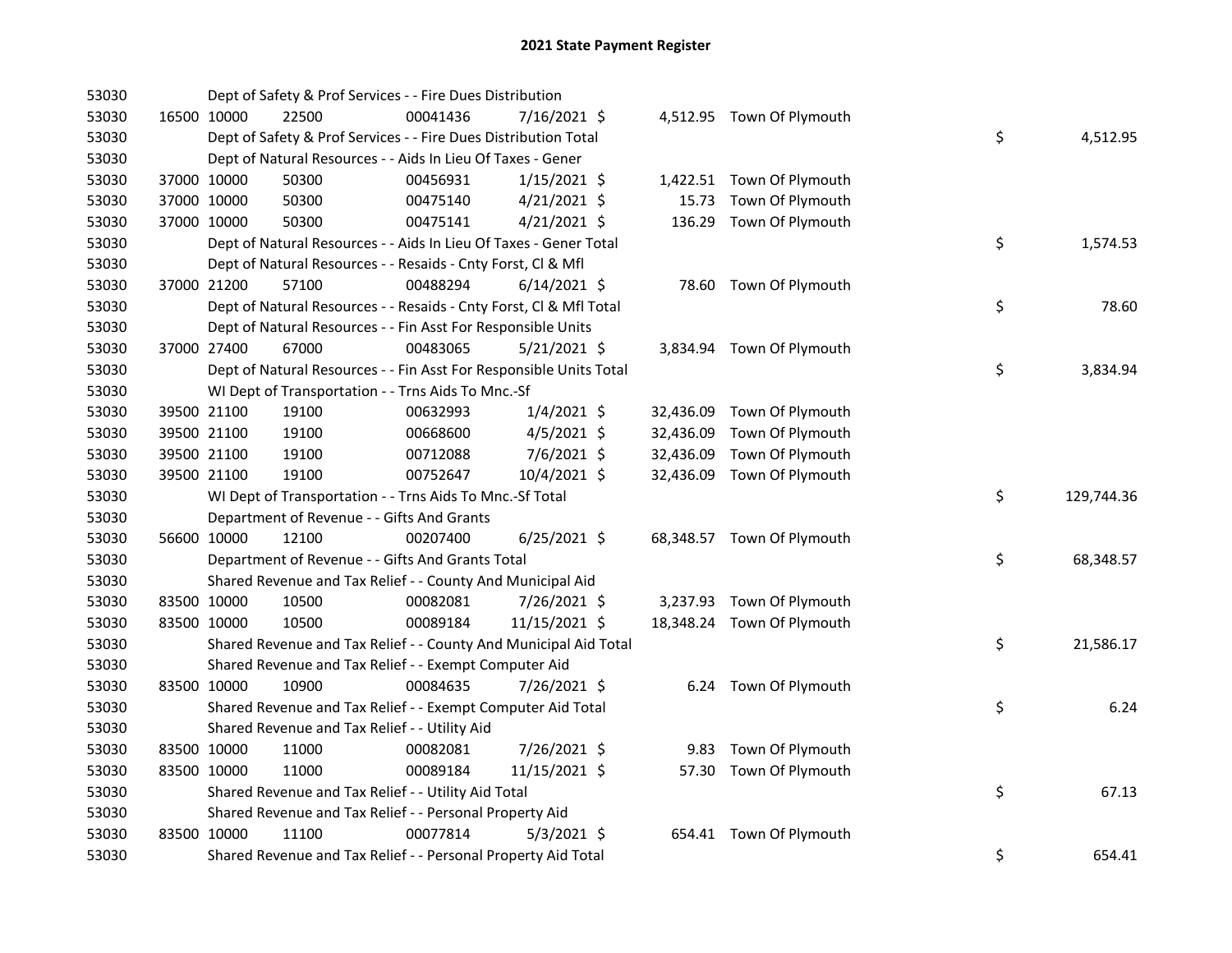53030 Total \$ 230,407.90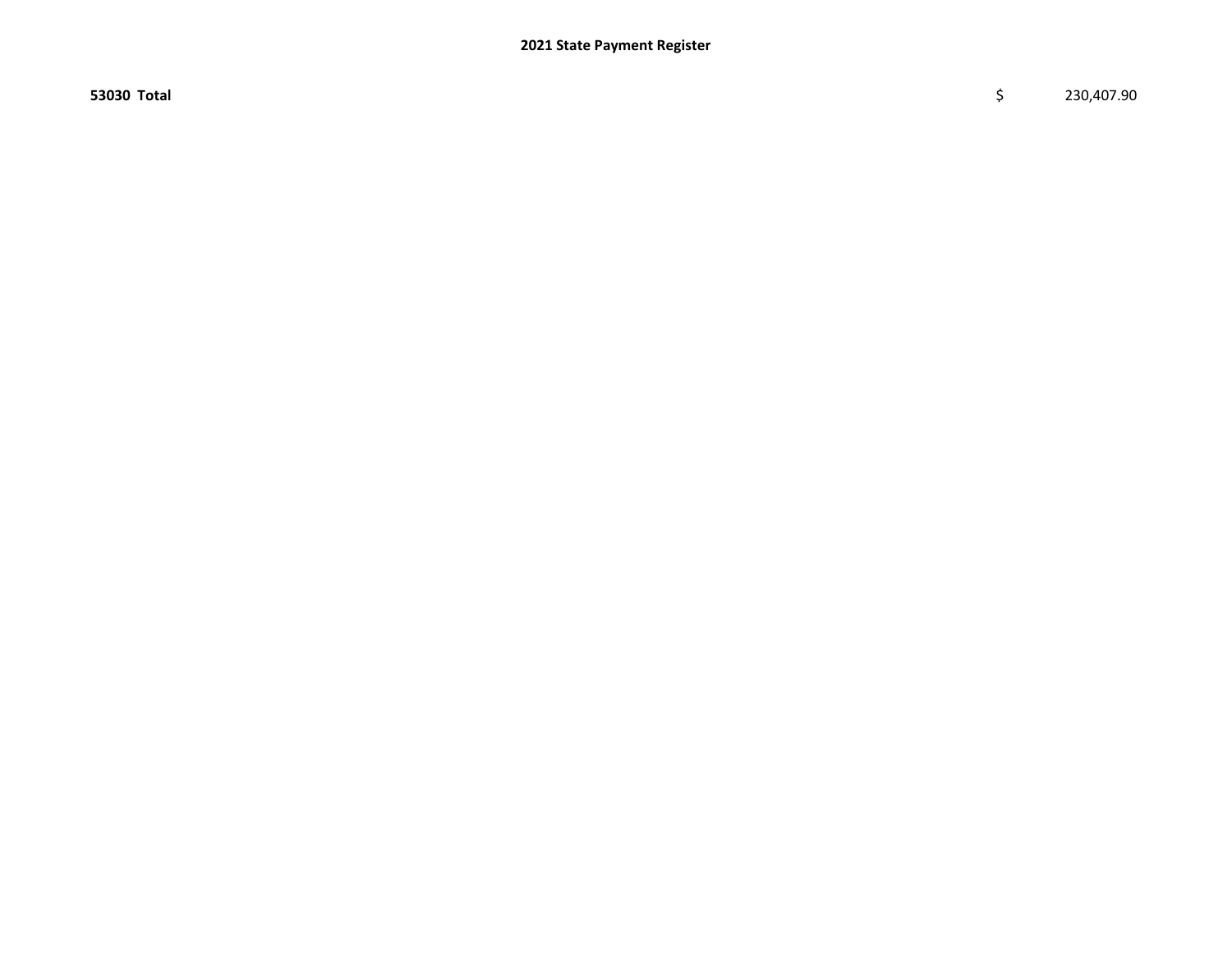| 53032       |             | Dept of Safety & Prof Services - - Fire Dues Distribution          |          |                |  |                          |    |            |
|-------------|-------------|--------------------------------------------------------------------|----------|----------------|--|--------------------------|----|------------|
| 53032       | 16500 10000 | 22500                                                              | 00041437 | 7/16/2021 \$   |  | 4,910.20 Town Of Porter  |    |            |
| 53032       |             | Dept of Safety & Prof Services - - Fire Dues Distribution Total    |          |                |  |                          | \$ | 4,910.20   |
| 53032       |             | Dept of Natural Resources - - Resaids - Cnty Forst, CI & Mfl       |          |                |  |                          |    |            |
| 53032       | 37000 21200 | 57100                                                              | 00488295 | $6/14/2021$ \$ |  | 53.00 Town Of Porter     |    |            |
| 53032       |             | Dept of Natural Resources - - Resaids - Cnty Forst, CI & Mfl Total |          |                |  |                          | \$ | 53.00      |
| 53032       |             | Dept of Natural Resources - - Fin Asst For Responsible Units       |          |                |  |                          |    |            |
| 53032       | 37000 27400 | 67000                                                              | 00483872 | $5/21/2021$ \$ |  | 4,429.55 Town Of Porter  |    |            |
| 53032       |             | Dept of Natural Resources - - Fin Asst For Responsible Units Total |          |                |  |                          | \$ | 4,429.55   |
| 53032       |             | WI Dept of Transportation - - Trns Aids To Mnc.-Sf                 |          |                |  |                          |    |            |
| 53032       | 39500 21100 | 19100                                                              | 00632994 | $1/4/2021$ \$  |  | 35,891.91 Town Of Porter |    |            |
| 53032       | 39500 21100 | 19100                                                              | 00668601 | $4/5/2021$ \$  |  | 35,891.91 Town Of Porter |    |            |
| 53032       | 39500 21100 | 19100                                                              | 00712089 | $7/6/2021$ \$  |  | 35,891.91 Town Of Porter |    |            |
| 53032       | 39500 21100 | 19100                                                              | 00752648 | 10/4/2021 \$   |  | 35,891.91 Town Of Porter |    |            |
| 53032       |             | WI Dept of Transportation - - Trns Aids To Mnc.-Sf Total           |          |                |  |                          | \$ | 143,567.64 |
| 53032       |             | Elections Commission - - General Program Ops, GPR                  |          |                |  |                          |    |            |
| 53032       | 51000 10000 | 10100                                                              | 00005143 | $1/8/2021$ \$  |  | 284.50 Town Of Porter    |    |            |
| 53032       |             | Elections Commission - - General Program Ops, GPR Total            |          |                |  |                          | \$ | 284.50     |
| 53032       |             | Department of Revenue - - Gifts And Grants                         |          |                |  |                          |    |            |
| 53032       | 56600 10000 | 12100                                                              | 00207401 | $6/25/2021$ \$ |  | 52,386.61 Town Of Porter |    |            |
| 53032       |             | Department of Revenue - - Gifts And Grants Total                   |          |                |  |                          | \$ | 52,386.61  |
| 53032       |             | Shared Revenue and Tax Relief - - County And Municipal Aid         |          |                |  |                          |    |            |
| 53032       | 83500 10000 | 10500                                                              | 00082082 | 7/26/2021 \$   |  | 1,872.54 Town Of Porter  |    |            |
| 53032       | 83500 10000 | 10500                                                              | 00089185 | 11/15/2021 \$  |  | 10,611.05 Town Of Porter |    |            |
| 53032       |             | Shared Revenue and Tax Relief - - County And Municipal Aid Total   |          |                |  |                          | \$ | 12,483.59  |
| 53032       |             | Shared Revenue and Tax Relief - - Exempt Computer Aid              |          |                |  |                          |    |            |
| 53032       | 83500 10000 | 10900                                                              | 00084636 | 7/26/2021 \$   |  | 6.24 Town Of Porter      |    |            |
| 53032       |             | Shared Revenue and Tax Relief - - Exempt Computer Aid Total        |          |                |  |                          | \$ | 6.24       |
| 53032       |             | Shared Revenue and Tax Relief - - Personal Property Aid            |          |                |  |                          |    |            |
| 53032       | 83500 10000 | 11100                                                              | 00077815 | $5/3/2021$ \$  |  | 817.79 Town Of Porter    |    |            |
| 53032       |             | Shared Revenue and Tax Relief - - Personal Property Aid Total      |          |                |  |                          | \$ | 817.79     |
| 53032 Total |             |                                                                    |          |                |  |                          | \$ | 218,939.12 |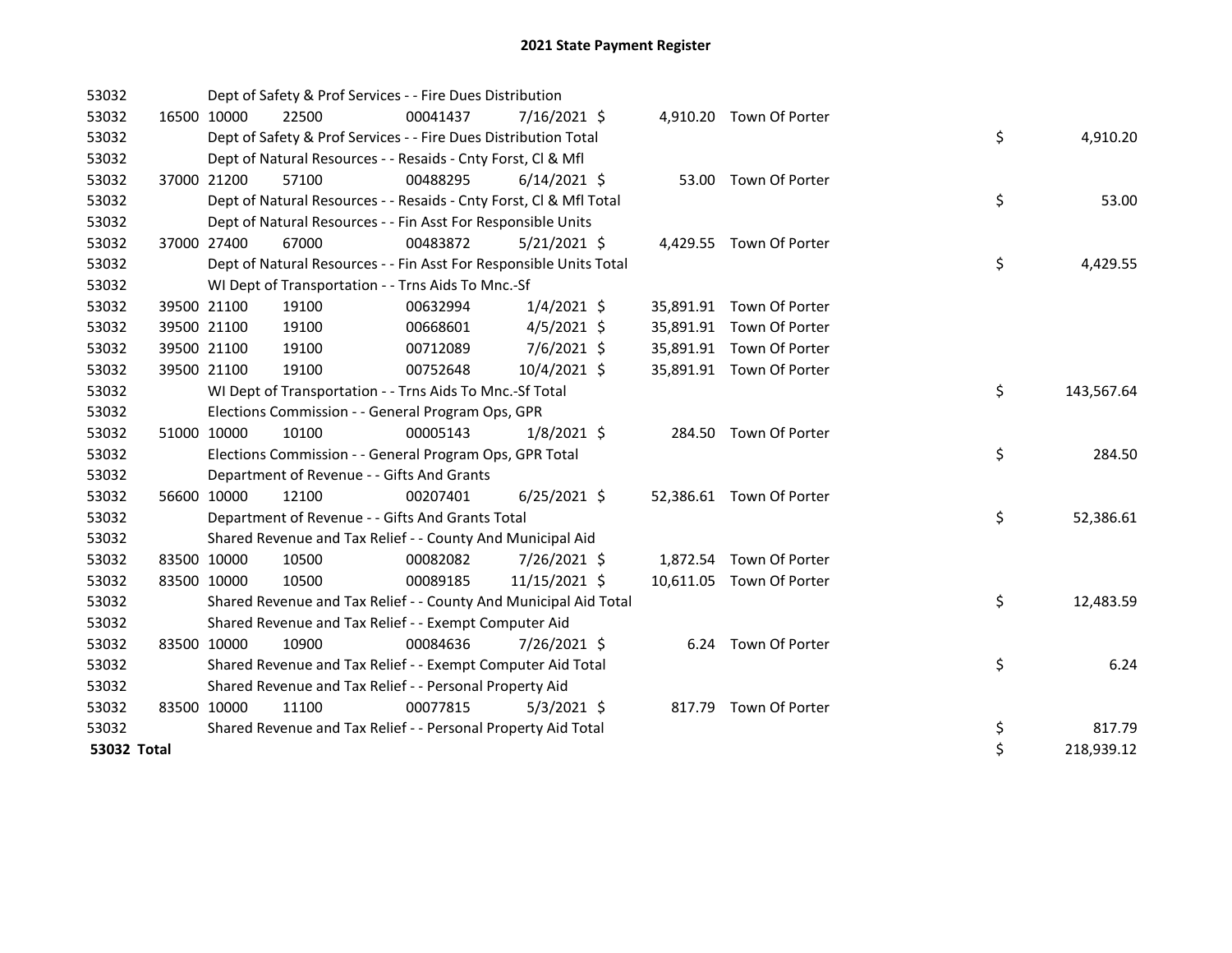| 53034 |             | Dept of Safety & Prof Services - - Fire Dues Distribution            |          |                |  |                         |    |            |
|-------|-------------|----------------------------------------------------------------------|----------|----------------|--|-------------------------|----|------------|
| 53034 | 16500 10000 | 22500                                                                | 00041438 | 7/16/2021 \$   |  | 9,061.17 Town Of Rock   |    |            |
| 53034 |             | Dept of Safety & Prof Services - - Fire Dues Distribution Total      |          |                |  |                         | \$ | 9,061.17   |
| 53034 |             | Dept of Natural Resources - - Aids In Lieu Of Taxes - Gener          |          |                |  |                         |    |            |
| 53034 | 37000 10000 | 50300                                                                | 00457002 | $1/15/2021$ \$ |  | 1,519.17 Town Of Rock   |    |            |
| 53034 |             | Dept of Natural Resources - - Aids In Lieu Of Taxes - Gener Total    |          |                |  |                         | \$ | 1,519.17   |
| 53034 |             | Dept of Natural Resources - - Resaids - Cnty Forst, Cl & Mfl         |          |                |  |                         |    |            |
| 53034 | 37000 21200 | 57100                                                                | 00488296 | $6/14/2021$ \$ |  | 27.80 Town Of Rock      |    |            |
| 53034 |             | Dept of Natural Resources - - Resaids - Cnty Forst, Cl & Mfl Total   |          |                |  |                         | \$ | 27.80      |
| 53034 |             | Dept of Natural Resources - - Fin Asst For Responsible Units         |          |                |  |                         |    |            |
| 53034 | 37000 27400 | 67000                                                                | 00483323 | $5/21/2021$ \$ |  | 10,170.23 Town Of Rock  |    |            |
| 53034 |             | Dept of Natural Resources - - Fin Asst For Responsible Units Total   |          |                |  |                         | \$ | 10,170.23  |
| 53034 |             | WI Dept of Transportation - - Trns Aids To Mnc.-Sf                   |          |                |  |                         |    |            |
| 53034 | 39500 21100 | 19100                                                                | 00632995 | $1/4/2021$ \$  |  | 33,461.01 Town Of Rock  |    |            |
| 53034 | 39500 21100 | 19100                                                                | 00668602 | $4/5/2021$ \$  |  | 33,461.01 Town Of Rock  |    |            |
| 53034 | 39500 21100 | 19100                                                                | 00712090 | $7/6/2021$ \$  |  | 33,461.01 Town Of Rock  |    |            |
| 53034 | 39500 21100 | 19100                                                                | 00752649 | 10/4/2021 \$   |  | 33,461.01 Town Of Rock  |    |            |
| 53034 |             | WI Dept of Transportation - - Trns Aids To Mnc.-Sf Total             |          |                |  |                         | \$ | 133,844.04 |
| 53034 |             | Department of Administration - - Hv Trans Ln Annual Impact Fee       |          |                |  |                         |    |            |
| 53034 | 50500 10000 | 17400                                                                | 00144369 | $5/3/2021$ \$  |  | 53,775.00 Town Of Rock  |    |            |
| 53034 |             | Department of Administration - - Hv Trans Ln Annual Impact Fee Total |          |                |  |                         | \$ | 53,775.00  |
| 53034 |             | Department of Revenue - - Gifts And Grants                           |          |                |  |                         |    |            |
| 53034 | 56600 10000 | 12100                                                                | 00207402 | $6/25/2021$ \$ |  | 166,998.68 Town Of Rock |    |            |
| 53034 |             | Department of Revenue - - Gifts And Grants Total                     |          |                |  |                         | \$ | 166,998.68 |
| 53034 |             | Department of Revenue - - Misc Revenue Holding Clearing              |          |                |  |                         |    |            |
| 53034 | 56600 10000 | 99500                                                                | 00199938 | 4/26/2021 \$   |  | 553.56 Town Of Rock     |    |            |
| 53034 |             | Department of Revenue - - Misc Revenue Holding Clearing Total        |          |                |  |                         | \$ | 553.56     |
| 53034 |             | Shared Revenue and Tax Relief - - County And Municipal Aid           |          |                |  |                         |    |            |
| 53034 | 83500 10000 | 10500                                                                | 00082083 | 7/26/2021 \$   |  | 15,210.32 Town Of Rock  |    |            |
| 53034 | 83500 10000 | 10500                                                                | 00089186 | 11/15/2021 \$  |  | 86,191.79 Town Of Rock  |    |            |
| 53034 |             | Shared Revenue and Tax Relief - - County And Municipal Aid Total     |          |                |  |                         | \$ | 101,402.11 |
| 53034 |             | Shared Revenue and Tax Relief - - Exempt Computer Aid                |          |                |  |                         |    |            |
| 53034 | 83500 10000 | 10900                                                                | 00084637 | 7/26/2021 \$   |  | 407.39 Town Of Rock     |    |            |
| 53034 |             | Shared Revenue and Tax Relief - - Exempt Computer Aid Total          |          |                |  |                         | \$ | 407.39     |
| 53034 |             | Shared Revenue and Tax Relief - - Utility Aid                        |          |                |  |                         |    |            |
| 53034 | 83500 10000 | 11000                                                                | 00082083 | 7/26/2021 \$   |  | 143.12 Town Of Rock     |    |            |
| 53034 | 83500 10000 | 11000                                                                | 00089186 | 11/15/2021 \$  |  | 885.60 Town Of Rock     |    |            |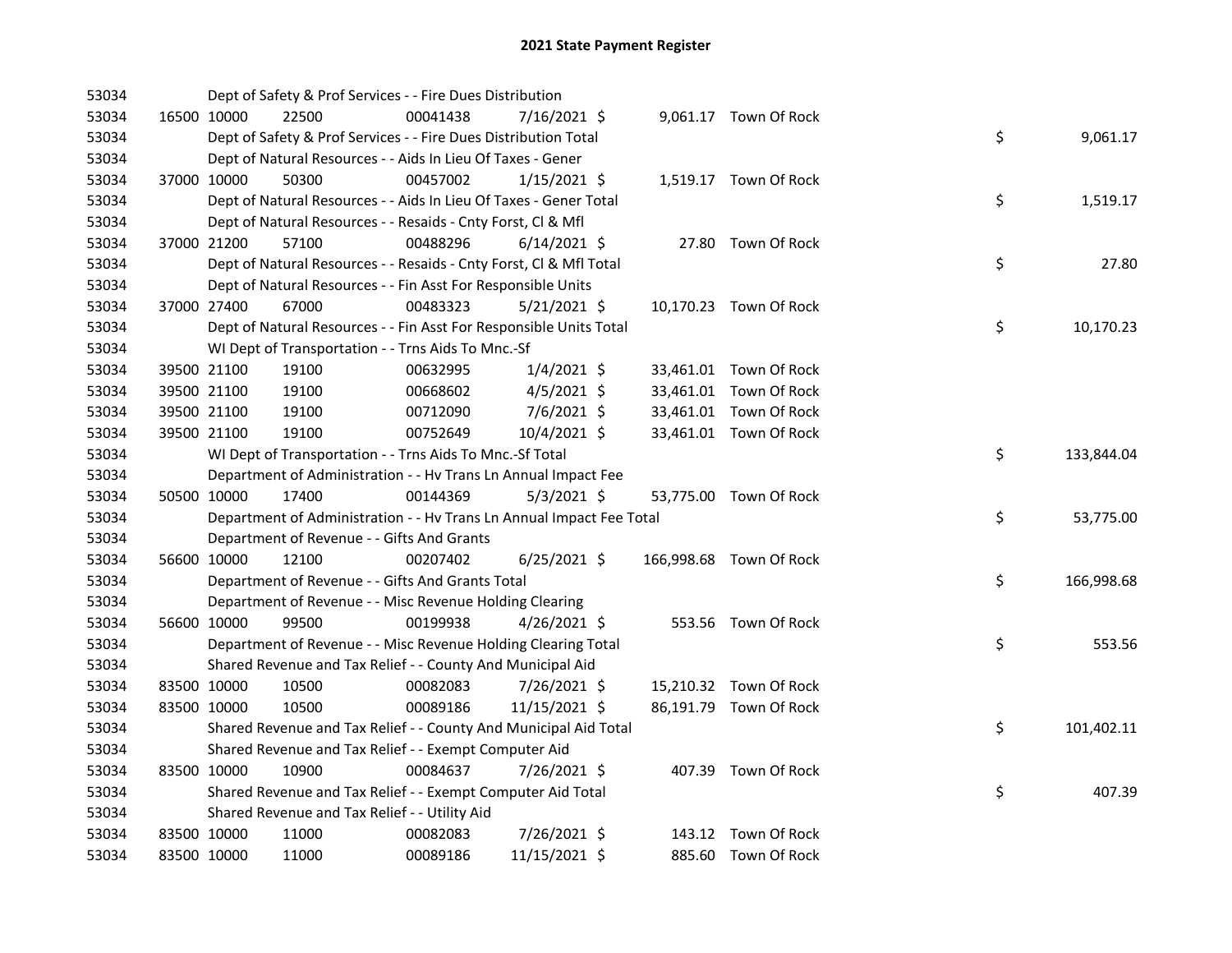| 53034       |             |             | Shared Revenue and Tax Relief - - Utility Aid Total                           |          | 1,028.72       |           |              |  |            |
|-------------|-------------|-------------|-------------------------------------------------------------------------------|----------|----------------|-----------|--------------|--|------------|
| 53034       |             |             | Shared Revenue and Tax Relief - - Personal Property Aid                       |          |                |           |              |  |            |
| 53034       | 83500 10000 |             | 11100                                                                         | 00077816 | $5/3/2021$ \$  | 2.553.45  | Town Of Rock |  |            |
| 53034       |             |             | Shared Revenue and Tax Relief - - Personal Property Aid Total                 |          |                |           |              |  | 2,553.45   |
| 53034       |             |             | Shared Revenue and Tax Relief - - State Aid; Video Service Provider Fee       |          |                |           |              |  |            |
| 53034       | 83500 10000 |             | 11200                                                                         | 00083131 | 7/26/2021 \$   | 6.592.91  | Town Of Rock |  |            |
| 53034       |             |             | Shared Revenue and Tax Relief - - State Aid; Video Service Provider Fee Total |          |                |           |              |  | 6,592.91   |
| 53034       |             |             | Shared Revenue and Tax Relief - - Lottery & Gaming Credit                     |          |                |           |              |  |            |
| 53034       |             | 83500 52100 | 36300                                                                         | 00074372 | $3/22/2021$ \$ | 22.885.73 | Town Of Rock |  |            |
| 53034       |             |             | Shared Revenue and Tax Relief - - Lottery & Gaming Credit Total               |          |                |           |              |  | 22,885.73  |
| 53034 Total |             |             |                                                                               |          |                |           |              |  | 510,819.96 |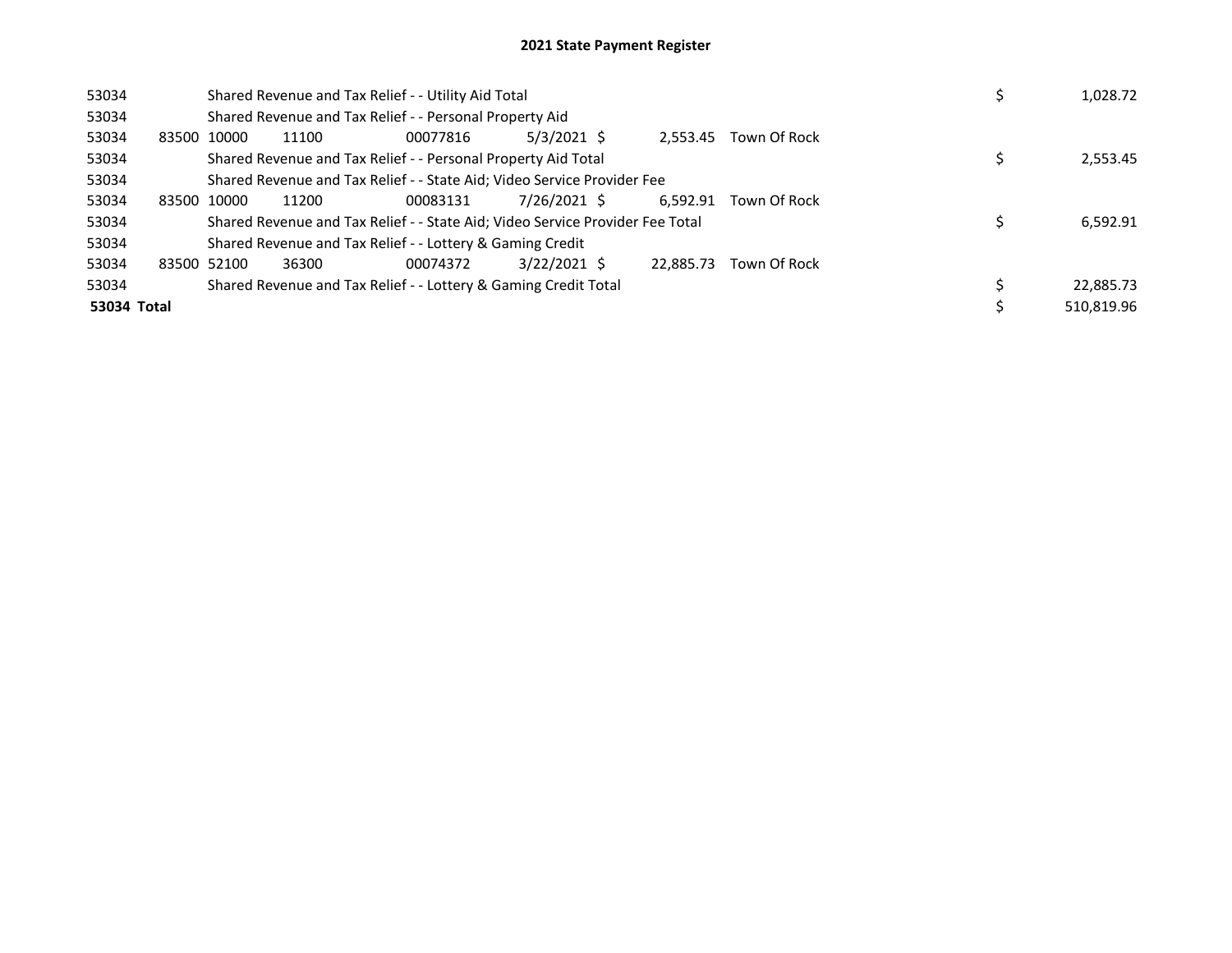| 53036       |             | Dept of Safety & Prof Services - - Fire Dues Distribution          |          |                |  |                                 |    |            |
|-------------|-------------|--------------------------------------------------------------------|----------|----------------|--|---------------------------------|----|------------|
| 53036       | 16500 10000 | 22500                                                              | 00041439 | 7/16/2021 \$   |  | 3,160.86 Town Of Spring Valley  |    |            |
| 53036       |             | Dept of Safety & Prof Services - - Fire Dues Distribution Total    |          |                |  |                                 | \$ | 3,160.86   |
| 53036       |             | Dept of Natural Resources - - Aids In Lieu Of Taxes - Gener        |          |                |  |                                 |    |            |
| 53036       | 37000 10000 | 50300                                                              | 00456956 | $1/15/2021$ \$ |  | 598.90 Town Of Spring Valley    |    |            |
| 53036       |             | Dept of Natural Resources - - Aids In Lieu Of Taxes - Gener Total  |          |                |  |                                 | \$ | 598.90     |
| 53036       |             | Dept of Natural Resources - - Resaids - Cnty Forst, Cl & Mfl       |          |                |  |                                 |    |            |
| 53036       | 37000 21200 | 57100                                                              | 00488297 | $6/14/2021$ \$ |  | 125.00 Town Of Spring Valley    |    |            |
| 53036       |             | Dept of Natural Resources - - Resaids - Cnty Forst, Cl & Mfl Total |          |                |  |                                 | \$ | 125.00     |
| 53036       |             | Dept of Natural Resources - - Fin Asst For Responsible Units       |          |                |  |                                 |    |            |
| 53036       | 37000 27400 | 67000                                                              | 00483727 | 5/21/2021 \$   |  | 870.17 Town Of Spring Valley    |    |            |
| 53036       |             | Dept of Natural Resources - - Fin Asst For Responsible Units Total |          |                |  |                                 | \$ | 870.17     |
| 53036       |             | WI Dept of Transportation - - Trns Aids To Mnc.-Sf                 |          |                |  |                                 |    |            |
| 53036       | 39500 21100 | 19100                                                              | 00632996 | $1/4/2021$ \$  |  | 38,381.94 Town Of Spring Valley |    |            |
| 53036       | 39500 21100 | 19100                                                              | 00668603 | $4/5/2021$ \$  |  | 38,381.94 Town Of Spring Valley |    |            |
| 53036       | 39500 21100 | 19100                                                              | 00712091 | 7/6/2021 \$    |  | 38,381.94 Town Of Spring Valley |    |            |
| 53036       | 39500 21100 | 19100                                                              | 00752650 | 10/4/2021 \$   |  | 38,381.94 Town Of Spring Valley |    |            |
| 53036       |             | WI Dept of Transportation - - Trns Aids To Mnc.-Sf Total           |          |                |  |                                 | \$ | 153,527.76 |
| 53036       |             | Department of Revenue - - Gifts And Grants                         |          |                |  |                                 |    |            |
| 53036       | 56600 10000 | 12100                                                              | 00207403 | $6/25/2021$ \$ |  | 41,291.74 Town Of Spring Valley |    |            |
| 53036       |             | Department of Revenue - - Gifts And Grants Total                   |          |                |  |                                 | \$ | 41,291.74  |
| 53036       |             | Shared Revenue and Tax Relief - - County And Municipal Aid         |          |                |  |                                 |    |            |
| 53036       | 83500 10000 | 10500                                                              | 00082084 | 7/26/2021 \$   |  | 1,795.01 Town Of Spring Valley  |    |            |
| 53036       | 83500 10000 | 10500                                                              | 00089187 | 11/15/2021 \$  |  | 10,171.72 Town Of Spring Valley |    |            |
| 53036       |             | Shared Revenue and Tax Relief - - County And Municipal Aid Total   |          |                |  |                                 | \$ | 11,966.73  |
| 53036       |             | Shared Revenue and Tax Relief - - Exempt Computer Aid              |          |                |  |                                 |    |            |
| 53036       | 83500 10000 | 10900                                                              | 00084638 | 7/26/2021 \$   |  | 7.27 Town Of Spring Valley      |    |            |
| 53036       |             | Shared Revenue and Tax Relief - - Exempt Computer Aid Total        |          |                |  |                                 | \$ | 7.27       |
| 53036       |             | Shared Revenue and Tax Relief - - Utility Aid                      |          |                |  |                                 |    |            |
| 53036       | 83500 10000 | 11000                                                              | 00082084 | 7/26/2021 \$   |  | 25.58 Town Of Spring Valley     |    |            |
| 53036       | 83500 10000 | 11000                                                              | 00089187 | 11/15/2021 \$  |  | 412.68 Town Of Spring Valley    |    |            |
| 53036       |             | Shared Revenue and Tax Relief - - Utility Aid Total                |          |                |  |                                 | \$ | 438.26     |
| 53036       |             | Shared Revenue and Tax Relief - - Personal Property Aid            |          |                |  |                                 |    |            |
| 53036       | 83500 10000 | 11100                                                              | 00077817 | $5/3/2021$ \$  |  | 438.19 Town Of Spring Valley    |    |            |
| 53036       |             | Shared Revenue and Tax Relief - - Personal Property Aid Total      |          |                |  |                                 | \$ | 438.19     |
| 53036 Total |             |                                                                    |          |                |  |                                 | \$ | 212,424.88 |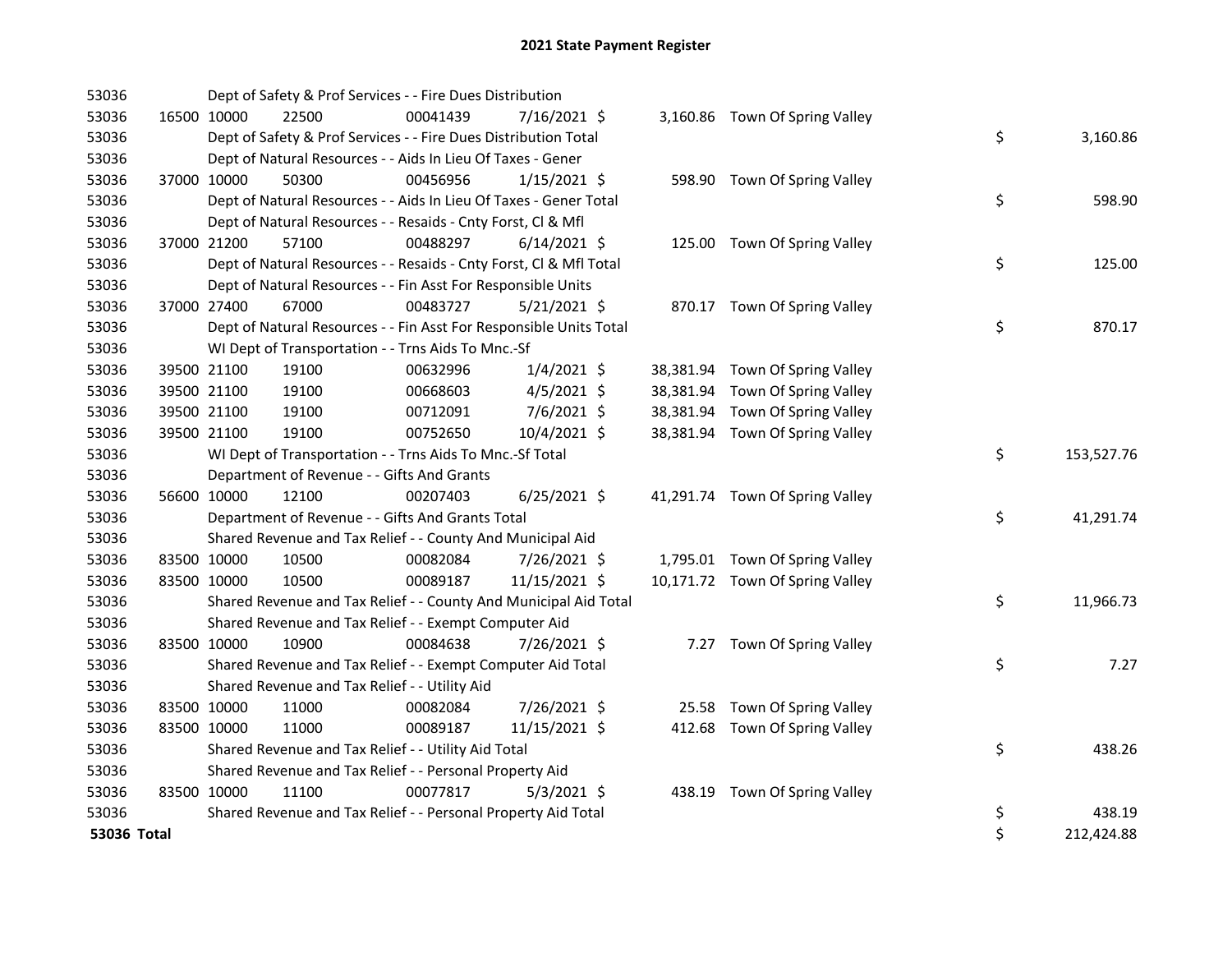| 53038 |             | Dept of Safety & Prof Services - - Fire Dues Distribution          |          |                |          |                           |    |            |
|-------|-------------|--------------------------------------------------------------------|----------|----------------|----------|---------------------------|----|------------|
| 53038 | 16500 10000 | 22500                                                              | 00041440 | 7/16/2021 \$   |          | 9,379.72 Town Of Turtle   |    |            |
| 53038 |             | Dept of Safety & Prof Services - - Fire Dues Distribution Total    |          |                |          |                           | \$ | 9,379.72   |
| 53038 |             | Dept of Natural Resources - - Resaids - Cnty Forst, Cl & Mfl       |          |                |          |                           |    |            |
| 53038 | 37000 21200 | 57100                                                              | 00488298 | $6/14/2021$ \$ |          | 45.59 Town Of Turtle      |    |            |
| 53038 |             | Dept of Natural Resources - - Resaids - Cnty Forst, Cl & Mfl Total |          |                |          |                           | \$ | 45.59      |
| 53038 |             | Dept of Natural Resources - - Fin Asst For Responsible Units       |          |                |          |                           |    |            |
| 53038 | 37000 27400 | 67000                                                              | 00483222 | $5/21/2021$ \$ |          | 8,844.37 Town Of Turtle   |    |            |
| 53038 |             | Dept of Natural Resources - - Fin Asst For Responsible Units Total |          |                |          |                           | \$ | 8,844.37   |
| 53038 |             | Dept of Natural Resources - - Recycling Consolidation Grants       |          |                |          |                           |    |            |
| 53038 | 37000 27400 | 67300                                                              | 00483222 | $5/21/2021$ \$ |          | 605.82 Town Of Turtle     |    |            |
| 53038 |             | Dept of Natural Resources - - Recycling Consolidation Grants Total |          |                |          |                           | \$ | 605.82     |
| 53038 |             | WI Dept of Transportation - - Trns Aids To Mnc.-Sf                 |          |                |          |                           |    |            |
| 53038 | 39500 21100 | 19100                                                              | 00632997 | $1/4/2021$ \$  |          | 31,010.40 Town Of Turtle  |    |            |
| 53038 | 39500 21100 | 19100                                                              | 00668604 | $4/5/2021$ \$  |          | 31,010.40 Town Of Turtle  |    |            |
| 53038 | 39500 21100 | 19100                                                              | 00712092 | 7/6/2021 \$    |          | 31,010.40 Town Of Turtle  |    |            |
| 53038 | 39500 21100 | 19100                                                              | 00752651 | 10/4/2021 \$   |          | 31,010.40 Town Of Turtle  |    |            |
| 53038 |             | WI Dept of Transportation - - Trns Aids To Mnc.-Sf Total           |          |                |          |                           | \$ | 124,041.60 |
| 53038 |             | Department of Justice - - Officer training reimbursement           |          |                |          |                           |    |            |
| 53038 | 45500 10000 | 21400                                                              | 00105926 | 11/24/2021 \$  |          | 160.00 Town Of Turtle     |    |            |
| 53038 |             | Department of Justice - - Officer training reimbursement Total     |          |                |          |                           | \$ | 160.00     |
| 53038 |             | Department of Revenue - - Gifts And Grants                         |          |                |          |                           |    |            |
| 53038 | 56600 10000 | 12100                                                              | 00207404 | $6/25/2021$ \$ |          | 126,282.61 Town Of Turtle |    |            |
| 53038 |             | Department of Revenue - - Gifts And Grants Total                   |          |                |          |                           | \$ | 126,282.61 |
| 53038 |             | Department of Revenue - - Misc Revenue Holding Clearing            |          |                |          |                           |    |            |
| 53038 | 56600 10000 | 99500                                                              | 00188984 | $1/8/2021$ \$  |          | 488.15 Town Of Turtle     |    |            |
| 53038 | 56600 10000 | 99500                                                              | 00191052 | $2/5/2021$ \$  | 616.83   | Town Of Turtle            |    |            |
| 53038 | 56600 10000 | 99500                                                              | 00192882 | $3/1/2021$ \$  |          | 848.40 Town Of Turtle     |    |            |
| 53038 | 56600 10000 | 99500                                                              | 00193672 | $3/5/2021$ \$  | 1,332.60 | Town Of Turtle            |    |            |
| 53038 | 56600 10000 | 99500                                                              | 00196612 | $3/29/2021$ \$ | 177.20   | Town Of Turtle            |    |            |
| 53038 | 56600 10000 | 99500                                                              | 00197957 | $4/7/2021$ \$  |          | 1,405.12 Town Of Turtle   |    |            |
| 53038 | 56600 10000 | 99500                                                              | 00201311 | $5/7/2021$ \$  |          | 759.82 Town Of Turtle     |    |            |
| 53038 | 56600 10000 | 99500                                                              | 00202361 | $5/17/2021$ \$ |          | 164.40 Town Of Turtle     |    |            |
| 53038 | 56600 10000 | 99500                                                              | 00204539 | $6/7/2021$ \$  |          | 614.86 Town Of Turtle     |    |            |
| 53038 | 56600 10000 | 99500                                                              | 00209108 | 7/8/2021 \$    |          | 959.40 Town Of Turtle     |    |            |
| 53038 | 56600 10000 | 99500                                                              | 00211853 | $8/6/2021$ \$  |          | 482.10 Town Of Turtle     |    |            |
| 53038 | 56600 10000 | 99500                                                              | 00212203 | 8/9/2021 \$    |          | 114.00 Town Of Turtle     |    |            |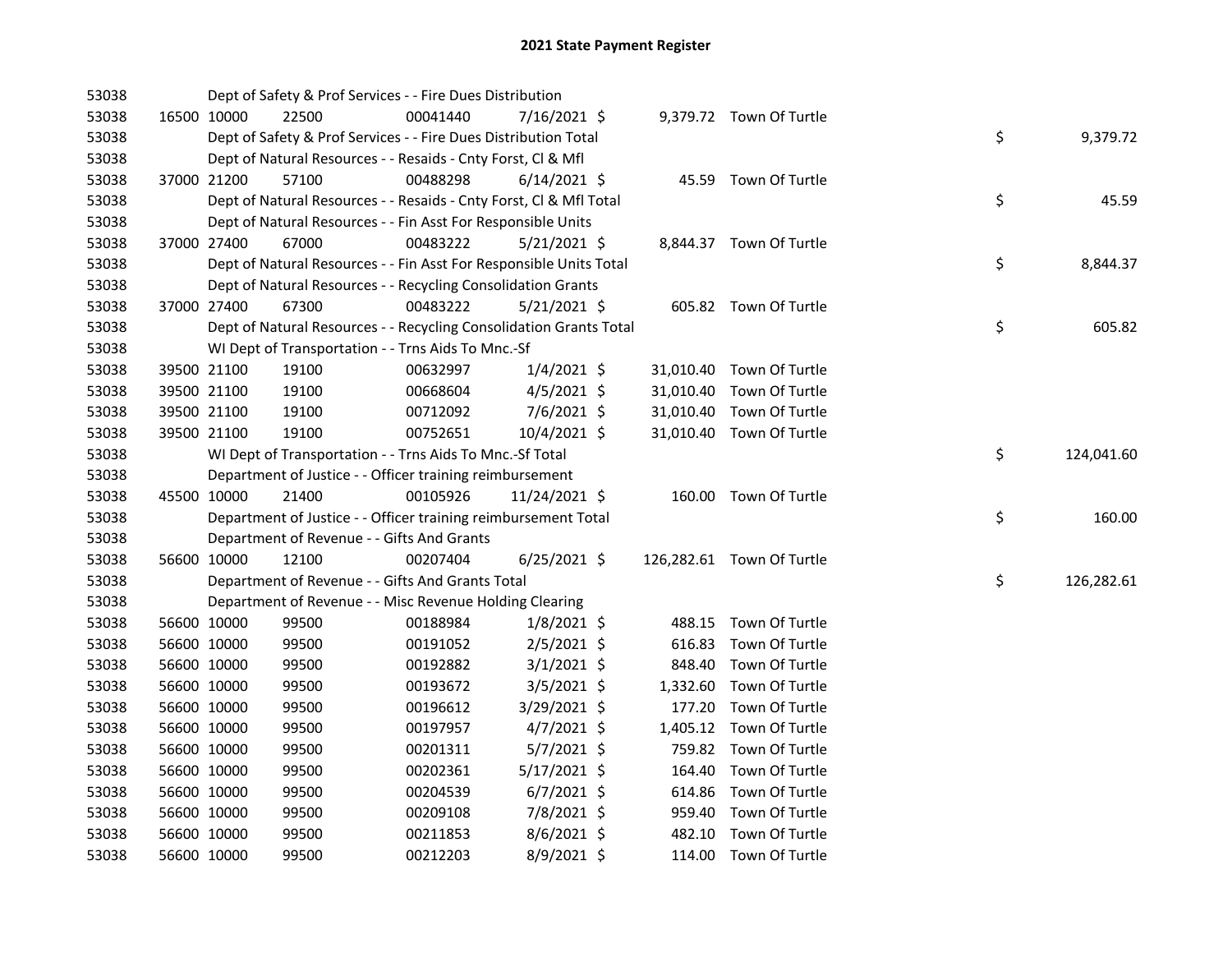| 53038       |       | 56600 10000 | 99500                                                                         | 00214468 | $9/8/2021$ \$   | 532.73    | Town Of Turtle           |                  |
|-------------|-------|-------------|-------------------------------------------------------------------------------|----------|-----------------|-----------|--------------------------|------------------|
| 53038       |       | 56600 10000 | 99500                                                                         | 00216718 | 10/7/2021 \$    | 936.42    | Town Of Turtle           |                  |
| 53038       |       | 56600 10000 | 99500                                                                         | 00219309 | $11/5/2021$ \$  | 61.01     | Town Of Turtle           |                  |
| 53038       | 56600 | 10000       | 99500                                                                         | 00221459 | $12/7/2021$ \$  |           | 685.24 Town Of Turtle    |                  |
| 53038       |       |             | Department of Revenue - - Misc Revenue Holding Clearing Total                 |          |                 |           |                          | \$<br>10,178.28  |
| 53038       |       |             | Shared Revenue and Tax Relief - - County And Municipal Aid                    |          |                 |           |                          |                  |
| 53038       |       | 83500 10000 | 10500                                                                         | 00082085 | 7/26/2021 \$    | 5,772.00  | Town Of Turtle           |                  |
| 53038       | 83500 | 10000       | 10500                                                                         | 00089188 | 11/15/2021 \$   | 32,707.98 | Town Of Turtle           |                  |
| 53038       |       |             | Shared Revenue and Tax Relief - - County And Municipal Aid Total              |          |                 |           |                          | \$<br>38,479.98  |
| 53038       |       |             | Shared Revenue and Tax Relief - - Exempt Computer Aid                         |          |                 |           |                          |                  |
| 53038       | 83500 | 10000       | 10900                                                                         | 00084639 | 7/26/2021 \$    | 60.27     | Town Of Turtle           |                  |
| 53038       |       |             | Shared Revenue and Tax Relief - - Exempt Computer Aid Total                   |          |                 |           |                          | \$<br>60.27      |
| 53038       |       |             | Shared Revenue and Tax Relief - - Utility Aid                                 |          |                 |           |                          |                  |
| 53038       |       | 83500 10000 | 11000                                                                         | 00082085 | 7/26/2021 \$    | 2,682.98  | Town Of Turtle           |                  |
| 53038       |       | 83500 10000 | 11000                                                                         | 00089188 | $11/15/2021$ \$ |           | 15,561.56 Town Of Turtle |                  |
| 53038       |       |             | Shared Revenue and Tax Relief - - Utility Aid Total                           |          |                 |           |                          | \$<br>18,244.54  |
| 53038       |       |             | Shared Revenue and Tax Relief - - Personal Property Aid                       |          |                 |           |                          |                  |
| 53038       |       | 83500 10000 | 11100                                                                         | 00077818 | $5/3/2021$ \$   |           | 731.34 Town Of Turtle    |                  |
| 53038       |       |             | Shared Revenue and Tax Relief - - Personal Property Aid Total                 |          |                 |           |                          | \$<br>731.34     |
| 53038       |       |             | Shared Revenue and Tax Relief - - State Aid; Video Service Provider Fee       |          |                 |           |                          |                  |
| 53038       | 83500 | 10000       | 11200                                                                         | 00083132 | 7/26/2021 \$    | 5,158.27  | Town Of Turtle           |                  |
| 53038       |       |             | Shared Revenue and Tax Relief - - State Aid; Video Service Provider Fee Total |          |                 |           |                          | \$<br>5,158.27   |
| 53038 Total |       |             |                                                                               |          |                 |           |                          | \$<br>342,212.39 |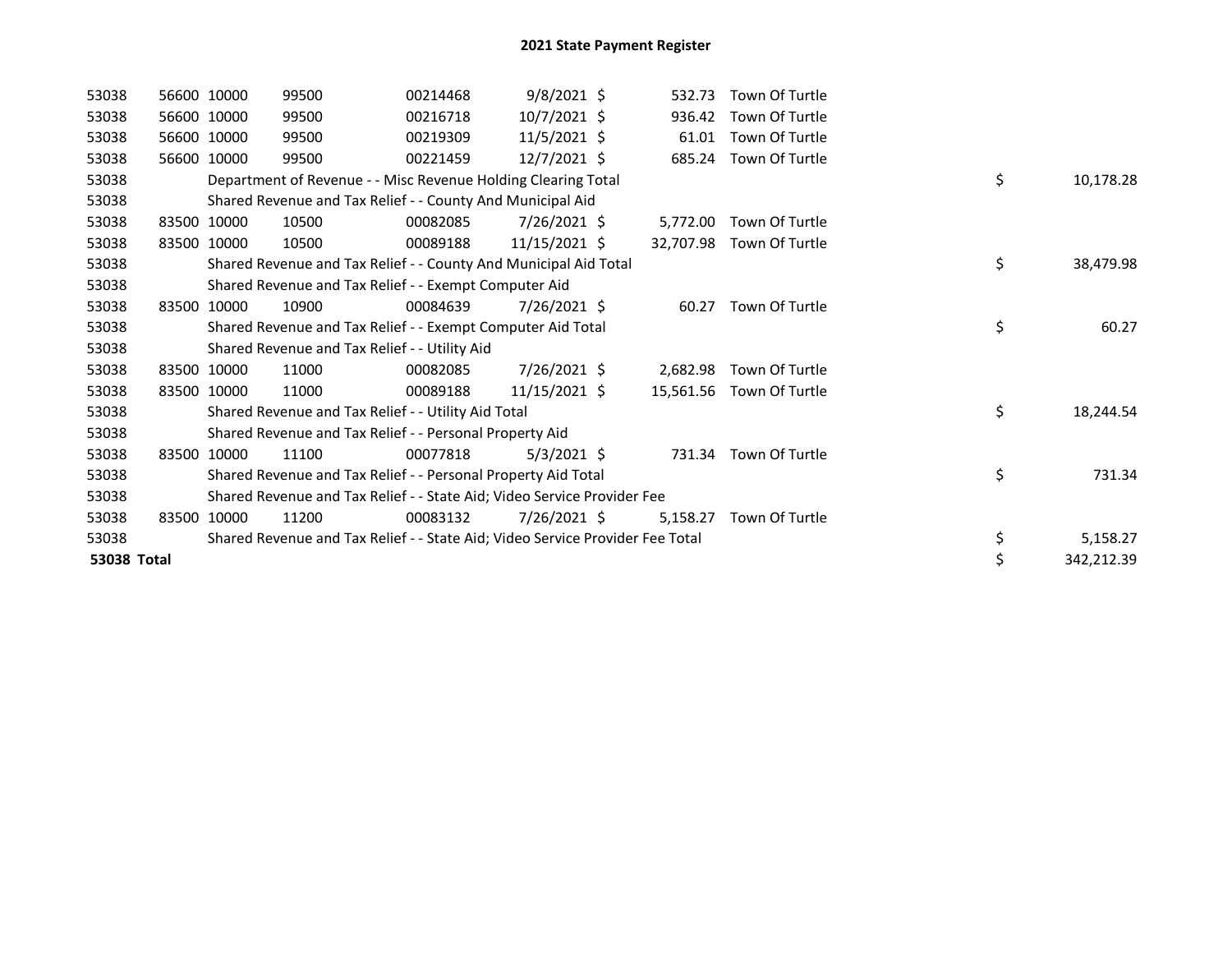| 53040 |             |             | Dept of Safety & Prof Services - - Fire Dues Distribution          |          |                |        |                          |    |            |
|-------|-------------|-------------|--------------------------------------------------------------------|----------|----------------|--------|--------------------------|----|------------|
| 53040 |             | 16500 10000 | 22500                                                              | 00041441 | 7/19/2021 \$   |        | 8,575.49 Town Of Union   |    |            |
| 53040 |             |             | Dept of Safety & Prof Services - - Fire Dues Distribution Total    |          |                |        |                          | \$ | 8,575.49   |
| 53040 |             |             | Dept of Natural Resources - - Aids In Lieu Of Taxes - Gener        |          |                |        |                          |    |            |
| 53040 |             | 37000 10000 | 50300                                                              | 00456971 | $1/15/2021$ \$ |        | 11,406.85 Town Of Union  |    |            |
| 53040 |             | 37000 10000 | 50300                                                              | 00475967 | $4/21/2021$ \$ | 2.46   | Town Of Union            |    |            |
| 53040 | 37000 10000 |             | 50300                                                              | 00475968 | $4/21/2021$ \$ |        | 165.40 Town Of Union     |    |            |
| 53040 |             |             | Dept of Natural Resources - - Aids In Lieu Of Taxes - Gener Total  |          |                |        |                          | \$ | 11,574.71  |
| 53040 |             |             | Dept of Natural Resources - - Resaids - Cnty Forst, Cl & Mfl       |          |                |        |                          |    |            |
| 53040 |             | 37000 21200 | 57100                                                              | 00488299 | $6/15/2021$ \$ |        | 20.60 Town Of Union      |    |            |
| 53040 |             |             | Dept of Natural Resources - - Resaids - Cnty Forst, Cl & Mfl Total |          |                |        |                          | \$ | 20.60      |
| 53040 |             |             | Dept of Natural Resources - - Aids In Lieu Of Taxes - Sum S        |          |                |        |                          |    |            |
| 53040 |             | 37000 21200 | 57900                                                              | 00475969 | $4/21/2021$ \$ |        | 44.56 Town Of Union      |    |            |
| 53040 |             |             | Dept of Natural Resources - - Aids In Lieu Of Taxes - Sum S Total  |          |                |        |                          | \$ | 44.56      |
| 53040 |             |             | Dept of Natural Resources - - Fin Asst For Responsible Units       |          |                |        |                          |    |            |
| 53040 | 37000 27400 |             | 67000                                                              | 00483848 | $5/21/2021$ \$ |        | 4,315.59 Town Of Union   |    |            |
| 53040 |             |             | Dept of Natural Resources - - Fin Asst For Responsible Units Total |          |                |        |                          | \$ | 4,315.59   |
| 53040 |             |             | WI Dept of Transportation - - Trns Aids To Mnc.-Sf                 |          |                |        |                          |    |            |
| 53040 |             | 39500 21100 | 19100                                                              | 00632998 | $1/4/2021$ \$  |        | 35,353.17 Town Of Union  |    |            |
| 53040 |             | 39500 21100 | 19100                                                              | 00668605 | $4/5/2021$ \$  |        | 35,353.17 Town Of Union  |    |            |
| 53040 |             | 39500 21100 | 19100                                                              | 00712093 | $7/6/2021$ \$  |        | 35,353.17 Town Of Union  |    |            |
| 53040 |             | 39500 21100 | 19100                                                              | 00752652 | 10/4/2021 \$   |        | 35,353.17 Town Of Union  |    |            |
| 53040 |             |             | WI Dept of Transportation - - Trns Aids To Mnc.-Sf Total           |          |                |        |                          | \$ | 141,412.68 |
| 53040 |             |             | WI Dept of Transportation - - Hwy Mgmt & Opers Sf                  |          |                |        |                          |    |            |
| 53040 |             | 39500 21100 | 36500                                                              | 00647930 | $3/4/2021$ \$  |        | 500.00 Town Of Union     |    |            |
| 53040 |             | 39500 21100 | 36500                                                              | 00664844 | $4/9/2021$ \$  | 500.00 | Town Of Union            |    |            |
| 53040 | 39500 21100 |             | 36500                                                              | 00664847 | $4/9/2021$ \$  | 500.00 | Town Of Union            |    |            |
| 53040 | 39500 21100 |             | 36500                                                              | 00664849 | 4/9/2021 \$    | 500.00 | Town Of Union            |    |            |
| 53040 |             | 39500 21100 | 36500                                                              | 00676282 | $5/6/2021$ \$  | 500.00 | Town Of Union            |    |            |
| 53040 |             | 39500 21100 | 36500                                                              | 00691890 | $6/7/2021$ \$  | 500.00 | Town Of Union            |    |            |
| 53040 | 39500 21100 |             | 36500                                                              | 00694108 | $6/14/2021$ \$ | 500.00 | Town Of Union            |    |            |
| 53040 | 39500 21100 |             | 36500                                                              | 00695626 | $6/18/2021$ \$ |        | 500.00 Town Of Union     |    |            |
| 53040 | 39500 21100 |             | 36500                                                              | 00792338 | 12/30/2021 \$  |        | 500.00 Town Of Union     |    |            |
| 53040 |             |             | WI Dept of Transportation - - Hwy Mgmt & Opers Sf Total            |          |                |        |                          | \$ | 4,500.00   |
| 53040 |             |             | Department of Revenue - - Gifts And Grants                         |          |                |        |                          |    |            |
| 53040 | 56600 10000 |             | 12100                                                              | 00211984 | $8/9/2021$ \$  |        | 112,100.02 Town Of Union |    |            |
| 53040 |             |             | Department of Revenue - - Gifts And Grants Total                   |          |                |        |                          | \$ | 112,100.02 |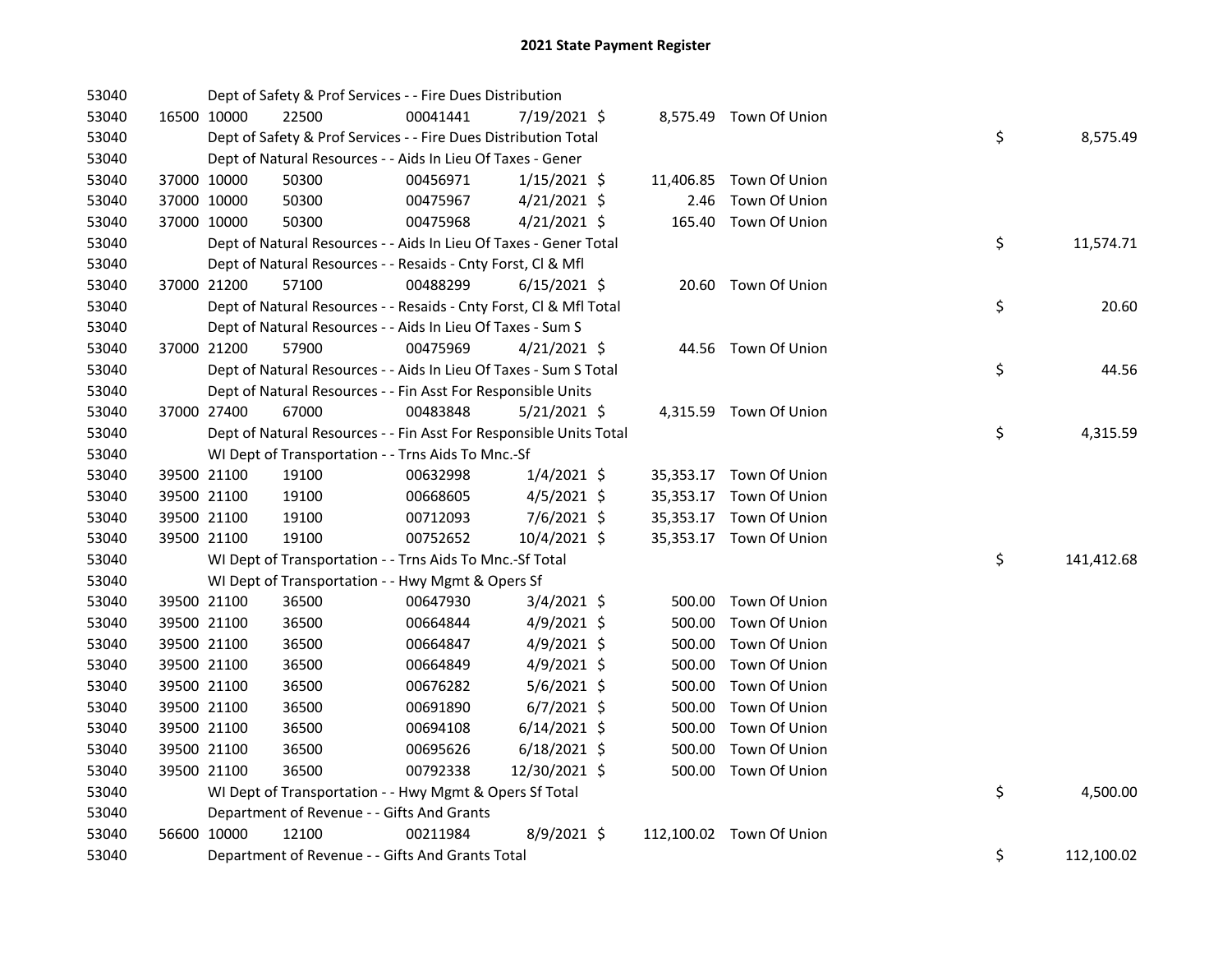| 53040       |             | Shared Revenue and Tax Relief - - County And Municipal Aid                    |          |                 |          |                         |    |            |
|-------------|-------------|-------------------------------------------------------------------------------|----------|-----------------|----------|-------------------------|----|------------|
| 53040       | 83500 10000 | 10500                                                                         | 00089189 | $11/15/2021$ \$ |          | 16,577.86 Town Of Union |    |            |
| 53040       |             | Shared Revenue and Tax Relief - - County And Municipal Aid Total              |          |                 |          |                         | \$ | 16,577.86  |
| 53040       |             | Shared Revenue and Tax Relief - - Exempt Computer Aid                         |          |                 |          |                         |    |            |
| 53040       | 83500 10000 | 10900                                                                         | 00084640 | 7/26/2021 \$    |          | 66.51 Town Of Union     |    |            |
| 53040       |             | Shared Revenue and Tax Relief - - Exempt Computer Aid Total                   |          |                 |          |                         | \$ | 66.51      |
| 53040       |             | Shared Revenue and Tax Relief - - Utility Aid                                 |          |                 |          |                         |    |            |
| 53040       | 83500 10000 | 11000                                                                         | 00082086 | 7/26/2021 \$    | 1.16     | Town Of Union           |    |            |
| 53040       | 83500 10000 | 11000                                                                         | 00089189 | 11/15/2021 \$   | 8.96     | Town Of Union           |    |            |
| 53040       |             | Shared Revenue and Tax Relief - - Utility Aid Total                           |          |                 |          |                         | \$ | 10.12      |
| 53040       |             | Shared Revenue and Tax Relief - - Personal Property Aid                       |          |                 |          |                         |    |            |
| 53040       | 83500 10000 | 11100                                                                         | 00077819 | $5/3/2021$ \$   |          | 3,382.83 Town Of Union  |    |            |
| 53040       |             | Shared Revenue and Tax Relief - - Personal Property Aid Total                 |          |                 |          |                         | \$ | 3,382.83   |
| 53040       |             | Shared Revenue and Tax Relief - - State Aid; Video Service Provider Fee       |          |                 |          |                         |    |            |
| 53040       | 83500 10000 | 11200                                                                         | 00083133 | 7/26/2021 \$    | 1,517.54 | Town Of Union           |    |            |
| 53040       | 83500 10000 | 11200                                                                         | 00087031 | $9/27/2021$ \$  | 115.00   | Town Of Union           |    |            |
| 53040       |             | Shared Revenue and Tax Relief - - State Aid; Video Service Provider Fee Total |          |                 |          |                         | \$ | 1,632.54   |
| 53040       |             | Shared Revenue and Tax Relief - - Lottery & Gaming Credit                     |          |                 |          |                         |    |            |
| 53040       | 83500 52100 | 36300                                                                         | 00074373 | $3/22/2021$ \$  | 5,311.11 | Town Of Union           |    |            |
| 53040       |             | Shared Revenue and Tax Relief - - Lottery & Gaming Credit Total               |          |                 |          |                         | \$ | 5,311.11   |
| 53040 Total |             |                                                                               |          |                 |          |                         | Ś  | 309,524.62 |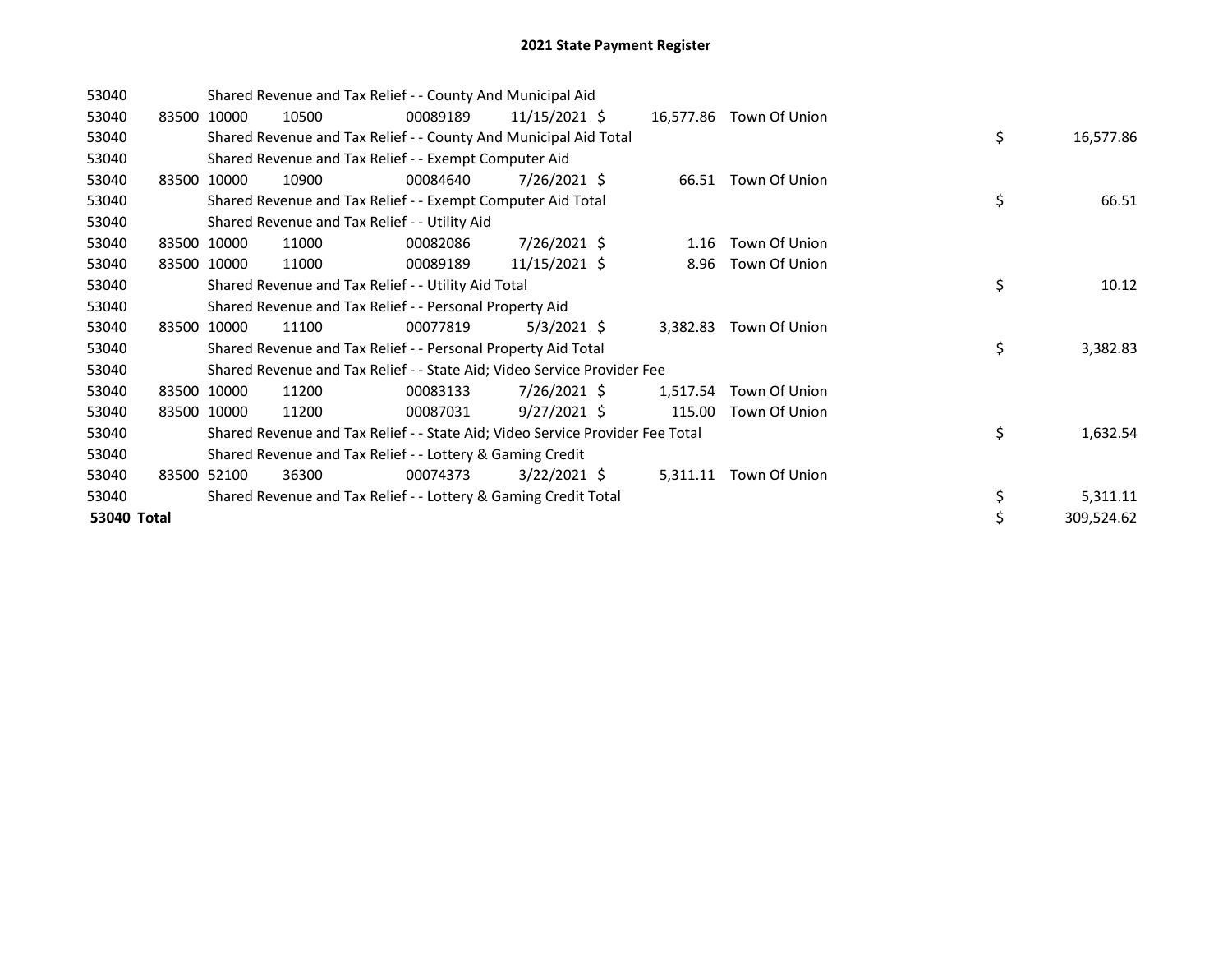| 53111 |             | Dept of Safety & Prof Services - - Fire Dues Distribution                       |           |                |        |                               |    |            |
|-------|-------------|---------------------------------------------------------------------------------|-----------|----------------|--------|-------------------------------|----|------------|
| 53111 | 16500 10000 | 22500                                                                           | 00041611  | 7/15/2021 \$   |        | 6,144.61 Village Of Clinton   |    |            |
| 53111 |             | Dept of Safety & Prof Services - - Fire Dues Distribution Total                 |           |                |        |                               | \$ | 6,144.61   |
| 53111 |             | Dept of Natural Resources - - Fin Asst For Responsible Units                    |           |                |        |                               |    |            |
| 53111 | 37000 27400 | 67000                                                                           | 00483362  | $5/21/2021$ \$ |        | 7,121.46 Village Of Clinton   |    |            |
| 53111 |             | Dept of Natural Resources - - Fin Asst For Responsible Units Total              |           |                |        |                               | \$ | 7,121.46   |
| 53111 |             | WI Dept of Transportation - - Trns Aids To Mnc.-Sf                              |           |                |        |                               |    |            |
| 53111 | 39500 21100 | 19100                                                                           | 00632999  | $1/4/2021$ \$  |        | 38,237.08 Village Of Clinton  |    |            |
| 53111 | 39500 21100 | 19100                                                                           | 00668606  | $4/5/2021$ \$  |        | 38,237.08 Village Of Clinton  |    |            |
| 53111 | 39500 21100 | 19100                                                                           | 00712094  | 7/6/2021 \$    |        | 38,237.08 Village Of Clinton  |    |            |
| 53111 | 39500 21100 | 19100                                                                           | 00752653  | 10/4/2021 \$   |        | 38,237.08 Village Of Clinton  |    |            |
| 53111 |             | WI Dept of Transportation - - Trns Aids To Mnc.-Sf Total                        |           |                |        |                               | \$ | 152,948.32 |
| 53111 |             | WI Dept of Transportation - - Loc Rd Imp Prg St Fd                              |           |                |        |                               |    |            |
| 53111 | 39500 21100 | 27800                                                                           | 00717901  | $7/7/2021$ \$  |        | 23,000.00 Village Of Clinton  |    |            |
| 53111 |             | WI Dept of Transportation - - Loc Rd Imp Prg St Fd Total                        |           |                |        |                               | \$ | 23,000.00  |
| 53111 |             | Department of Health Services - - Prepaid Medical Transport Reimbursement       |           |                |        |                               |    |            |
| 53111 | 43500 10000 | 16300                                                                           | AMBULANCE | 11/15/2021 \$  |        | 9,397.98 Village Of Clinton   |    |            |
| 53111 |             | Department of Health Services - - Prepaid Medical Transport Reimbursement Total |           |                |        |                               | \$ | 9,397.98   |
| 53111 |             | Department of Justice - - Officer training reimbursement                        |           |                |        |                               |    |            |
| 53111 | 45500 10000 | 21400                                                                           | 00105052  | 11/10/2021 \$  |        | 800.00 Village Of Clinton     |    |            |
| 53111 |             | Department of Justice - - Officer training reimbursement Total                  |           |                |        |                               | \$ | 800.00     |
| 53111 |             | Department of Revenue - - Gifts And Grants                                      |           |                |        |                               |    |            |
| 53111 | 56600 10000 | 12100                                                                           | 00207405  | $6/25/2021$ \$ |        | 111,995.35 Village Of Clinton |    |            |
| 53111 |             | Department of Revenue - - Gifts And Grants Total                                |           |                |        |                               | \$ | 111,995.35 |
| 53111 |             | Department of Revenue - - Misc Revenue Holding Clearing                         |           |                |        |                               |    |            |
| 53111 | 56600 10000 | 99500                                                                           | 00191050  | $2/5/2021$ \$  | 318.00 | Village Of Clinton            |    |            |
| 53111 | 56600 10000 | 99500                                                                           | 00192878  | $3/1/2021$ \$  | 40.00  | Village Of Clinton            |    |            |
| 53111 | 56600 10000 | 99500                                                                           | 00193670  | $3/5/2021$ \$  | 558.00 | Village Of Clinton            |    |            |
| 53111 | 56600 10000 | 99500                                                                           | 00196611  | 3/29/2021 \$   | 40.00  | Village Of Clinton            |    |            |
| 53111 | 56600 10000 | 99500                                                                           | 00197955  | $4/7/2021$ \$  | 987.70 | Village Of Clinton            |    |            |
| 53111 | 56600 10000 | 99500                                                                           | 00201309  | $5/7/2021$ \$  | 466.00 | Village Of Clinton            |    |            |
| 53111 | 56600 10000 | 99500                                                                           | 00209106  | 7/8/2021 \$    | 644.86 | Village Of Clinton            |    |            |
| 53111 | 56600 10000 | 99500                                                                           | 00214466  | $9/8/2021$ \$  | 222.80 | Village Of Clinton            |    |            |
| 53111 | 56600 10000 | 99500                                                                           | 00216716  | 10/7/2021 \$   |        | 916.40 Village Of Clinton     |    |            |
| 53111 | 56600 10000 | 99500                                                                           | 00219307  | 11/5/2021 \$   |        | 705.04 Village Of Clinton     |    |            |
| 53111 | 56600 10000 | 99500                                                                           | 00221457  | 12/7/2021 \$   |        | 568.78 Village Of Clinton     |    |            |
| 53111 |             | Department of Revenue - - Misc Revenue Holding Clearing Total                   |           |                |        |                               | \$ | 5,467.58   |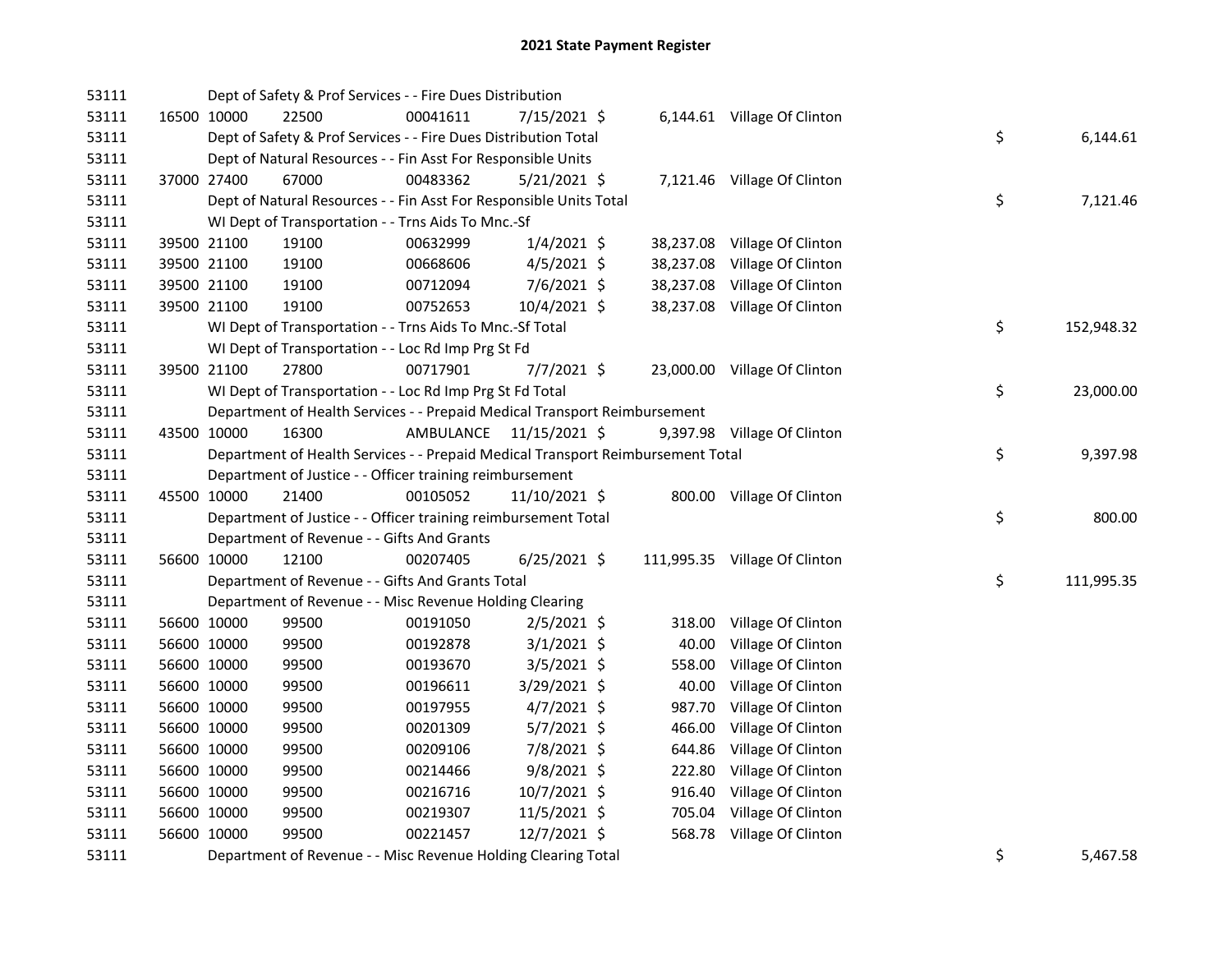| 53111              |             | Shared Revenue and Tax Relief - - Expenditure Restraint Program               |          |                |            |                              |    |            |
|--------------------|-------------|-------------------------------------------------------------------------------|----------|----------------|------------|------------------------------|----|------------|
| 53111              | 83500 10000 | 10100                                                                         | 00082087 | 7/26/2021 \$   |            | 29,290.71 Village Of Clinton |    |            |
| 53111              |             | Shared Revenue and Tax Relief - - Expenditure Restraint Program Total         |          |                |            |                              | \$ | 29,290.71  |
| 53111              |             | Shared Revenue and Tax Relief - - County And Municipal Aid                    |          |                |            |                              |    |            |
| 53111              | 83500 10000 | 10500                                                                         | 00082087 | 7/26/2021 \$   | 45,896.15  | Village Of Clinton           |    |            |
| 53111              | 83500 10000 | 10500                                                                         | 00089190 | 11/15/2021 \$  | 250,680.20 | Village Of Clinton           |    |            |
| 53111              |             | Shared Revenue and Tax Relief - - County And Municipal Aid Total              |          |                |            |                              | \$ | 296,576.35 |
| 53111              |             | Shared Revenue and Tax Relief - - Exempt Computer Aid                         |          |                |            |                              |    |            |
| 53111              | 83500 10000 | 10900                                                                         | 00084641 | 7/26/2021 \$   | 672.40     | Village Of Clinton           |    |            |
| 53111              | 83500 10000 | 10900                                                                         | 00085902 | 7/26/2021 \$   | 3,866.55   | Village Of Clinton           |    |            |
| 53111              |             | Shared Revenue and Tax Relief - - Exempt Computer Aid Total                   |          |                |            |                              | \$ | 4,538.95   |
| 53111              |             | Shared Revenue and Tax Relief - - Utility Aid                                 |          |                |            |                              |    |            |
| 53111              | 83500 10000 | 11000                                                                         | 00082087 | 7/26/2021 \$   |            | 102.62 Village Of Clinton    |    |            |
| 53111              | 83500 10000 | 11000                                                                         | 00089190 | 11/15/2021 \$  |            | 629.06 Village Of Clinton    |    |            |
| 53111              |             | Shared Revenue and Tax Relief - - Utility Aid Total                           |          |                |            |                              | \$ | 731.68     |
| 53111              |             | Shared Revenue and Tax Relief - - Personal Property Aid                       |          |                |            |                              |    |            |
| 53111              | 83500 10000 | 11100                                                                         | 00078991 | $5/3/2021$ \$  |            | 46,102.49 Village Of Clinton |    |            |
| 53111              |             | Shared Revenue and Tax Relief - - Personal Property Aid Total                 |          |                |            |                              | \$ | 46,102.49  |
| 53111              |             | Shared Revenue and Tax Relief - - State Aid; Video Service Provider Fee       |          |                |            |                              |    |            |
| 53111              | 83500 10000 | 11200                                                                         | 00083134 | 7/26/2021 \$   | 5,604.85   | Village Of Clinton           |    |            |
| 53111              |             | Shared Revenue and Tax Relief - - State Aid; Video Service Provider Fee Total |          |                |            |                              | \$ | 5,604.85   |
| 53111              |             | Shared Revenue and Tax Relief - - Lottery & Gaming Credit                     |          |                |            |                              |    |            |
| 53111              | 83500 52100 | 36300                                                                         | 00074374 | $3/22/2021$ \$ |            | 1,180.68 Village Of Clinton  |    |            |
| 53111              |             | Shared Revenue and Tax Relief - - Lottery & Gaming Credit Total               |          |                |            |                              | \$ | 1,180.68   |
| <b>53111 Total</b> |             |                                                                               |          |                |            |                              |    | 700,901.01 |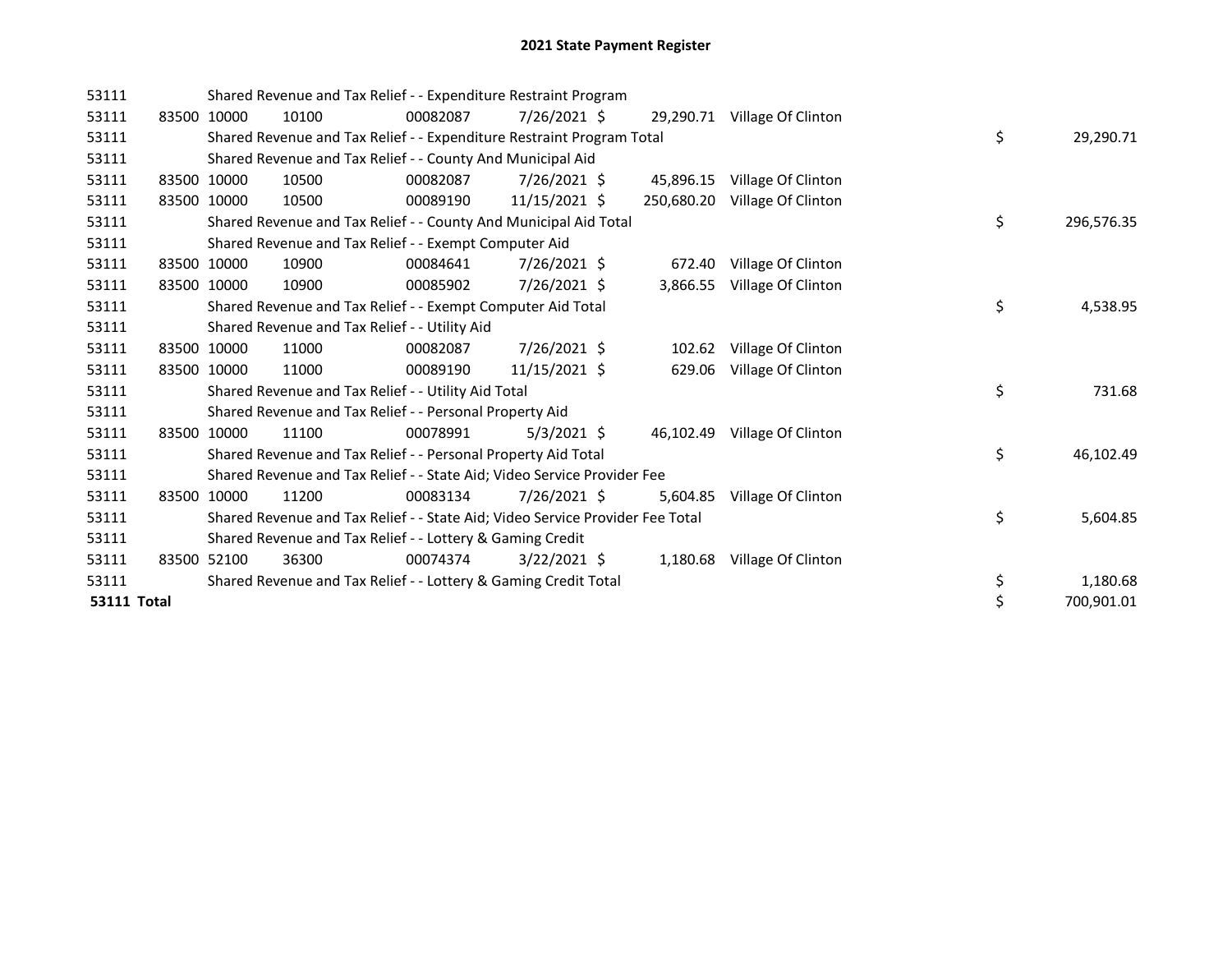| 53126 |             | Dept of Safety & Prof Services - - Fire Dues Distribution                       |                         |                |          |                                 |    |            |
|-------|-------------|---------------------------------------------------------------------------------|-------------------------|----------------|----------|---------------------------------|----|------------|
| 53126 | 16500 10000 | 22500                                                                           | 00041424                | 7/16/2021 \$   |          | 2,146.52 Village Of Footville   |    |            |
| 53126 |             | Dept of Safety & Prof Services - - Fire Dues Distribution Total                 |                         |                |          |                                 | \$ | 2,146.52   |
| 53126 |             | Dept of Natural Resources - - Fin Asst For Responsible Units                    |                         |                |          |                                 |    |            |
| 53126 | 37000 27400 | 67000                                                                           | 00483459                | $5/21/2021$ \$ |          | 3,274.63 Village Of Footville   |    |            |
| 53126 |             | Dept of Natural Resources - - Fin Asst For Responsible Units Total              |                         |                |          |                                 | \$ | 3,274.63   |
| 53126 |             | WI Dept of Transportation - - Trns Aids To Mnc.-Sf                              |                         |                |          |                                 |    |            |
| 53126 | 39500 21100 | 19100                                                                           | 00633000                | $1/4/2021$ \$  |          | 9,838.92 Village Of Footville   |    |            |
| 53126 | 39500 21100 | 19100                                                                           | 00668607                | $4/5/2021$ \$  |          | 9,838.92 Village Of Footville   |    |            |
| 53126 | 39500 21100 | 19100                                                                           | 00712095                | $7/6/2021$ \$  |          | 9,838.92 Village Of Footville   |    |            |
| 53126 | 39500 21100 | 19100                                                                           | 00752654                | 10/4/2021 \$   |          | 9,838.95 Village Of Footville   |    |            |
| 53126 |             | WI Dept of Transportation - - Trns Aids To Mnc.-Sf Total                        |                         |                |          |                                 | \$ | 39,355.71  |
| 53126 |             | Department of Health Services - - Prepaid Medical Transport Reimbursement       |                         |                |          |                                 |    |            |
| 53126 | 43500 10000 | 16300                                                                           | AMBULANCE 11/15/2021 \$ |                |          | 7,302.48 Village Of Footville   |    |            |
| 53126 |             | Department of Health Services - - Prepaid Medical Transport Reimbursement Total |                         |                |          |                                 | \$ | 7,302.48   |
| 53126 |             | Commissioners of Public Lands - - Balsht Common School Fund                     |                         |                |          |                                 |    |            |
| 53126 | 50700 37400 | 57700                                                                           | 00003974                | 12/28/2021 \$  |          | 200,000.00 Village Of Footville |    |            |
| 53126 |             | Commissioners of Public Lands - - Balsht Common School Fund Total               |                         |                |          |                                 | \$ | 200,000.00 |
| 53126 |             | Department of Revenue - - Gifts And Grants                                      |                         |                |          |                                 |    |            |
| 53126 | 56600 10000 | 12100                                                                           | 00207406                | $6/25/2021$ \$ |          | 43,489.78 Village Of Footville  |    |            |
| 53126 |             | Department of Revenue - - Gifts And Grants Total                                |                         |                |          |                                 | \$ | 43,489.78  |
| 53126 |             | Department of Revenue - - Misc Revenue Holding Clearing                         |                         |                |          |                                 |    |            |
| 53126 | 56600 10000 | 99500                                                                           | 00192885                | $3/1/2021$ \$  | 1,950.00 | Village Of Footville            |    |            |
| 53126 | 56600 10000 | 99500                                                                           | 00203094                | 5/24/2021 \$   | 186.00   | Village Of Footville            |    |            |
| 53126 | 56600 10000 | 99500                                                                           | 00204543                | $6/7/2021$ \$  | 222.80   | Village Of Footville            |    |            |
| 53126 | 56600 10000 | 99500                                                                           | 00205922                | $6/21/2021$ \$ | 658.00   | Village Of Footville            |    |            |
| 53126 | 56600 10000 | 99500                                                                           | 00214473                | $9/8/2021$ \$  | 77.04    | Village Of Footville            |    |            |
| 53126 | 56600 10000 | 99500                                                                           | 00216723                | 10/7/2021 \$   | 46.96    | Village Of Footville            |    |            |
| 53126 | 56600 10000 | 99500                                                                           | 00219313                | $11/5/2021$ \$ |          | 260.60 Village Of Footville     |    |            |
| 53126 |             | Department of Revenue - - Misc Revenue Holding Clearing Total                   |                         |                |          |                                 | \$ | 3,401.40   |
| 53126 |             | Shared Revenue and Tax Relief - - Expenditure Restraint Program                 |                         |                |          |                                 |    |            |
| 53126 | 83500 10000 | 10100                                                                           | 00082088                | 7/26/2021 \$   |          | 13,435.34 Village Of Footville  |    |            |
| 53126 |             | Shared Revenue and Tax Relief - - Expenditure Restraint Program Total           |                         |                |          |                                 | \$ | 13,435.34  |
| 53126 |             | Shared Revenue and Tax Relief - - County And Municipal Aid                      |                         |                |          |                                 |    |            |
| 53126 | 83500 10000 | 10500                                                                           | 00082088                | 7/26/2021 \$   |          | 16,070.48 Village Of Footville  |    |            |
| 53126 | 83500 10000 | 10500                                                                           | 00089191                | 11/15/2021 \$  |          | 83,763.54 Village Of Footville  |    |            |
| 53126 |             | Shared Revenue and Tax Relief - - County And Municipal Aid Total                |                         |                |          |                                 | \$ | 99,834.02  |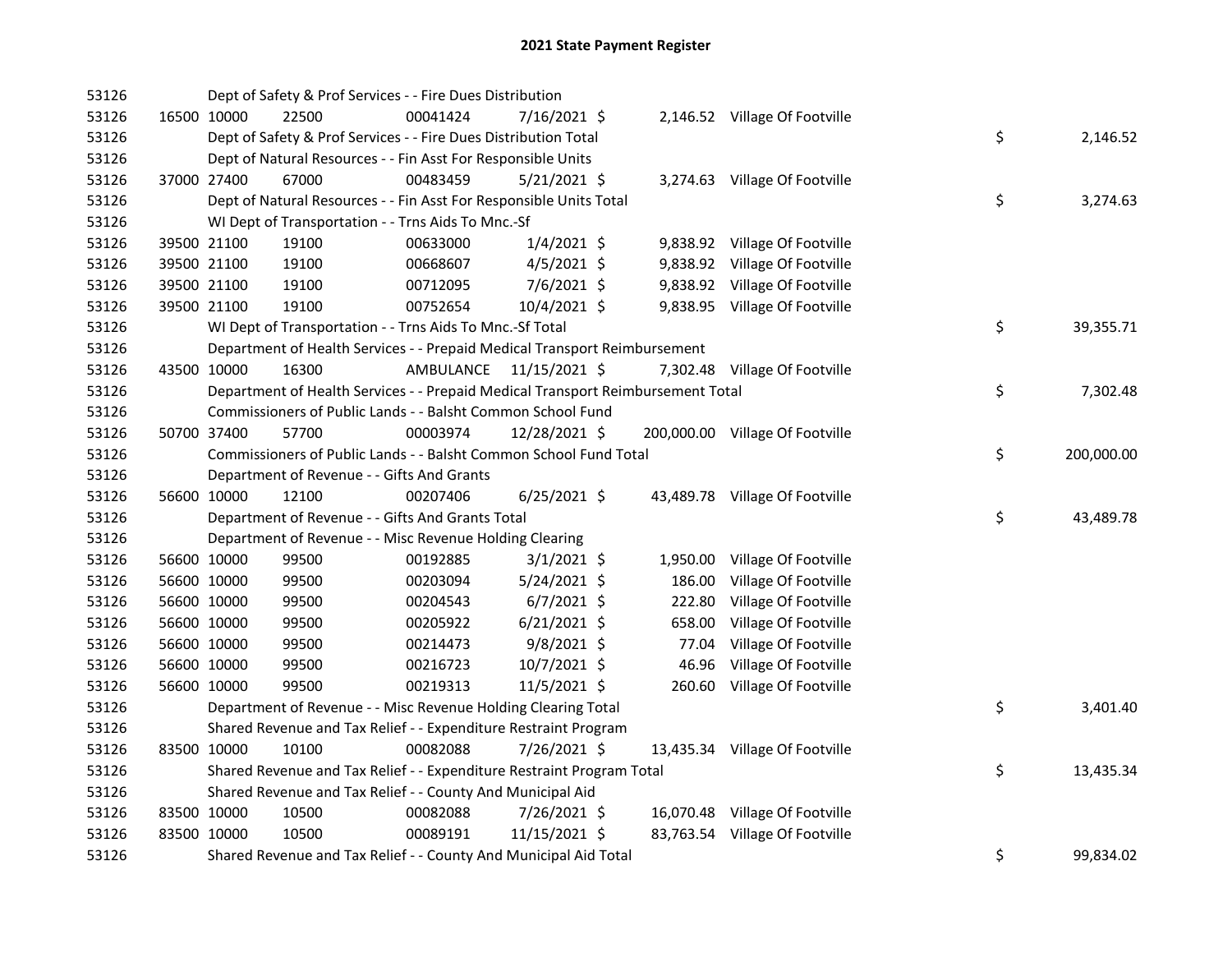| 53126       |             | Shared Revenue and Tax Relief - - Exempt Computer Aid                         |          |                |          |                      |                  |
|-------------|-------------|-------------------------------------------------------------------------------|----------|----------------|----------|----------------------|------------------|
| 53126       | 83500 10000 | 10900                                                                         | 00084642 | 7/26/2021 \$   | 112.24   | Village Of Footville |                  |
| 53126       | 83500 10000 | 10900                                                                         | 00085903 | 7/26/2021 \$   | 81.59    | Village Of Footville |                  |
| 53126       |             | Shared Revenue and Tax Relief - - Exempt Computer Aid Total                   |          |                |          |                      | \$<br>193.83     |
| 53126       |             | Shared Revenue and Tax Relief - - Utility Aid                                 |          |                |          |                      |                  |
| 53126       | 83500 10000 | 11000                                                                         | 00082088 | 7/26/2021 \$   | 1,474.99 | Village Of Footville |                  |
| 53126       | 83500 10000 | 11000                                                                         | 00089191 | 11/15/2021 \$  | 8,893.69 | Village Of Footville |                  |
| 53126       |             | Shared Revenue and Tax Relief - - Utility Aid Total                           |          |                |          |                      | \$<br>10,368.68  |
| 53126       |             | Shared Revenue and Tax Relief - - Personal Property Aid                       |          |                |          |                      |                  |
| 53126       | 83500 10000 | 11100                                                                         | 00077820 | $5/3/2021$ \$  | 257.50   | Village Of Footville |                  |
| 53126       | 83500 10000 | 11100                                                                         | 00078992 | $5/3/2021$ \$  | 4,773.64 | Village Of Footville |                  |
| 53126       |             | Shared Revenue and Tax Relief - - Personal Property Aid Total                 |          |                |          |                      | \$<br>5,031.14   |
| 53126       |             | Shared Revenue and Tax Relief - - State Aid; Video Service Provider Fee       |          |                |          |                      |                  |
| 53126       | 83500 10000 | 11200                                                                         | 00083135 | 7/26/2021 \$   | 53.37    | Village Of Footville |                  |
| 53126       | 83500 10000 | 11200                                                                         | 00087032 | $9/27/2021$ \$ | 4.04     | Village Of Footville |                  |
| 53126       |             | Shared Revenue and Tax Relief - - State Aid; Video Service Provider Fee Total |          |                |          |                      | \$<br>57.41      |
| 53126 Total |             |                                                                               |          |                |          |                      | \$<br>427,890.94 |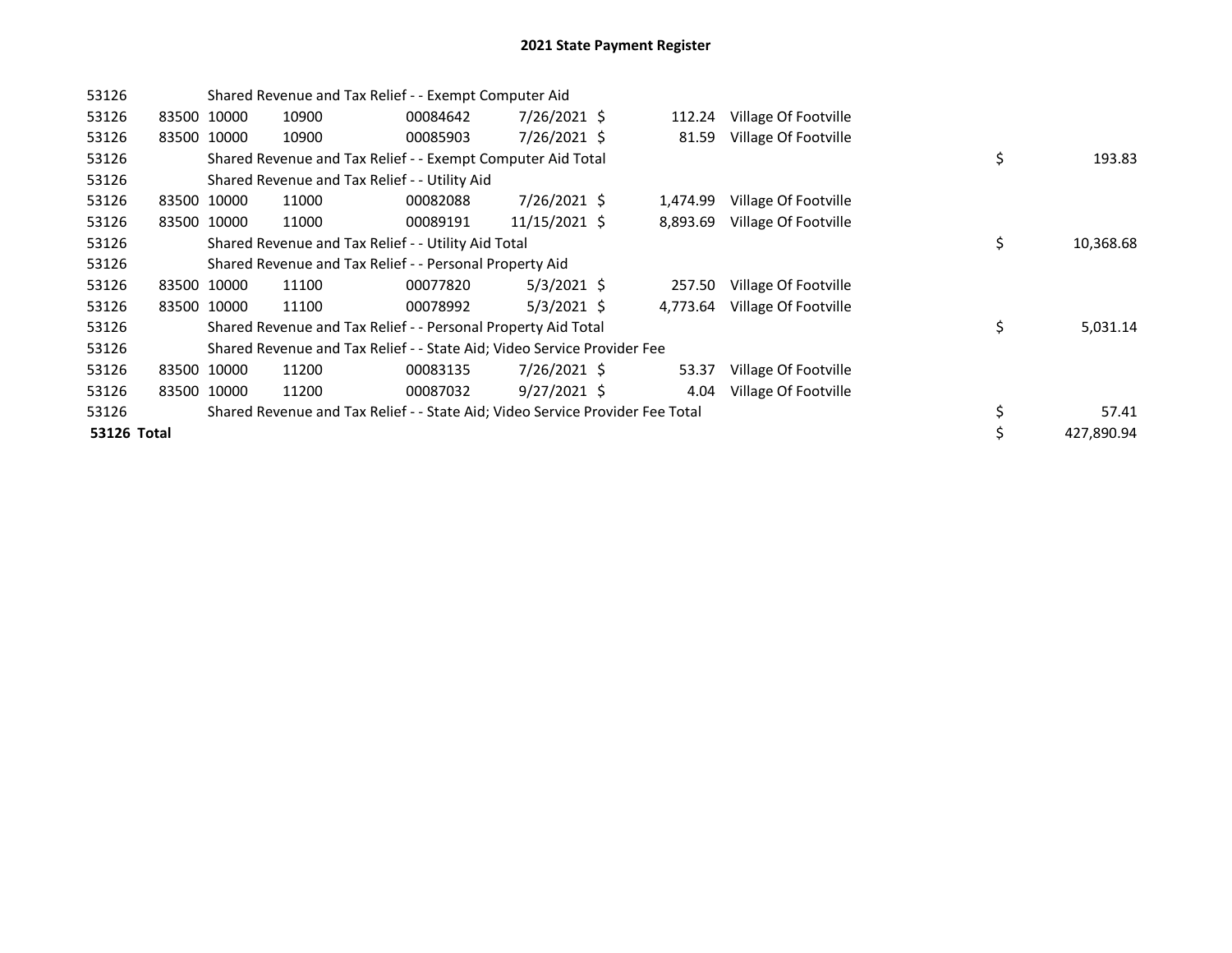| 53165 |             | Public Service Commission - - Broadband Grants, Seg                             |           |                |  |                                  |    |           |
|-------|-------------|---------------------------------------------------------------------------------|-----------|----------------|--|----------------------------------|----|-----------|
| 53165 | 15500 25500 | 36200                                                                           | 00005756  | 10/14/2021 \$  |  | 91,121.58 Village Of Orfordville |    |           |
| 53165 |             | Public Service Commission - - Broadband Grants, Seg Total                       |           |                |  |                                  | \$ | 91,121.58 |
| 53165 |             | Dept of Safety & Prof Services - - Fire Dues Distribution                       |           |                |  |                                  |    |           |
| 53165 | 16500 10000 | 22500                                                                           | 00041435  | 7/16/2021 \$   |  | 3,816.68 Village Of Orfordville  |    |           |
| 53165 |             | Dept of Safety & Prof Services - - Fire Dues Distribution Total                 |           |                |  |                                  | \$ | 3,816.68  |
| 53165 |             | Dept of Natural Resources - - Fin Asst For Responsible Units                    |           |                |  |                                  |    |           |
| 53165 | 37000 27400 | 67000                                                                           | 00483898  | $5/21/2021$ \$ |  | 4,457.85 Village Of Orfordville  |    |           |
| 53165 |             | Dept of Natural Resources - - Fin Asst For Responsible Units Total              |           |                |  |                                  | \$ | 4,457.85  |
| 53165 |             | WI Dept of Transportation - - Trns Aids To Mnc.-Sf                              |           |                |  |                                  |    |           |
| 53165 | 39500 21100 | 19100                                                                           | 00633001  | $1/4/2021$ \$  |  | 21,852.76 Village Of Orfordville |    |           |
| 53165 | 39500 21100 | 19100                                                                           | 00668608  | $4/5/2021$ \$  |  | 21,852.76 Village Of Orfordville |    |           |
| 53165 | 39500 21100 | 19100                                                                           | 00712096  | $7/6/2021$ \$  |  | 21,852.76 Village Of Orfordville |    |           |
| 53165 | 39500 21100 | 19100                                                                           | 00752655  | 10/4/2021 \$   |  | 21,852.79 Village Of Orfordville |    |           |
| 53165 |             | WI Dept of Transportation - - Trns Aids To Mnc.-Sf Total                        |           |                |  |                                  | \$ | 87,411.07 |
| 53165 |             | Department of Health Services - - Prepaid Medical Transport Reimbursement       |           |                |  |                                  |    |           |
| 53165 | 43500 10000 | 16300                                                                           | AMBULANCE | 11/15/2021 \$  |  | 4,190.99 Village Of Orfordville  |    |           |
| 53165 |             | Department of Health Services - - Prepaid Medical Transport Reimbursement Total |           |                |  |                                  | \$ | 4,190.99  |
| 53165 |             | Department of Justice - - Officer training reimbursement                        |           |                |  |                                  |    |           |
| 53165 | 45500 10000 | 21400                                                                           | 00105890  | 11/24/2021 \$  |  | 480.00 Village Of Orfordville    |    |           |
| 53165 |             | Department of Justice - - Officer training reimbursement Total                  |           |                |  |                                  | \$ | 480.00    |
| 53165 |             | Department of Revenue - - Gifts And Grants                                      |           |                |  |                                  |    |           |
| 53165 | 56600 10000 | 12100                                                                           | 00207407  | $6/25/2021$ \$ |  | 78,396.75 Village Of Orfordville |    |           |
| 53165 |             | Department of Revenue - - Gifts And Grants Total                                |           |                |  |                                  | \$ | 78,396.75 |
| 53165 |             | Department of Revenue - - Misc Revenue Holding Clearing                         |           |                |  |                                  |    |           |
| 53165 | 56600 10000 | 99500                                                                           | 00191056  | $2/5/2021$ \$  |  | 1.43 Village Of Orfordville      |    |           |
| 53165 | 56600 10000 | 99500                                                                           | 00192889  | $3/1/2021$ \$  |  | 632.75 Village Of Orfordville    |    |           |
| 53165 | 56600 10000 | 99500                                                                           | 00192894  | $3/1/2021$ \$  |  | 1,103.30 Village Of Orfordville  |    |           |
| 53165 | 56600 10000 | 99500                                                                           | 00193677  | $3/5/2021$ \$  |  | 263.22 Village Of Orfordville    |    |           |
| 53165 | 56600 10000 | 99500                                                                           | 00194275  | $3/8/2021$ \$  |  | 318.00 Village Of Orfordville    |    |           |
| 53165 | 56600 10000 | 99500                                                                           | 00194279  | 3/8/2021 \$    |  | 797.98 Village Of Orfordville    |    |           |
| 53165 | 56600 10000 | 99500                                                                           | 00195137  | $3/15/2021$ \$ |  | 445.60 Village Of Orfordville    |    |           |
| 53165 | 56600 10000 | 99500                                                                           | 00196620  | $3/29/2021$ \$ |  | 98.80 Village Of Orfordville     |    |           |
| 53165 | 56600 10000 | 99500                                                                           | 00197961  | $4/7/2021$ \$  |  | 678.01 Village Of Orfordville    |    |           |
| 53165 | 56600 10000 | 99500                                                                           | 00199942  | 4/26/2021 \$   |  | 720.24 Village Of Orfordville    |    |           |
| 53165 | 56600 10000 | 99500                                                                           | 00199945  | $4/26/2021$ \$ |  | 58.00 Village Of Orfordville     |    |           |
| 53165 | 56600 10000 | 99500                                                                           | 00201314  | 5/7/2021 \$    |  | 22.83 Village Of Orfordville     |    |           |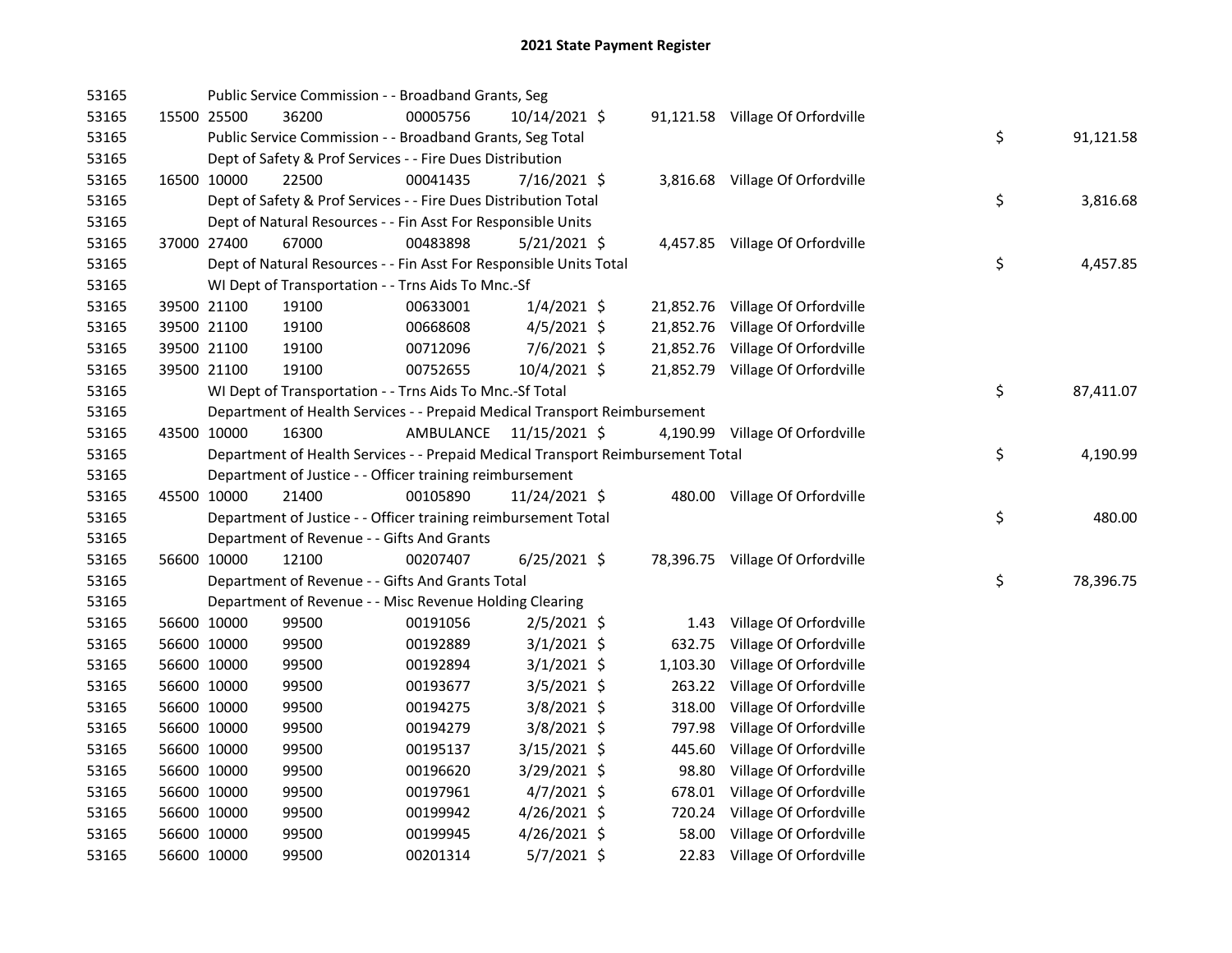| 53165       | 56600 10000 | 99500                                                                         | 00202366 | $5/17/2021$ \$ | 445.60    | Village Of Orfordville            |                  |
|-------------|-------------|-------------------------------------------------------------------------------|----------|----------------|-----------|-----------------------------------|------------------|
| 53165       | 56600 10000 | 99500                                                                         | 00203096 | 5/24/2021 \$   | 64.00     | Village Of Orfordville            |                  |
| 53165       | 56600 10000 | 99500                                                                         | 00204541 | $6/7/2021$ \$  | 149.77    | Village Of Orfordville            |                  |
| 53165       | 56600 10000 | 99500                                                                         | 00204829 | $6/7/2021$ \$  | 73.60     | Village Of Orfordville            |                  |
| 53165       | 56600 10000 | 99500                                                                         | 00209111 | 7/8/2021 \$    | 15.22     | Village Of Orfordville            |                  |
| 53165       | 56600 10000 | 99500                                                                         | 00211855 | 8/6/2021 \$    | 16.36     | Village Of Orfordville            |                  |
| 53165       | 56600 10000 | 99500                                                                         | 00214471 | $9/8/2021$ \$  | 140.75    | Village Of Orfordville            |                  |
| 53165       | 56600 10000 | 99500                                                                         | 00216721 | 10/7/2021 \$   | 236.16    | Village Of Orfordville            |                  |
| 53165       | 56600 10000 | 99500                                                                         | 00221462 | 12/7/2021 \$   | 225.74    | Village Of Orfordville            |                  |
| 53165       |             | Department of Revenue - - Misc Revenue Holding Clearing Total                 |          |                |           |                                   | \$<br>6,507.36   |
| 53165       |             | Shared Revenue and Tax Relief - - County And Municipal Aid                    |          |                |           |                                   |                  |
| 53165       | 83500 10000 | 10500                                                                         | 00082089 | 7/26/2021 \$   | 43,299.56 | Village Of Orfordville            |                  |
| 53165       | 83500 10000 | 10500                                                                         | 00089192 | 11/15/2021 \$  |           | 241,232.74 Village Of Orfordville |                  |
| 53165       |             | Shared Revenue and Tax Relief - - County And Municipal Aid Total              |          |                |           |                                   | \$<br>284,532.30 |
| 53165       |             | Shared Revenue and Tax Relief - - Exempt Computer Aid                         |          |                |           |                                   |                  |
| 53165       | 83500 10000 | 10900                                                                         | 00084643 | 7/26/2021 \$   | 516.51    | Village Of Orfordville            |                  |
| 53165       | 83500 10000 | 10900                                                                         | 00085904 | 7/26/2021 \$   | 464.16    | Village Of Orfordville            |                  |
| 53165       |             | Shared Revenue and Tax Relief - - Exempt Computer Aid Total                   |          |                |           |                                   | \$<br>980.67     |
| 53165       |             | Shared Revenue and Tax Relief - - Personal Property Aid                       |          |                |           |                                   |                  |
| 53165       | 83500 10000 | 11100                                                                         | 00077821 | $5/3/2021$ \$  |           | 2,669.21 Village Of Orfordville   |                  |
| 53165       | 83500 10000 | 11100                                                                         | 00078993 | $5/3/2021$ \$  | 455.50    | Village Of Orfordville            |                  |
| 53165       |             | Shared Revenue and Tax Relief - - Personal Property Aid Total                 |          |                |           |                                   | \$<br>3,124.71   |
| 53165       |             | Shared Revenue and Tax Relief - - State Aid; Video Service Provider Fee       |          |                |           |                                   |                  |
| 53165       | 83500 10000 | 11200                                                                         | 00083136 | 7/26/2021 \$   | 137.48    | Village Of Orfordville            |                  |
| 53165       | 83500 10000 | 11200                                                                         | 00087033 | $9/27/2021$ \$ | 10.42     | Village Of Orfordville            |                  |
| 53165       |             | Shared Revenue and Tax Relief - - State Aid; Video Service Provider Fee Total |          |                |           |                                   | \$<br>147.90     |
| 53165 Total |             |                                                                               |          |                |           |                                   | \$<br>565,167.86 |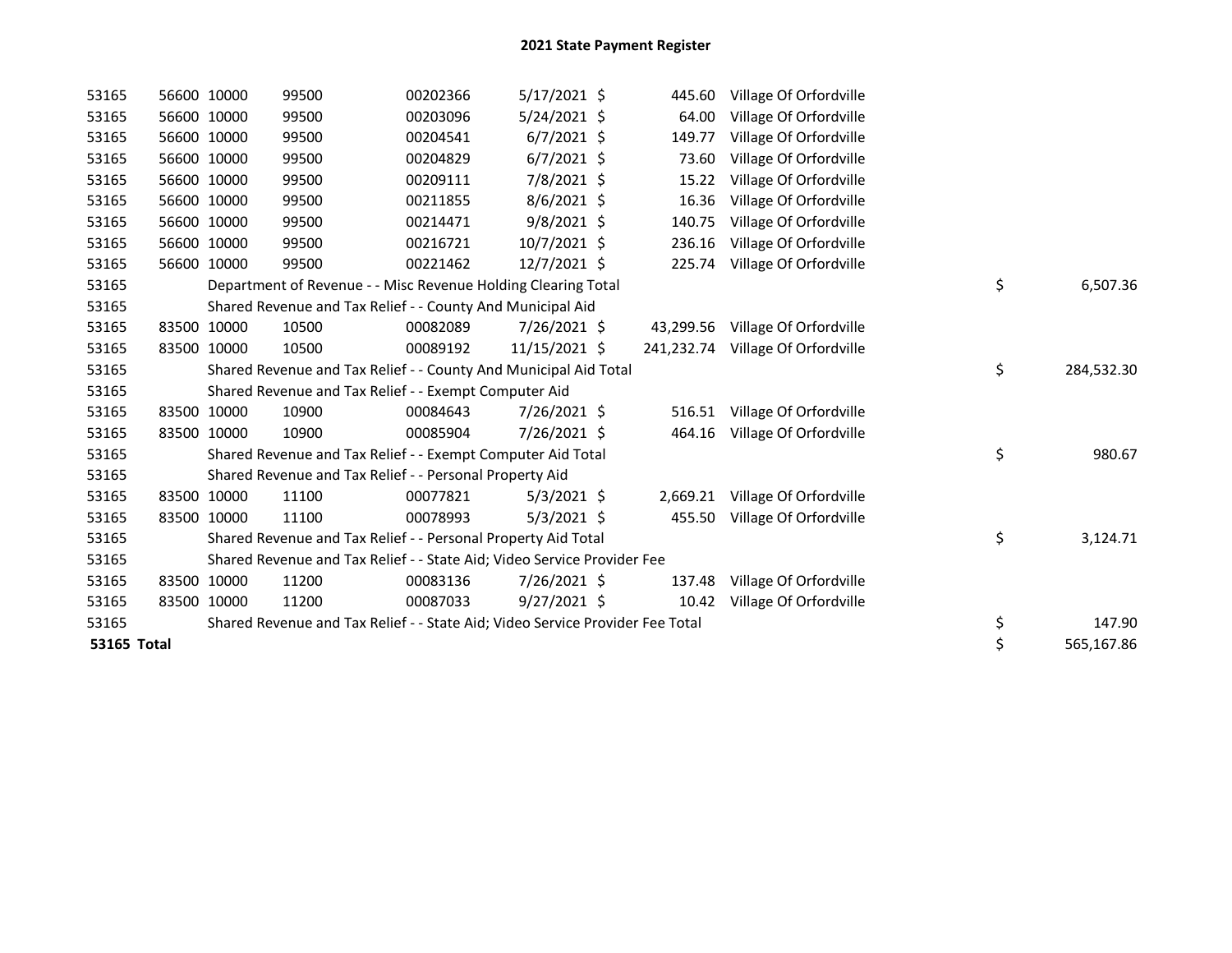| 53206 |             |             | Dept of Ag, Trade & Cons Protc - - Retail Petroleum                |          |                |            |                          |    |            |
|-------|-------------|-------------|--------------------------------------------------------------------|----------|----------------|------------|--------------------------|----|------------|
| 53206 |             | 11500 27200 | 16100                                                              | 00067104 | $3/1/2021$ \$  | 96.00      | Beloit, City of          |    |            |
| 53206 | 11500 27200 |             | 16100                                                              | 00067891 | 3/29/2021 \$   | 96.00      | Beloit, City of          |    |            |
| 53206 | 11500 27200 |             | 16100                                                              | 00069389 | $5/17/2021$ \$ | 192.00     | Beloit, City of          |    |            |
| 53206 | 11500 27200 |             | 16100                                                              | 00070745 | 7/13/2021 \$   | 2,976.00   | Beloit, City of          |    |            |
| 53206 | 11500 27200 |             | 16100                                                              | 00070850 | 7/13/2021 \$   | 237.60     | Beloit, City of          |    |            |
| 53206 |             |             | Dept of Ag, Trade & Cons Protc - - Retail Petroleum Total          |          |                |            |                          | \$ | 3,597.60   |
| 53206 |             |             | Dept of Safety & Prof Services - - Fire Dues Distribution          |          |                |            |                          |    |            |
| 53206 | 16500 10000 |             | 22500                                                              | 00041606 | 7/16/2021 \$   | 84,694.64  | Beloit, City of          |    |            |
| 53206 |             |             | Dept of Safety & Prof Services - - Fire Dues Distribution Total    |          |                |            |                          | \$ | 84,694.64  |
| 53206 |             |             | Dept of Natural Resources - - Fin Asst For Responsible Units       |          |                |            |                          |    |            |
| 53206 | 37000 27400 |             | 67000                                                              | 00483036 | 5/21/2021 \$   | 128,595.17 | Beloit, City of          |    |            |
| 53206 |             |             | Dept of Natural Resources - - Fin Asst For Responsible Units Total |          |                |            |                          | \$ | 128,595.17 |
| 53206 |             |             | Dept of Natural Resources - - Recycling Consolidation Grants       |          |                |            |                          |    |            |
| 53206 | 37000 27400 |             | 67300                                                              | 00483036 | $5/21/2021$ \$ |            | 9,298.64 Beloit, City of |    |            |
| 53206 |             |             | Dept of Natural Resources - - Recycling Consolidation Grants Total |          |                |            |                          | \$ | 9,298.64   |
| 53206 |             |             | WI Dept of Transportation - - Conn Hwy Aids St Fds                 |          |                |            |                          |    |            |
| 53206 |             | 39500 21100 | 16200                                                              | 00633602 | $1/4/2021$ \$  | 66,520.37  | Beloit, City of          |    |            |
| 53206 |             | 39500 21100 | 16200                                                              | 00669209 | $4/5/2021$ \$  | 66,520.37  | Beloit, City of          |    |            |
| 53206 | 39500 21100 |             | 16200                                                              | 00712697 | 7/6/2021 \$    | 66,520.37  | Beloit, City of          |    |            |
| 53206 | 39500 21100 |             | 16200                                                              | 00753256 | 10/4/2021 \$   | 66,520.37  | Beloit, City of          |    |            |
| 53206 |             |             | WI Dept of Transportation - - Conn Hwy Aids St Fds Total           |          |                |            |                          | \$ | 266,081.48 |
| 53206 |             |             | WI Dept of Transportation - - Paratransit Aids, Sf                 |          |                |            |                          |    |            |
| 53206 | 39500 21100 |             | 17500                                                              | 00707811 | $6/18/2021$ \$ | 23,054.00  | Beloit, City of          |    |            |
| 53206 |             |             | WI Dept of Transportation - - Paratransit Aids, Sf Total           |          |                |            |                          | \$ | 23,054.00  |
| 53206 |             |             | WI Dept of Transportation - - Tb, Trns Oper Aid Sf                 |          |                |            |                          |    |            |
| 53206 | 39500 21100 |             | 17600                                                              | 00709629 | $6/22/2021$ \$ | 112,334.00 | Beloit, City of          |    |            |
| 53206 | 39500 21100 |             | 17600                                                              | 00754652 | $9/29/2021$ \$ | 337,002.00 | Beloit, City of          |    |            |
| 53206 |             |             | WI Dept of Transportation - - Tb, Trns Oper Aid Sf Total           |          |                |            |                          | \$ | 449,336.00 |
| 53206 |             |             | WI Dept of Transportation - - Hwy Sfty Loc Aid Ffd                 |          |                |            |                          |    |            |
| 53206 |             | 39500 21100 | 18500                                                              | 00647875 | $2/2/2021$ \$  | 6,958.70   | Beloit, City of          |    |            |
| 53206 | 39500 21100 |             | 18500                                                              | 00657285 | 2/23/2021 \$   | 10,407.71  | Beloit, City of          |    |            |
| 53206 | 39500 21100 |             | 18500                                                              | 00667164 | $3/22/2021$ \$ | 9,248.94   | Beloit, City of          |    |            |
| 53206 | 39500 21100 |             | 18500                                                              | 00682954 | $4/23/2021$ \$ | 14,066.10  | Beloit, City of          |    |            |
| 53206 | 39500 21100 |             | 18500                                                              | 00707239 | $6/16/2021$ \$ | 8,209.98   | Beloit, City of          |    |            |
| 53206 | 39500 21100 |             | 18500                                                              | 00718914 | 7/12/2021 \$   | 408.92     | Beloit, City of          |    |            |
| 53206 | 39500 21100 |             | 18500                                                              | 00723569 | 7/21/2021 \$   | 3,777.64   | Beloit, City of          |    |            |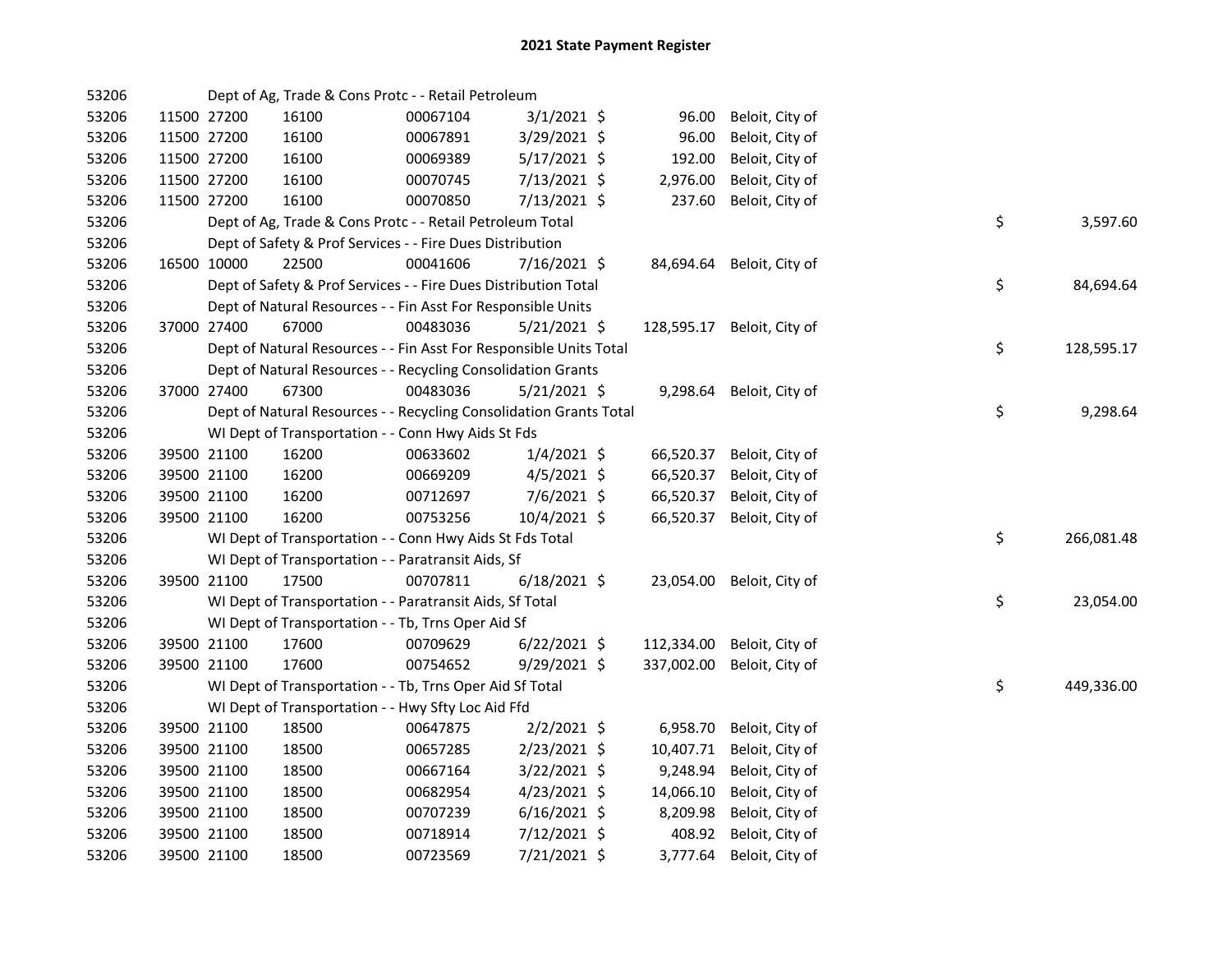| 53206 | 39500 21100 |             | 18500                                                     | 00735311 | 8/17/2021 \$   | 3,551.69   | Beloit, City of        |    |              |
|-------|-------------|-------------|-----------------------------------------------------------|----------|----------------|------------|------------------------|----|--------------|
| 53206 | 39500 21100 |             | 18500                                                     | 00761900 | 10/14/2021 \$  | 3,147.40   | Beloit, City of        |    |              |
| 53206 | 39500 21100 |             | 18500                                                     | 00761901 | 10/14/2021 \$  | 7,046.55   | Beloit, City of        |    |              |
| 53206 | 39500 21100 |             | 18500                                                     | 00771694 | 11/9/2021 \$   | 1,874.81   | Beloit, City of        |    |              |
| 53206 | 39500 21100 |             | 18500                                                     | 00785795 | 12/21/2021 \$  | 1,889.89   | Beloit, City of        |    |              |
| 53206 | 39500 21100 |             | 18500                                                     | 00786325 | 12/22/2021 \$  | 6,377.41   | Beloit, City of        |    |              |
| 53206 |             |             | WI Dept of Transportation - - Hwy Sfty Loc Aid Ffd Total  |          |                |            |                        | \$ | 76,965.74    |
| 53206 |             |             | WI Dept of Transportation - - Trns Aids To Mnc.-Sf        |          |                |            |                        |    |              |
| 53206 | 39500 21100 |             | 19100                                                     | 00633002 | $1/4/2021$ \$  | 400,595.81 | Beloit, City of        |    |              |
| 53206 |             | 39500 21100 | 19100                                                     | 00668609 | $4/5/2021$ \$  | 400,595.81 | Beloit, City of        |    |              |
| 53206 | 39500 21100 |             | 19100                                                     | 00712097 | 7/6/2021 \$    | 400,595.81 | Beloit, City of        |    |              |
| 53206 | 39500 21100 |             | 19100                                                     | 00752656 | 10/4/2021 \$   | 400,595.83 | Beloit, City of        |    |              |
| 53206 |             |             | WI Dept of Transportation - - Trns Aids To Mnc.-Sf Total  |          |                |            |                        | \$ | 1,602,383.26 |
| 53206 |             |             | WI Dept of Transportation - - Hwy Mgmt & Opers Sf         |          |                |            |                        |    |              |
| 53206 | 39500 21100 |             | 36500                                                     | 00642180 | $1/19/2021$ \$ | 423.49     | Beloit, City of        |    |              |
| 53206 | 39500 21100 |             | 36500                                                     | 00656118 | 2/19/2021 \$   | 833.43     | Beloit, City of        |    |              |
| 53206 | 39500 21100 |             | 36500                                                     | 00666740 | 3/19/2021 \$   | 393.14     | Beloit, City of        |    |              |
| 53206 | 39500 21100 |             | 36500                                                     | 00682483 | 4/21/2021 \$   | 440.34     | Beloit, City of        |    |              |
| 53206 | 39500 21100 |             | 36500                                                     | 00696321 | 5/19/2021 \$   | 443.41     | Beloit, City of        |    |              |
| 53206 | 39500 21100 |             | 36500                                                     | 00709599 | $6/21/2021$ \$ | 407.85     | Beloit, City of        |    |              |
| 53206 | 39500 21100 |             | 36500                                                     | 00722832 | 7/21/2021 \$   | 514.00     | Beloit, City of        |    |              |
| 53206 | 39500 21100 |             | 36500                                                     | 00737564 | 8/23/2021 \$   | 524.16     | Beloit, City of        |    |              |
| 53206 |             | 39500 21100 | 36500                                                     | 00748859 | $9/21/2021$ \$ | 492.34     | Beloit, City of        |    |              |
| 53206 | 39500 21100 |             | 36500                                                     | 00764428 | 10/20/2021 \$  | 427.50     | Beloit, City of        |    |              |
| 53206 | 39500 21100 |             | 36500                                                     | 00775018 | 11/17/2021 \$  | 449.56     | Beloit, City of        |    |              |
| 53206 | 39500 21100 |             | 36500                                                     | 00785762 | 12/20/2021 \$  | 432.45     | Beloit, City of        |    |              |
| 53206 |             |             | WI Dept of Transportation - - Hwy Mgmt & Opers Sf Total   |          |                |            |                        | \$ | 5,781.67     |
| 53206 |             |             | WI Dept of Transportation - - Dept Mgt & Oper St Fd       |          |                |            |                        |    |              |
| 53206 |             | 39500 21100 | 46100                                                     | 00648657 | $2/4/2021$ \$  | 2,866.24   | Beloit, City of        |    |              |
| 53206 |             | 39500 21100 | 46100                                                     | 00683786 | $4/27/2021$ \$ | 634.11     | Beloit, City of        |    |              |
| 53206 | 39500 21100 |             | 46100                                                     | 00733374 | $8/13/2021$ \$ | 1,363.62   | Beloit, City of        |    |              |
| 53206 | 39500 21100 |             | 46100                                                     | 00764403 | 10/21/2021 \$  | 1,950.87   | Beloit, City of        |    |              |
| 53206 |             |             | WI Dept of Transportation - - Dept Mgt & Oper St Fd Total |          |                |            |                        | \$ | 6,814.84     |
| 53206 |             |             | WI Dept of Transportation - - Dept Mgt & Opr Loc Fd       |          |                |            |                        |    |              |
| 53206 | 39500 21100 |             | 47100                                                     | 00683786 | $4/27/2021$ \$ |            | (0.01) Beloit, City of |    |              |
| 53206 | 39500 21100 |             | 47100                                                     | 00764403 | 10/21/2021 \$  |            | (0.01) Beloit, City of |    |              |
| 53206 |             |             | WI Dept of Transportation - - Dept Mgt & Opr Loc Fd Total |          |                |            |                        | \$ | (0.02)       |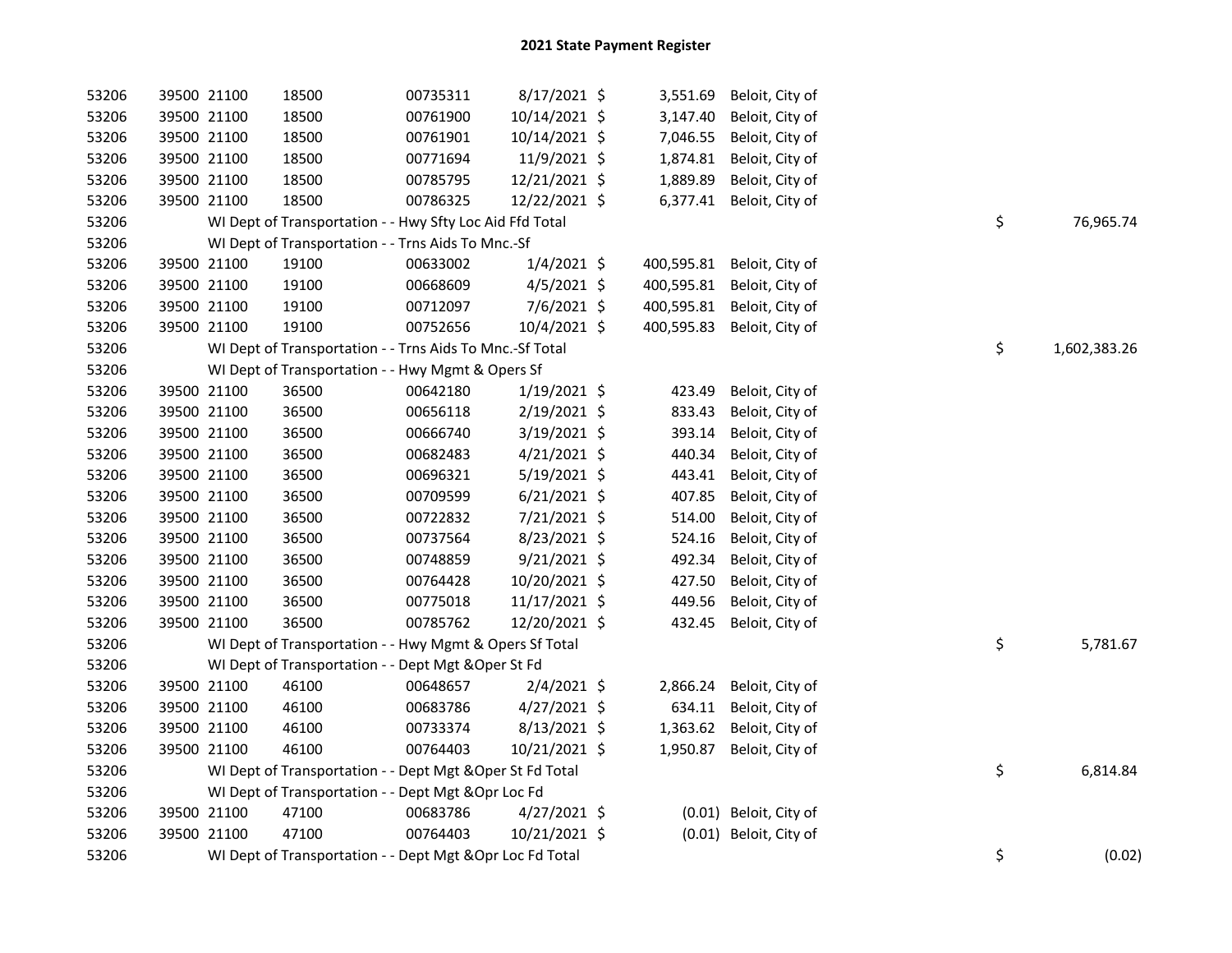| 53206 |             |             | WI Dept of Transportation - - Dept Mgt & Opr Fed Fd                             |           |                |           |                           |    |            |
|-------|-------------|-------------|---------------------------------------------------------------------------------|-----------|----------------|-----------|---------------------------|----|------------|
| 53206 |             | 39500 21100 | 48100                                                                           | 00648657  | $2/4/2021$ \$  | 64,437.10 | Beloit, City of           |    |            |
| 53206 |             | 39500 21100 | 48100                                                                           | 00683786  | $4/27/2021$ \$ | 14,255.80 | Beloit, City of           |    |            |
| 53206 | 39500 21100 |             | 48100                                                                           | 00733374  | 8/13/2021 \$   | 30,656.13 | Beloit, City of           |    |            |
| 53206 | 39500 21100 |             | 48100                                                                           | 00764403  | 10/21/2021 \$  | 43,858.32 | Beloit, City of           |    |            |
| 53206 |             |             | WI Dept of Transportation - - Dept Mgt & Opr Fed Fd Total                       |           |                |           |                           | \$ | 153,207.35 |
| 53206 |             |             | Department of Health Services - - Federal Project Aids                          |           |                |           |                           |    |            |
| 53206 |             | 43500 10000 | 15000                                                                           | 00439622  | 7/21/2021 \$   | 4,010.59  | Beloit, City of           |    |            |
| 53206 |             | 43500 10000 | 15000                                                                           | 00440557  | 7/27/2021 \$   | 1,410.81  | Beloit, City of           |    |            |
| 53206 |             | 43500 10000 | 15000                                                                           | 00440559  | 8/19/2021 \$   | 2,330.39  | Beloit, City of           |    |            |
| 53206 |             | 43500 10000 | 15000                                                                           | 00445279  | $9/2/2021$ \$  | 27,471.44 | Beloit, City of           |    |            |
| 53206 |             | 43500 10000 | 15000                                                                           | 00453995  | 10/15/2021 \$  | 3,800.09  | Beloit, City of           |    |            |
| 53206 | 43500 10000 |             | 15000                                                                           | 00464826  | 12/10/2021 \$  | 29,924.58 | Beloit, City of           |    |            |
| 53206 |             |             | Department of Health Services - - Federal Project Aids Total                    |           |                |           |                           | \$ | 68,947.90  |
| 53206 |             |             | Department of Health Services - - Prepaid Medical Transport Reimbursement       |           |                |           |                           |    |            |
| 53206 | 43500 10000 |             | 16300                                                                           | AMBULANCE | 11/15/2021 \$  |           | 69,151.35 Beloit, City of |    |            |
| 53206 |             |             | Department of Health Services - - Prepaid Medical Transport Reimbursement Total |           |                |           |                           | \$ | 69,151.35  |
| 53206 |             |             | Department of Health Services - - Cemetery, Funeral, And Burial                 |           |                |           |                           |    |            |
| 53206 |             | 43500 10000 | 41000                                                                           | 00420275  | $4/9/2021$ \$  | 1,000.00  | Beloit, City of           |    |            |
| 53206 |             | 43500 10000 | 41000                                                                           | 00430414  | $6/10/2021$ \$ | 505.00    | Beloit, City of           |    |            |
| 53206 |             | 43500 10000 | 41000                                                                           | 00433190  | $6/29/2021$ \$ | 1,000.00  | Beloit, City of           |    |            |
| 53206 |             | 43500 10000 | 41000                                                                           | 00444138  | 8/26/2021 \$   | 1,000.00  | Beloit, City of           |    |            |
| 53206 |             | 43500 10000 | 41000                                                                           | 00447815  | 10/13/2021 \$  | 1,000.00  | Beloit, City of           |    |            |
| 53206 | 43500 10000 |             | 41000                                                                           | 00467474  | 12/23/2021 \$  | 760.00    | Beloit, City of           |    |            |
| 53206 |             |             | Department of Health Services - - Cemetery, Funeral, And Burial Total           |           |                |           |                           | \$ | 5,265.00   |
| 53206 |             |             | Dept of Workforce Development - - Workforce Invest And Assist                   |           |                |           |                           |    |            |
| 53206 |             | 44500 10000 | 14100                                                                           | 00342221  | 9/28/2021 \$   | 360.00    | Beloit, City of           |    |            |
| 53206 |             | 44500 10000 | 14100                                                                           | 00345850  | 10/25/2021 \$  | 360.00    | Beloit, City of           |    |            |
| 53206 | 44500 10000 |             | 14100                                                                           | 00349894  | 11/26/2021 \$  | 360.00    | Beloit, City of           |    |            |
| 53206 | 44500 10000 |             | 14100                                                                           | 00353355  | 12/21/2021 \$  | 360.00    | Beloit, City of           |    |            |
| 53206 |             |             | Dept of Workforce Development - - Workforce Invest And Assist Total             |           |                |           |                           | \$ | 1,440.00   |
| 53206 |             |             | Dept of Workforce Development - - Title Ib Aids State GPR                       |           |                |           |                           |    |            |
| 53206 |             | 44500 10000 | 50900                                                                           | 00310752  | $1/6/2021$ \$  | 7.67      | Beloit, City of           |    |            |
| 53206 | 44500 10000 |             | 50900                                                                           | 00315837  | $3/4/2021$ \$  | 2.56      | Beloit, City of           |    |            |
| 53206 | 44500 10000 |             | 50900                                                                           | 00324521  | $5/17/2021$ \$ | 12.78     | Beloit, City of           |    |            |
| 53206 | 44500 10000 |             | 50900                                                                           | 00335748  | 8/18/2021 \$   | 2.56      | Beloit, City of           |    |            |
| 53206 | 44500 10000 |             | 50900                                                                           | 00337639  | 8/30/2021 \$   | 2.56      | Beloit, City of           |    |            |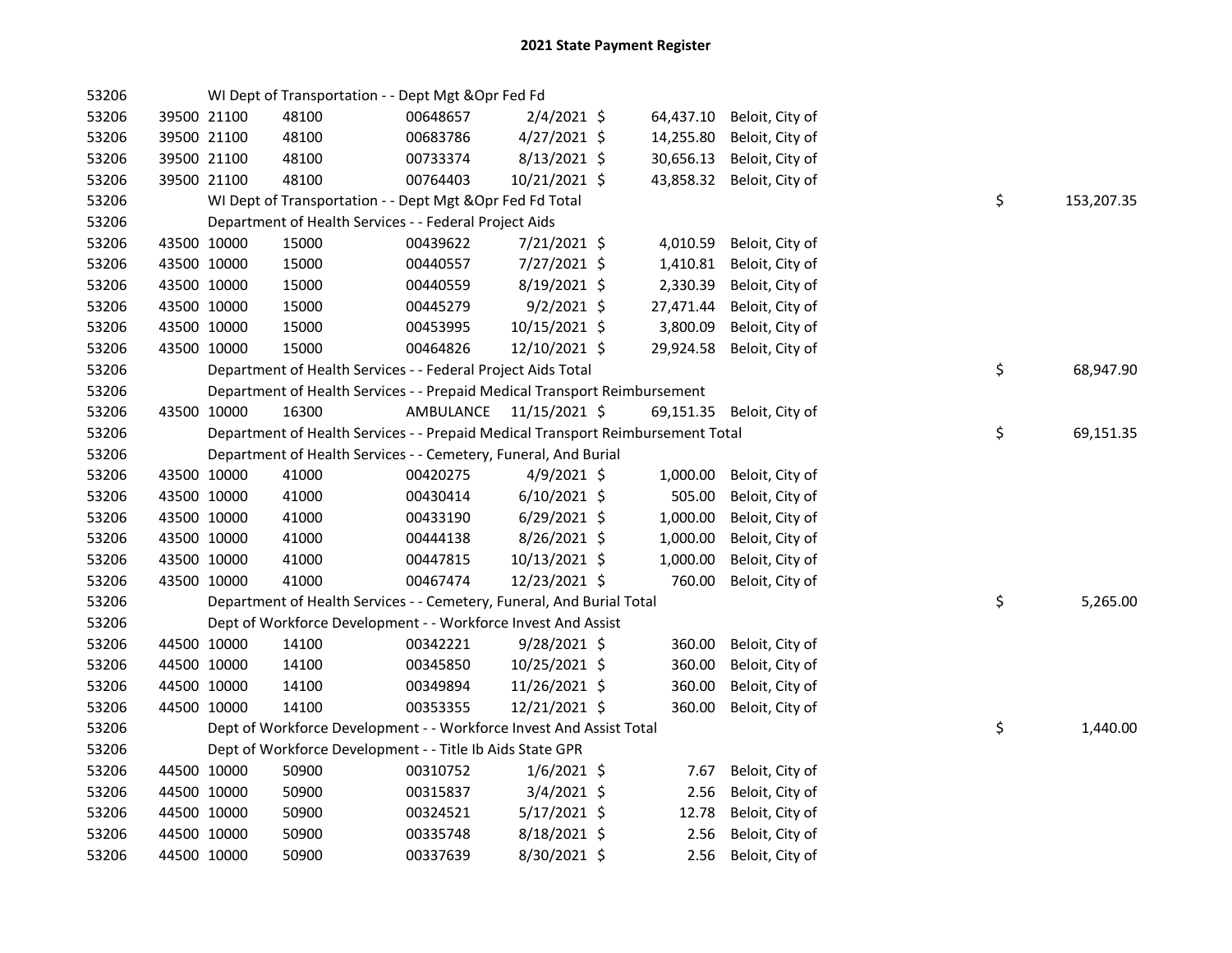| 53206 |             | 44500 10000 | 50900                                                              | 00344455 | 10/20/2021 \$  | 11.29     | Beloit, City of |    |            |
|-------|-------------|-------------|--------------------------------------------------------------------|----------|----------------|-----------|-----------------|----|------------|
| 53206 |             | 44500 10000 | 50900                                                              | 00344791 | 10/22/2021 \$  | 9.80      | Beloit, City of |    |            |
| 53206 |             | 44500 10000 | 50900                                                              | 00348674 | 11/18/2021 \$  | 2.56      | Beloit, City of |    |            |
| 53206 |             |             | Dept of Workforce Development - - Title Ib Aids State GPR Total    |          |                |           |                 | \$ | 51.78      |
| 53206 |             |             | Dept of Workforce Development - - Title Ib Aids Federal Prf        |          |                |           |                 |    |            |
| 53206 |             | 44500 10000 | 54400                                                              | 00310752 | $1/6/2021$ \$  | 28.33     | Beloit, City of |    |            |
| 53206 |             | 44500 10000 | 54400                                                              | 00315837 | $3/4/2021$ \$  | 9.44      | Beloit, City of |    |            |
| 53206 |             | 44500 10000 | 54400                                                              | 00324521 | $5/17/2021$ \$ | 47.22     | Beloit, City of |    |            |
| 53206 |             | 44500 10000 | 54400                                                              | 00335748 | 8/18/2021 \$   | 9.44      | Beloit, City of |    |            |
| 53206 |             | 44500 10000 | 54400                                                              | 00337639 | 8/30/2021 \$   | 9.44      | Beloit, City of |    |            |
| 53206 |             | 44500 10000 | 54400                                                              | 00344455 | 10/20/2021 \$  | 41.71     | Beloit, City of |    |            |
| 53206 |             | 44500 10000 | 54400                                                              | 00344791 | 10/22/2021 \$  | 36.20     | Beloit, City of |    |            |
| 53206 |             | 44500 10000 | 54400                                                              | 00348674 | 11/18/2021 \$  | 9.44      | Beloit, City of |    |            |
| 53206 |             |             | Dept of Workforce Development - - Title Ib Aids Federal Prf Total  |          |                |           |                 | \$ | 191.22     |
| 53206 |             |             | Department of Justice - - Law Enforcement Officer Supplement       |          |                |           |                 |    |            |
| 53206 |             | 45500 10000 | 21100                                                              | 00098520 | $5/27/2021$ \$ | 40,705.36 | Beloit, City of |    |            |
| 53206 | 45500 10000 |             | 21100                                                              | 00101187 | $8/27/2021$ \$ | 45,291.08 | Beloit, City of |    |            |
| 53206 |             | 45500 10000 | 21100                                                              | 00104605 | 11/5/2021 \$   | 35,437.56 | Beloit, City of |    |            |
| 53206 |             |             | Department of Justice - - Law Enforcement Officer Supplement Total |          |                |           |                 | \$ | 121,434.00 |
| 53206 |             |             | Department of Justice - - Officer training reimbursement           |          |                |           |                 |    |            |
| 53206 | 45500 10000 |             | 21400                                                              | 00104878 | 11/10/2021 \$  | 9,920.00  | Beloit, City of |    |            |
| 53206 |             |             | Department of Justice - - Officer training reimbursement Total     |          |                |           |                 | \$ | 9,920.00   |
| 53206 |             |             | Department of Justice - - Crime Laboratories, Dna                  |          |                |           |                 |    |            |
| 53206 |             | 45500 10000 | 22100                                                              | 00100308 | 7/14/2021 \$   | 150.00    | Beloit, City of |    |            |
| 53206 |             |             | Department of Justice - - Crime Laboratories, Dna Total            |          |                |           |                 | \$ | 150.00     |
| 53206 |             |             | Department of Justice - - Federal Aid, Local Assistance            |          |                |           |                 |    |            |
| 53206 |             | 45500 10000 | 25100                                                              | 00094897 | 2/19/2021 \$   | 346.01    | Beloit, City of |    |            |
| 53206 |             | 45500 10000 | 25100                                                              | 00097854 | $5/13/2021$ \$ | 2,016.72  | Beloit, City of |    |            |
| 53206 | 45500 10000 |             | 25100                                                              | 00104448 | $11/3/2021$ \$ | 6,827.79  | Beloit, City of |    |            |
| 53206 |             |             | Department of Justice - - Federal Aid, Local Assistance Total      |          |                |           |                 | \$ | 9,190.52   |
| 53206 |             |             | Department of Justice - - Internet Crimes Against Childr           |          |                |           |                 |    |            |
| 53206 |             | 45500 10000 | 28400                                                              | 00104807 | 11/10/2021 \$  | 4,594.15  | Beloit, City of |    |            |
| 53206 |             |             | Department of Justice - - Internet Crimes Against Childr Total     |          |                |           |                 | \$ | 4,594.15   |
| 53206 |             |             | Department of Military Affairs - - Energy Costs, Energy-Related A  |          |                |           |                 |    |            |
| 53206 |             | 46500 10000 | 10600                                                              | 00088569 | $2/1/2021$ \$  | 323.06    | Beloit, City of |    |            |
| 53206 |             | 46500 10000 | 10600                                                              | 00090410 | 2/26/2021 \$   | 328.95    | Beloit, City of |    |            |
| 53206 |             | 46500 10000 | 10600                                                              | 00093236 | 4/28/2021 \$   | 345.24    | Beloit, City of |    |            |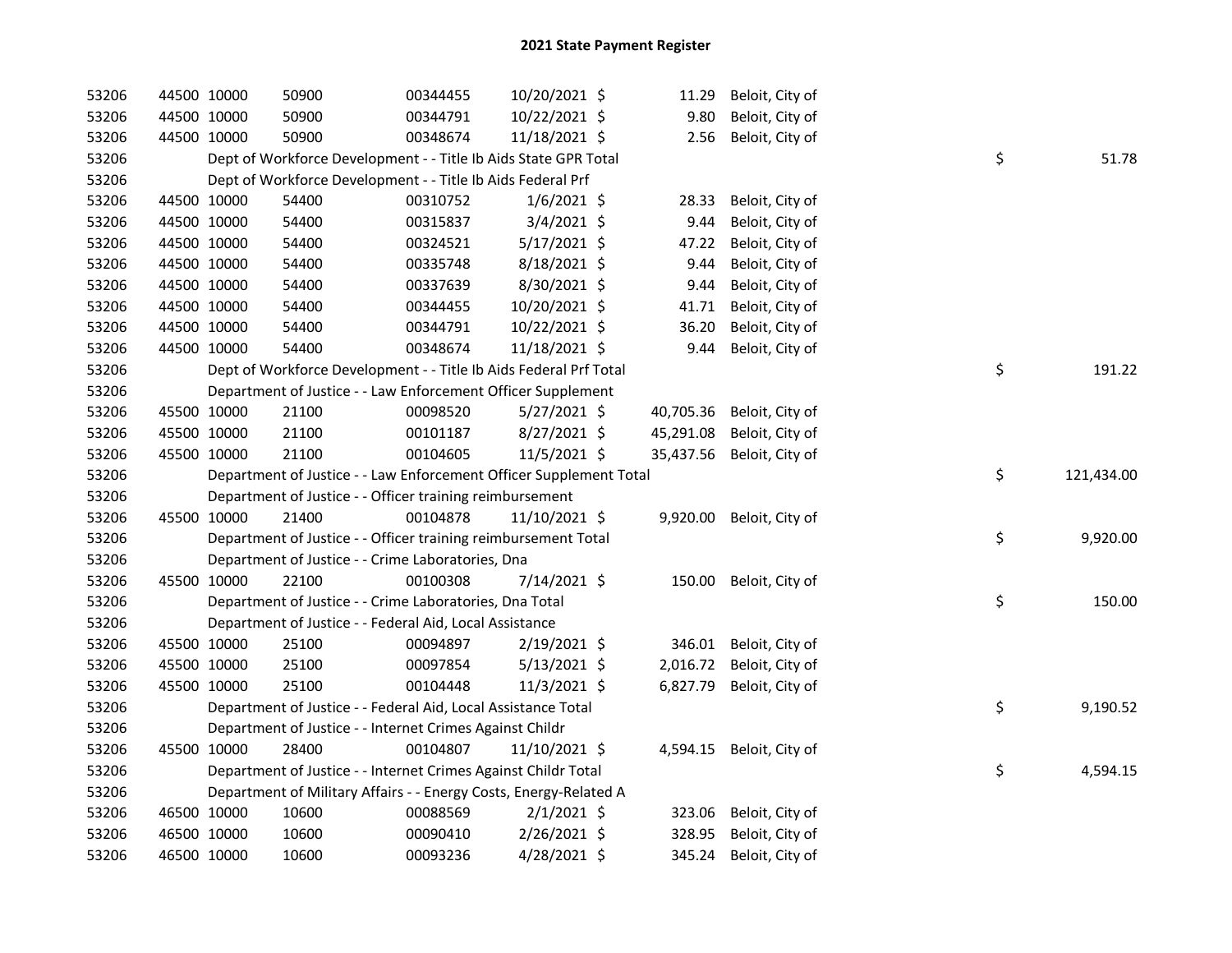| 53206 | 46500 10000 | 10600                                                                   | 00093248 | 4/28/2021 \$   |           | 343.22 Beloit, City of |    |          |
|-------|-------------|-------------------------------------------------------------------------|----------|----------------|-----------|------------------------|----|----------|
| 53206 | 46500 10000 | 10600                                                                   | 00094444 | 5/25/2021 \$   | 350.67    | Beloit, City of        |    |          |
| 53206 | 46500 10000 | 10600                                                                   | 00095994 | $6/22/2021$ \$ | 339.81    | Beloit, City of        |    |          |
| 53206 | 46500 10000 | 10600                                                                   | 00099247 | $8/26/2021$ \$ | 339.81    | Beloit, City of        |    |          |
| 53206 | 46500 10000 | 10600                                                                   | 00100407 | $9/23/2021$ \$ | 334.38    | Beloit, City of        |    |          |
| 53206 | 46500 10000 | 10600                                                                   | 00101543 | 10/20/2021 \$  | 100.00    | Beloit, City of        |    |          |
| 53206 | 46500 10000 | 10600                                                                   | 00101660 | 10/22/2021 \$  | 328.95    | Beloit, City of        |    |          |
| 53206 | 46500 10000 | 10600                                                                   | 00102987 | 11/22/2021 \$  | 328.95    | Beloit, City of        |    |          |
| 53206 | 46500 10000 | 10600                                                                   | 00104463 | 12/27/2021 \$  | 339.81    | Beloit, City of        |    |          |
| 53206 |             | Department of Military Affairs - - Energy Costs, Energy-Related A Total |          |                |           |                        | \$ | 3,802.85 |
| 53206 |             | Department of Military Affairs - - Federal Aid-Service Contracts        |          |                |           |                        |    |          |
| 53206 | 46500 10000 | 14100                                                                   | 00097478 | $7/19/2021$ \$ | 328.95    | Beloit, City of        |    |          |
| 53206 |             | Department of Military Affairs - - Federal Aid-Service Contracts Total  |          |                |           |                        | \$ | 328.95   |
| 53206 |             | Department of Military Affairs - - Mobile Field Force Grants            |          |                |           |                        |    |          |
| 53206 | 46500 10000 | 31200                                                                   | 00087426 | $1/7/2021$ \$  | 5,358.60  | Beloit, City of        |    |          |
| 53206 |             | Department of Military Affairs - - Mobile Field Force Grants Total      |          |                |           |                        | \$ | 5,358.60 |
| 53206 |             | Department of Revenue - - Misc Revenue Holding Clearing                 |          |                |           |                        |    |          |
| 53206 | 56600 10000 | 99500                                                                   | 00188982 | $1/8/2021$ \$  | 184.89    | Beloit, City of        |    |          |
| 53206 | 56600 10000 | 99500                                                                   | 00188985 | $1/8/2021$ \$  | 6,796.81  | Beloit, City of        |    |          |
| 53206 | 56600 10000 | 99500                                                                   | 00191049 | $2/5/2021$ \$  | 72.13     | Beloit, City of        |    |          |
| 53206 | 56600 10000 | 99500                                                                   | 00191053 | $2/5/2021$ \$  | 6,545.70  | Beloit, City of        |    |          |
| 53206 | 56600 10000 | 99500                                                                   | 00192043 | $2/22/2021$ \$ | 170.00    | Beloit, City of        |    |          |
| 53206 | 56600 10000 | 99500                                                                   | 00192881 | $3/1/2021$ \$  | 6,483.92  | Beloit, City of        |    |          |
| 53206 | 56600 10000 | 99500                                                                   | 00192891 | $3/1/2021$ \$  | 2,285.56  | Beloit, City of        |    |          |
| 53206 | 56600 10000 | 99500                                                                   | 00192892 | $3/1/2021$ \$  | 127.00    | Beloit, City of        |    |          |
| 53206 | 56600 10000 | 99500                                                                   | 00192893 | $3/1/2021$ \$  | 6,079.15  | Beloit, City of        |    |          |
| 53206 | 56600 10000 | 99500                                                                   | 00193669 | $3/5/2021$ \$  | 1,988.47  | Beloit, City of        |    |          |
| 53206 | 56600 10000 | 99500                                                                   | 00193673 | $3/5/2021$ \$  | 35,277.73 | Beloit, City of        |    |          |
| 53206 | 56600 10000 | 99500                                                                   | 00194268 | 3/8/2021 \$    | 360.00    | Beloit, City of        |    |          |
| 53206 | 56600 10000 | 99500                                                                   | 00194270 | 3/8/2021 \$    | 841.62    | Beloit, City of        |    |          |
| 53206 | 56600 10000 | 99500                                                                   | 00194277 | 3/8/2021 \$    | 277.00    | Beloit, City of        |    |          |
| 53206 | 56600 10000 | 99500                                                                   | 00194278 | 3/8/2021 \$    | 1,689.89  | Beloit, City of        |    |          |
| 53206 | 56600 10000 | 99500                                                                   | 00195127 | $3/15/2021$ \$ | 956.00    | Beloit, City of        |    |          |
| 53206 | 56600 10000 | 99500                                                                   | 00195133 | $3/15/2021$ \$ | 1,159.69  | Beloit, City of        |    |          |
| 53206 | 56600 10000 | 99500                                                                   | 00195135 | $3/15/2021$ \$ | 1,257.81  | Beloit, City of        |    |          |
| 53206 | 56600 10000 | 99500                                                                   | 00195136 | $3/15/2021$ \$ | 4,454.21  | Beloit, City of        |    |          |
| 53206 | 56600 10000 | 99500                                                                   | 00195937 | 3/22/2021 \$   | 50.00     | Beloit, City of        |    |          |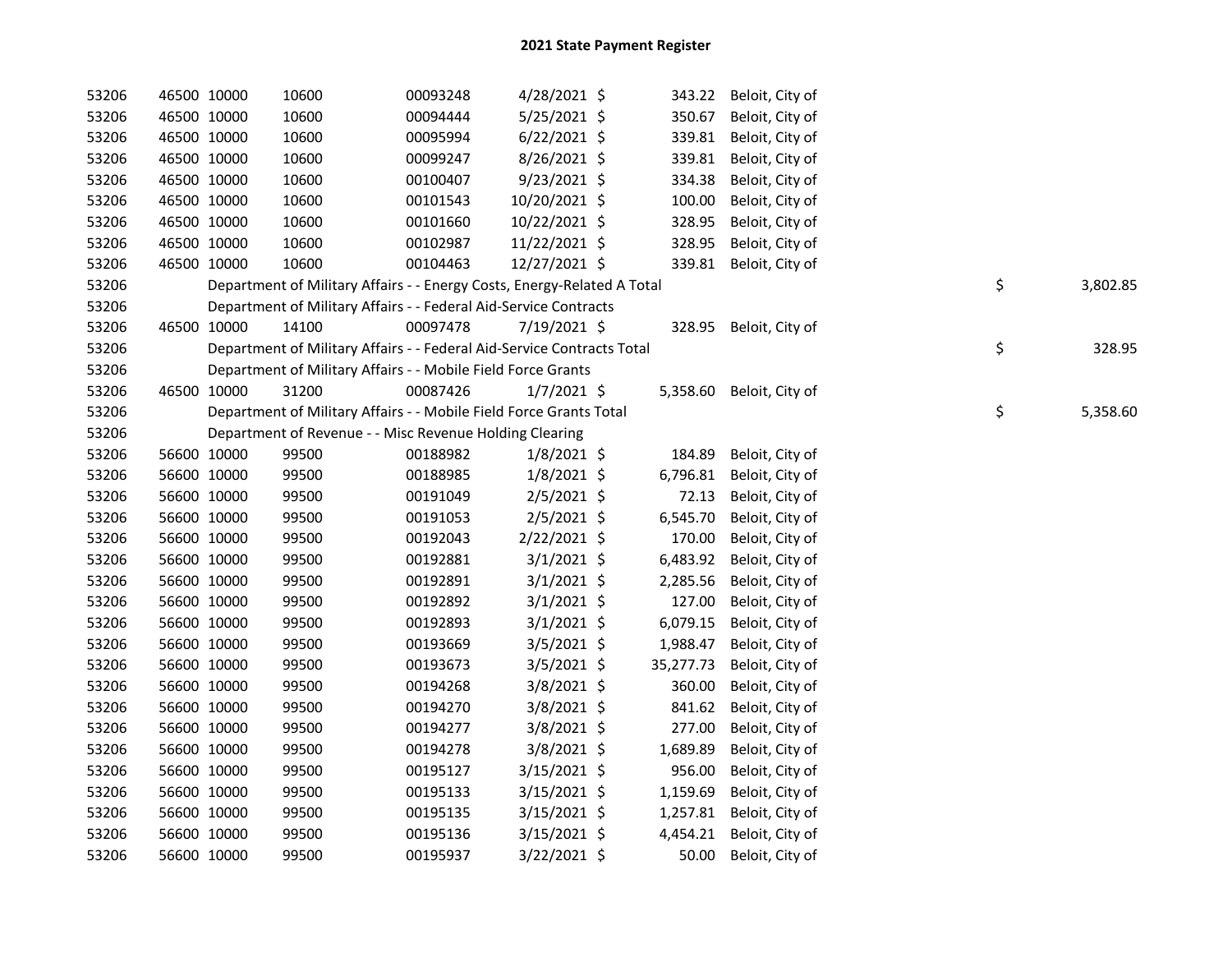| 53206 | 56600 10000 | 99500 | 00195939 | 3/22/2021 \$   | 945.61          | Beloit, City of |
|-------|-------------|-------|----------|----------------|-----------------|-----------------|
| 53206 | 56600 10000 | 99500 | 00195945 | 3/22/2021 \$   | 435.00          | Beloit, City of |
| 53206 | 56600 10000 | 99500 | 00195946 | 3/22/2021 \$   | 1,182.40        | Beloit, City of |
| 53206 | 56600 10000 | 99500 | 00196618 | 3/29/2021 \$   | 290.00          | Beloit, City of |
| 53206 | 56600 10000 | 99500 | 00196619 | 3/29/2021 \$   | 2,331.10        | Beloit, City of |
| 53206 | 56600 10000 | 99500 | 00197364 | 4/5/2021 \$    | 100.00          | Beloit, City of |
| 53206 | 56600 10000 | 99500 | 00197365 | 4/5/2021 \$    | 594.00          | Beloit, City of |
| 53206 | 56600 10000 | 99500 | 00197954 | $4/7/2021$ \$  | 2,119.05        | Beloit, City of |
| 53206 | 56600 10000 | 99500 | 00197958 | 4/7/2021       | \$<br>33,779.29 | Beloit, City of |
| 53206 | 56600 10000 | 99500 | 00198557 | 4/12/2021 \$   | 410.00          | Beloit, City of |
| 53206 | 56600 10000 | 99500 | 00198558 | 4/12/2021 \$   | 79.50           | Beloit, City of |
| 53206 | 56600 10000 | 99500 | 00199295 | 4/20/2021 \$   | 375.00          | Beloit, City of |
| 53206 | 56600 10000 | 99500 | 00199296 | 4/20/2021 \$   | 837.00          | Beloit, City of |
| 53206 | 56600 10000 | 99500 | 00199297 | 4/20/2021 \$   | 577.00          | Beloit, City of |
| 53206 | 56600 10000 | 99500 | 00199939 | 4/26/2021 \$   | 435.60          | Beloit, City of |
| 53206 | 56600 10000 | 99500 | 00199943 | 4/26/2021 \$   | 640.00          | Beloit, City of |
| 53206 | 56600 10000 | 99500 | 00199944 | 4/26/2021 \$   | 434.54          | Beloit, City of |
| 53206 | 56600 10000 | 99500 | 00200527 | 5/3/2021 \$    | 55.87           | Beloit, City of |
| 53206 | 56600 10000 | 99500 | 00200528 | 5/3/2021 \$    | 3,955.87        | Beloit, City of |
| 53206 | 56600 10000 | 99500 | 00201308 | 5/7/2021 \$    | 109.14          | Beloit, City of |
| 53206 | 56600 10000 | 99500 | 00201312 | 5/7/2021 \$    | 25,757.48       | Beloit, City of |
| 53206 | 56600 10000 | 99500 | 00201719 | 5/10/2021 \$   | 42.00           | Beloit, City of |
| 53206 | 56600 10000 | 99500 | 00202364 | 5/17/2021 \$   | 360.00          | Beloit, City of |
| 53206 | 56600 10000 | 99500 | 00202365 | 5/17/2021 \$   | 290.77          | Beloit, City of |
| 53206 | 56600 10000 | 99500 | 00203098 | 5/24/2021 \$   | 350.00          | Beloit, City of |
| 53206 | 56600 10000 | 99500 | 00203099 | 5/24/2021 \$   | 1,904.34        | Beloit, City of |
| 53206 | 56600 10000 | 99500 | 00203786 | $6/1/2021$ \$  | 1,219.53        | Beloit, City of |
| 53206 | 56600 10000 | 99500 | 00203790 | $6/1/2021$ \$  | 320.00          | Beloit, City of |
| 53206 | 56600 10000 | 99500 | 00203792 | $6/1/2021$ \$  | 1,696.57        | Beloit, City of |
| 53206 | 56600 10000 | 99500 | 00204537 | 6/7/2021 \$    | 103.00          | Beloit, City of |
| 53206 | 56600 10000 | 99500 | 00204540 | 6/7/2021 \$    | 23,890.90       | Beloit, City of |
| 53206 | 56600 10000 | 99500 | 00204828 | 6/7/2021 \$    | 85.10           | Beloit, City of |
| 53206 | 56600 10000 | 99500 | 00205430 | $6/14/2021$ \$ | 202.75          | Beloit, City of |
| 53206 | 56600 10000 | 99500 | 00205432 | 6/14/2021 \$   | 65.00           | Beloit, City of |
| 53206 | 56600 10000 | 99500 | 00205920 | 6/21/2021 \$   | 1,312.98        | Beloit, City of |
| 53206 | 56600 10000 | 99500 | 00205924 | 6/21/2021 \$   | 790.00          | Beloit, City of |
| 53206 | 56600 10000 | 99500 | 00205925 | $6/21/2021$ \$ | 55.68           | Beloit, City of |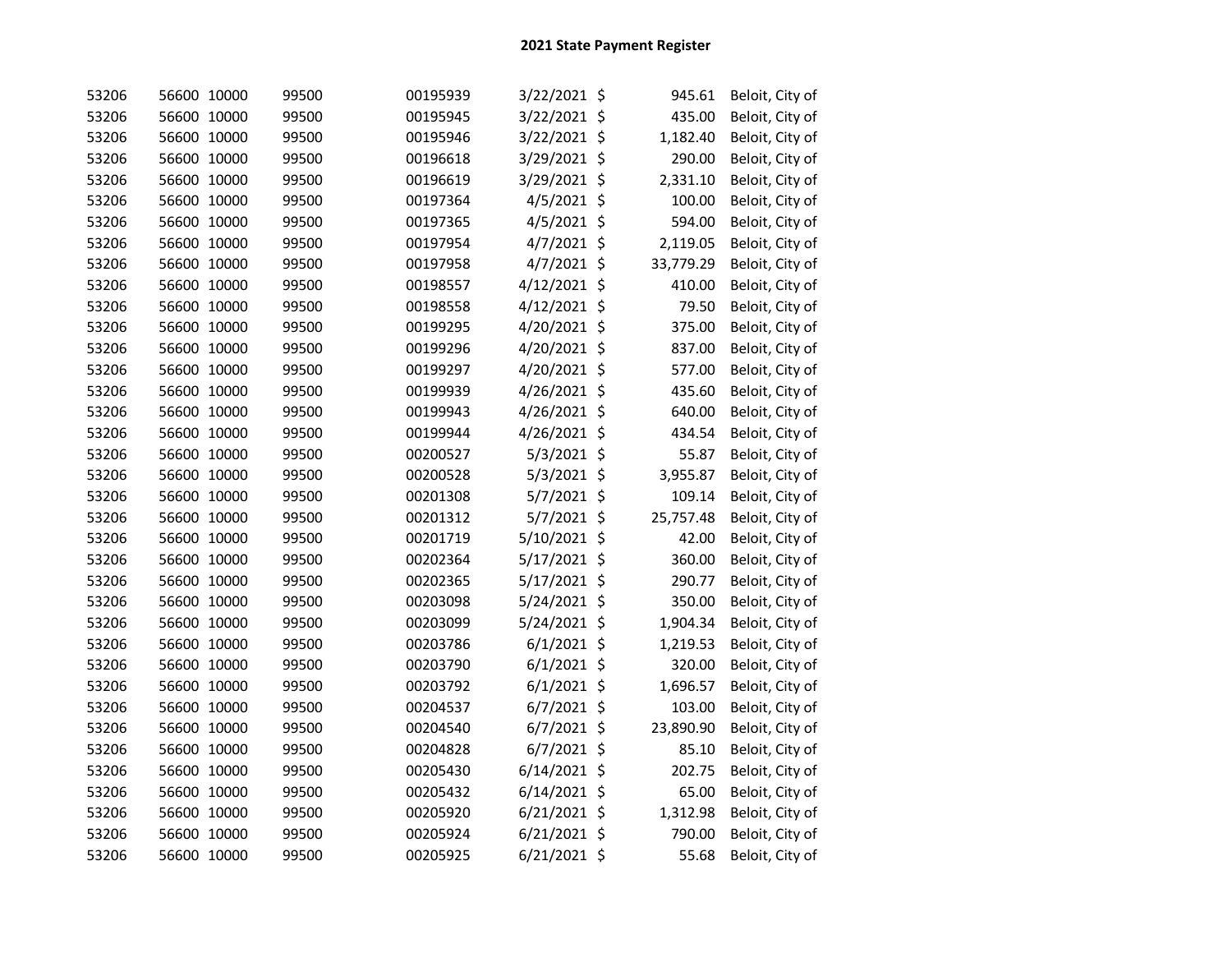| 53206 | 56600 10000 | 99500                                                                 | 00208140 | $6/28/2021$ \$ | 50.00         | Beloit, City of              |    |               |
|-------|-------------|-----------------------------------------------------------------------|----------|----------------|---------------|------------------------------|----|---------------|
| 53206 | 56600 10000 | 99500                                                                 | 00208141 | $6/28/2021$ \$ | 10.92         | Beloit, City of              |    |               |
| 53206 | 56600 10000 | 99500                                                                 | 00209109 | 7/8/2021 \$    | 14,825.56     | Beloit, City of              |    |               |
| 53206 | 56600 10000 | 99500                                                                 | 00210237 | 7/19/2021 \$   | 197.00        | Beloit, City of              |    |               |
| 53206 | 56600 10000 | 99500                                                                 | 00210238 | 7/19/2021 \$   | 291.83        | Beloit, City of              |    |               |
| 53206 | 56600 10000 | 99500                                                                 | 00210853 | 7/26/2021 \$   | 492.00        | Beloit, City of              |    |               |
| 53206 | 56600 10000 | 99500                                                                 | 00210856 | 7/26/2021 \$   | 120.00        | Beloit, City of              |    |               |
| 53206 | 56600 10000 | 99500                                                                 | 00210857 | 7/26/2021 \$   | 712.00        | Beloit, City of              |    |               |
| 53206 | 56600 10000 | 99500                                                                 | 00211851 | $8/6/2021$ \$  | 968.91        | Beloit, City of              |    |               |
| 53206 | 56600 10000 | 99500                                                                 | 00211854 | 8/6/2021 \$    | 9,830.99      | Beloit, City of              |    |               |
| 53206 | 56600 10000 | 99500                                                                 | 00212202 | 8/9/2021 \$    | 64.18         | Beloit, City of              |    |               |
| 53206 | 56600 10000 | 99500                                                                 | 00212206 | 8/9/2021 \$    | 35.00         | Beloit, City of              |    |               |
| 53206 | 56600 10000 | 99500                                                                 | 00213160 | 8/23/2021 \$   | 72.36         | Beloit, City of              |    |               |
| 53206 | 56600 10000 | 99500                                                                 | 00214465 | 9/8/2021 \$    | 233.28        | Beloit, City of              |    |               |
| 53206 | 56600 10000 | 99500                                                                 | 00214469 | 9/8/2021 \$    | 13,632.18     | Beloit, City of              |    |               |
| 53206 | 56600 10000 | 99500                                                                 | 00214814 | $9/13/2021$ \$ | 377.62        | Beloit, City of              |    |               |
| 53206 | 56600 10000 | 99500                                                                 | 00214815 | $9/13/2021$ \$ | 394.00        | Beloit, City of              |    |               |
| 53206 | 56600 10000 | 99500                                                                 | 00215707 | $9/27/2021$ \$ | 106.14        | Beloit, City of              |    |               |
| 53206 | 56600 10000 | 99500                                                                 | 00216154 | 10/4/2021 \$   | 90.00         | Beloit, City of              |    |               |
| 53206 | 56600 10000 | 99500                                                                 | 00216715 | 10/7/2021 \$   | 94.66         | Beloit, City of              |    |               |
| 53206 | 56600 10000 | 99500                                                                 | 00216719 | 10/7/2021 \$   | 14,667.39     | Beloit, City of              |    |               |
| 53206 | 56600 10000 | 99500                                                                 | 00217075 | 10/12/2021 \$  | 599.00        | Beloit, City of              |    |               |
| 53206 | 56600 10000 | 99500                                                                 | 00219306 | 11/5/2021 \$   | 517.57        | Beloit, City of              |    |               |
| 53206 | 56600 10000 | 99500                                                                 | 00219310 | 11/5/2021 \$   | 8,331.33      | Beloit, City of              |    |               |
| 53206 | 56600 10000 | 99500                                                                 | 00220791 | 11/30/2021 \$  | 120.00        | Beloit, City of              |    |               |
| 53206 | 56600 10000 | 99500                                                                 | 00221456 | 12/7/2021 \$   | 516.27        | Beloit, City of              |    |               |
| 53206 | 56600 10000 | 99500                                                                 | 00221460 | 12/7/2021 \$   | 10,215.43     | Beloit, City of              |    |               |
| 53206 |             | Department of Revenue - - Misc Revenue Holding Clearing Total         |          |                |               |                              | \$ | 262,755.27    |
| 53206 |             | Shared Revenue and Tax Relief - - Expenditure Restraint Program       |          |                |               |                              |    |               |
| 53206 | 83500 10000 | 10100                                                                 | 00082090 | 7/26/2021 \$   | 599,930.35    | Beloit, City of              |    |               |
| 53206 |             | Shared Revenue and Tax Relief - - Expenditure Restraint Program Total |          |                |               |                              | \$ | 599,930.35    |
| 53206 |             | Shared Revenue and Tax Relief - - County And Municipal Aid            |          |                |               |                              |    |               |
| 53206 | 83500 10000 | 10500                                                                 | 00082090 | 7/26/2021 \$   |               | 2,405,723.91 Beloit, City of |    |               |
| 53206 | 83500 10000 | 10500                                                                 | 00089193 | 11/15/2021 \$  | 13,563,284.16 | Beloit, City of              |    |               |
| 53206 |             | Shared Revenue and Tax Relief - - County And Municipal Aid Total      |          |                |               |                              | \$ | 15,969,008.07 |
| 53206 |             | Shared Revenue and Tax Relief - - Exempt Computer Aid                 |          |                |               |                              |    |               |
| 53206 | 83500 10000 | 10900                                                                 | 00084644 | 7/26/2021 \$   |               | 572,879.44 Beloit, City of   |    |               |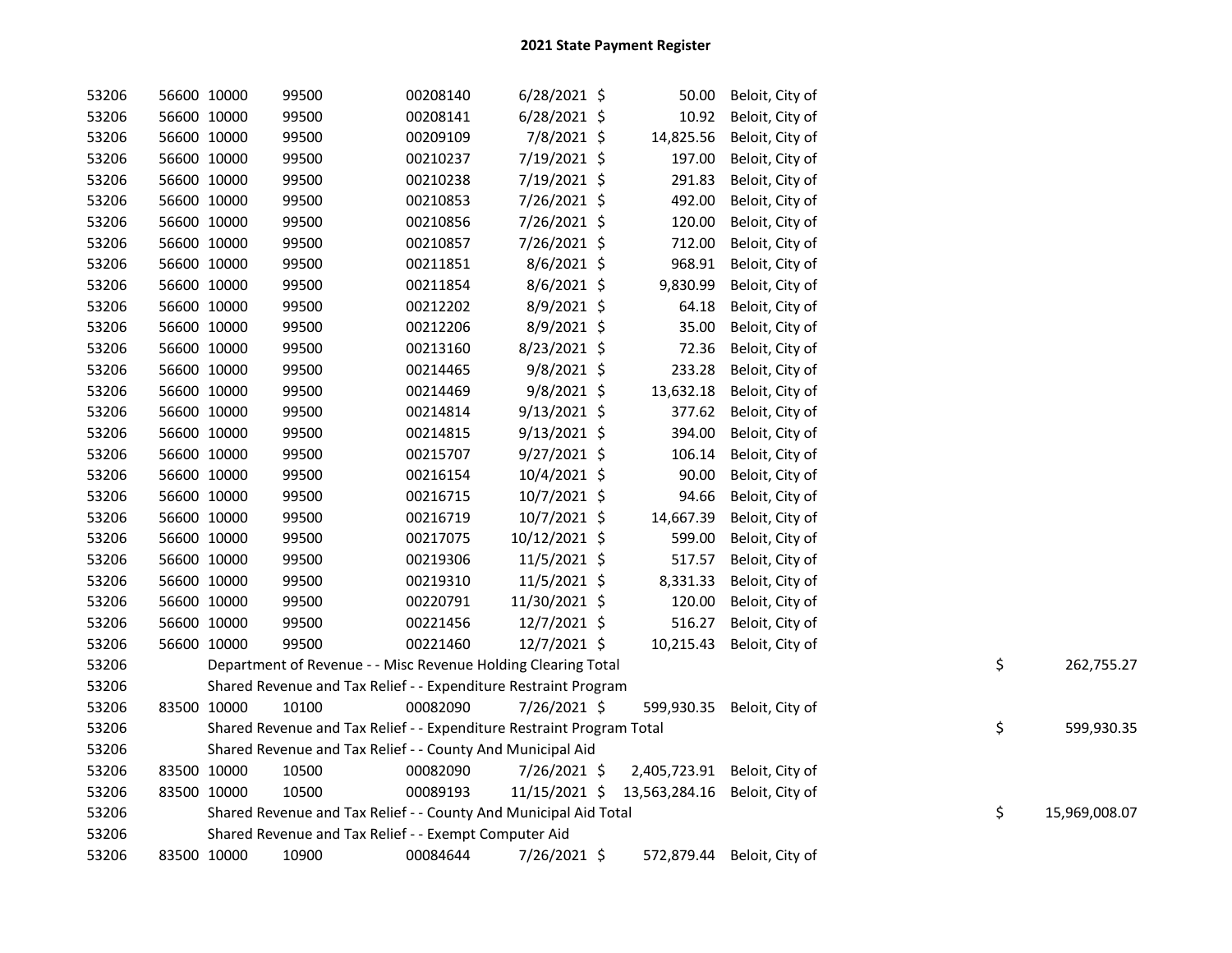| 53206       | 83500 10000 |             | 10900                                                                         | 00085905 | $7/26/2021$ \$ | 189,356.98   | Beloit, City of |    |               |
|-------------|-------------|-------------|-------------------------------------------------------------------------------|----------|----------------|--------------|-----------------|----|---------------|
| 53206       |             |             | Shared Revenue and Tax Relief - - Exempt Computer Aid Total                   |          |                |              |                 | \$ | 762,236.42    |
| 53206       |             |             | Shared Revenue and Tax Relief - - Utility Aid                                 |          |                |              |                 |    |               |
| 53206       |             | 83500 10000 | 11000                                                                         | 00082090 | $7/26/2021$ \$ | 16,066.11    | Beloit, City of |    |               |
| 53206       |             | 83500 10000 | 11000                                                                         | 00089193 | 11/15/2021 \$  | 95,108.93    | Beloit, City of |    |               |
| 53206       |             |             | Shared Revenue and Tax Relief - - Utility Aid Total                           |          |                |              |                 | \$ | 111,175.04    |
| 53206       |             |             | Shared Revenue and Tax Relief - - Personal Property Aid                       |          |                |              |                 |    |               |
| 53206       | 83500       | 10000       | 11100                                                                         | 00077822 | $5/3/2021$ \$  | 30,317.12    | Beloit, City of |    |               |
| 53206       |             | 83500 10000 | 11100                                                                         | 00078994 | $5/3/2021$ \$  | 421,576.74   | Beloit, City of |    |               |
| 53206       |             |             | Shared Revenue and Tax Relief - - Personal Property Aid Total                 |          |                |              |                 | \$ | 451,893.86    |
| 53206       |             |             | Shared Revenue and Tax Relief - - State Aid; Video Service Provider Fee       |          |                |              |                 |    |               |
| 53206       | 83500       | 10000       | 11200                                                                         | 00083137 | 7/26/2021 \$   | 80,150.11    | Beloit, City of |    |               |
| 53206       |             |             | Shared Revenue and Tax Relief - - State Aid; Video Service Provider Fee Total |          |                |              |                 | \$ | 80,150.11     |
| 53206       |             |             | Shared Revenue and Tax Relief - - School Lvy Tx/First Dollar Cr               |          |                |              |                 |    |               |
| 53206       | 83500       | 10000       | 30200                                                                         | 00082739 | 7/26/2021 \$   | 2,977,856.46 | Beloit, City of |    |               |
| 53206       | 83500       | 10000       | 30200                                                                         | 00086134 | 7/26/2021 \$   | 872,253.84   | Beloit, City of |    |               |
| 53206       |             |             | Shared Revenue and Tax Relief - - School Lvy Tx/First Dollar Cr Total         |          |                |              |                 | \$ | 3,850,110.30  |
| 53206       |             |             | Shared Revenue and Tax Relief - - Payments For Municipal Svcs                 |          |                |              |                 |    |               |
| 53206       |             | 83500 10000 | 50100                                                                         | 00073756 | $2/1/2021$ \$  | 14,817.56    | Beloit, City of |    |               |
| 53206       |             |             | Shared Revenue and Tax Relief - - Payments For Municipal Svcs Total           |          |                |              |                 | \$ | 14,817.56     |
| 53206       |             |             | Shared Revenue and Tax Relief - - Lottery & Gaming Credit                     |          |                |              |                 |    |               |
| 53206       | 83500       | 52100       | 36300                                                                         | 00074375 | $3/22/2021$ \$ | 1,869.84     | Beloit, City of |    |               |
| 53206       |             | 83500 52100 | 36300                                                                         | 00074617 | $3/22/2021$ \$ | 1,255,033.23 | Beloit, City of |    |               |
| 53206       |             |             | Shared Revenue and Tax Relief - - Lottery & Gaming Credit Total               |          |                |              |                 | \$ | 1,256,903.07  |
| 53206 Total |             |             |                                                                               |          |                |              |                 | \$ | 26,468,616.74 |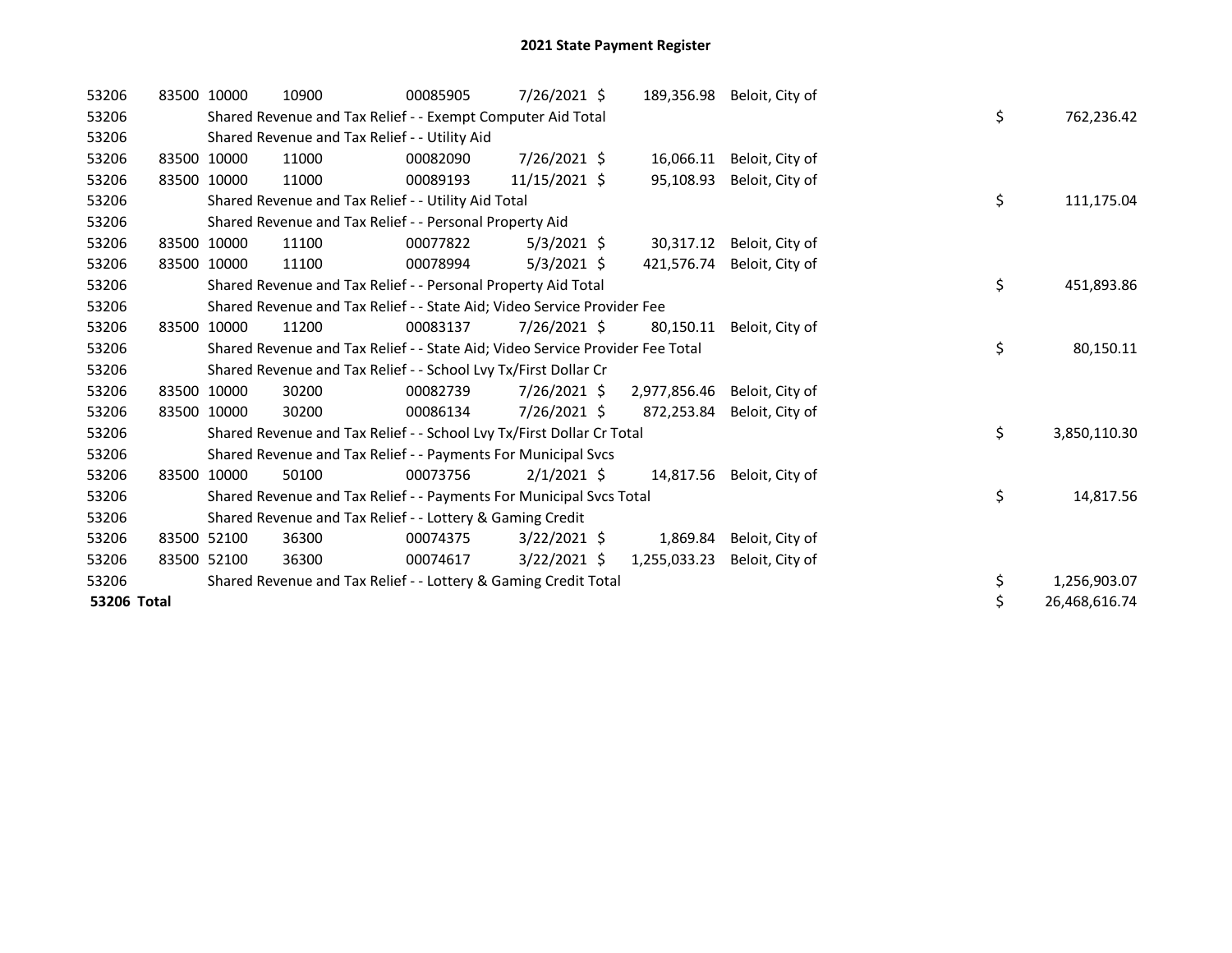## 2021 State Payment Register

| 53210       |             | Shared Revenue and Tax Relief - - Exempt Computer Aid                |       |          |              |  |                        |  |  |  |  |  |
|-------------|-------------|----------------------------------------------------------------------|-------|----------|--------------|--|------------------------|--|--|--|--|--|
| 53210       | 83500 10000 |                                                                      | 10900 | 00084645 | 7/26/2021 \$ |  | 92.50 CITY OF BRODHEAD |  |  |  |  |  |
| 53210       |             | Shared Revenue and Tax Relief - - Exempt Computer Aid Total<br>92.50 |       |          |              |  |                        |  |  |  |  |  |
| 53210 Total |             |                                                                      |       | 92.50    |              |  |                        |  |  |  |  |  |
|             |             |                                                                      |       |          |              |  |                        |  |  |  |  |  |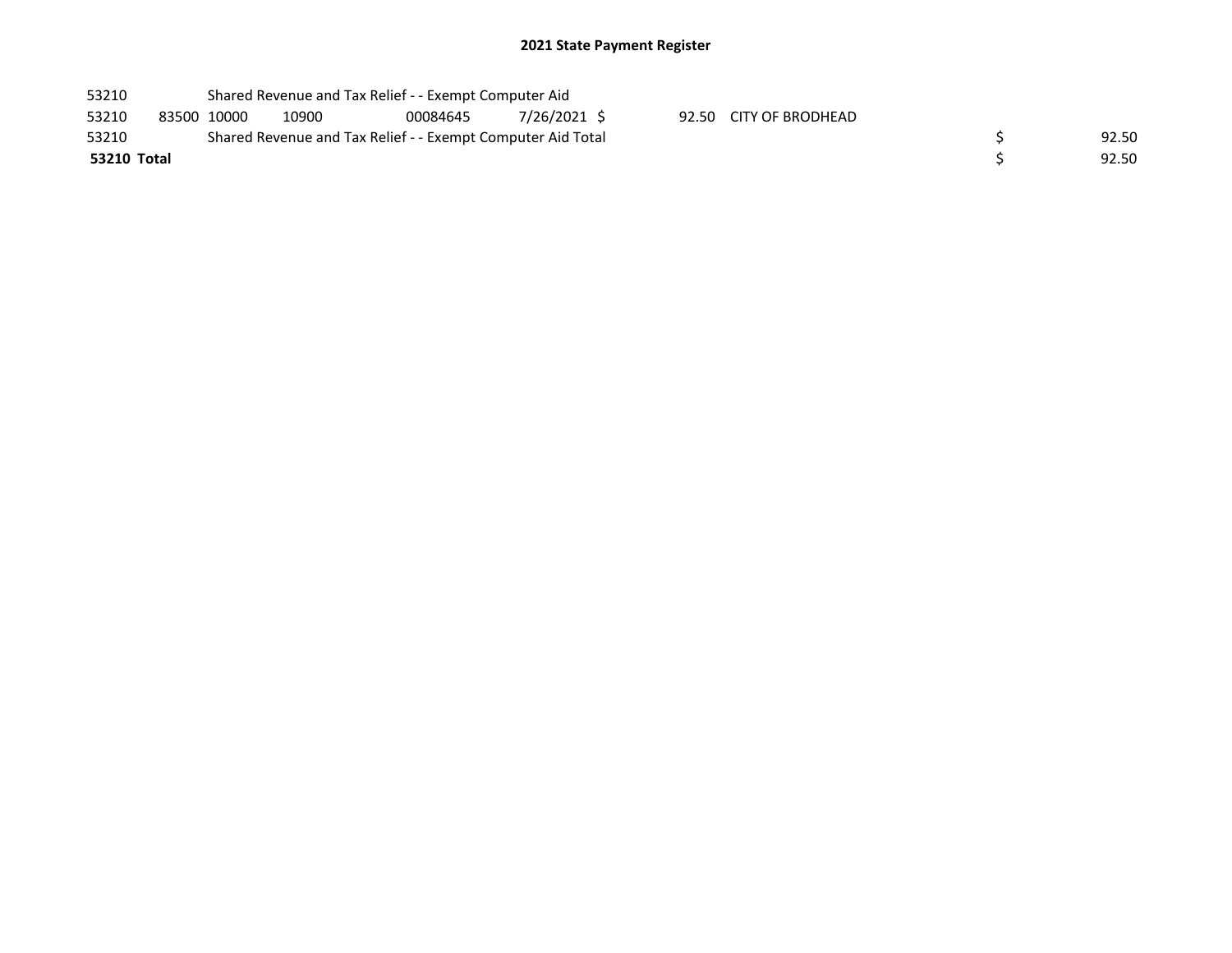| 53221 |             | Dept of Safety & Prof Services - - Fire Dues Distribution             |          |                |           |                             |    |            |
|-------|-------------|-----------------------------------------------------------------------|----------|----------------|-----------|-----------------------------|----|------------|
| 53221 | 16500 10000 | 22500                                                                 | 00041612 | 7/15/2021 \$   |           | 19,751.49 City of Edgerton  |    |            |
| 53221 |             | Dept of Safety & Prof Services - - Fire Dues Distribution Total       |          |                |           |                             | \$ | 19,751.49  |
| 53221 |             | WI Dept of Transportation - - Conn Hwy Aids St Fds                    |          |                |           |                             |    |            |
| 53221 | 39500 21100 | 16200                                                                 | 00633603 | $1/4/2021$ \$  | 15,477.69 | City of Edgerton            |    |            |
| 53221 | 39500 21100 | 16200                                                                 | 00669210 | $4/5/2021$ \$  | 15,477.69 | City of Edgerton            |    |            |
| 53221 | 39500 21100 | 16200                                                                 | 00712698 | $7/6/2021$ \$  | 15,477.69 | City of Edgerton            |    |            |
| 53221 | 39500 21100 | 16200                                                                 | 00753257 | 10/4/2021 \$   | 15,477.69 | City of Edgerton            |    |            |
| 53221 |             | WI Dept of Transportation - - Conn Hwy Aids St Fds Total              |          |                |           |                             | \$ | 61,910.76  |
| 53221 |             | WI Dept of Transportation - - Tc, Trns Oper Aid Sf                    |          |                |           |                             |    |            |
| 53221 | 39500 21100 | 17700                                                                 | 00709668 | $6/22/2021$ \$ | 8,201.00  | City of Edgerton            |    |            |
| 53221 | 39500 21100 | 17700                                                                 | 00754679 | 9/29/2021 \$   | 24,602.00 | City of Edgerton            |    |            |
| 53221 |             | WI Dept of Transportation - - Tc, Trns Oper Aid Sf Total              |          |                |           |                             | \$ | 32,803.00  |
| 53221 |             | WI Dept of Transportation - - Trnst/Trns-Rel Aid F                    |          |                |           |                             |    |            |
| 53221 | 39500 21100 | 18200                                                                 | 00638305 | $1/12/2021$ \$ | 6,936.28  | City of Edgerton            |    |            |
| 53221 | 39500 21100 | 18200                                                                 | 00674002 | $4/2/2021$ \$  | 14,876.04 | City of Edgerton            |    |            |
| 53221 | 39500 21100 | 18200                                                                 | 00745915 | $9/13/2021$ \$ | 18,794.11 | City of Edgerton            |    |            |
| 53221 | 39500 21100 | 18200                                                                 | 00765709 | 10/25/2021 \$  |           | 20,781.26 City of Edgerton  |    |            |
| 53221 |             | WI Dept of Transportation - - Trnst/Trns-Rel Aid F Total              |          |                |           |                             | \$ | 61,387.69  |
| 53221 |             | WI Dept of Transportation - - Trns Aids To Mnc.-Sf                    |          |                |           |                             |    |            |
| 53221 | 39500 21100 | 19100                                                                 | 00633003 | $1/4/2021$ \$  | 60,403.00 | City of Edgerton            |    |            |
| 53221 | 39500 21100 | 19100                                                                 | 00668610 | $4/5/2021$ \$  | 60,403.00 | City of Edgerton            |    |            |
| 53221 | 39500 21100 | 19100                                                                 | 00712098 | 7/6/2021 \$    | 60,403.00 | City of Edgerton            |    |            |
| 53221 | 39500 21100 | 19100                                                                 | 00752657 | 10/4/2021 \$   | 60,403.02 | City of Edgerton            |    |            |
| 53221 |             | WI Dept of Transportation - - Trns Aids To Mnc.-Sf Total              |          |                |           |                             | \$ | 241,612.02 |
| 53221 |             | Department of Administration - - Federal Aid, Local Assistance        |          |                |           |                             |    |            |
| 53221 | 50500 10000 | 74300                                                                 | 00154696 | 11/16/2021 \$  |           | 25,000.00 City of Edgerton  |    |            |
| 53221 |             | Department of Administration - - Federal Aid, Local Assistance Total  |          |                |           |                             | \$ | 25,000.00  |
| 53221 |             | Department of Revenue - - Gifts And Grants                            |          |                |           |                             |    |            |
| 53221 | 56600 10000 | 12100                                                                 | 00207408 | $6/25/2021$ \$ |           | 294,694.32 City of Edgerton |    |            |
| 53221 |             | Department of Revenue - - Gifts And Grants Total                      |          |                |           |                             | \$ | 294,694.32 |
| 53221 |             | Shared Revenue and Tax Relief - - Expenditure Restraint Program       |          |                |           |                             |    |            |
| 53221 | 83500 10000 | 10100                                                                 | 00082091 | 7/26/2021 \$   |           | 55,577.41 City of Edgerton  |    |            |
| 53221 |             | Shared Revenue and Tax Relief - - Expenditure Restraint Program Total |          |                |           |                             | \$ | 55,577.41  |
| 53221 |             | Shared Revenue and Tax Relief - - County And Municipal Aid            |          |                |           |                             |    |            |
| 53221 | 83500 10000 | 10500                                                                 | 00082091 | 7/26/2021 \$   |           | 112,518.63 City of Edgerton |    |            |
| 53221 | 83500 10000 | 10500                                                                 | 00089194 | 11/15/2021 \$  |           | 637,605.60 City of Edgerton |    |            |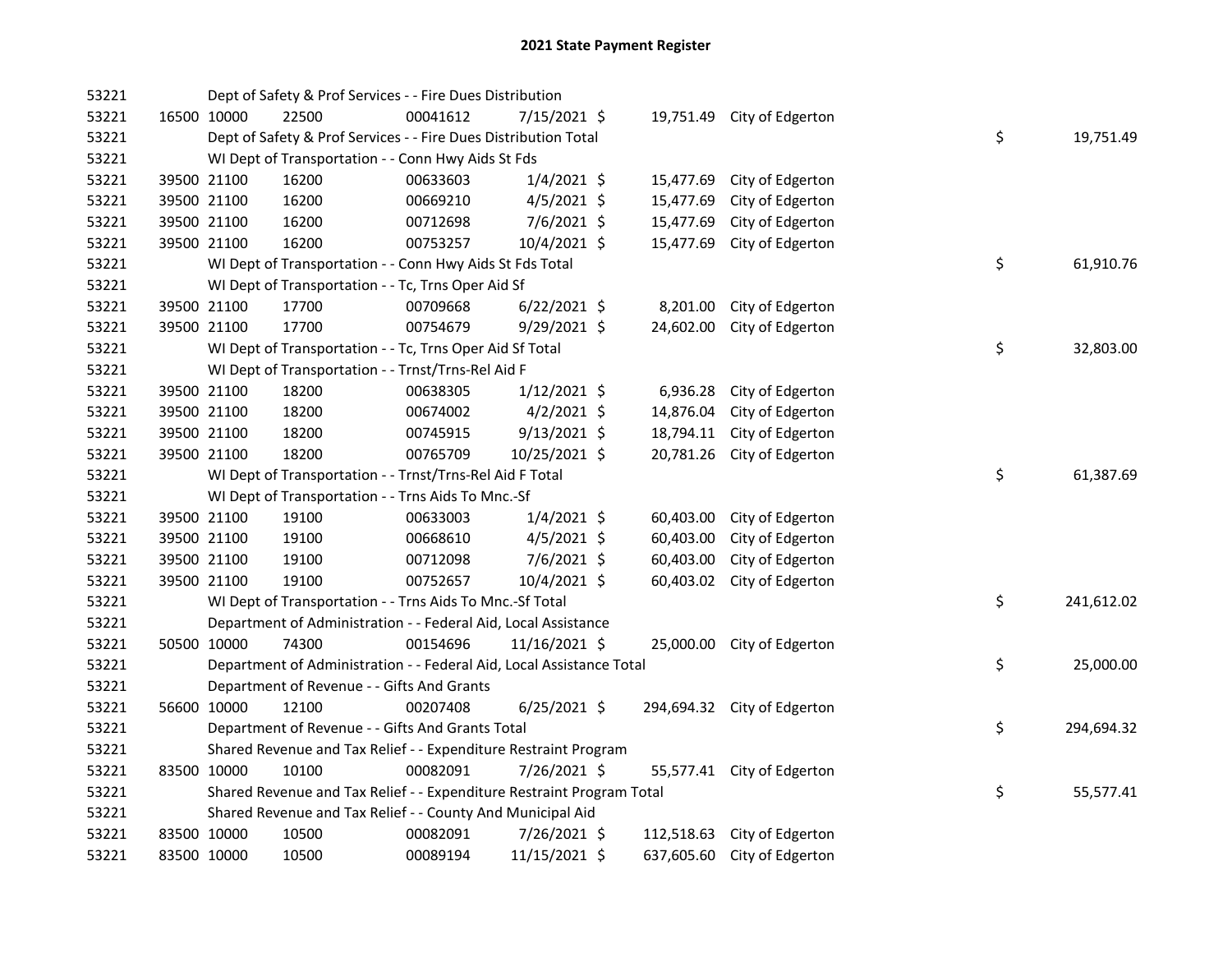| 53221       |  |             | Shared Revenue and Tax Relief - - County And Municipal Aid Total              | \$       | 750,124.23     |           |                  |    |           |
|-------------|--|-------------|-------------------------------------------------------------------------------|----------|----------------|-----------|------------------|----|-----------|
| 53221       |  |             | Shared Revenue and Tax Relief - - Exempt Computer Aid                         |          |                |           |                  |    |           |
| 53221       |  | 83500 10000 | 10900                                                                         | 00084646 | 7/26/2021 \$   | 2,789.36  | City of Edgerton |    |           |
| 53221       |  | 83500 10000 | 10900                                                                         | 00085906 | 7/26/2021 \$   | 3,723.71  | City of Edgerton |    |           |
| 53221       |  |             | Shared Revenue and Tax Relief - - Exempt Computer Aid Total                   |          |                |           |                  | \$ | 6,513.07  |
| 53221       |  |             | Shared Revenue and Tax Relief - - Utility Aid                                 |          |                |           |                  |    |           |
| 53221       |  | 83500 10000 | 11000                                                                         | 00082091 | 7/26/2021 \$   | 2,677.67  | City of Edgerton |    |           |
| 53221       |  | 83500 10000 | 11000                                                                         | 00089194 | 11/15/2021 \$  | 15,304.31 | City of Edgerton |    |           |
| 53221       |  |             | Shared Revenue and Tax Relief - - Utility Aid Total                           | \$       | 17,981.98      |           |                  |    |           |
| 53221       |  |             | Shared Revenue and Tax Relief - - Personal Property Aid                       |          |                |           |                  |    |           |
| 53221       |  | 83500 10000 | 11100                                                                         | 00078995 | $5/3/2021$ \$  | 17,707.56 | City of Edgerton |    |           |
| 53221       |  |             | Shared Revenue and Tax Relief - - Personal Property Aid Total                 |          |                |           |                  | \$ | 17,707.56 |
| 53221       |  |             | Shared Revenue and Tax Relief - - State Aid; Video Service Provider Fee       |          |                |           |                  |    |           |
| 53221       |  | 83500 10000 | 11200                                                                         | 00083138 | $7/26/2021$ \$ | 14,410.94 | City of Edgerton |    |           |
| 53221       |  |             | Shared Revenue and Tax Relief - - State Aid; Video Service Provider Fee Total |          |                |           |                  | \$ | 14,410.94 |
| 53221       |  |             | Shared Revenue and Tax Relief - - Payments For Municipal Svcs                 |          |                |           |                  |    |           |
| 53221       |  | 83500 10000 | 50100                                                                         | 00073757 | $2/1/2021$ \$  | 1,647.19  | City of Edgerton |    |           |
| 53221       |  |             | Shared Revenue and Tax Relief - - Payments For Municipal Svcs Total           | \$       | 1,647.19       |           |                  |    |           |
| 53221 Total |  | \$          | 1,601,121.66                                                                  |          |                |           |                  |    |           |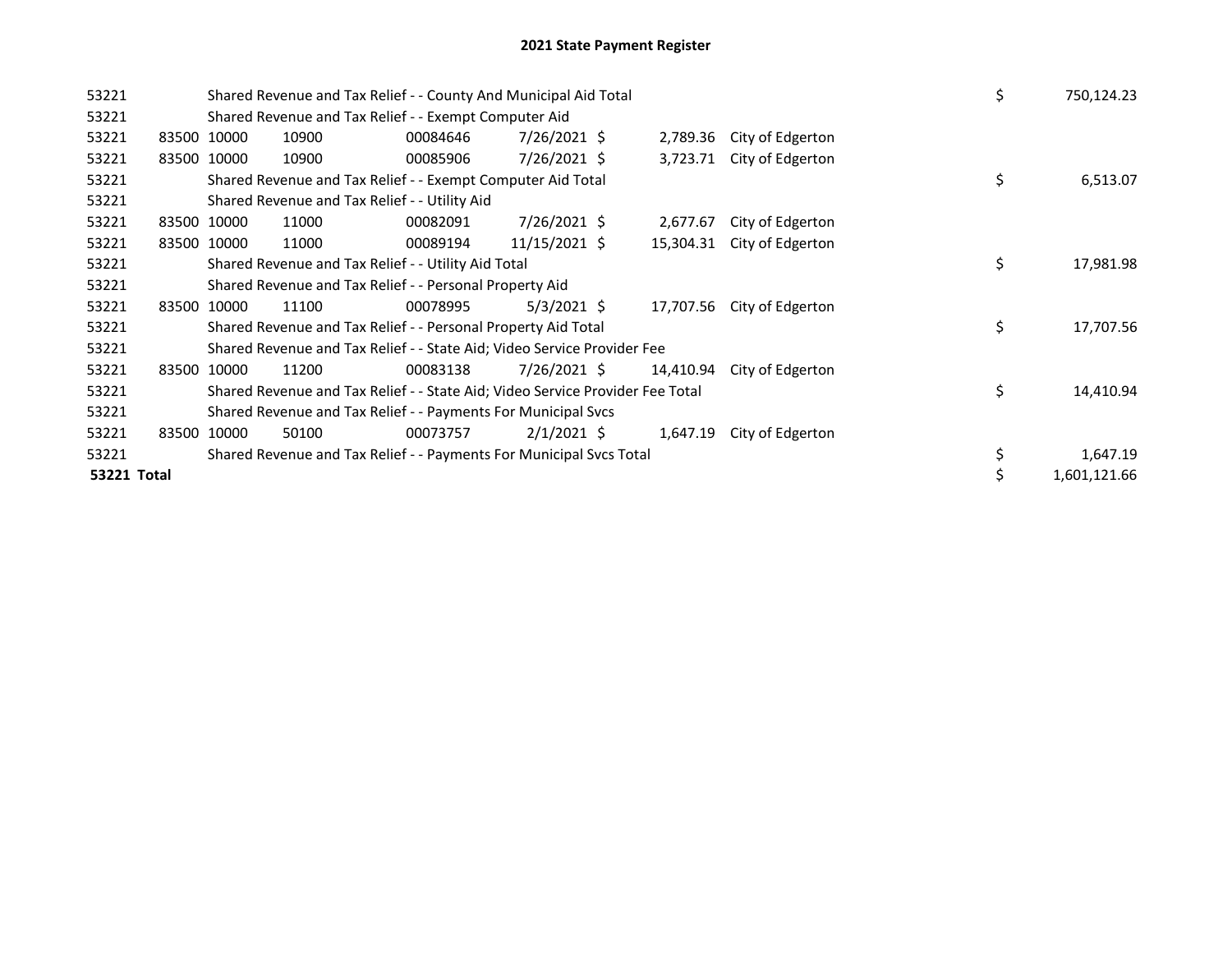| 53222 |             |             | Dept of Safety & Prof Services - - Fire Dues Distribution                       |           |                |           |                                |    |            |
|-------|-------------|-------------|---------------------------------------------------------------------------------|-----------|----------------|-----------|--------------------------------|----|------------|
| 53222 |             | 16500 10000 | 22500                                                                           | 00041613  | 7/16/2021 \$   |           | 19,812.18 Evansville, City of  |    |            |
| 53222 |             |             | Dept of Safety & Prof Services - - Fire Dues Distribution Total                 |           |                |           |                                | \$ | 19,812.18  |
| 53222 |             |             | Dept of Natural Resources - - Fin Asst For Responsible Units                    |           |                |           |                                |    |            |
| 53222 |             | 37000 27400 | 67000                                                                           | 00483947  | $5/21/2021$ \$ |           | 17,213.01 Evansville, City of  |    |            |
| 53222 |             |             | Dept of Natural Resources - - Fin Asst For Responsible Units Total              |           |                |           |                                | \$ | 17,213.01  |
| 53222 |             |             | WI Dept of Transportation - - Conn Hwy Aids St Fds                              |           |                |           |                                |    |            |
| 53222 |             | 39500 21100 | 16200                                                                           | 00633604  | $1/4/2021$ \$  |           | 7,909.01 Evansville, City of   |    |            |
| 53222 |             | 39500 21100 | 16200                                                                           | 00669211  | $4/5/2021$ \$  | 7,909.01  | Evansville, City of            |    |            |
| 53222 |             | 39500 21100 | 16200                                                                           | 00712699  | 7/6/2021 \$    | 7,909.01  | Evansville, City of            |    |            |
| 53222 |             | 39500 21100 | 16200                                                                           | 00753258  | 10/4/2021 \$   |           | 7,909.04 Evansville, City of   |    |            |
| 53222 |             |             | WI Dept of Transportation - - Conn Hwy Aids St Fds Total                        |           |                |           |                                | \$ | 31,636.07  |
| 53222 |             |             | WI Dept of Transportation - - Trns Aids To Mnc.-Sf                              |           |                |           |                                |    |            |
| 53222 |             | 39500 21100 | 19100                                                                           | 00633004  | $1/4/2021$ \$  | 67,803.84 | Evansville, City of            |    |            |
| 53222 |             | 39500 21100 | 19100                                                                           | 00668611  | $4/5/2021$ \$  | 67,803.84 | Evansville, City of            |    |            |
| 53222 |             | 39500 21100 | 19100                                                                           | 00712099  | 7/6/2021 \$    | 67,803.84 | Evansville, City of            |    |            |
| 53222 |             | 39500 21100 | 19100                                                                           | 00752658  | 10/4/2021 \$   |           | 67,803.84 Evansville, City of  |    |            |
| 53222 |             |             | WI Dept of Transportation - - Trns Aids To Mnc.-Sf Total                        |           |                |           |                                | \$ | 271,215.36 |
| 53222 |             |             | Department of Health Services - - Prepaid Medical Transport Reimbursement       |           |                |           |                                |    |            |
| 53222 |             | 43500 10000 | 16300                                                                           | AMBULANCE | 11/15/2021 \$  |           | 8,953.48 Evansville, City of   |    |            |
| 53222 |             |             | Department of Health Services - - Prepaid Medical Transport Reimbursement Total |           |                |           |                                | \$ | 8,953.48   |
| 53222 |             |             | Department of Justice - - Officer training reimbursement                        |           |                |           |                                |    |            |
| 53222 |             | 45500 10000 | 21400                                                                           | 00105028  | 11/15/2021 \$  |           | 1,600.00 Evansville, City of   |    |            |
| 53222 |             |             | Department of Justice - - Officer training reimbursement Total                  |           |                |           |                                | \$ | 1,600.00   |
| 53222 |             |             | Department of Justice - - Federal Aid, Local Assistance                         |           |                |           |                                |    |            |
| 53222 |             | 45500 10000 | 25100                                                                           | 00093815  | $1/29/2021$ \$ |           | 4,152.00 Evansville, City of   |    |            |
| 53222 |             |             | Department of Justice - - Federal Aid, Local Assistance Total                   |           |                |           |                                | \$ | 4,152.00   |
| 53222 |             |             | Department of Revenue - - Gifts And Grants                                      |           |                |           |                                |    |            |
| 53222 |             | 56600 10000 | 12100                                                                           | 00207409  | $6/25/2021$ \$ |           | 284,698.47 Evansville, City of |    |            |
| 53222 |             |             | Department of Revenue - - Gifts And Grants Total                                |           |                |           |                                | \$ | 284,698.47 |
| 53222 |             |             | Department of Revenue - - Misc Revenue Holding Clearing                         |           |                |           |                                |    |            |
| 53222 |             | 56600 10000 | 99500                                                                           | 00188986  | $1/8/2021$ \$  |           | 233.82 Evansville, City of     |    |            |
| 53222 |             | 56600 10000 | 99500                                                                           | 00191054  | $2/5/2021$ \$  |           | 293.85 Evansville, City of     |    |            |
| 53222 |             | 56600 10000 | 99500                                                                           | 00192883  | $3/1/2021$ \$  |           | 1,616.46 Evansville, City of   |    |            |
| 53222 | 56600 10000 |             | 99500                                                                           | 00192886  | $3/1/2021$ \$  | 2,078.09  | Evansville, City of            |    |            |
| 53222 | 56600 10000 |             | 99500                                                                           | 00193674  | $3/5/2021$ \$  | 480.39    | Evansville, City of            |    |            |
| 53222 |             | 56600 10000 | 99500                                                                           | 00193675  | $3/5/2021$ \$  |           | 257.18 Evansville, City of     |    |            |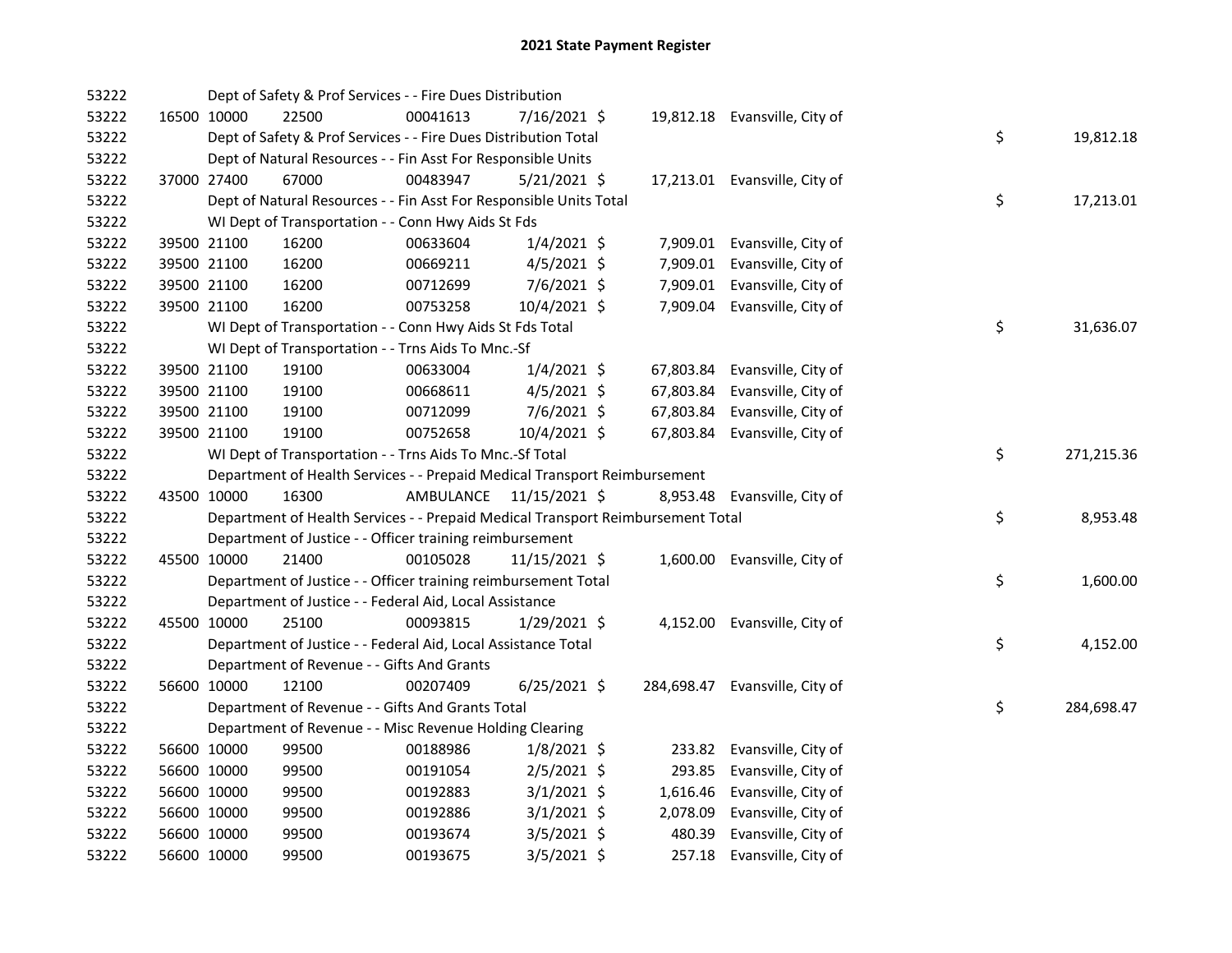| 53222 | 56600 10000 |             | 99500                                                                   | 00194271 | 3/8/2021 \$    |            | 450.00 Evansville, City of     |    |            |
|-------|-------------|-------------|-------------------------------------------------------------------------|----------|----------------|------------|--------------------------------|----|------------|
| 53222 | 56600 10000 |             | 99500                                                                   | 00194272 | 3/8/2021 \$    | 522.49     | Evansville, City of            |    |            |
| 53222 | 56600 10000 |             | 99500                                                                   | 00195129 | 3/15/2021 \$   | 836.80     | Evansville, City of            |    |            |
| 53222 | 56600 10000 |             | 99500                                                                   | 00195940 | 3/22/2021 \$   | 1,662.80   | Evansville, City of            |    |            |
| 53222 | 56600 10000 |             | 99500                                                                   | 00195941 | 3/22/2021 \$   | 223.30     | Evansville, City of            |    |            |
| 53222 | 56600 10000 |             | 99500                                                                   | 00196613 | 3/29/2021 \$   | 604.86     | Evansville, City of            |    |            |
| 53222 | 56600 10000 |             | 99500                                                                   | 00197360 | $4/5/2021$ \$  | 24.00      | Evansville, City of            |    |            |
| 53222 | 56600 10000 |             | 99500                                                                   | 00197959 | $4/7/2021$ \$  | 345.70     | Evansville, City of            |    |            |
| 53222 | 56600 10000 |             | 99500                                                                   | 00198553 | $4/12/2021$ \$ | 588.89     | Evansville, City of            |    |            |
| 53222 | 56600 10000 |             | 99500                                                                   | 00199291 | 4/20/2021 \$   | 225.00     | Evansville, City of            |    |            |
| 53222 | 56600 10000 |             | 99500                                                                   | 00199937 | $4/26/2021$ \$ | 127.00     | Evansville, City of            |    |            |
| 53222 | 56600 10000 |             | 99500                                                                   | 00200524 | $5/3/2021$ \$  | 381.00     | Evansville, City of            |    |            |
| 53222 | 56600 10000 |             | 99500                                                                   | 00200525 | 5/3/2021 \$    | 136.00     | Evansville, City of            |    |            |
| 53222 | 56600 10000 |             | 99500                                                                   | 00201313 | $5/7/2021$ \$  | 122.60     | Evansville, City of            |    |            |
| 53222 | 56600 10000 |             | 99500                                                                   | 00201715 | 5/10/2021 \$   | 81.00      | Evansville, City of            |    |            |
| 53222 | 56600 10000 |             | 99500                                                                   | 00203093 | 5/24/2021 \$   | 1,936.07   | Evansville, City of            |    |            |
| 53222 | 56600 10000 |             | 99500                                                                   | 00208573 | 7/6/2021 \$    | 45.00      | Evansville, City of            |    |            |
| 53222 | 56600 10000 |             | 99500                                                                   | 00212696 | 8/16/2021 \$   | 93.48      | Evansville, City of            |    |            |
| 53222 | 56600 10000 |             | 99500                                                                   | 00214470 | 9/8/2021 \$    | 280.55     | Evansville, City of            |    |            |
| 53222 | 56600 10000 |             | 99500                                                                   | 00216720 | 10/7/2021 \$   | 385.40     | Evansville, City of            |    |            |
| 53222 | 56600 10000 |             | 99500                                                                   | 00219311 | 11/5/2021 \$   | 33.03      | Evansville, City of            |    |            |
| 53222 |             |             | Department of Revenue - - Misc Revenue Holding Clearing Total           |          |                |            |                                | \$ | 14,064.76  |
| 53222 |             |             | Shared Revenue and Tax Relief - - Expenditure Restraint Program         |          |                |            |                                |    |            |
| 53222 | 83500 10000 |             | 10100                                                                   | 00082092 | 7/26/2021 \$   |            | 47,678.76 Evansville, City of  |    |            |
| 53222 |             |             | Shared Revenue and Tax Relief - - Expenditure Restraint Program Total   |          |                |            |                                | \$ | 47,678.76  |
| 53222 |             |             | Shared Revenue and Tax Relief - - County And Municipal Aid              |          |                |            |                                |    |            |
| 53222 | 83500 10000 |             | 10500                                                                   | 00082092 | 7/26/2021 \$   |            | 61,577.94 Evansville, City of  |    |            |
| 53222 | 83500 10000 |             | 10500                                                                   | 00089195 | 11/15/2021 \$  |            | 339,988.18 Evansville, City of |    |            |
| 53222 |             |             | Shared Revenue and Tax Relief - - County And Municipal Aid Total        |          |                |            |                                | \$ | 401,566.12 |
| 53222 |             |             | Shared Revenue and Tax Relief - - Exempt Computer Aid                   |          |                |            |                                |    |            |
| 53222 |             | 83500 10000 | 10900                                                                   | 00084647 | 7/26/2021 \$   |            | 4,503.10 Evansville, City of   |    |            |
| 53222 | 83500 10000 |             | 10900                                                                   | 00085907 | 7/26/2021 \$   |            | 7,452.18 Evansville, City of   |    |            |
| 53222 |             |             | Shared Revenue and Tax Relief - - Exempt Computer Aid Total             |          |                |            |                                | \$ | 11,955.28  |
| 53222 |             |             | Shared Revenue and Tax Relief - - Personal Property Aid                 |          |                |            |                                |    |            |
| 53222 | 83500 10000 |             | 11100                                                                   | 00078996 | $5/3/2021$ \$  | 104,549.30 | Evansville, City of            |    |            |
| 53222 |             |             | Shared Revenue and Tax Relief - - Personal Property Aid Total           |          |                |            |                                | \$ | 104,549.30 |
| 53222 |             |             | Shared Revenue and Tax Relief - - State Aid; Video Service Provider Fee |          |                |            |                                |    |            |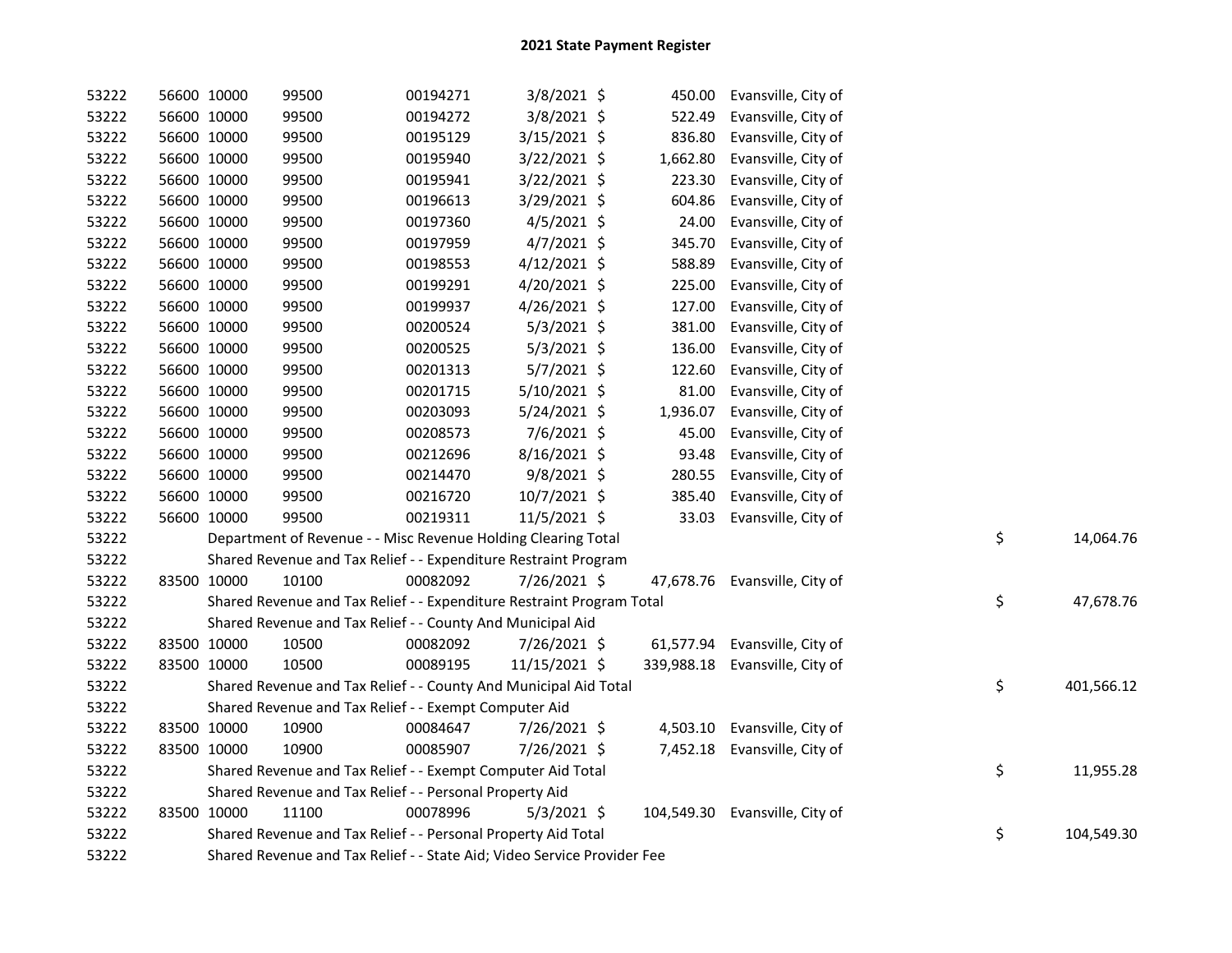## 2021 State Payment Register

| 53222       | 83500 10000 | 11200                                                                         | 00083139 |  | 7/26/2021 \$ 12,091.87 Evansville, City of |  |              |
|-------------|-------------|-------------------------------------------------------------------------------|----------|--|--------------------------------------------|--|--------------|
| 53222       |             | Shared Revenue and Tax Relief - - State Aid; Video Service Provider Fee Total |          |  |                                            |  | 12,091.87    |
| 53222 Total |             |                                                                               |          |  |                                            |  | 1,231,186.66 |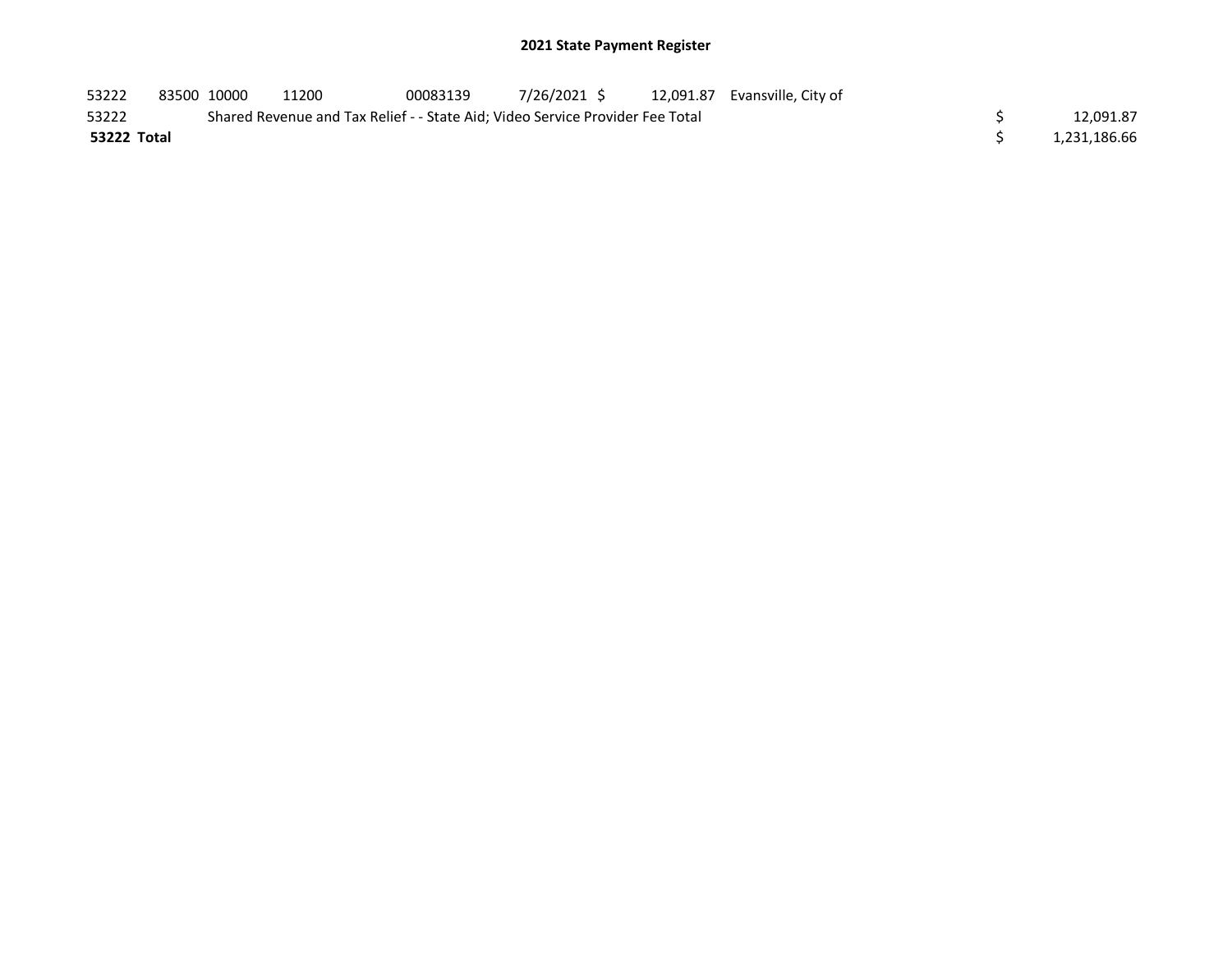| 53241 |             |             | Dept of Ag, Trade & Cons Protc - - Retail Petroleum                 |          |                |           |                               |                  |
|-------|-------------|-------------|---------------------------------------------------------------------|----------|----------------|-----------|-------------------------------|------------------|
| 53241 | 11500 27200 |             | 16100                                                               | 00065841 | $1/13/2021$ \$ | 485.00    | City Of Janesville            |                  |
| 53241 | 11500 27200 |             | 16100                                                               | 00068271 | $4/12/2021$ \$ | 288.00    | City Of Janesville            |                  |
| 53241 | 11500 27200 |             | 16100                                                               | 00069391 | $5/17/2021$ \$ | 1,632.00  | City Of Janesville            |                  |
| 53241 | 11500 27200 |             | 16100                                                               | 00070034 | $6/16/2021$ \$ | 9,120.00  | City Of Janesville            |                  |
| 53241 | 11500 27200 |             | 16100                                                               | 00070443 | $6/28/2021$ \$ | 96.00     | City Of Janesville            |                  |
| 53241 | 11500 27200 |             | 16100                                                               | 00070749 | 7/13/2021 \$   | 15,744.00 | City Of Janesville            |                  |
| 53241 | 11500 27200 |             | 16100                                                               | 00070854 | 7/13/2021 \$   | 2,044.80  | City Of Janesville            |                  |
| 53241 | 11500 27200 |             | 16100                                                               | 00071593 | 8/18/2021 \$   | 384.00    | City Of Janesville            |                  |
| 53241 | 11500 27200 |             | 16100                                                               | 00072315 | 9/8/2021 \$    | 346.00    | City Of Janesville            |                  |
| 53241 | 11500 27200 |             | 16100                                                               | 00072323 | 9/8/2021 \$    | 670.00    | City Of Janesville            |                  |
| 53241 | 11500 27200 |             | 16100                                                               | 00072834 | 9/20/2021 \$   | 384.00    | City Of Janesville            |                  |
| 53241 | 11500 27200 |             | 16100                                                               | 00073768 | 10/13/2021 \$  | 288.00    | City Of Janesville            |                  |
| 53241 | 11500 27200 |             | 16100                                                               | 00074340 | 10/28/2021 \$  | 192.00    | City Of Janesville            |                  |
| 53241 | 11500 27200 |             | 16100                                                               | 00074814 | 11/12/2021 \$  | 192.00    | City Of Janesville            |                  |
| 53241 | 11500 27200 |             | 16100                                                               | 00076013 | 12/27/2021 \$  | 1,501.00  | City Of Janesville            |                  |
| 53241 |             |             | Dept of Ag, Trade & Cons Protc - - Retail Petroleum Total           |          |                |           |                               | \$<br>33,366.80  |
| 53241 |             |             | Dept of Safety & Prof Services - - Fire Dues Distribution           |          |                |           |                               |                  |
| 53241 | 16500 10000 |             | 22500                                                               | 00041427 | 7/16/2021 \$   |           | 228,343.35 City Of Janesville |                  |
| 53241 |             |             | Dept of Safety & Prof Services - - Fire Dues Distribution Total     |          |                |           |                               | \$<br>228,343.35 |
| 53241 |             |             | Dept of Public Instruction - - General Program Operations, Pr       |          |                |           |                               |                  |
| 53241 | 25500 10000 |             | 10200                                                               | 00257810 | 2/26/2021 \$   | 100.00    | City Of Janesville            |                  |
| 53241 | 25500 10000 |             | 10200                                                               | 00271243 | 5/21/2021 \$   | 130.54    | City Of Janesville            |                  |
| 53241 | 25500 10000 |             | 10200                                                               | 00279122 | $6/21/2021$ \$ | 25.00     | City Of Janesville            |                  |
| 53241 | 25500 10000 |             | 10200                                                               | 00280787 | 7/26/2021 \$   | 49.50     | City Of Janesville            |                  |
| 53241 | 25500 10000 |             | 10200                                                               | 00285592 | 8/23/2021 \$   | 28.50     | City Of Janesville            |                  |
| 53241 | 25500 10000 |             | 10200                                                               | 00289759 | 9/27/2021 \$   | 25.00     | City Of Janesville            |                  |
| 53241 | 25500 10000 |             | 10200                                                               | 00294646 | 10/25/2021 \$  | 91.66     | City Of Janesville            |                  |
| 53241 | 25500 10000 |             | 10200                                                               | 00300187 | 12/1/2021 \$   | 100.00    | City Of Janesville            |                  |
| 53241 |             |             | Dept of Public Instruction - - General Program Operations, Pr Total |          |                |           |                               | \$<br>550.20     |
| 53241 |             |             | Dept of Public Instruction - - Energy Costs, Energy-Related A       |          |                |           |                               |                  |
| 53241 | 25500 10000 |             | 10300                                                               | 00253706 | $1/28/2021$ \$ | 550.63    | City Of Janesville            |                  |
| 53241 | 25500 10000 |             | 10300                                                               | 00257011 | $2/16/2021$ \$ | 517.17    | City Of Janesville            |                  |
| 53241 | 25500 10000 |             | 10300                                                               | 00257012 | $2/16/2021$ \$ |           | 831.42 City Of Janesville     |                  |
| 53241 | 25500 10000 |             | 10300                                                               | 00257013 | $2/16/2021$ \$ | 779.99    | City Of Janesville            |                  |
| 53241 |             | 25500 10000 | 10300                                                               | 00257014 | $2/16/2021$ \$ | 598.20    | City Of Janesville            |                  |
| 53241 | 25500 10000 |             | 10300                                                               | 00257015 | 2/16/2021 \$   | 579.50    | City Of Janesville            |                  |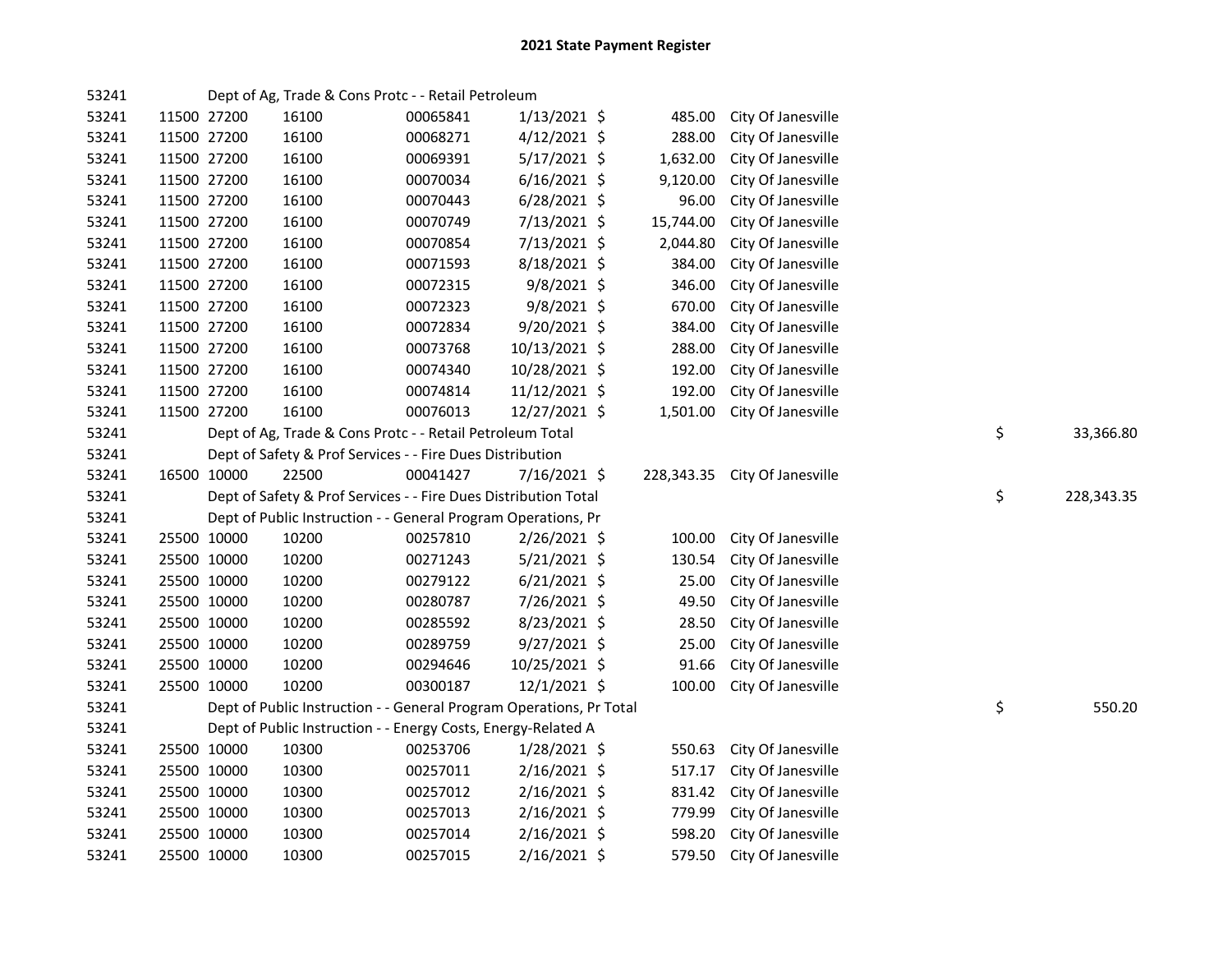| 53241 | 25500 10000 | 10300                                                               | 00257016 | 2/16/2021 \$   | 1,691.72 | City Of Janesville        |    |           |
|-------|-------------|---------------------------------------------------------------------|----------|----------------|----------|---------------------------|----|-----------|
| 53241 | 25500 10000 | 10300                                                               | 00257017 | 2/16/2021 \$   | 1,038.26 | City Of Janesville        |    |           |
| 53241 | 25500 10000 | 10300                                                               | 00257018 | 2/16/2021 \$   | 430.37   | City Of Janesville        |    |           |
| 53241 | 25500 10000 | 10300                                                               | 00257019 | $2/16/2021$ \$ | 153.05   | City Of Janesville        |    |           |
| 53241 | 25500 10000 | 10300                                                               | 00267144 | 4/26/2021 \$   | 542.84   | City Of Janesville        |    |           |
| 53241 | 25500 10000 | 10300                                                               | 00270384 | $5/13/2021$ \$ | 659.33   | City Of Janesville        |    |           |
| 53241 | 25500 10000 | 10300                                                               | 00270385 | $5/13/2021$ \$ | 740.63   | City Of Janesville        |    |           |
| 53241 | 25500 10000 | 10300                                                               | 00270386 | $5/13/2021$ \$ | 1,145.23 | City Of Janesville        |    |           |
| 53241 | 25500 10000 | 10300                                                               | 00270387 | 5/13/2021 \$   | 597.45   | City Of Janesville        |    |           |
| 53241 | 25500 10000 | 10300                                                               | 00270388 | $5/13/2021$ \$ | 1,880.95 | City Of Janesville        |    |           |
| 53241 | 25500 10000 | 10300                                                               | 00270389 | $5/13/2021$ \$ | 1,005.07 | City Of Janesville        |    |           |
| 53241 | 25500 10000 | 10300                                                               | 00270390 | 5/13/2021 \$   | 435.33   | City Of Janesville        |    |           |
| 53241 | 25500 10000 | 10300                                                               | 00270391 | $5/13/2021$ \$ | 155.81   | City Of Janesville        |    |           |
| 53241 | 25500 10000 | 10300                                                               | 00270392 | $5/13/2021$ \$ | 519.23   | City Of Janesville        |    |           |
| 53241 | 25500 10000 | 10300                                                               | 00281641 | 7/26/2021 \$   | 542.84   | City Of Janesville        |    |           |
| 53241 | 25500 10000 | 10300                                                               | 00284151 | $8/11/2021$ \$ | 735.87   | City Of Janesville        |    |           |
| 53241 | 25500 10000 | 10300                                                               | 00284152 | $8/11/2021$ \$ | 1,100.27 | City Of Janesville        |    |           |
| 53241 | 25500 10000 | 10300                                                               | 00284154 | $8/11/2021$ \$ | 1,195.47 | City Of Janesville        |    |           |
| 53241 | 25500 10000 | 10300                                                               | 00284155 | $8/11/2021$ \$ | 184.37   | City Of Janesville        |    |           |
| 53241 | 25500 10000 | 10300                                                               | 00284156 | $8/11/2021$ \$ | 523.99   | City Of Janesville        |    |           |
| 53241 | 25500 10000 | 10300                                                               | 00284167 | $8/11/2021$ \$ | 616.49   | City Of Janesville        |    |           |
| 53241 | 25500 10000 | 10300                                                               | 00284168 | $8/11/2021$ \$ | 587.93   | City Of Janesville        |    |           |
| 53241 | 25500 10000 | 10300                                                               | 00284169 | $8/11/2021$ \$ | 826.31   | City Of Janesville        |    |           |
| 53241 | 25500 10000 | 10300                                                               | 00284170 | $8/11/2021$ \$ | 430.57   | City Of Janesville        |    |           |
| 53241 | 25500 10000 | 10300                                                               | 00293627 | 10/25/2021 \$  | 542.84   | City Of Janesville        |    |           |
| 53241 | 25500 10000 | 10300                                                               | 00295237 | 11/12/2021 \$  | 716.45   | City Of Janesville        |    |           |
| 53241 | 25500 10000 | 10300                                                               | 00295249 | 11/12/2021 \$  | 523.99   | City Of Janesville        |    |           |
| 53241 | 25500 10000 | 10300                                                               | 00295250 | 11/12/2021 \$  | 907.23   | City Of Janesville        |    |           |
| 53241 | 25500 10000 | 10300                                                               | 00295251 | 11/12/2021 \$  | 740.63   | City Of Janesville        |    |           |
| 53241 | 25500 10000 | 10300                                                               | 00295252 | 11/12/2021 \$  | 587.93   | City Of Janesville        |    |           |
| 53241 | 25500 10000 | 10300                                                               | 00295448 | 11/12/2021 \$  | 1,338.27 | City Of Janesville        |    |           |
| 53241 | 25500 10000 | 10300                                                               | 00295449 | 11/12/2021 \$  | 1,162.15 | City Of Janesville        |    |           |
| 53241 | 25500 10000 | 10300                                                               | 00295450 | 11/12/2021 \$  | 430.57   | City Of Janesville        |    |           |
| 53241 | 25500 10000 | 10300                                                               | 00295451 | 11/12/2021 \$  | 184.37   | City Of Janesville        |    |           |
| 53241 |             | Dept of Public Instruction - - Energy Costs, Energy-Related A Total |          |                |          |                           | \$ | 28,730.72 |
| 53241 |             | Dept of Natural Resources - - Rec & Resource Aids, Fed              |          |                |          |                           |    |           |
| 53241 | 37000 21200 | 58300                                                               | 00478787 | $5/6/2021$ \$  |          | 942.13 City Of Janesville |    |           |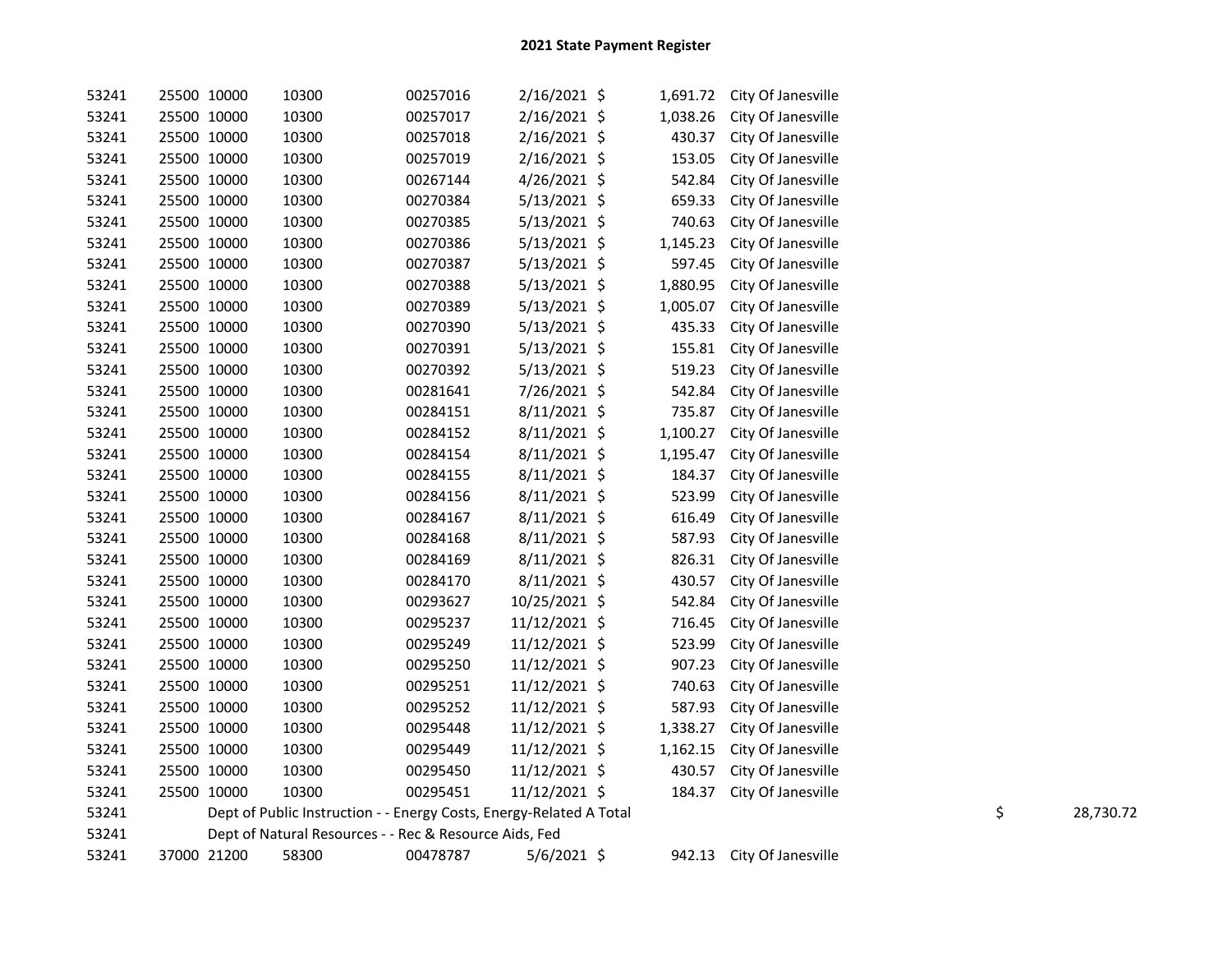| 53241          |             | Dept of Natural Resources - - Rec & Resource Aids, Fed Total          | \$       | 942.13         |            |                               |    |            |
|----------------|-------------|-----------------------------------------------------------------------|----------|----------------|------------|-------------------------------|----|------------|
| 53241          |             | Dept of Natural Resources - - GPO--State Funds                        |          |                |            |                               |    |            |
| 53241          | 37000 21200 | 86100                                                                 | 00482863 | $5/27/2021$ \$ |            | 40.00 City Of Janesville      |    |            |
| 53241          |             | Dept of Natural Resources - - GPO--State Funds Total                  |          |                |            |                               | \$ | 40.00      |
| 53241          | 37000 27400 | Dept of Natural Resources - - Fin Asst For Responsible Units<br>67000 | 00483421 |                |            |                               |    |            |
| 53241<br>53241 |             | Dept of Natural Resources - - Fin Asst For Responsible Units Total    |          | $5/21/2021$ \$ |            | 210,358.00 City Of Janesville | \$ | 210,358.00 |
| 53241          |             | Dept of Natural Resources - - Recycling Consolidation Grants          |          |                |            |                               |    |            |
| 53241          | 37000 27400 | 67300                                                                 | 00483421 | $5/21/2021$ \$ |            | 16,303.36 City Of Janesville  |    |            |
| 53241          |             | Dept of Natural Resources - - Recycling Consolidation Grants Total    |          |                |            |                               | \$ | 16,303.36  |
| 53241          |             | Dept of Natural Resources - - Land Acquisition                        |          |                |            |                               |    |            |
| 53241          | 37000 36300 | TA100                                                                 | 00466006 | $3/5/2021$ \$  | 124,500.00 | City Of Janesville            |    |            |
| 53241          | 37000 36300 | TA100                                                                 | 00473170 | $4/15/2021$ \$ | 150,000.00 | City Of Janesville            |    |            |
| 53241          | 37000 36300 | TA100                                                                 | 00482496 | 5/20/2021 \$   | 239,200.00 | City Of Janesville            |    |            |
| 53241          |             | Dept of Natural Resources - - Land Acquisition Total                  |          |                |            |                               | \$ | 513,700.00 |
| 53241          |             | Dept of Natural Resources - - Urban Nonpoint Source Cost-Sha          |          |                |            |                               |    |            |
| 53241          | 37000 36300 | TH100                                                                 | 00461392 | $2/4/2021$ \$  |            | 373,450.00 City Of Janesville |    |            |
| 53241          |             | Dept of Natural Resources - - Urban Nonpoint Source Cost-Sha Total    |          |                |            |                               | \$ | 373,450.00 |
| 53241          |             | WI Dept of Transportation - - Conn Hwy Aids St Fds                    |          |                |            |                               |    |            |
| 53241          | 39500 21100 | 16200                                                                 | 00633605 | $1/4/2021$ \$  |            | 83,999.31 City Of Janesville  |    |            |
| 53241          | 39500 21100 | 16200                                                                 | 00669212 | $4/5/2021$ \$  |            | 83,999.31 City Of Janesville  |    |            |
| 53241          | 39500 21100 | 16200                                                                 | 00712700 | 7/6/2021 \$    |            | 83,999.31 City Of Janesville  |    |            |
| 53241          | 39500 21100 | 16200                                                                 | 00753259 | 10/4/2021 \$   |            | 83,999.34 City Of Janesville  |    |            |
| 53241          |             | WI Dept of Transportation - - Conn Hwy Aids St Fds Total              |          |                |            |                               | \$ | 335,997.27 |
| 53241          |             | WI Dept of Transportation - - Paratransit Aids, Sf                    |          |                |            |                               |    |            |
| 53241          | 39500 21100 | 17500                                                                 | 00707815 | $6/18/2021$ \$ |            | 40,018.00 City Of Janesville  |    |            |
| 53241          |             | WI Dept of Transportation - - Paratransit Aids, Sf Total              |          |                |            |                               | \$ | 40,018.00  |
| 53241          |             | WI Dept of Transportation - - Tb, Trns Oper Aid Sf                    |          |                |            |                               |    |            |
| 53241          | 39500 21100 | 17600                                                                 | 00709635 | $6/22/2021$ \$ | 202,192.00 | City Of Janesville            |    |            |
| 53241          | 39500 21100 | 17600                                                                 | 00754658 | 9/29/2021 \$   | 606,580.00 | City Of Janesville            |    |            |
| 53241          |             | WI Dept of Transportation - - Tb, Trns Oper Aid Sf Total              |          |                |            |                               | \$ | 808,772.00 |
| 53241          |             | WI Dept of Transportation - - Hwy Sfty Loc Aid Ffd                    |          |                |            |                               |    |            |
| 53241          | 39500 21100 | 18500                                                                 | 00734679 | $8/13/2021$ \$ | 920.74     | City Of Janesville            |    |            |
| 53241          | 39500 21100 | 18500                                                                 | 00734680 | $8/13/2021$ \$ | 3,189.50   | City Of Janesville            |    |            |
| 53241          | 39500 21100 | 18500                                                                 | 00741015 | $9/1/2021$ \$  | 10,159.06  | City Of Janesville            |    |            |
| 53241          | 39500 21100 | 18500                                                                 | 00741016 | $9/1/2021$ \$  | 15,589.16  | City Of Janesville            |    |            |
| 53241          | 39500 21100 | 18500                                                                 | 00764461 | 10/21/2021 \$  | 9,212.73   | City Of Janesville            |    |            |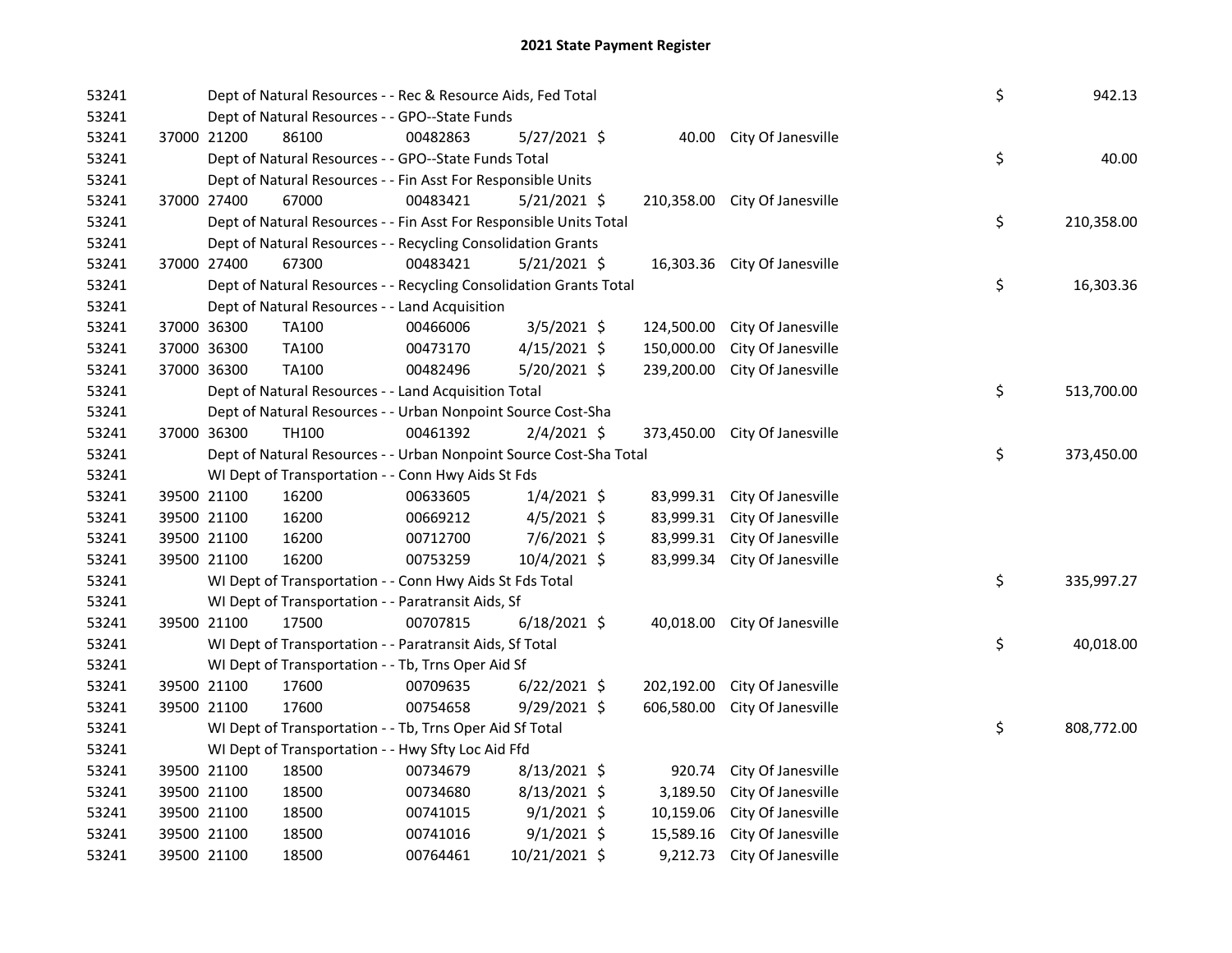| 53241 | 39500 21100 | 18500                                                     | 00777318 | 11/24/2021 \$  |            | 12,176.58 City Of Janesville  |    |              |
|-------|-------------|-----------------------------------------------------------|----------|----------------|------------|-------------------------------|----|--------------|
| 53241 |             | WI Dept of Transportation - - Hwy Sfty Loc Aid Ffd Total  |          |                |            |                               | \$ | 51,247.77    |
| 53241 |             | WI Dept of Transportation - - Trns Aids To Mnc.-Sf        |          |                |            |                               |    |              |
| 53241 | 39500 21100 | 19100                                                     | 00633005 | $1/4/2021$ \$  | 598,107.47 | City Of Janesville            |    |              |
| 53241 | 39500 21100 | 19100                                                     | 00668612 | $4/5/2021$ \$  | 598,107.47 | City Of Janesville            |    |              |
| 53241 | 39500 21100 | 19100                                                     | 00712100 | 7/6/2021 \$    | 598,107.47 | City Of Janesville            |    |              |
| 53241 | 39500 21100 | 19100                                                     | 00752659 | 10/4/2021 \$   | 598,107.48 | City Of Janesville            |    |              |
| 53241 |             | WI Dept of Transportation - - Trns Aids To Mnc.-Sf Total  |          |                |            |                               | \$ | 2,392,429.89 |
| 53241 |             | WI Dept of Transportation - - Trnsprt Alternats Lf        |          |                |            |                               |    |              |
| 53241 | 39500 21100 | 22600                                                     | 00666593 | 3/18/2021 \$   | 55,641.00  | City Of Janesville            |    |              |
| 53241 | 39500 21100 | 22600                                                     | 00666595 | 3/18/2021 \$   | 24,043.58  | City Of Janesville            |    |              |
| 53241 |             | WI Dept of Transportation - - Trnsprt Alternats Lf Total  |          |                |            |                               | \$ | 79,684.58    |
| 53241 |             | WI Dept of Transportation - - Trns Facl Econ Astsf        |          |                |            |                               |    |              |
| 53241 | 39500 21100 | 26000                                                     | 00781161 | 12/7/2021 \$   |            | 150,073.72 City Of Janesville |    |              |
| 53241 |             | WI Dept of Transportation - - Trns Facl Econ Astsf Total  |          |                |            |                               | \$ | 150,073.72   |
| 53241 |             | WI Dept of Transportation - - Routine Maint Sf            |          |                |            |                               |    |              |
| 53241 | 39500 21100 | 36800                                                     | 00657484 | 2/23/2021 \$   | 725.32     | City Of Janesville            |    |              |
| 53241 | 39500 21100 | 36800                                                     | 00699334 | 5/26/2021 \$   | 877.60     | City Of Janesville            |    |              |
| 53241 | 39500 21100 | 36800                                                     | 00740605 | 8/31/2021 \$   | 1,454.24   | City Of Janesville            |    |              |
| 53241 | 39500 21100 | 36800                                                     | 00777944 | 11/26/2021 \$  | 1,178.64   | City Of Janesville            |    |              |
| 53241 |             | WI Dept of Transportation - - Routine Maint Sf Total      |          |                |            |                               | \$ | 4,235.80     |
| 53241 |             | WI Dept of Transportation - - Dept Mgt & Oper St Fd       |          |                |            |                               |    |              |
| 53241 | 39500 21100 | 46100                                                     | 00656454 | 2/22/2021 \$   | 2,206.70   | City Of Janesville            |    |              |
| 53241 | 39500 21100 | 46100                                                     | 00657484 | 2/23/2021 \$   | 709.98     | City Of Janesville            |    |              |
| 53241 | 39500 21100 | 46100                                                     | 00698696 | $5/25/2021$ \$ | 1,700.39   | City Of Janesville            |    |              |
| 53241 | 39500 21100 | 46100                                                     | 00699334 | 5/26/2021 \$   | 710.84     | City Of Janesville            |    |              |
| 53241 | 39500 21100 | 46100                                                     | 00737480 | 8/24/2021 \$   | 1,716.64   | City Of Janesville            |    |              |
| 53241 | 39500 21100 | 46100                                                     | 00738980 | 8/25/2021 \$   | 710.84     | City Of Janesville            |    |              |
| 53241 | 39500 21100 | 46100                                                     | 00767505 | 10/28/2021 \$  | 1,857.87   | City Of Janesville            |    |              |
| 53241 | 39500 21100 | 46100                                                     | 00777944 | 11/26/2021 \$  | 710.84     | City Of Janesville            |    |              |
| 53241 |             | WI Dept of Transportation - - Dept Mgt & Oper St Fd Total |          |                |            |                               | \$ | 10,324.10    |
| 53241 |             | WI Dept of Transportation - - Dept Mgt & Opr Loc Fd       |          |                |            |                               |    |              |
| 53241 | 39500 21100 | 47100                                                     | 00656454 | 2/22/2021 \$   |            | (0.01) City Of Janesville     |    |              |
| 53241 | 39500 21100 | 47100                                                     | 00737480 | 8/24/2021 \$   |            | (0.01) City Of Janesville     |    |              |
| 53241 | 39500 21100 | 47100                                                     | 00767505 | 10/28/2021 \$  |            | (0.01) City Of Janesville     |    |              |
| 53241 |             | WI Dept of Transportation - - Dept Mgt & Opr Loc Fd Total |          |                |            |                               | \$ | (0.03)       |
| 53241 |             | WI Dept of Transportation - - Dept Mgt & Opr Fed Fd       |          |                |            |                               |    |              |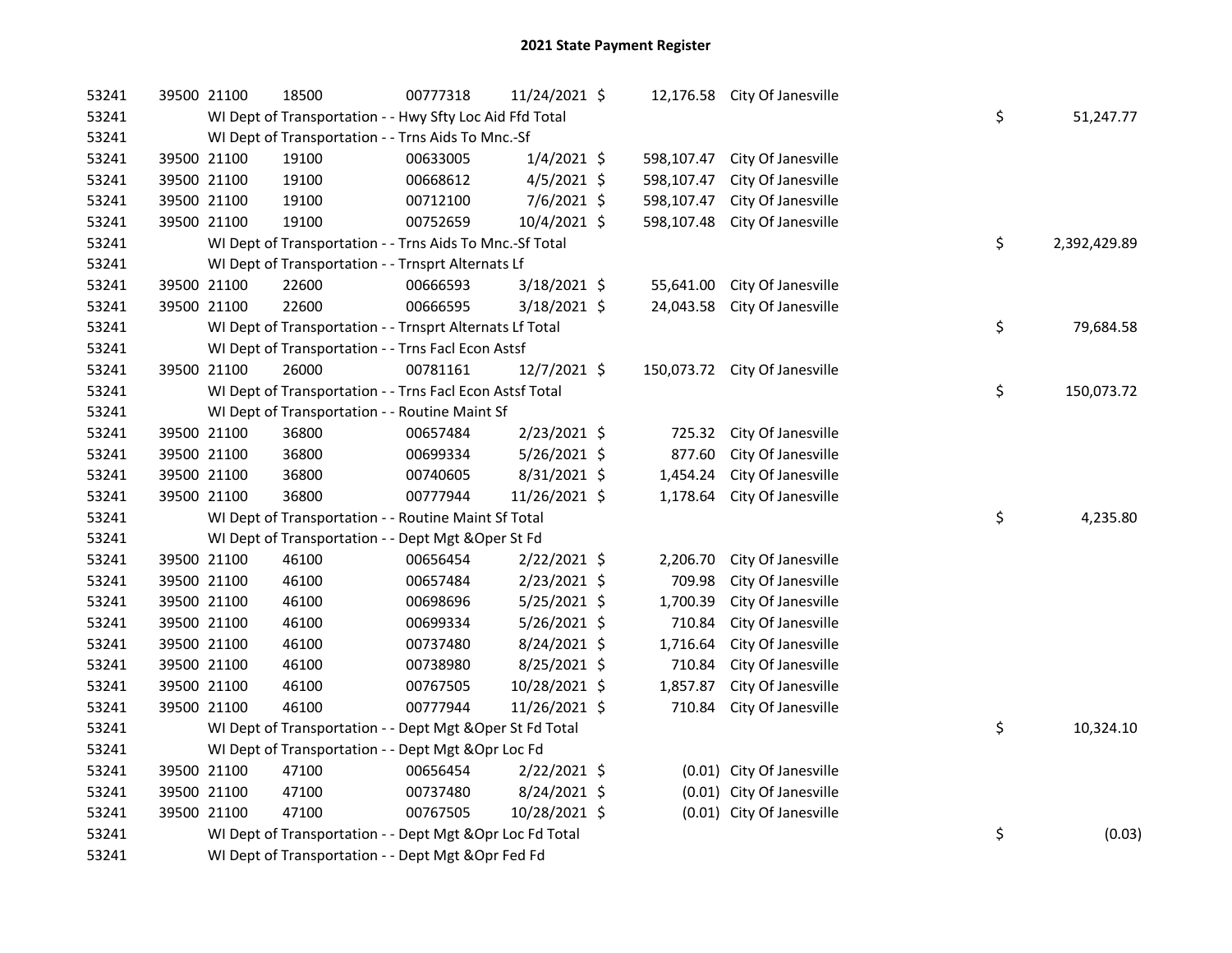| 53241 |             | 39500 21100 | 48100                                                                           | 00656454  | 2/22/2021 \$   | 45,462.67  | City Of Janesville            |    |            |
|-------|-------------|-------------|---------------------------------------------------------------------------------|-----------|----------------|------------|-------------------------------|----|------------|
| 53241 |             | 39500 21100 | 48100                                                                           | 00698696  | 5/25/2021 \$   | 35,031.67  | City Of Janesville            |    |            |
| 53241 |             | 39500 21100 | 48100                                                                           | 00737480  | 8/24/2021 \$   | 35,366.54  | City Of Janesville            |    |            |
| 53241 |             | 39500 21100 | 48100                                                                           | 00767505  | 10/28/2021 \$  | 38,276.14  | City Of Janesville            |    |            |
| 53241 |             |             | WI Dept of Transportation - - Dept Mgt & Opr Fed Fd Total                       |           |                |            |                               | \$ | 154,137.02 |
| 53241 |             |             | Department of Health Services - - State/Federal Aids                            |           |                |            |                               |    |            |
| 53241 |             | 43500 10000 | 00000                                                                           | 92106     | $1/4/2021$ \$  | 4,448.00   | City Of Janesville            |    |            |
| 53241 |             | 43500 10000 | 00000                                                                           | 92107     | $2/1/2021$ \$  | 5,566.00   | City Of Janesville            |    |            |
| 53241 |             | 43500 10000 | 00000                                                                           | 92108     | $3/1/2021$ \$  | 17,323.00  | City Of Janesville            |    |            |
| 53241 |             | 43500 10000 | 00000                                                                           | 92111     | $6/1/2021$ \$  | 17,523.00  | City Of Janesville            |    |            |
| 53241 |             | 43500 10000 | 00000                                                                           | 92200     | $7/1/2021$ \$  | 5,018.00   | City Of Janesville            |    |            |
| 53241 |             | 43500 10000 | 00000                                                                           | 92201     | $8/2/2021$ \$  | 4,886.00   | City Of Janesville            |    |            |
| 53241 |             | 43500 10000 | 00000                                                                           | 92202     | $9/1/2021$ \$  | 4,286.00   | City Of Janesville            |    |            |
| 53241 |             | 43500 10000 | 00000                                                                           | 92204     | $10/1/2021$ \$ | 5,958.00   | City Of Janesville            |    |            |
| 53241 |             | 43500 10000 | 00000                                                                           | 92206     | $11/1/2021$ \$ | 6,066.00   | City Of Janesville            |    |            |
| 53241 |             | 43500 10000 | 00000                                                                           | 92207     | $12/1/2021$ \$ | 8,055.00   | City Of Janesville            |    |            |
| 53241 |             |             | Department of Health Services - - State/Federal Aids Total                      |           |                |            |                               | \$ | 79,129.00  |
| 53241 |             |             | Department of Health Services - - Medical Assistance State Admin                |           |                |            |                               |    |            |
| 53241 |             | 43500 10000 | 14000                                                                           | 00409471  | $3/5/2021$ \$  | 43,668.76  | City Of Janesville            |    |            |
| 53241 |             | 43500 10000 | 14000                                                                           | 00417964  | $4/16/2021$ \$ | 10,165.32  | City Of Janesville            |    |            |
| 53241 |             | 43500 10000 | 14000                                                                           | 00454328  | 10/22/2021 \$  | 1,910.15   | City Of Janesville            |    |            |
| 53241 |             | 43500 10000 | 14000                                                                           | 00454331  | 10/21/2021 \$  | 1,245.75   | City Of Janesville            |    |            |
| 53241 |             | 43500 10000 | 14000                                                                           | 00454333  | 10/21/2021 \$  | 1,245.75   | City Of Janesville            |    |            |
| 53241 |             | 43500 10000 | 14000                                                                           | 00454334  | 10/12/2021 \$  | 152,275.74 | City Of Janesville            |    |            |
| 53241 |             | 43500 10000 | 14000                                                                           | 00454336  | 10/21/2021 \$  | 1,245.75   | City Of Janesville            |    |            |
| 53241 |             |             | Department of Health Services - - Medical Assistance State Admin Total          |           |                |            |                               | \$ | 211,757.22 |
| 53241 |             |             | Department of Health Services - - Prepaid Medical Transport Reimbursement       |           |                |            |                               |    |            |
| 53241 |             | 43500 10000 | 16300                                                                           | AMBULANCE | 11/15/2021 \$  |            | 114,871.26 City Of Janesville |    |            |
| 53241 |             |             | Department of Health Services - - Prepaid Medical Transport Reimbursement Total |           |                |            |                               | \$ | 114,871.26 |
| 53241 |             |             | Department of Health Services - - Medical Assistance Program Ben                |           |                |            |                               |    |            |
| 53241 |             | 43500 10000 | 40400                                                                           | 00409471  | $3/5/2021$ \$  | 8,912.53   | City Of Janesville            |    |            |
| 53241 |             | 43500 10000 | 40400                                                                           | 00417964  | $4/16/2021$ \$ | 2,074.68   | City Of Janesville            |    |            |
| 53241 |             | 43500 10000 | 40400                                                                           | 00454328  | 10/22/2021 \$  | 389.85     | City Of Janesville            |    |            |
| 53241 |             | 43500 10000 | 40400                                                                           | 00454331  | 10/21/2021 \$  | 254.25     | City Of Janesville            |    |            |
| 53241 |             | 43500 10000 | 40400                                                                           | 00454333  | 10/21/2021 \$  |            | 254.25 City Of Janesville     |    |            |
| 53241 |             | 43500 10000 | 40400                                                                           | 00454334  | 10/12/2021 \$  | 31,078.55  | City Of Janesville            |    |            |
| 53241 | 43500 10000 |             | 40400                                                                           | 00454336  | 10/21/2021 \$  |            | 254.25 City Of Janesville     |    |            |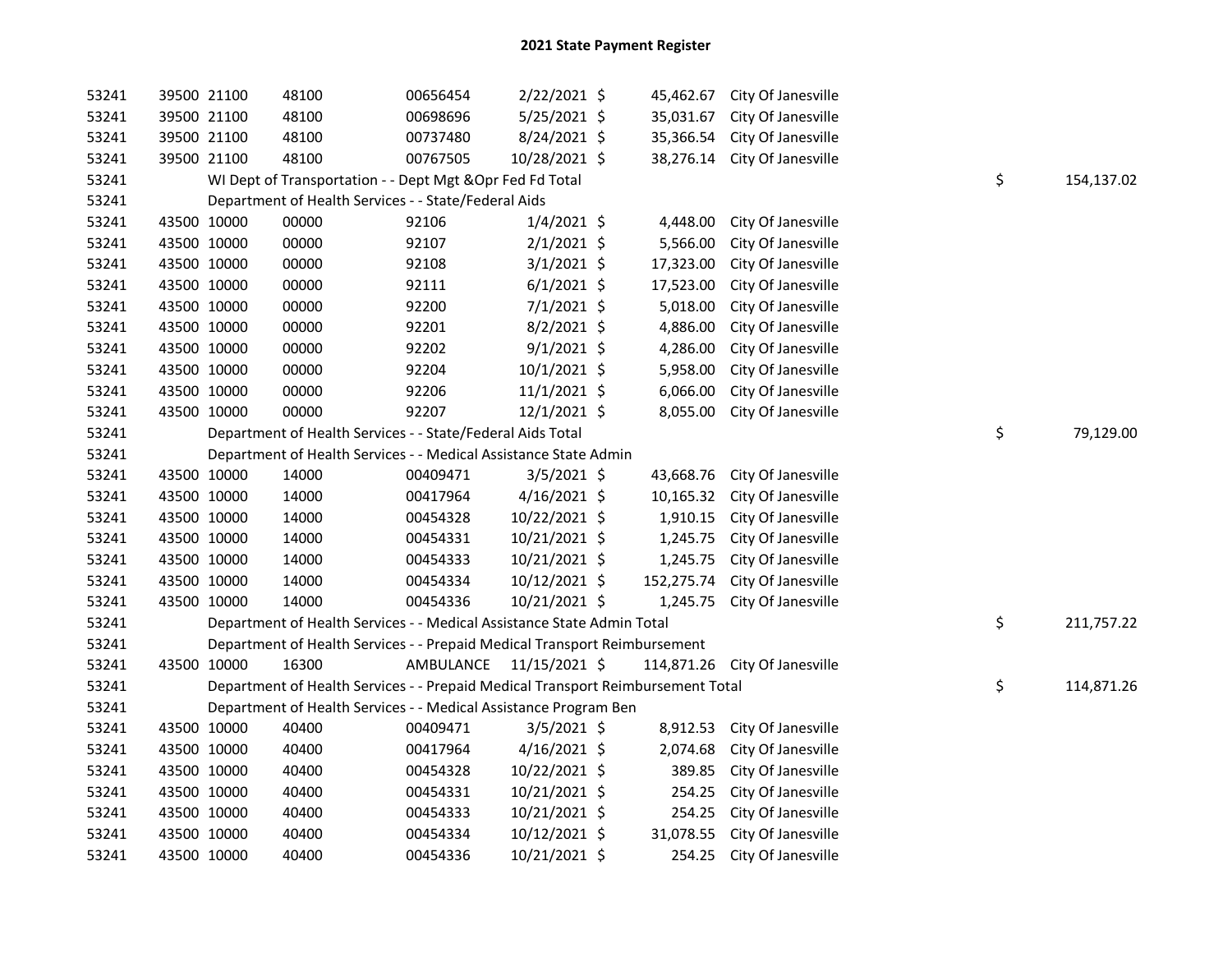| 53241 |             | Department of Health Services - - Medical Assistance Program Ben Total  | \$       | 43,218.36      |           |                    |    |           |
|-------|-------------|-------------------------------------------------------------------------|----------|----------------|-----------|--------------------|----|-----------|
| 53241 |             | Dept of Workforce Development - - Title Ib Aids State GPR               |          |                |           |                    |    |           |
| 53241 | 44500 10000 | 50900                                                                   | 00314152 | $2/16/2021$ \$ | 11.08     | City Of Janesville |    |           |
| 53241 | 44500 10000 | 50900                                                                   | 00314432 | 2/17/2021 \$   | 45.59     | City Of Janesville |    |           |
| 53241 | 44500 10000 | 50900                                                                   | 00320450 | 4/5/2021 \$    | 13.64     | City Of Janesville |    |           |
| 53241 | 44500 10000 | 50900                                                                   | 00324824 | 5/17/2021 \$   | 18.75     | City Of Janesville |    |           |
| 53241 | 44500 10000 | 50900                                                                   | 00333402 | 7/19/2021 \$   | 2.56      | City Of Janesville |    |           |
| 53241 | 44500 10000 | 50900                                                                   | 00339234 | $9/13/2021$ \$ | 5.11      | City Of Janesville |    |           |
| 53241 |             | Dept of Workforce Development - - Title Ib Aids State GPR Total         |          |                |           |                    | \$ | 96.73     |
| 53241 |             | Dept of Workforce Development - - Title Ib Aids Federal Prf             |          |                |           |                    |    |           |
| 53241 | 44500 10000 | 54400                                                                   | 00314152 | $2/16/2021$ \$ | 40.92     | City Of Janesville |    |           |
| 53241 | 44500 10000 | 54400                                                                   | 00314432 | 2/17/2021 \$   | 168.41    | City Of Janesville |    |           |
| 53241 | 44500 10000 | 54400                                                                   | 00320450 | 4/5/2021 \$    | 50.36     | City Of Janesville |    |           |
| 53241 | 44500 10000 | 54400                                                                   | 00324824 | 5/17/2021 \$   | 69.25     | City Of Janesville |    |           |
| 53241 | 44500 10000 | 54400                                                                   | 00333402 | 7/19/2021 \$   | 9.44      | City Of Janesville |    |           |
| 53241 | 44500 10000 | 54400                                                                   | 00339234 | $9/13/2021$ \$ | 18.89     | City Of Janesville |    |           |
| 53241 |             | Dept of Workforce Development - - Title Ib Aids Federal Prf Total       |          |                |           |                    | \$ | 357.27    |
| 53241 |             | Department of Justice - - Officer training reimbursement                |          |                |           |                    |    |           |
| 53241 | 45500 10000 | 21400                                                                   | 00105645 | 11/22/2021 \$  | 14,880.00 | City Of Janesville |    |           |
| 53241 |             | Department of Justice - - Officer training reimbursement Total          |          |                |           |                    | \$ | 14,880.00 |
| 53241 |             | Department of Justice - - Crime Laboratories, Dna                       |          |                |           |                    |    |           |
| 53241 | 45500 10000 | 22100                                                                   | 00100337 | 7/14/2021 \$   | 160.00    | City Of Janesville |    |           |
| 53241 |             | Department of Justice - - Crime Laboratories, Dna Total                 |          |                |           |                    | \$ | 160.00    |
| 53241 |             | Department of Justice - - Federal Aid, Local Assistance                 |          |                |           |                    |    |           |
| 53241 | 45500 10000 | 25100                                                                   | 00101481 | $8/27/2021$ \$ | 4,385.29  | City Of Janesville |    |           |
| 53241 |             | Department of Justice - - Federal Aid, Local Assistance Total           |          |                |           |                    | \$ | 4,385.29  |
| 53241 |             | Department of Military Affairs - - Energy Costs, Energy-Related A       |          |                |           |                    |    |           |
| 53241 | 46500 10000 | 10600                                                                   | 00088036 | $1/19/2021$ \$ | 1,224.96  | City Of Janesville |    |           |
| 53241 | 46500 10000 | 10600                                                                   | 00089197 | $2/3/2021$ \$  | 330.15    | City Of Janesville |    |           |
| 53241 | 46500 10000 | 10600                                                                   | 00092633 | $4/15/2021$ \$ | 1,220.73  | City Of Janesville |    |           |
| 53241 | 46500 10000 | 10600                                                                   | 00093364 | $5/4/2021$ \$  | 326.93    | City Of Janesville |    |           |
| 53241 | 46500 10000 | 10600                                                                   | 00096414 | 7/2/2021 \$    | 1,262.60  | City Of Janesville |    |           |
| 53241 | 46500 10000 | 10600                                                                   | 00097982 | 7/29/2021 \$   | 326.93    | City Of Janesville |    |           |
| 53241 | 46500 10000 | 10600                                                                   | 00101367 | 10/13/2021 \$  | 1,248.32  | City Of Janesville |    |           |
| 53241 | 46500 10000 | 10600                                                                   | 00102015 | 10/28/2021 \$  | 326.93    | City Of Janesville |    |           |
| 53241 | 46500 10000 | 10600                                                                   | 00104632 | 12/30/2021 \$  | 1,219.76  | City Of Janesville |    |           |
| 53241 |             | Department of Military Affairs - - Energy Costs, Energy-Related A Total |          |                | \$        | 7,487.31           |    |           |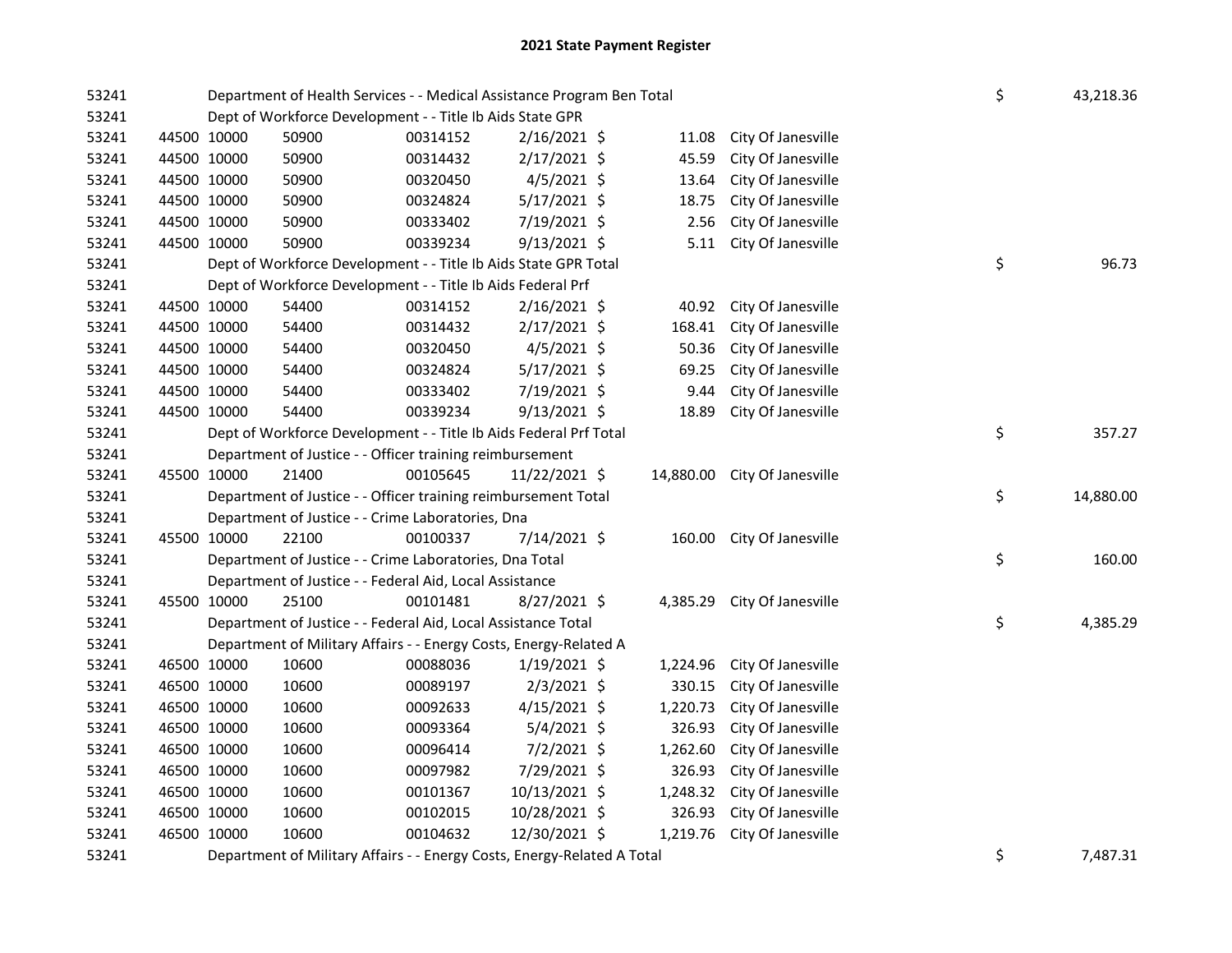| 53241 |             |             |       | Public Defender Board - - Trial Representation          |                |           |                                                                                                         |    |       |
|-------|-------------|-------------|-------|---------------------------------------------------------|----------------|-----------|---------------------------------------------------------------------------------------------------------|----|-------|
| 53241 | 55000 10000 |             | 10300 | 00305944                                                | 8/31/2021 \$   |           | 16.50 City Of Janesville                                                                                |    |       |
| 53241 |             |             |       | Public Defender Board - - Trial Representation Total    |                |           |                                                                                                         | \$ | 16.50 |
| 53241 |             |             |       |                                                         |                |           | Public Defender Board - - Transcript, Discovery and Records Provided to the Public Defender Board       |    |       |
| 53241 | 55000 10000 |             | 10600 | 00275574                                                | $1/26/2021$ \$ |           | 15.75 City Of Janesville                                                                                |    |       |
| 53241 | 55000 10000 |             | 10600 | 00308761                                                | 10/28/2021 \$  |           | 10.00 City Of Janesville                                                                                |    |       |
| 53241 |             |             |       |                                                         |                |           | Public Defender Board - - Transcript, Discovery and Records Provided to the Public Defender Board Total | \$ | 25.75 |
| 53241 |             |             |       | Department of Revenue - - Misc Revenue Holding Clearing |                |           |                                                                                                         |    |       |
| 53241 | 56600 10000 |             | 99500 | 00189682                                                | $1/19/2021$ \$ | 106.28    | City Of Janesville                                                                                      |    |       |
| 53241 |             | 56600 10000 | 99500 | 00190482                                                | $2/1/2021$ \$  | 508.54    | City Of Janesville                                                                                      |    |       |
| 53241 | 56600 10000 |             | 99500 | 00191652                                                | $2/16/2021$ \$ | 100.00    | City Of Janesville                                                                                      |    |       |
| 53241 | 56600 10000 |             | 99500 | 00192040                                                | 2/22/2021 \$   | 1,007.00  | City Of Janesville                                                                                      |    |       |
| 53241 | 56600 10000 |             | 99500 | 00192041                                                | 2/22/2021 \$   | 390.00    | City Of Janesville                                                                                      |    |       |
| 53241 | 56600 10000 |             | 99500 | 00192877                                                | $3/1/2021$ \$  | 3,776.19  | City Of Janesville                                                                                      |    |       |
| 53241 | 56600 10000 |             | 99500 | 00192887                                                | $3/1/2021$ \$  | 51,006.12 | City Of Janesville                                                                                      |    |       |
| 53241 | 56600 10000 |             | 99500 | 00194267                                                | 3/8/2021 \$    | 1,620.00  | City Of Janesville                                                                                      |    |       |
| 53241 | 56600 10000 |             | 99500 | 00194273                                                | 3/8/2021 \$    | 10,738.98 | City Of Janesville                                                                                      |    |       |
| 53241 | 56600 10000 |             | 99500 | 00195125                                                | $3/15/2021$ \$ | 4,929.00  | City Of Janesville                                                                                      |    |       |
| 53241 | 56600 10000 |             | 99500 | 00195130                                                | $3/15/2021$ \$ | 17,509.24 | City Of Janesville                                                                                      |    |       |
| 53241 | 56600 10000 |             | 99500 | 00195936                                                | $3/22/2021$ \$ | 155.00    | City Of Janesville                                                                                      |    |       |
| 53241 | 56600 10000 |             | 99500 | 00195942                                                | 3/22/2021 \$   | 13,224.85 | City Of Janesville                                                                                      |    |       |
| 53241 | 56600 10000 |             | 99500 | 00196615                                                | 3/29/2021 \$   | 7,846.71  | City Of Janesville                                                                                      |    |       |
| 53241 | 56600 10000 |             | 99500 | 00197358                                                | 4/5/2021 \$    | 1,166.00  | City Of Janesville                                                                                      |    |       |
| 53241 | 56600 10000 |             | 99500 | 00197361                                                | 4/5/2021 \$    | 8,250.95  | City Of Janesville                                                                                      |    |       |
| 53241 | 56600 10000 |             | 99500 | 00198554                                                | $4/12/2021$ \$ | 6,776.58  | City Of Janesville                                                                                      |    |       |
| 53241 | 56600 10000 |             | 99500 | 00199292                                                | 4/20/2021 \$   | 6,236.46  | City Of Janesville                                                                                      |    |       |
| 53241 | 56600 10000 |             | 99500 | 00199936                                                | $4/26/2021$ \$ | 107.76    | City Of Janesville                                                                                      |    |       |
| 53241 | 56600 10000 |             | 99500 | 00199940                                                | $4/26/2021$ \$ | 6,008.15  | City Of Janesville                                                                                      |    |       |
| 53241 | 56600 10000 |             | 99500 | 00200522                                                | $5/3/2021$ \$  | 364.00    | City Of Janesville                                                                                      |    |       |
| 53241 | 56600 10000 |             | 99500 | 00200526                                                | $5/3/2021$ \$  | 1,976.53  | City Of Janesville                                                                                      |    |       |
| 53241 | 56600 10000 |             | 99500 | 00201716                                                | 5/10/2021 \$   | 4,398.76  | City Of Janesville                                                                                      |    |       |
| 53241 | 56600 10000 |             | 99500 | 00202362                                                | $5/17/2021$ \$ | 6,154.63  | City Of Janesville                                                                                      |    |       |
| 53241 | 56600 10000 |             | 99500 | 00203091                                                | 5/24/2021 \$   | 245.00    | City Of Janesville                                                                                      |    |       |
| 53241 | 56600 10000 |             | 99500 | 00203095                                                | $5/24/2021$ \$ | 8,709.37  | City Of Janesville                                                                                      |    |       |
| 53241 | 56600 10000 |             | 99500 | 00203787                                                | $6/1/2021$ \$  | 5,709.81  | City Of Janesville                                                                                      |    |       |
| 53241 | 56600 10000 |             | 99500 | 00204827                                                | $6/7/2021$ \$  | 712.83    | City Of Janesville                                                                                      |    |       |
| 53241 | 56600 10000 |             | 99500 | 00205431                                                | $6/14/2021$ \$ | 1,829.70  | City Of Janesville                                                                                      |    |       |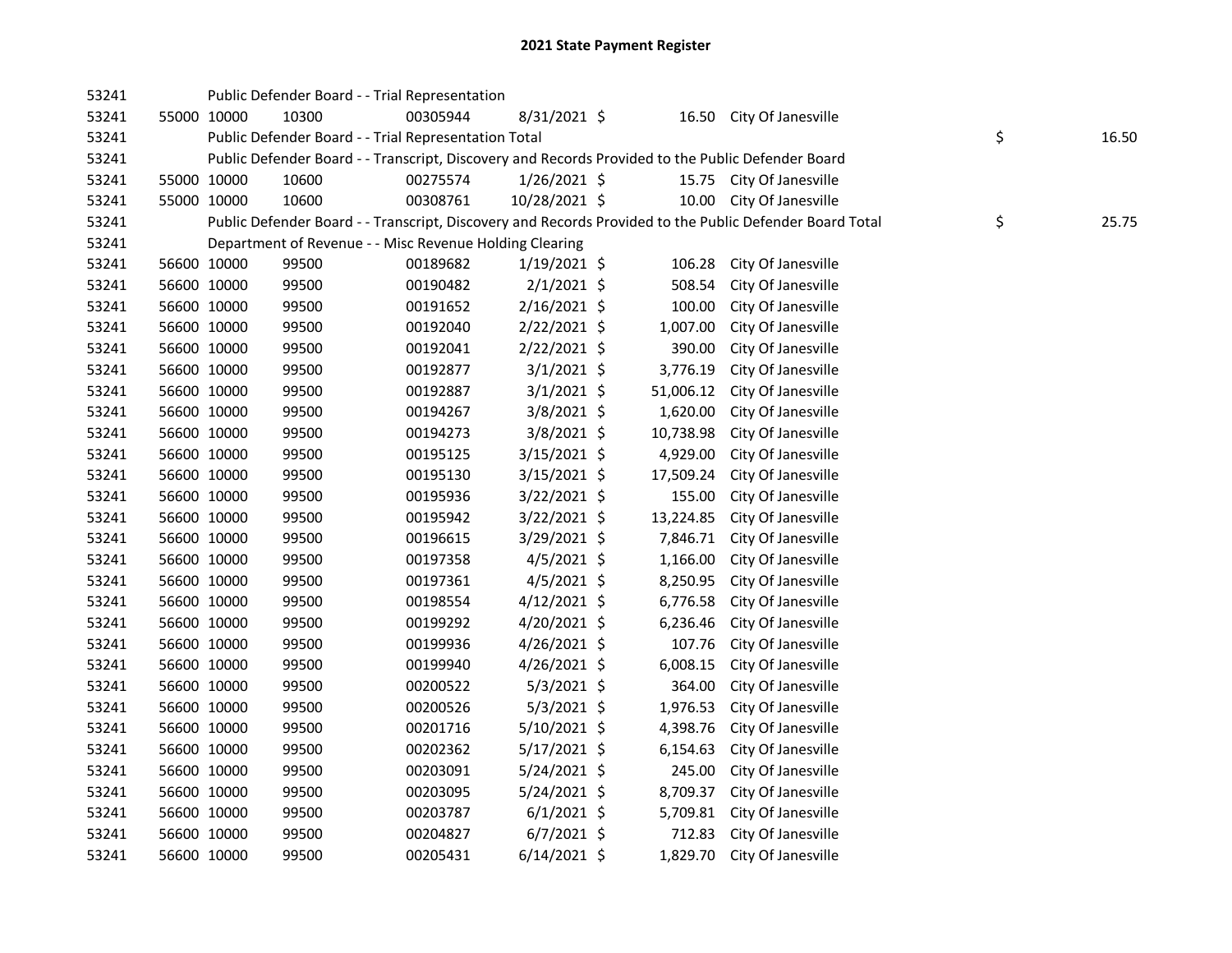| 53241 | 56600 10000 |             | 99500                                                                         | 00205923 | $6/21/2021$ \$ | 1,436.70     | City Of Janesville            |    |              |
|-------|-------------|-------------|-------------------------------------------------------------------------------|----------|----------------|--------------|-------------------------------|----|--------------|
| 53241 | 56600 10000 |             | 99500                                                                         | 00208138 | $6/28/2021$ \$ | 1,480.20     | City Of Janesville            |    |              |
| 53241 | 56600 10000 |             | 99500                                                                         | 00208574 | 7/6/2021 \$    | 1,504.76     | City Of Janesville            |    |              |
| 53241 | 56600 10000 |             | 99500                                                                         | 00209446 | 7/12/2021 \$   | 1,401.00     | City Of Janesville            |    |              |
| 53241 | 56600 10000 |             | 99500                                                                         | 00210854 | 7/26/2021 \$   | 2,018.00     | City Of Janesville            |    |              |
| 53241 | 56600 10000 |             | 99500                                                                         | 00212204 | 8/9/2021 \$    | 831.65       | City Of Janesville            |    |              |
| 53241 | 56600 10000 |             | 99500                                                                         | 00212695 | 8/16/2021 \$   | 198.37       | City Of Janesville            |    |              |
| 53241 | 56600 10000 |             | 99500                                                                         | 00213158 | 8/23/2021 \$   | 194.09       | City Of Janesville            |    |              |
| 53241 | 56600 10000 |             | 99500                                                                         | 00213586 | 8/30/2021 \$   | 672.82       | City Of Janesville            |    |              |
| 53241 | 56600 10000 |             | 99500                                                                         | 00214027 | 9/7/2021 \$    | 88.70        | City Of Janesville            |    |              |
| 53241 | 56600 10000 |             | 99500                                                                         | 00214813 | $9/13/2021$ \$ | 774.34       | City Of Janesville            |    |              |
| 53241 | 56600 10000 |             | 99500                                                                         | 00215348 | 9/20/2021 \$   | 1,208.48     | City Of Janesville            |    |              |
| 53241 | 56600 10000 |             | 99500                                                                         | 00216153 | 10/4/2021 \$   | 609.93       | City Of Janesville            |    |              |
| 53241 | 56600 10000 |             | 99500                                                                         | 00217516 | 10/18/2021 \$  | 246.00       | City Of Janesville            |    |              |
| 53241 | 56600 10000 |             | 99500                                                                         | 00218146 | 10/25/2021 \$  | 133.59       | City Of Janesville            |    |              |
| 53241 |             |             | Department of Revenue - - Misc Revenue Holding Clearing Total                 |          |                |              |                               | \$ | 184,363.07   |
| 53241 |             |             | Shared Revenue and Tax Relief - - Expenditure Restraint Program               |          |                |              |                               |    |              |
| 53241 | 83500 10000 |             | 10100                                                                         | 00082093 | 7/26/2021 \$   | 1,397,010.93 | City Of Janesville            |    |              |
| 53241 |             |             | Shared Revenue and Tax Relief - - Expenditure Restraint Program Total         |          |                |              |                               | \$ | 1,397,010.93 |
| 53241 |             |             | Shared Revenue and Tax Relief - - County And Municipal Aid                    |          |                |              |                               |    |              |
| 53241 | 83500 10000 |             | 10500                                                                         | 00082093 | 7/26/2021 \$   | 615,936.47   | City Of Janesville            |    |              |
| 53241 | 83500 10000 |             | 10500                                                                         | 00089196 | 11/15/2021 \$  | 3,430,326.88 | City Of Janesville            |    |              |
| 53241 |             |             | Shared Revenue and Tax Relief - - County And Municipal Aid Total              |          |                |              |                               | \$ | 4,046,263.35 |
| 53241 |             |             | Shared Revenue and Tax Relief - - Exempt Computer Aid                         |          |                |              |                               |    |              |
| 53241 | 83500 10000 |             | 10900                                                                         | 00084648 | 7/26/2021 \$   | 206,586.20   | City Of Janesville            |    |              |
| 53241 | 83500 10000 |             | 10900                                                                         | 00085908 | 7/26/2021 \$   | 111,968.47   | City Of Janesville            |    |              |
| 53241 |             |             | Shared Revenue and Tax Relief - - Exempt Computer Aid Total                   |          |                |              |                               | \$ | 318,554.67   |
| 53241 |             |             | Shared Revenue and Tax Relief - - Utility Aid                                 |          |                |              |                               |    |              |
| 53241 | 83500 10000 |             | 11000                                                                         | 00089196 | 11/15/2021 \$  | 99,018.09    | City Of Janesville            |    |              |
| 53241 |             |             | Shared Revenue and Tax Relief - - Utility Aid Total                           |          |                |              |                               | \$ | 99,018.09    |
| 53241 |             |             | Shared Revenue and Tax Relief - - Personal Property Aid                       |          |                |              |                               |    |              |
| 53241 |             | 83500 10000 | 11100                                                                         | 00077823 | $5/3/2021$ \$  | 159,076.16   | City Of Janesville            |    |              |
| 53241 | 83500 10000 |             | 11100                                                                         | 00078997 | $5/3/2021$ \$  |              | 955,616.94 City Of Janesville |    |              |
| 53241 |             |             | Shared Revenue and Tax Relief - - Personal Property Aid Total                 |          |                |              |                               | \$ | 1,114,693.10 |
| 53241 |             |             | Shared Revenue and Tax Relief - - State Aid; Video Service Provider Fee       |          |                |              |                               |    |              |
| 53241 | 83500 10000 |             | 11200                                                                         | 00083140 | 7/26/2021 \$   | 172,139.80   | City Of Janesville            |    |              |
| 53241 |             |             | Shared Revenue and Tax Relief - - State Aid; Video Service Provider Fee Total |          |                |              |                               | \$ | 172,139.80   |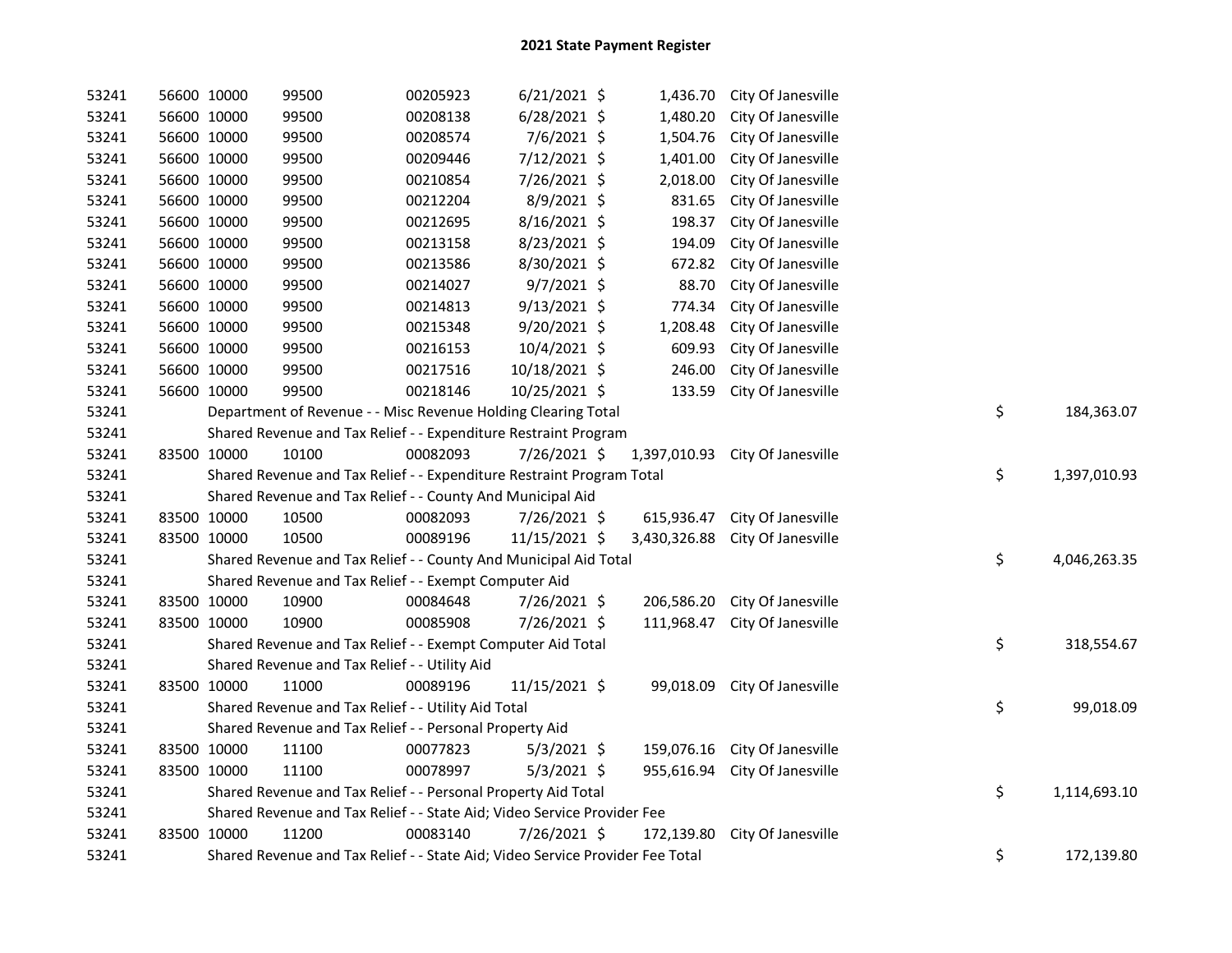| 53241              |             |                                                                  | Shared Revenue and Tax Relief - - School Lvy Tx/First Dollar Cr       |          |                |  |              |                                 |  |   |               |
|--------------------|-------------|------------------------------------------------------------------|-----------------------------------------------------------------------|----------|----------------|--|--------------|---------------------------------|--|---|---------------|
| 53241              |             | 83500 10000                                                      | 30200                                                                 | 00082740 | 7/26/2021 \$   |  | 7,444,007.33 | City Of Janesville              |  |   |               |
| 53241              | 83500 10000 |                                                                  | 30200                                                                 | 00086135 | 7/26/2021 \$   |  | 1,395,717.13 | City Of Janesville              |  |   |               |
| 53241              |             |                                                                  | Shared Revenue and Tax Relief - - School Lvy Tx/First Dollar Cr Total |          |                |  |              |                                 |  |   |               |
| 53241              |             |                                                                  | Shared Revenue and Tax Relief - - Payments For Municipal Svcs         |          |                |  |              |                                 |  |   |               |
| 53241              |             | 83500 10000                                                      | 50100                                                                 | 00073758 | $2/1/2021$ \$  |  | 120,202.20   | City Of Janesville              |  |   |               |
| 53241              |             |                                                                  | Shared Revenue and Tax Relief - - Payments For Municipal Svcs Total   |          |                |  |              |                                 |  |   |               |
| 53241              |             |                                                                  | Shared Revenue and Tax Relief - - Lottery & Gaming Credit             |          |                |  |              |                                 |  |   |               |
| 53241              | 83500 52100 |                                                                  | 36300                                                                 | 00074376 | $3/22/2021$ \$ |  | 26,084.00    | City Of Janesville              |  |   |               |
| 53241              |             | 83500 52100                                                      | 36300                                                                 | 00074618 | $3/22/2021$ \$ |  |              | 2,518,750.44 City Of Janesville |  |   |               |
| 53241              |             |                                                                  | Shared Revenue and Tax Relief - - Lottery & Gaming Credit Total       |          |                |  |              |                                 |  | Ś | 2,544,834.44  |
| 53241              |             |                                                                  | Miscellaneous Appropriations - - Terminal Tax Distribution            |          |                |  |              |                                 |  |   |               |
| 53241              |             | 85500 21100                                                      | 46100                                                                 | 00001460 | $11/3/2021$ \$ |  | 2,744.30     | City Of Janesville              |  |   |               |
| 53241              |             | Miscellaneous Appropriations - - Terminal Tax Distribution Total |                                                                       |          |                |  |              |                                 |  |   | 2,744.30      |
| <b>53241 Total</b> |             |                                                                  |                                                                       |          |                |  |              |                                 |  |   | 24,748,637.78 |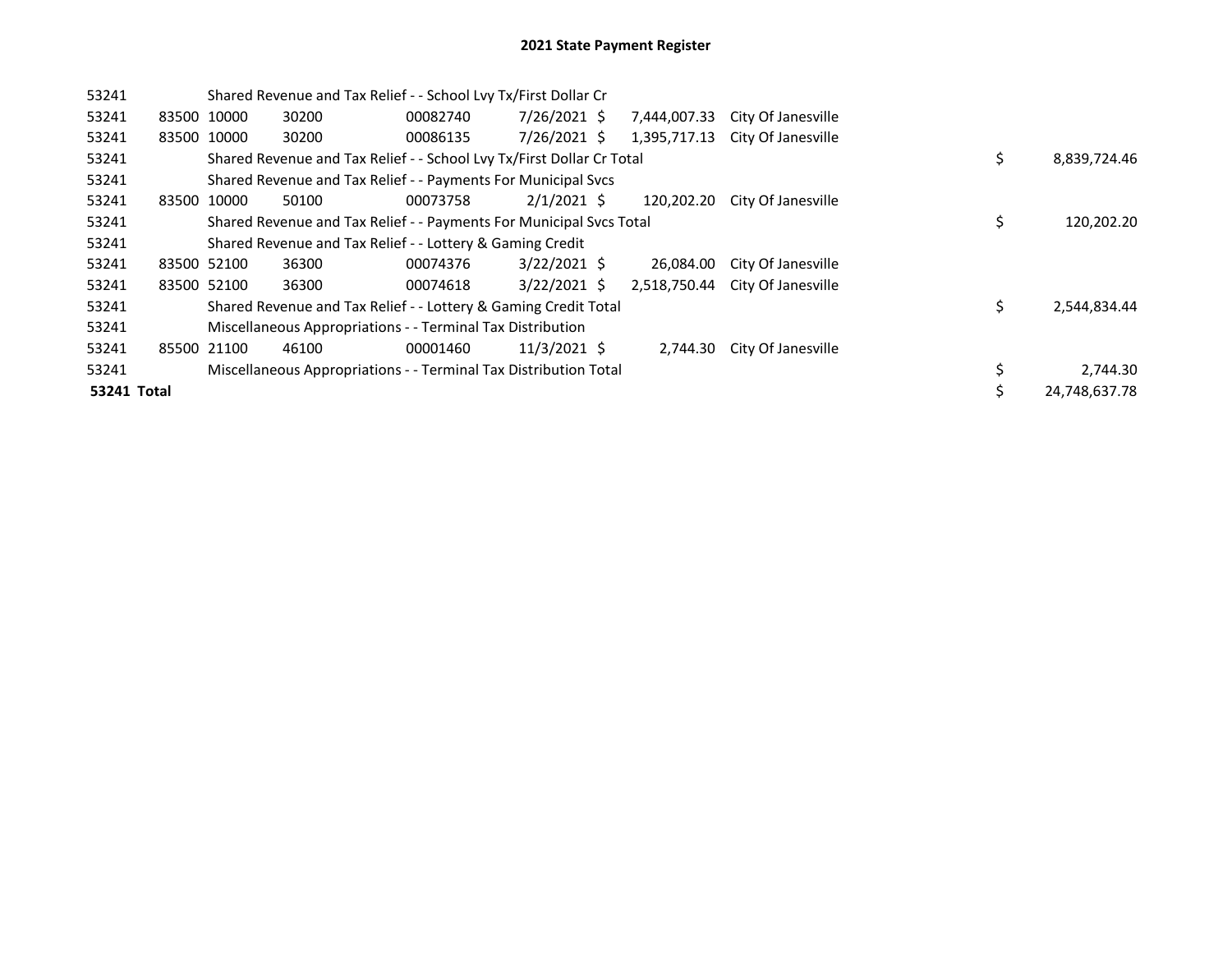| 53257 |             | Dept of Safety & Prof Services - - Fire Dues Distribution          |          |                |           |                           |    |           |
|-------|-------------|--------------------------------------------------------------------|----------|----------------|-----------|---------------------------|----|-----------|
| 53257 | 16500 10000 | 22500                                                              | 00041432 | 7/15/2021 \$   |           | 19,121.80 Milton, City of |    |           |
| 53257 |             | Dept of Safety & Prof Services - - Fire Dues Distribution Total    |          |                |           |                           | \$ | 19,121.80 |
| 53257 |             | Dept of Natural Resources - - Aids In Lieu Of Taxes - Sum S        |          |                |           |                           |    |           |
| 53257 | 37000 21200 | 57900                                                              | 00476588 | $4/21/2021$ \$ |           | 1.54 Milton, City of      |    |           |
| 53257 |             | Dept of Natural Resources - - Aids In Lieu Of Taxes - Sum S Total  |          |                |           |                           | \$ | 1.54      |
| 53257 |             | Dept of Natural Resources - - Fin Asst For Responsible Units       |          |                |           |                           |    |           |
| 53257 | 37000 27400 | 67000                                                              | 00483261 | $5/21/2021$ \$ |           | 20,920.06 Milton, City of |    |           |
| 53257 |             | Dept of Natural Resources - - Fin Asst For Responsible Units Total |          |                |           |                           | \$ | 20,920.06 |
| 53257 |             | Department of Tourism - - Ab; State Aid For The Arts               |          |                |           |                           |    |           |
| 53257 | 38000 10000 | 30200                                                              | 00010390 | $8/11/2021$ \$ |           | 4,280.00 Milton, City of  |    |           |
| 53257 |             | Department of Tourism - - Ab; State Aid For The Arts Total         |          |                |           |                           | \$ | 4,280.00  |
| 53257 |             | WI Dept of Transportation - - Rpd Slvg Veh Exm Sf                  |          |                |           |                           |    |           |
| 53257 | 39500 10000 | 52300                                                              | 00672387 | 3/29/2021 \$   | 120.00    | Milton, City of           |    |           |
| 53257 | 39500 10000 | 52300                                                              | 00678313 | $4/12/2021$ \$ | 120.00    | Milton, City of           |    |           |
| 53257 | 39500 10000 | 52300                                                              | 00685050 | 4/26/2021 \$   | 60.00     | Milton, City of           |    |           |
| 53257 | 39500 10000 | 52300                                                              | 00688356 | $5/4/2021$ \$  | 60.00     | Milton, City of           |    |           |
| 53257 | 39500 10000 | 52300                                                              | 00691822 | $5/11/2021$ \$ | 60.00     | Milton, City of           |    |           |
| 53257 | 39500 10000 | 52300                                                              | 00694681 | $5/18/2021$ \$ | 120.00    | Milton, City of           |    |           |
| 53257 | 39500 10000 | 52300                                                              | 00701159 | $6/2/2021$ \$  | 120.00    | Milton, City of           |    |           |
| 53257 | 39500 10000 | 52300                                                              | 00706629 | $6/14/2021$ \$ | 60.00     | Milton, City of           |    |           |
| 53257 | 39500 10000 | 52300                                                              | 00714574 | $6/28/2021$ \$ | 120.00    | Milton, City of           |    |           |
| 53257 | 39500 10000 | 52300                                                              | 00723535 | 7/21/2021 \$   | 120.00    | Milton, City of           |    |           |
| 53257 | 39500 10000 | 52300                                                              | 00725555 | 7/27/2021 \$   | 60.00     | Milton, City of           |    |           |
| 53257 | 39500 10000 | 52300                                                              | 00728720 | $8/3/2021$ \$  | 60.00     | Milton, City of           |    |           |
| 53257 | 39500 10000 | 52300                                                              | 00735241 | 8/16/2021 \$   | 60.00     | Milton, City of           |    |           |
| 53257 | 39500 10000 | 52300                                                              | 00740560 | 8/30/2021 \$   | 60.00     | Milton, City of           |    |           |
| 53257 |             | WI Dept of Transportation - - Rpd Slvg Veh Exm Sf Total            |          |                |           |                           | \$ | 1,200.00  |
| 53257 |             | WI Dept of Transportation - - Conn Hwy Aids St Fds                 |          |                |           |                           |    |           |
| 53257 | 39500 21100 | 16200                                                              | 00633606 | $1/4/2021$ \$  | 12,122.84 | Milton, City of           |    |           |
| 53257 | 39500 21100 | 16200                                                              | 00669213 | $4/5/2021$ \$  | 12,122.84 | Milton, City of           |    |           |
| 53257 | 39500 21100 | 16200                                                              | 00712701 | 7/6/2021 \$    | 12,122.84 | Milton, City of           |    |           |
| 53257 | 39500 21100 | 16200                                                              | 00753260 | 10/4/2021 \$   |           | 12,122.84 Milton, City of |    |           |
| 53257 |             | WI Dept of Transportation - - Conn Hwy Aids St Fds Total           |          |                |           |                           | \$ | 48,491.36 |
| 53257 |             | WI Dept of Transportation - - Trns Aids To Mnc.-Sf                 |          |                |           |                           |    |           |
| 53257 | 39500 21100 | 19100                                                              | 00633006 | $1/4/2021$ \$  |           | 84,952.56 Milton, City of |    |           |
| 53257 | 39500 21100 | 19100                                                              | 00668613 | $4/5/2021$ \$  |           | 84,952.56 Milton, City of |    |           |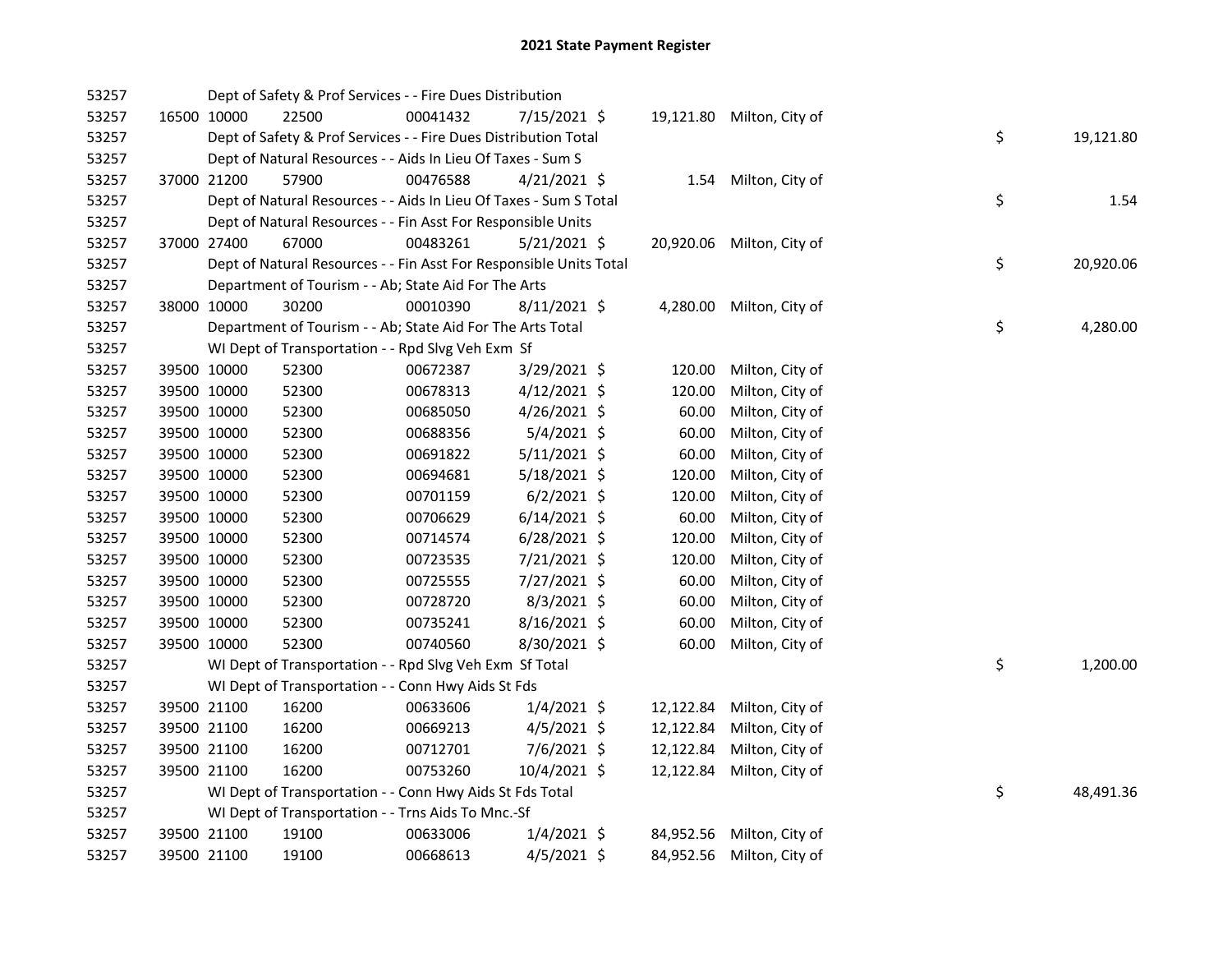| 53257 |             | 39500 21100 | 19100                                                                           | 00712101                | 7/6/2021 \$    |            | 84,952.56 Milton, City of  |    |            |
|-------|-------------|-------------|---------------------------------------------------------------------------------|-------------------------|----------------|------------|----------------------------|----|------------|
| 53257 |             | 39500 21100 | 19100                                                                           | 00752660                | 10/4/2021 \$   |            | 84,952.58 Milton, City of  |    |            |
| 53257 |             |             | WI Dept of Transportation - - Trns Aids To Mnc.-Sf Total                        |                         |                |            |                            | \$ | 339,810.26 |
| 53257 |             |             | WI Dept of Transportation - - Maj Hwy Dev Bond Fnd                              |                         |                |            |                            |    |            |
| 53257 |             | 39500 36500 | 39200                                                                           | 00666663                | $3/19/2021$ \$ |            | 354,408.75 Milton, City of |    |            |
| 53257 |             |             | WI Dept of Transportation - - Maj Hwy Dev Bond Fnd Total                        |                         |                |            |                            | \$ | 354,408.75 |
| 53257 |             |             | Department of Health Services - - Emergency Medical Services, Ai                |                         |                |            |                            |    |            |
| 53257 | 43500 10000 |             | 11900                                                                           | 00418009                | $3/26/2021$ \$ | 5,920.49   | Milton, City of            |    |            |
| 53257 |             |             | Department of Health Services - - Emergency Medical Services, Ai Total          |                         |                |            |                            | \$ | 5,920.49   |
| 53257 |             |             | Department of Health Services - - Prepaid Medical Transport Reimbursement       |                         |                |            |                            |    |            |
| 53257 |             | 43500 10000 | 16300                                                                           | AMBULANCE 11/15/2021 \$ |                | 5,524.49   | Milton, City of            |    |            |
| 53257 |             |             | Department of Health Services - - Prepaid Medical Transport Reimbursement Total |                         |                |            |                            | \$ | 5,524.49   |
| 53257 |             |             | Department of Justice - - Officer training reimbursement                        |                         |                |            |                            |    |            |
| 53257 | 45500 10000 |             | 21400                                                                           | 00105441                | 11/18/2021 \$  |            | 1,760.00 Milton, City of   |    |            |
| 53257 |             |             | Department of Justice - - Officer training reimbursement Total                  |                         |                |            |                            | \$ | 1,760.00   |
| 53257 |             |             | Department of Revenue - - Gifts And Grants                                      |                         |                |            |                            |    |            |
| 53257 |             | 56600 10000 | 12100                                                                           | 00207410                | $6/25/2021$ \$ | 294,484.98 | Milton, City of            |    |            |
| 53257 |             |             | Department of Revenue - - Gifts And Grants Total                                |                         |                |            |                            | \$ | 294,484.98 |
| 53257 |             |             | Department of Revenue - - Misc Revenue Holding Clearing                         |                         |                |            |                            |    |            |
| 53257 |             | 56600 10000 | 99500                                                                           | 00188983                | $1/8/2021$ \$  | 1,212.81   | Milton, City of            |    |            |
| 53257 |             | 56600 10000 | 99500                                                                           | 00191051                | $2/5/2021$ \$  | 1,419.45   | Milton, City of            |    |            |
| 53257 |             | 56600 10000 | 99500                                                                           | 00192880                | $3/1/2021$ \$  | 138.50     | Milton, City of            |    |            |
| 53257 |             | 56600 10000 | 99500                                                                           | 00192884                | $3/1/2021$ \$  | 616.02     | Milton, City of            |    |            |
| 53257 |             | 56600 10000 | 99500                                                                           | 00193671                | $3/5/2021$ \$  | 7,621.75   | Milton, City of            |    |            |
| 53257 |             | 56600 10000 | 99500                                                                           | 00194269                | $3/8/2021$ \$  | 48.00      | Milton, City of            |    |            |
| 53257 |             | 56600 10000 | 99500                                                                           | 00195126                | $3/15/2021$ \$ | 144.00     | Milton, City of            |    |            |
| 53257 |             | 56600 10000 | 99500                                                                           | 00195128                | 3/15/2021 \$   | 736.88     | Milton, City of            |    |            |
| 53257 |             | 56600 10000 | 99500                                                                           | 00195938                | 3/22/2021 \$   | 234.10     | Milton, City of            |    |            |
| 53257 |             | 56600 10000 | 99500                                                                           | 00196614                | 3/29/2021 \$   | 117.51     | Milton, City of            |    |            |
| 53257 |             | 56600 10000 | 99500                                                                           | 00197359                | $4/5/2021$ \$  | 290.70     | Milton, City of            |    |            |
| 53257 |             | 56600 10000 | 99500                                                                           | 00197956                | $4/7/2021$ \$  | 7,156.44   | Milton, City of            |    |            |
| 53257 |             | 56600 10000 | 99500                                                                           | 00198551                | $4/12/2021$ \$ | 141.00     | Milton, City of            |    |            |
| 53257 |             | 56600 10000 | 99500                                                                           | 00198552                | $4/12/2021$ \$ | 67.57      | Milton, City of            |    |            |
| 53257 |             | 56600 10000 | 99500                                                                           | 00199290                | 4/20/2021 \$   | 24.00      | Milton, City of            |    |            |
| 53257 |             | 56600 10000 | 99500                                                                           | 00200523                | $5/3/2021$ \$  | 48.00      | Milton, City of            |    |            |
| 53257 |             | 56600 10000 | 99500                                                                           | 00201310                | $5/7/2021$ \$  | 2,525.27   | Milton, City of            |    |            |
| 53257 |             | 56600 10000 | 99500                                                                           | 00202360                | $5/17/2021$ \$ | 96.00      | Milton, City of            |    |            |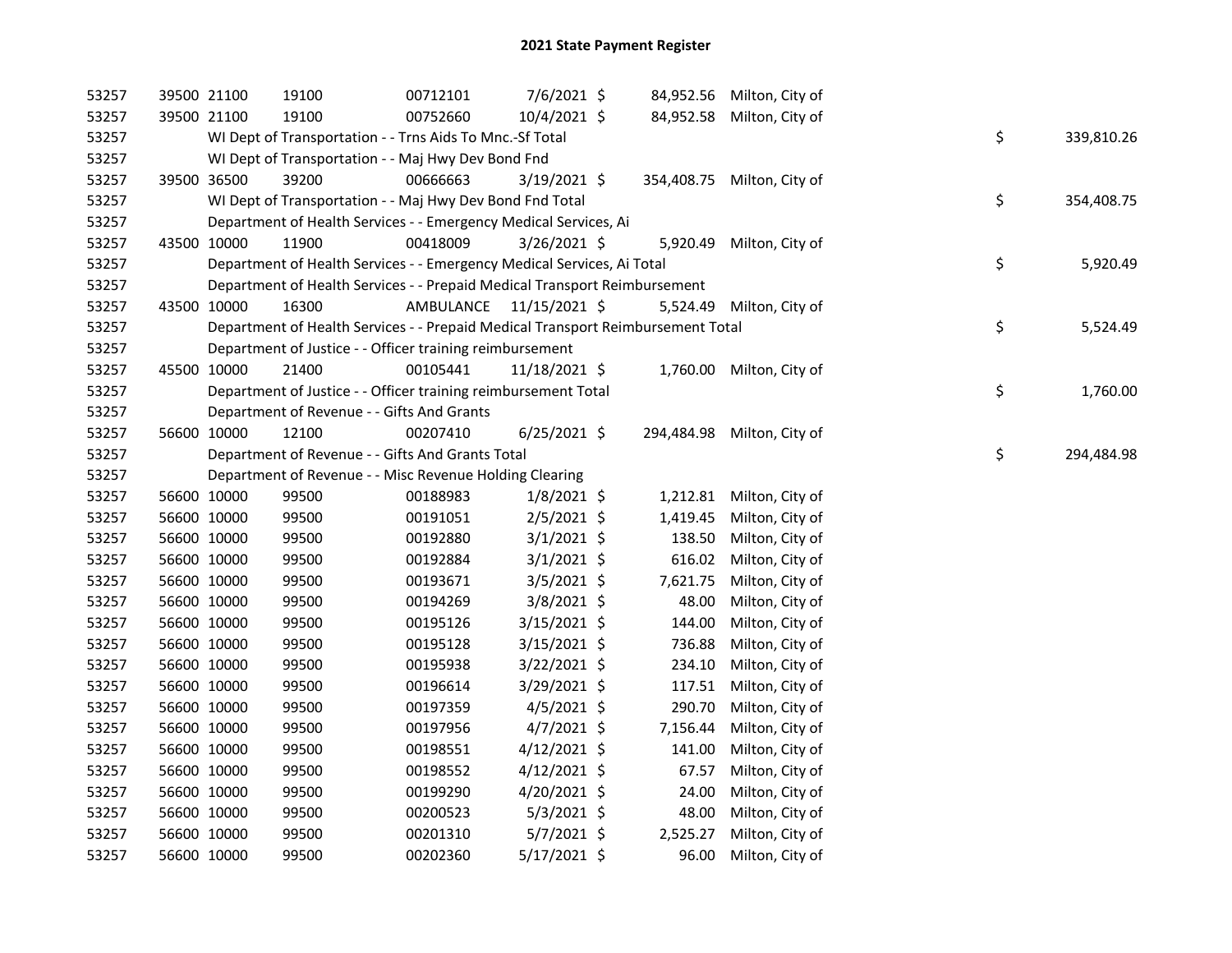| 53257 | 56600 10000                                             | 99500                                                                   | 00203092 | 5/24/2021 \$   |  | 35.00      | Milton, City of            |  |                  |
|-------|---------------------------------------------------------|-------------------------------------------------------------------------|----------|----------------|--|------------|----------------------------|--|------------------|
| 53257 | 56600 10000                                             | 99500                                                                   | 00203785 | $6/1/2021$ \$  |  | 48.00      | Milton, City of            |  |                  |
| 53257 | 56600 10000                                             | 99500                                                                   | 00204538 | $6/7/2021$ \$  |  | 2,277.41   | Milton, City of            |  |                  |
| 53257 | 56600 10000                                             | 99500                                                                   | 00205921 | $6/21/2021$ \$ |  | 51.15      | Milton, City of            |  |                  |
| 53257 | 56600 10000                                             | 99500                                                                   | 00209107 | 7/8/2021 \$    |  | 2,087.79   | Milton, City of            |  |                  |
| 53257 | 56600 10000                                             | 99500                                                                   | 00211852 | 8/6/2021 \$    |  | 677.48     | Milton, City of            |  |                  |
| 53257 | 56600 10000                                             | 99500                                                                   | 00212201 | 8/9/2021 \$    |  | 48.00      | Milton, City of            |  |                  |
| 53257 | 56600 10000                                             | 99500                                                                   | 00213585 | 8/30/2021 \$   |  | 50.47      | Milton, City of            |  |                  |
| 53257 | 56600 10000                                             | 99500                                                                   | 00214467 | $9/8/2021$ \$  |  | 1,357.99   | Milton, City of            |  |                  |
| 53257 | 56600 10000                                             | 99500                                                                   | 00216717 | 10/7/2021 \$   |  | 708.24     | Milton, City of            |  |                  |
| 53257 | 56600 10000                                             | 99500                                                                   | 00217517 | 10/18/2021 \$  |  | 290.28     | Milton, City of            |  |                  |
| 53257 | 56600 10000                                             | 99500                                                                   | 00218145 | 10/25/2021 \$  |  | 96.00      | Milton, City of            |  |                  |
| 53257 | 56600 10000                                             | 99500                                                                   | 00218628 | $11/1/2021$ \$ |  | 85.46      | Milton, City of            |  |                  |
| 53257 | 56600 10000                                             | 99500                                                                   | 00219308 | 11/5/2021 \$   |  | 2,497.42   | Milton, City of            |  |                  |
| 53257 | 56600 10000                                             | 99500                                                                   | 00219564 | 11/8/2021 \$   |  | 33.23      | Milton, City of            |  |                  |
| 53257 | 56600 10000                                             | 99500                                                                   | 00221458 | 12/7/2021 \$   |  | 1,598.69   | Milton, City of            |  |                  |
| 53257 |                                                         | Department of Revenue - - Misc Revenue Holding Clearing Total           |          |                |  |            |                            |  | \$<br>34,580.61  |
| 53257 |                                                         | Shared Revenue and Tax Relief - - Expenditure Restraint Program         |          |                |  |            |                            |  |                  |
| 53257 | 83500 10000                                             | 10100                                                                   | 00082094 | 7/26/2021 \$   |  |            | 113,302.08 Milton, City of |  |                  |
| 53257 |                                                         | Shared Revenue and Tax Relief - - Expenditure Restraint Program Total   |          |                |  |            |                            |  | \$<br>113,302.08 |
| 53257 |                                                         | Shared Revenue and Tax Relief - - County And Municipal Aid              |          |                |  |            |                            |  |                  |
| 53257 | 83500 10000                                             | 10500                                                                   | 00082094 | 7/26/2021 \$   |  |            | 81,365.31 Milton, City of  |  |                  |
| 53257 | 83500 10000                                             | 10500                                                                   | 00089197 | 11/15/2021 \$  |  | 455,545.60 | Milton, City of            |  |                  |
| 53257 |                                                         | Shared Revenue and Tax Relief - - County And Municipal Aid Total        |          |                |  |            |                            |  | \$<br>536,910.91 |
| 53257 |                                                         | Shared Revenue and Tax Relief - - Exempt Computer Aid                   |          |                |  |            |                            |  |                  |
| 53257 | 83500 10000                                             | 10900                                                                   | 00084649 | 7/26/2021 \$   |  | 20,482.07  | Milton, City of            |  |                  |
| 53257 | 83500 10000                                             | 10900                                                                   | 00085909 | 7/26/2021 \$   |  | 8,943.20   | Milton, City of            |  |                  |
| 53257 |                                                         | Shared Revenue and Tax Relief - - Exempt Computer Aid Total             |          |                |  |            |                            |  | \$<br>29,425.27  |
| 53257 |                                                         | Shared Revenue and Tax Relief - - Utility Aid                           |          |                |  |            |                            |  |                  |
| 53257 | 83500 10000                                             | 11000                                                                   | 00082094 | 7/26/2021 \$   |  |            | 6,340.71 Milton, City of   |  |                  |
| 53257 | 83500 10000                                             | 11000                                                                   | 00089197 | 11/15/2021 \$  |  |            | 36,890.18 Milton, City of  |  |                  |
| 53257 |                                                         | Shared Revenue and Tax Relief - - Utility Aid Total                     |          |                |  |            |                            |  | \$<br>43,230.89  |
| 53257 | Shared Revenue and Tax Relief - - Personal Property Aid |                                                                         |          |                |  |            |                            |  |                  |
| 53257 | 83500 10000                                             | 11100                                                                   | 00077824 | $5/3/2021$ \$  |  |            | 19,120.58 Milton, City of  |  |                  |
| 53257 | 83500 10000                                             | 11100                                                                   | 00078998 | $5/3/2021$ \$  |  | 128,210.28 | Milton, City of            |  |                  |
| 53257 |                                                         | Shared Revenue and Tax Relief - - Personal Property Aid Total           |          |                |  |            |                            |  | \$<br>147,330.86 |
| 53257 |                                                         | Shared Revenue and Tax Relief - - State Aid; Video Service Provider Fee |          |                |  |            |                            |  |                  |